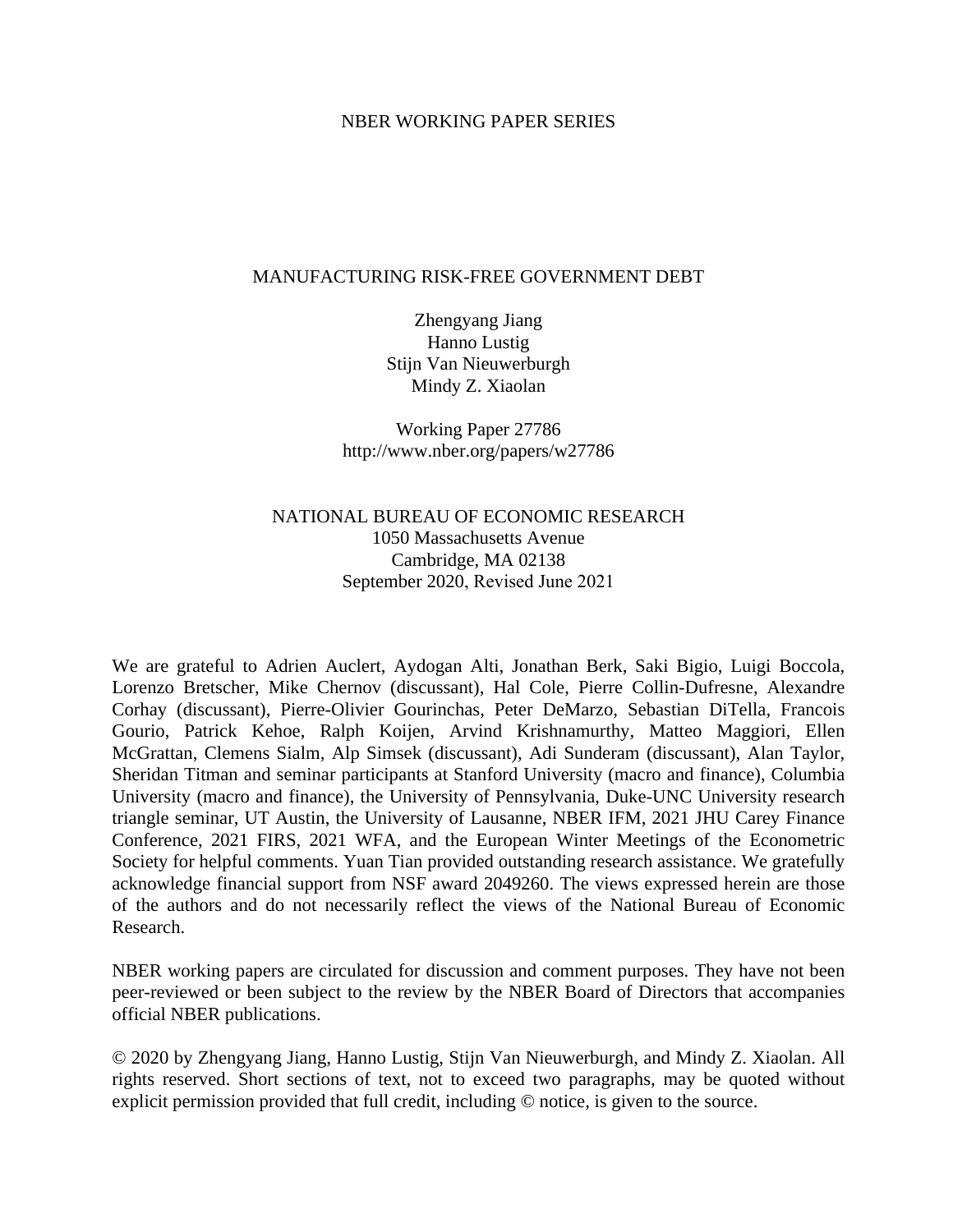Manufacturing Risk-free Government Debt Zhengyang Jiang, Hanno Lustig, Stijn Van Nieuwerburgh, and Mindy Z. Xiaolan NBER Working Paper No. 27786 September 2020, Revised June 2021 JEL No. F34,G12,H62,H63

### **ABSTRACT**

Governments face a trade-off between insuring bondholders and insuring taxpayers against output shocks. If they insure bondholders by manufacturing risk-free zero-beta debt, then they can only provide limited insurance to taxpayers. Taxpayers will pay more taxes in bad times regardless of whether output shocks are permanent or temporary. Permanent shocks impute long-run output risk to the debt while transitory shocks impute interest rate risk, all of which must be offset through taxation to keep the debt safe. Conversely, if governments insure taxpayers against adverse macro shocks, then the debt becomes risky. Convenience yields on government debt temporarily alleviate the trade-off.

Zhengyang Jiang Kellogg School of Management Northwestern University 2211 Campus Drive Evanston, IL 60610 zhengyang.jiang@kellogg.northwestern.edu

Hanno Lustig Stanford Graduate School of Business 655 Knight Way Stanford, CA 94305 and NBER hlustig@stanford.edu

Stijn Van Nieuwerburgh Columbia University Graduate school of Business Uris Hall, office 809 3022 Broadway New York, NY 10027 and NBER svnieuwe@gsb.columbia.edu

Mindy Z. Xiaolan University of Texas at Austin 2110 Speedway B6600 Austin, TX 78703 mindy.xiaolan@mccombs.utexas.edu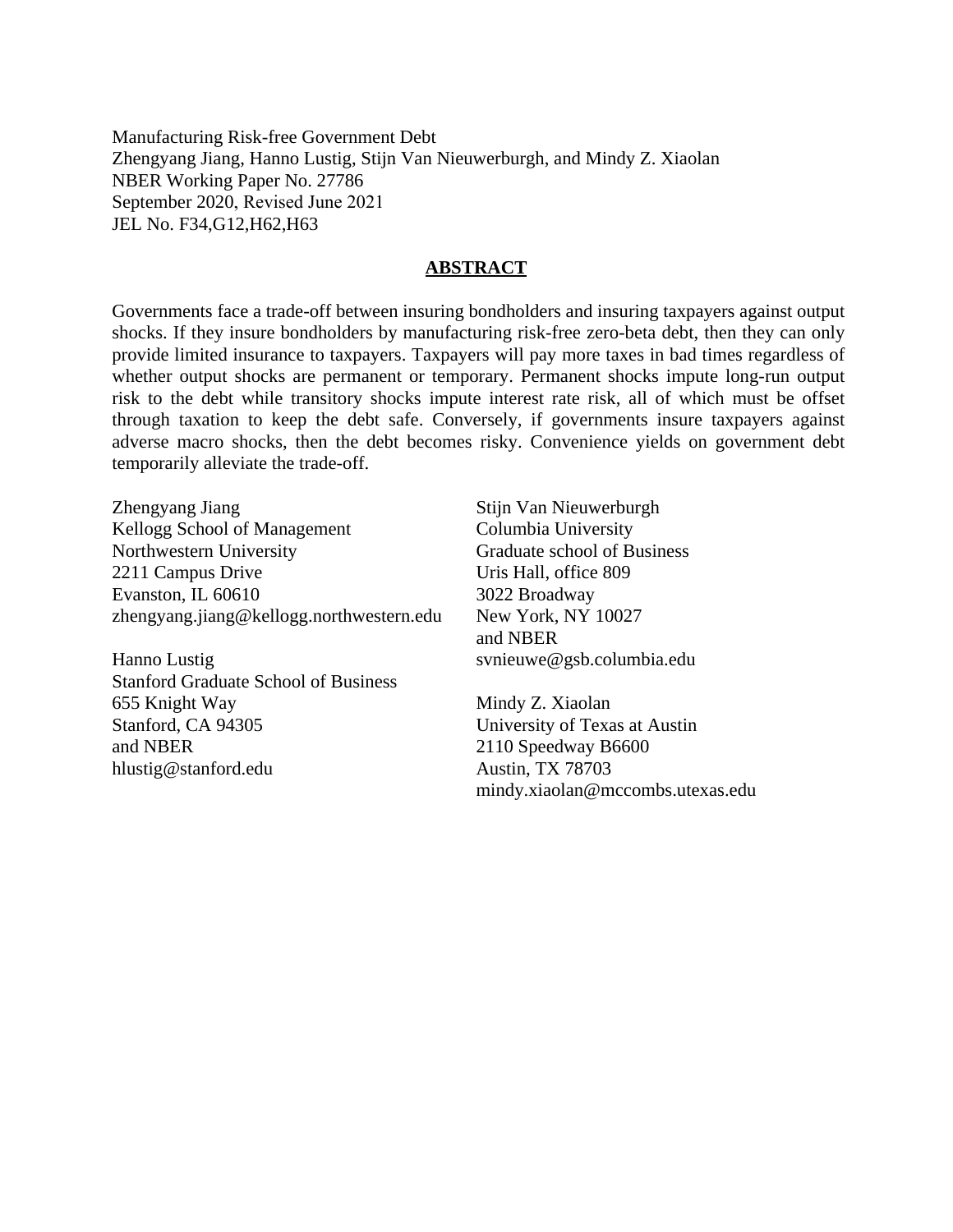Governments around the world responded to the pandemic with a massive increase in spending financed with new debt. OECD governments collectively borrowed USD 18 trillion from the bond markets in 2020, 29% of GDP, and 60% more than in 2019. Central government debt/GDP ratios for OECD countries are projected to increase further in 2021 [\(OECD,](#page-40-0) [2021\)](#page-40-0).

This recent debt expansion raises a classic question: How much counter-cyclical fiscal policy can governments implement while keeping the debt safe? In this paper, we show that governments face a trade-off between insuring their bondholders–by making debt risk-free–and insuring their taxpayers–by spending more and taxing less– in the wake of adverse macroeconomic shocks. If a government provides more insurance to bondholders, it enjoys lower risk premia on its debt, but then it can provide less insurance to taxpayers. Making government debt safer requires raising more tax revenue as a fraction of GDP from taxpayers in bad times. The larger the sovereign debt burden, the steeper this trade-off becomes.

Our analysis focuses on the case of risk-free debt, because it is empirically relevant for coun-tries like the U.S.<sup>[1](#page-2-0)</sup> A country's government debt is risk-free if the government debt portfolio has a zero beta, meaning that its valuation is immune to fluctuations in the economy and financial markets. Default-free debt is not necessarily risk-free debt, since its valuation can still fluctuate before expiration. Governments, like the U.S., have an incentive to manufacture safe debt, because safe debt earns sizeable convenience yields, lowering the interest they must pay on their debt. [Krish](#page-40-1)[namurthy and Vissing-Jorgensen](#page-40-1) [\(2012\)](#page-40-1) estimate convenience yields on U.S. Treasuries of around 75 bps per year, while more recent estimates find even larger convenience yields of around 200 basis points [\(Jiang, Krishnamurthy, and Lustig,](#page-39-0) [2021,](#page-39-0) [2018;](#page-39-1) [Koijen and Yogo,](#page-40-2) [2019\)](#page-40-2).

We focus most of our attention on an economy with permanent output shocks. Manufacturing risk-free debt in the presence of permanent output risk requires a non-trivial feat of financial engineering. The government bond portfolio is backed by a long position in a claim to tax revenue and a short position in a claim to government spending. The Treasury's long position in the tax claim exceeds the short position in the spending claim by the value of outstanding debt. To ensure risk-free debt (a zero beta on government debt  $\beta^D=0$ ), the claim to tax revenues needs to have a lower beta than the spending claim:  $\beta^T<\beta^G.$  Since both claims have the same exposure to longrun output risk, this condition imposes tight restrictions on the process of primary surpluses, or equivalently on tax revenues given a process for government spending.<sup>[2](#page-2-1)</sup>

The tax claim has a low beta if the present discounted value (PDV) of future tax revenues increases in bad times, times in which the investor's marginal utility is high. Since the taxpayers

<span id="page-2-0"></span><sup>&</sup>lt;sup>1</sup>Updating an earlier calculation by [Hall and Sargent](#page-39-2) [\(2011\)](#page-39-2), [Jiang, Lustig, Van Nieuwerburgh, and Xiaolan](#page-39-3) [\(2019b\)](#page-39-3) compute an average annual excess return of 1.16% on the portfolio of all U.S. Treasuries.

<span id="page-2-1"></span><sup>&</sup>lt;sup>2</sup>Recast in the language of Modigliani-Miller, the claim to tax revenue can be regarded as the government's unlevered asset, which is divided into the government debt and the claim to government spending. To manufacture risk-free debt, the spending claim has to be a levered version of the government's asset. Therefore, just as the equity of a firm has to be riskier than its asset in order to generate risk-free debt, the government's spending beta has to be higher than its tax beta to ensure a zero-beta debt. The tax beta has to be low.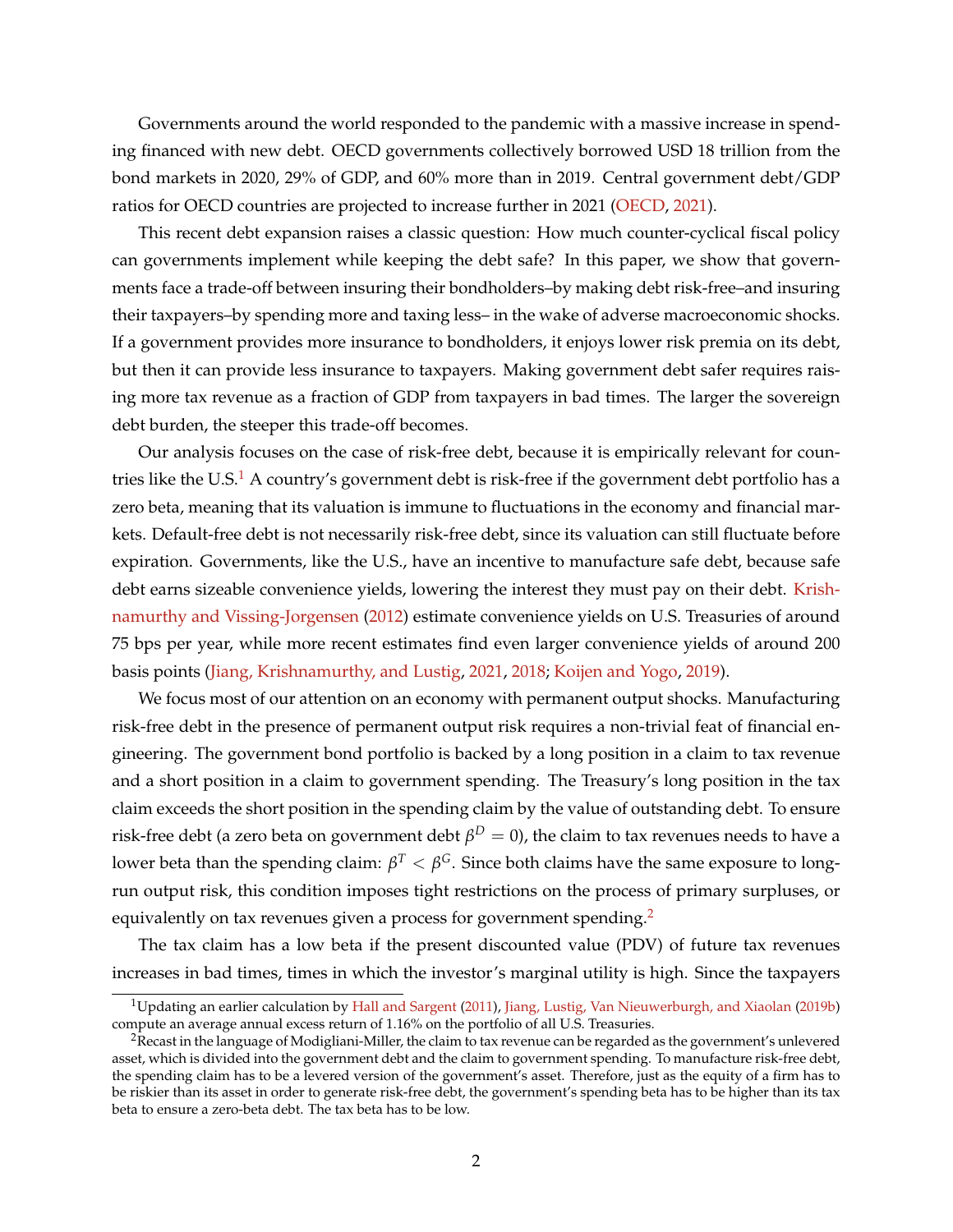pay the taxes, they have a short position on the tax revenue claim. From their perspective, a lowbeta tax claim is a risky tax liability. The government cannot insure taxpayers when it insures bondholders by keeping the debt risk-free. The larger the amount of outstanding debt, the more levered the government becomes, and the larger the gap between the tax beta and the spending beta needs to be to keep the debt risk-free. As the debt grows, the beta of the tax claim has to go to zero holding fixed the spending beta. The trade-off between insuring taxpayers and bondholders steepens.

Conversely, if the government insists on insuring the taxpayers by lowering tax rates in bad times, then the tax beta is high and the government debt becomes risky. The bondholders now bear the macroeconomic risk. The riskier the debt, the larger the welfare benefits of insurance that accrue to taxpayers.

We characterize the restrictions imposed on tax revenues when debt is made risk-free. They depend on the debt issuance policy the government follows. When the government keeps the debt/output ratio constant, there is no scope for insurance of taxpayers. The tax process has to be safer than the spending process at all horizons –short, intermediate and long horizons. When the government can issue more debt in response to a negative GDP growth shock rather than raise taxes, the tax claim is riskier than the spending claim over short horizons. Over intermediate and longer horizons, the surplus and tax revenue claims have to become sufficiently safe for investors (risky for taxpayers) to offset the long-run output risk priced into the debt process when debt and output share the same stochastic trend. We characterize the amount of insurance that can be provided to taxpayers over finite horizons by studying a sufficient statistic, the cash-flow beta of the surplus/tax process.

A corollary of these results is that the government can only run primary deficits on average if the tax claim is safer than the spending claim. Taxpayers insure bondholders by suffering high taxation at the wrong time, in high marginal-utility states. The negative covariance of marginal utility and surpluses is what creates fiscal capacity. The question of whether the risk-free rate *r* is lower than the growth rate *g* is neither necessary nor sufficient to gauge fiscal capacity.

Over the last two decades, the beta of U.S. government debt has turned negative [\(Baele,](#page-37-0) [Bekaert, and Inghelbrecht,](#page-37-0) [2010;](#page-37-0) [Campbell, Pflueger, and Viceira,](#page-38-0) [2020\)](#page-38-0). When government debt carries a negative beta, the scope for insuring taxpayers shrinks even further. The zero-beta debt case is conservative in terms of the restrictions it implies on surpluses/taxes.

Our paper is the first one to analytically characterize the trade-off between insuring taxpayers and bondholders at different horizons in an environment with plausible asset pricing implications and debt dynamics. Modern asset pricing has consistently found that permanent shocks to output and consumption account for most of the variance of the pricing kernel, and receive a high price of risk in securities market (e.g., [Alvarez and Jermann,](#page-36-0) [2005;](#page-36-0) [Hansen and Scheinkman,](#page-39-4) [2009;](#page-39-4) [Bansal and Yaron,](#page-37-1) [2004;](#page-37-1) Borovička, Hansen, and Scheinkman, [2016;](#page-38-1) [Backus, Boyarchenko, and](#page-37-2)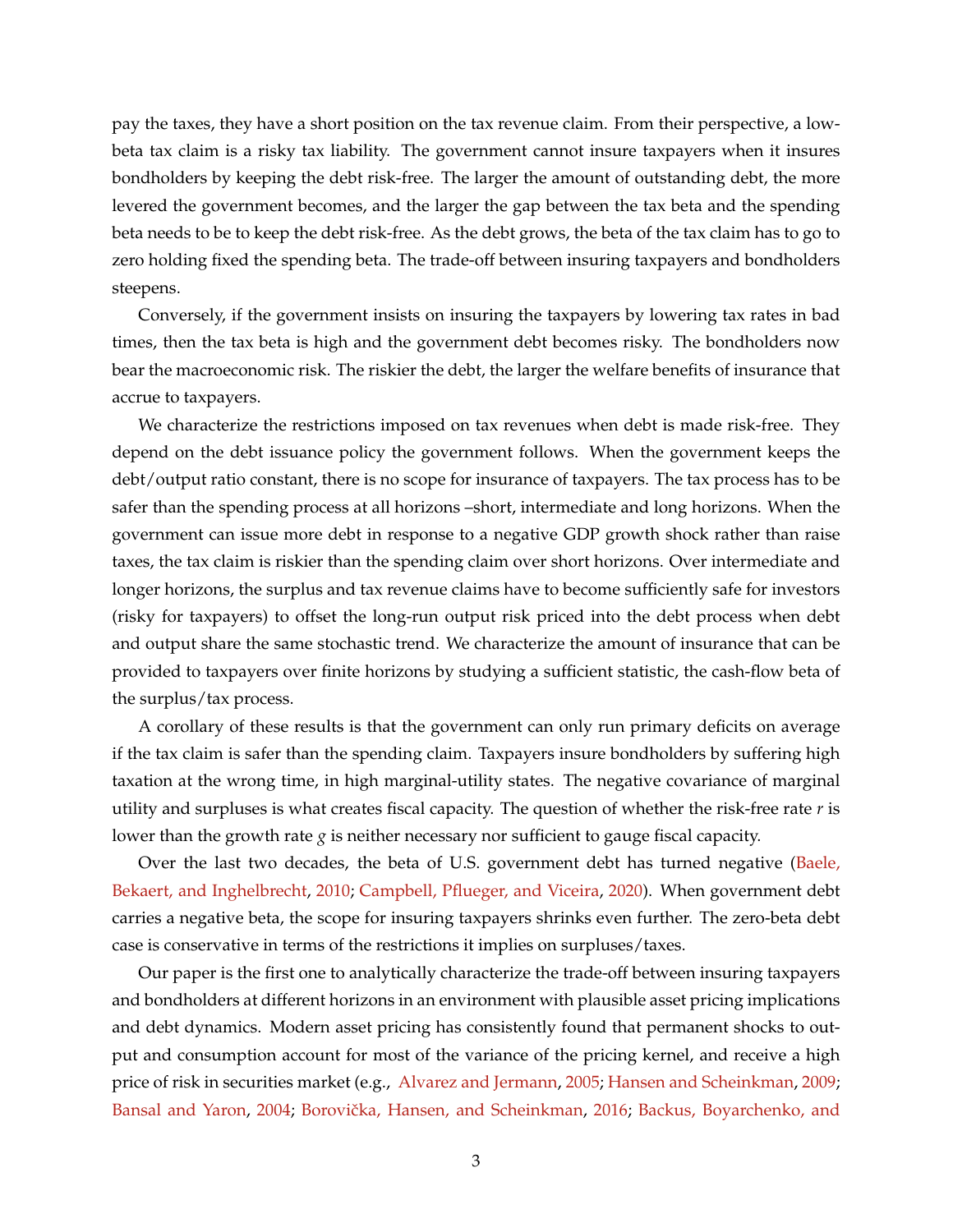[Chernov,](#page-37-2) [2018\)](#page-37-2). Models without large permanent shocks counterfactually produce bond risk premia that exceed equity risk premia. $3$  We show that the presence of permanent risk has important implications for the fiscal policy literature.

When output shocks are permanent, debt inherits from the long-run risk in output as along as debt and output are co-integrated. To keep the debt risk-free, the government must offset the long-run output risk in the debt by making the surplus safer over intermediate horizons. It now only has very limited ability to insure taxpayers over short horizons. This is costly to taxpayers because the welfare benefits of insurance are largest when shocks to output and consumption are permanent [\(Alvarez and Jermann,](#page-36-1) [2004\)](#page-36-1).

In traditional neoclassical and (New-)Keynesian models, shocks to output and consumption are transitory, as output fluctuates around potential output. The business cycle models used in the literature on optimal fiscal policy also imply that equilibrium output and consumption do not have a unit root component.<sup>[4](#page-4-1)</sup> Surprisingly, the trade-off between insuring taxpayers and bondholders worsens in these models. Models with only transitory shocks to the pricing kernel generate a great deal of interest rate risk in government debt. The long-term government bond is the riskiest asset in such economies [\(Bansal and Lehmann,](#page-37-3) [1997;](#page-37-3) [Alvarez and Jermann,](#page-36-0) [2005;](#page-36-0) [Backus,](#page-37-4) [Chernov, and Zin,](#page-37-4) [2014\)](#page-37-4). When output is below potential, the representative investor wants to borrow, pushing up interest rates when her marginal utility is high. To keep the debt risk-free in the environment with transitory shocks, the government has to offset the interest rate risk in the debt in the distant future by producing safer surpluses in the near future. This dramatically shortens the horizon over which governments can insure taxpayers. Under natural parameter conditions, the trade-off is steeper in the model with transitory shocks than in the model with permanent shocks. Hence, the results from the literature studying household consumption smoothing in the face of transitory idiosyncratic risk with a risk-free asset (see [Chamberlain and Wilson,](#page-38-2) [2000\)](#page-38-2) do not extend to governments smoothing consumption against transitory aggregate shocks with risk-free debt.

In our economy, the government provides insurance to taxpayers against aggregate shocks. In models developed by [Bassetto and Cui](#page-37-5) [\(2018\)](#page-37-5); [Brunnermeier, Merkel, and Sannikov](#page-38-3) [\(2020\)](#page-38-3); [Reis](#page-40-3) [\(2021\)](#page-40-3); [Chien and Wen](#page-38-4) [\(2019,](#page-38-4) [2020\)](#page-38-5); [Kocherlakota](#page-39-5) [\(2021\)](#page-39-5), government debt plays a key role in allowing agents to self-insure against idiosyncratic risk and by providing liquidity services. These features give rise to a convenience yield, which may contribute a bubble component to the valuation of public debt [\(Brunnermeier et al.,](#page-38-3) [2020;](#page-38-3) [Reis,](#page-40-3) [2021\)](#page-40-3).

As our paper shows, it is hard to generate TVC violations when there is enough priced, per-

<span id="page-4-0"></span> $3$ See e.g. Borovička et al. [\(2016\)](#page-38-1) who argue that investors receive a large additional risk premium for bearing longrun cash flow risk. Recently, [van Binsbergen](#page-40-4) [\(2020\)](#page-40-4) questions this view.

<span id="page-4-1"></span><sup>&</sup>lt;sup>4</sup>These models have mean-reverting processes for productivity and government spending (see [Chari, Christiano,](#page-38-6) [and Kehoe,](#page-38-6) [1994;](#page-38-6) [Debortoli, Nunes, and Yared,](#page-38-7) [2017;](#page-38-7) [Bhandari, Evans, Golosov, and Sargent,](#page-37-6) [2017,](#page-37-6) for examples of calibrated economies with spending and productivity innovations).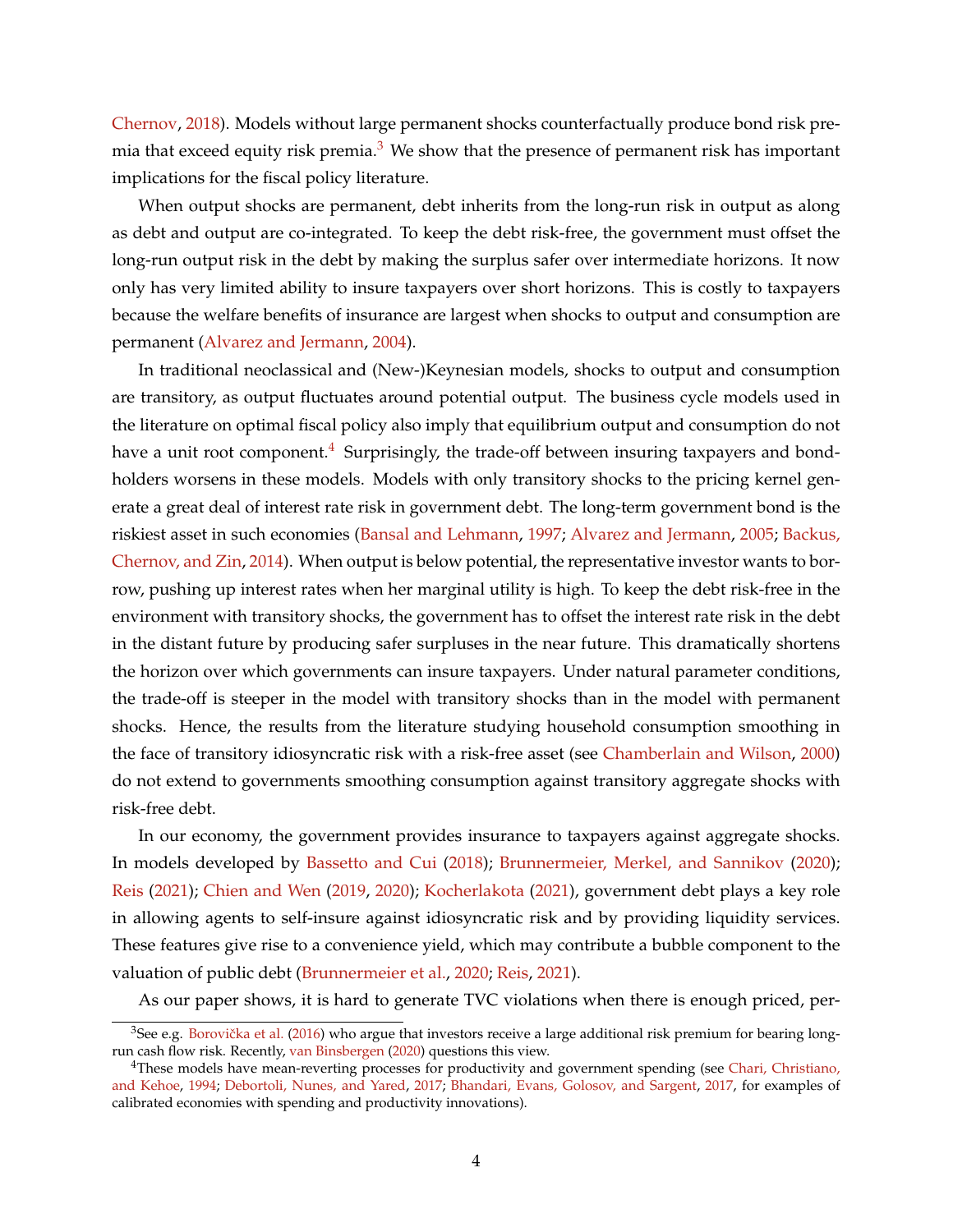manent output risk in the economy to match the equity risk premium in the data. When the government commits to a stationary debt/output policy, the TVC is satisfied as long as the discount rate for a claim to GDP exceeds the growth rate of the economy. Put differently, violations of the TVC for government debt may also result in violations of the TVC for the GDP claim (unlevered stock market).<sup>[5](#page-5-0)</sup> The condition  $r > g$ , analyzed in models without aggregate risk, does not apply in economies with priced permanent output risk because there is a risk premium adjustment *γσ*, where  $\sigma$  is output vol and  $\gamma$  is the market price of risk. The right condition is  $r + \gamma \sigma > g + \sigma^2$ .<sup>[6](#page-5-1)</sup> Even when the TVC is satisfied, the government can sustain permanent deficits when  $r < g$ , but this is not a free lunch. The government earns an insurance premium in exchange for insuring the bondholders against aggregate risk by increasing taxes in bad times. The larger the debt, the more insurance the government provides to bondholders.

There is a normative literature on optimal taxation which focuses on representative agent economies with distortionary taxes, following [Barro](#page-37-7) [\(1979\)](#page-37-7)'s seminal work on tax smoothing. The risk-return trade-off we highlight is present in the background, but is not explicitly analyzed. In this class of models, distortionary taxation provides the Ramsey planner with a motive to shift aggregate risk onto bondholders. When the government can issue a complete set of contingent claims, the planner favors shifting the risk entirely from taxpayers onto bond investors [\(Lucas](#page-40-5) [and Stokey,](#page-40-5) [1983\)](#page-40-5).<sup>[7](#page-5-2)</sup> In related work, [Du, Pflueger, and Schreger](#page-38-8) [\(2020\)](#page-38-8) study the choice of currency denomination in the context of optimal debt management and [Bigio, Nuno, and Passadore](#page-37-8) [\(2019\)](#page-37-8) study optimal debt and maturity management in a model with segmented bond markets.

The normative analysis in this literature also has counterfactual implications when confronted with actual debt policies. In the face of incomplete markets, the Ramsey planner typically wants the government to accumulate assets in the long run [\(Bhandari et al.,](#page-37-6) [2017\)](#page-37-6). In doing so, the government can escape the trade-off between insuring bondholders and taxpayers. In the short run, the Ramsey planner has a fiscal hedging motive to issue risky debt when taxation is distortionary. The U.S. and most other developed economies chose not to go down this route. $8$  This literature has not modeled the seigniorage revenue governments can only earn by manufacturing safe debt. This non-distortionary source of revenue may counteract the fiscal hedging motive for choosing risky debt in the short run and accumulating assets in the long run.

<span id="page-5-0"></span> $5$ Equilibrium models that generate violations of the transversality condition (TVC) typically imply TVC violations for all long-lived assets including stocks, not just government debt.

<span id="page-5-1"></span><sup>6</sup>Contemporaneous work by [van Wijnbergen, Olijslagers, and de Vette](#page-40-6) [\(2020\)](#page-40-6) highlights this point in a general equilibrium asset pricing model. In later work, [Barro](#page-37-9) [\(2020\)](#page-37-9) considers a model with production and disaster risk.

<span id="page-5-2"></span> $7By$  changing the maturity composition of debt, the government may be able to get closer to the optimal tax policy when markets are incomplete, essentially by making the debt riskier and shifting the risk onto the bondholders [\(An](#page-37-10)[geletos,](#page-37-10) [2002;](#page-37-10) [Buera and Nicolini,](#page-38-9) [2004;](#page-38-9) [Lustig, Sleet, and Yeltekin,](#page-40-7) [2008;](#page-40-7) [Farhi,](#page-39-6) [2010;](#page-39-6) [Arellano and Ramanarayanan,](#page-37-11) [2012;](#page-37-11) [Bhandari et al.,](#page-37-6) [2017\)](#page-37-6). However, [Buera and Nicolini](#page-38-9) [\(2004\)](#page-38-9) show that this typically involves implausible bond portfolios. Moreover, many of the models in this literature may be misspecified because they do not have permanent output risk. Long-term government bond risk premia exceed all other risk premia in such models.

<span id="page-5-3"></span> $8As$  noted, over the past two decades, the beta of U.S. government debt has actually turned negative.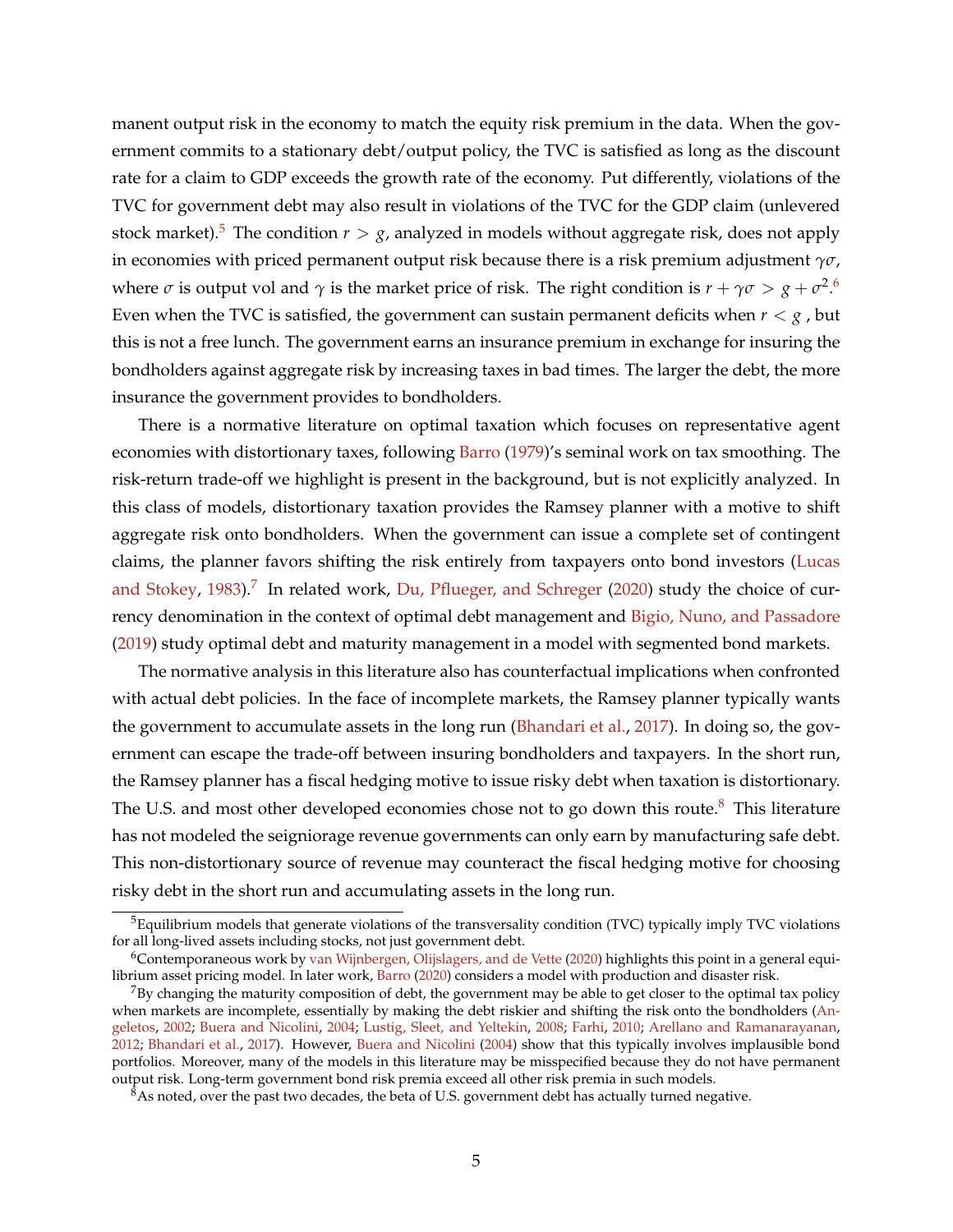Our analysis contributes to a growing branch of the international economics literature that emphasizes the U.S. role as the world's safe asset supplier in explaining low U.S. rates.<sup>[9](#page-6-0)</sup> Government debt can only earn safe asset convenience yields if the debt is in fact safe and risk-free. As the world's safe asset supplier, the U.S. government may have been able to temporarily escape the trade-off if government debt earns large and counter-cyclical convenience yields. We find that counter-cyclical seigniorage revenue only relaxes the trade-off in the short run. Convenience yields cannot alleviate the trade-off in the long-run because seigniorage revenue is also exposed to long-run output risk. [Liu et al.](#page-40-8) [\(2019\)](#page-40-8) provide a structural model of convenience yields and fiscal policy. Our paper is the first to analyze how convenience yields change the trade-off between insuring bondholders and taxpayers.

Regarding the riskiness of government debt, the focus in the literature has been mostly on countries' willingness and ability to repay.<sup>[10](#page-6-1)</sup> The trade-off we focus on between bondholder and taxpayer insurance applies regardless of whether a country contemplates default and regardless of which securities the country decides to issue (e.g., maturity choice). Our work is not focused on how the maturity choice affects the riskiness of debt, but rather on how the fundamental cashflows determine its riskiness. Again, the fact that long-term government debt has a negative beta in recent decades only reinforces our conclusions.

There is a growing literature at the intersection of asset pricing and macro which focuses mostly on the asset pricing effects of fiscal uncertainty [\(Gomes, Michaelides, and Polkovnichenko,](#page-39-7) [2012;](#page-38-10) [Croce, Kung, Nguyen, and Schmid,](#page-38-10) 2012; Pástor and Veronesi, [2013\)](#page-40-9). Finally, [Mian, Straub,](#page-40-10) [and Sufi](#page-40-10) [\(2021,](#page-40-10) [2020\)](#page-40-11) examine the distributional implications of government debt issuance, pointing out that the wealthy buy a large share of government (and private) debt. To the extent that the Gini coefficient of government debt holdings exceeds that of taxes, the government is trading off insuring the rich versus insuring the middle class.

The paper is organized as follows. Section [1](#page-7-0) derives the general trade-off between insuring bondholders and taxpayers. Section [2](#page-14-0) introduces convenience yields as a way of relaxing this tradeoff. Section [3](#page-17-0) characterizes the trade-off analytically in a canonical model with permanent shocks to output and marginal utility. Section [4](#page-33-0) revisits the tradeoff in a model with transitory shocks to output and marginal utility. The appendix contains the proofs and several auxiliary results.

<span id="page-6-0"></span><sup>9</sup>See work by [Gourinchas and Rey](#page-39-8) [\(2007\)](#page-39-8); [Caballero, Farhi, and Gourinchas](#page-38-11) [\(2008\)](#page-38-11); [Caballero and Krishnamurthy](#page-38-12) [\(2009\)](#page-38-12); [Maggiori](#page-40-12) [\(2017\)](#page-40-12); [He, Krishnamurthy, and Milbradt](#page-39-9) [\(2018\)](#page-39-9); [Gopinath and Stein](#page-39-10) [\(2018\)](#page-39-10); [Krishnamurthy and Lustig](#page-40-13) [\(2019\)](#page-40-13); [Jiang et al.](#page-39-0) [\(2021\)](#page-39-0); [Jiang, Krishnamurthy, and Lustig](#page-39-11) [\(2019a\)](#page-39-11); [Liu, Schmid, and Yaron](#page-40-8) [\(2019\)](#page-40-8); [Koijen and Yogo](#page-40-2) [\(2019\)](#page-40-2). In related work, [Farhi and Gourio](#page-39-12) [\(2018\)](#page-39-12); [Eggertsson, Robbins, and Wold](#page-39-13) [\(2018\)](#page-39-13); [Ball and Mankiw](#page-37-12) [\(2021\)](#page-37-12) emphasize the role of increased market power in reconciling higher economic growth rates with low observed rates of return.

<span id="page-6-1"></span><sup>&</sup>lt;sup>10</sup>See e.g. recent work by [Aguiar and Gopinath](#page-36-2) [\(2006\)](#page-36-2); [Arellano](#page-37-13) [\(2008\)](#page-37-13); [Aguiar, Amador, Hopenhayn, and Werning](#page-36-3) [\(2019\)](#page-36-3); [Bocola and Dovis](#page-37-14) [\(2019\)](#page-37-14); [DeMarzo, He, and Tourre](#page-38-13) [\(2019\)](#page-38-13) for examples.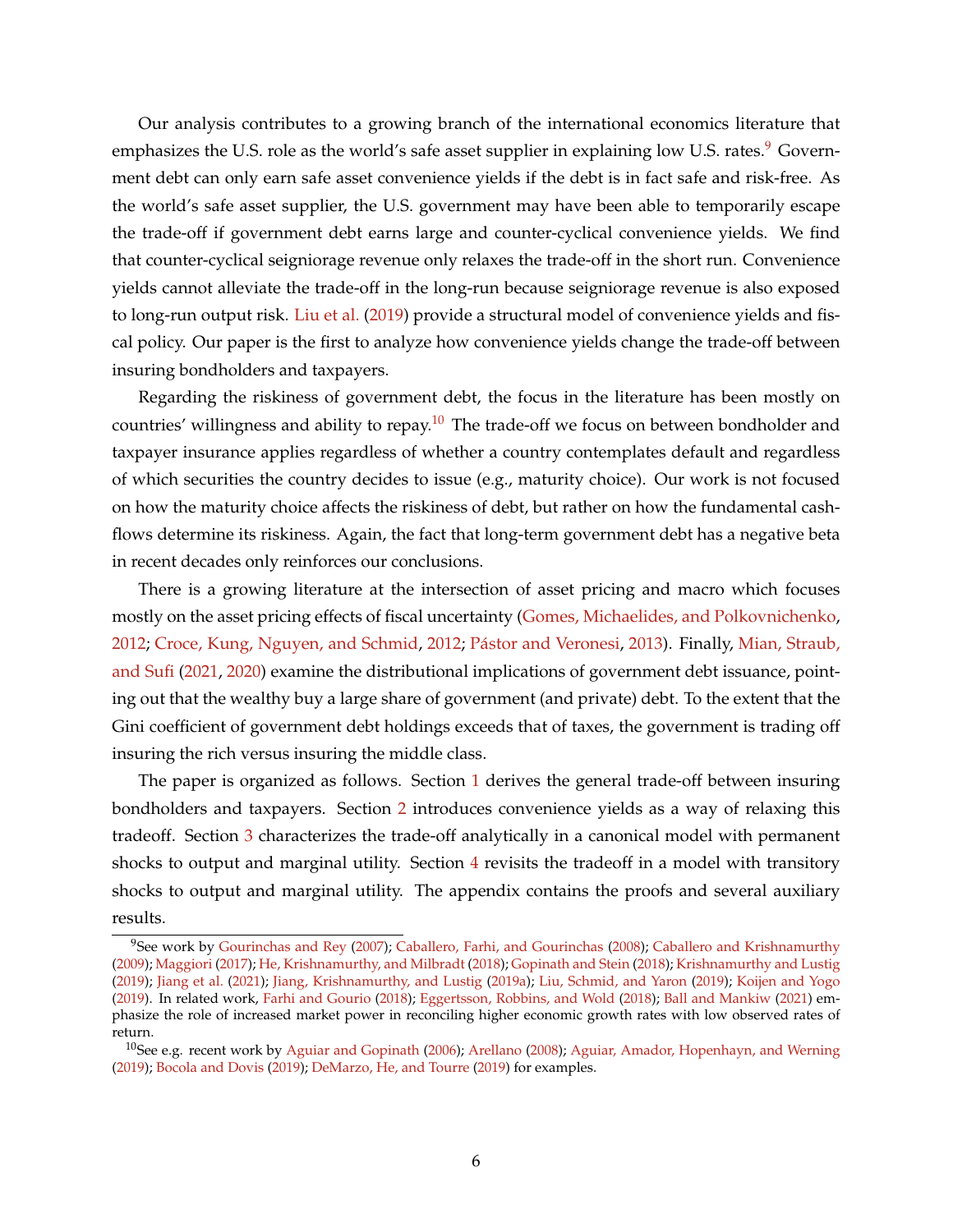# <span id="page-7-0"></span>**1 The General Trade-off between Insuring Bondholders and Taxpayers**

We use *T<sup>t</sup>* to denote government revenue, and *G<sup>t</sup>* to denote government spending. *M<sup>t</sup>* denotes the stochastic discount factor. We assume that debt is fairly priced and does not earn any convenience yields. Let *B<sup>t</sup>* denote the market value of outstanding government debt at the beginning of period *t*, before expiring debt is paid off and new debt is issued. The debt can be long-term or shortterm, and it can be nominal or real. In fact, it can be any contingent claim. The value of the government debt equals the sum of the expected present values of future tax revenues minus future government spending:

<span id="page-7-3"></span>
$$
B_t = \mathbb{E}_t \left[ \sum_{j=0}^{\infty} M_{t,t+j} (T_{t+j} - G_{t+j}) \right], \qquad (1)
$$

provided that there are no arbitrage opportunities in the bond market and a transversality condition holds  $\lim_{k\to\infty}$   $\mathbb{E}_t M_{t,t+k}$ *B*<sub>*t*+*k*</sub> = 0. This result does not rely on complete markets, and still applies even when the government can default on the debt. Let  $P_t^T = \mathbb{E}_t\left[\sum_{j=0}^\infty M_{t,t+j}T_{t+j}\right]$  and  $P_t^G = \mathbb{E}_t\left[\sum_{j=0}^{\infty}M_{t,t+j}G_{t+j}\right]$  denote the present values of the "cum-dividend" tax claim and spending claim. Value additivity then implies that  $B_t = P_t^T - P_t^G$ . The value of a claim to surpluses equals the value of a claim to taxes minus the value of a claim to spending.<sup>[11](#page-7-1)</sup> For notational convenience, let  $D_t = B_t - S_t$  denote the difference between the market value of outstanding government debt and the government surplus. By the government budget condition, *D<sup>t</sup>* is the market value of outstanding government debt at the end of period *t*, after expiring debt is paid off and new debt is issued.

#### **1.1 Marginal Benefit of Fiscal Stabilization Policy for Taxpayers**

We consider an incomplete markets economy in which households are finitely lived. To keep the analysis simple, we assume in this section that the government borrows at the margin from foreign investors.<sup>[12](#page-7-2)</sup> Hence, we can think of the bondholders as foreign investors henceforth. The analysis in this section connects fiscal stabilization policy and debt valuations to household welfare through the marginal benefit of fiscal stabilization policy.

We use *U<sup>h</sup>* to denote the expected utility of an investor with horizon *h*. In the background, households face idiosyncratic income risk that cannot be perfectly insured away. This risk manifests itself as the idiosyncratic component in the (post-trade) equilibrium consumption process  ${C<sup>i</sup>} = {C + \epsilon<sup>i</sup>}$ , where  $\epsilon<sup>i</sup>$  denotes the idiosyncratic component of consumption.

<span id="page-7-2"></span><span id="page-7-1"></span> $11$ See [Jiang et al.](#page-39-3) [\(2019b\)](#page-39-3) for a proof.

 $12$ In an infinite horizon, closed economy with a representative agent, the bondholder is also the net transfer recipient. If the transfers are lump-sum, Ricardian equivalence holds, and net transfers are irrelevant. There is no trade-off between insuring bondholders and taxpayers. Any consideration that breaks Ricardian equivalence resuscitates the trade-off: finite horizons, borrowing constraints, etc. Foreign bond holders is just one consideration.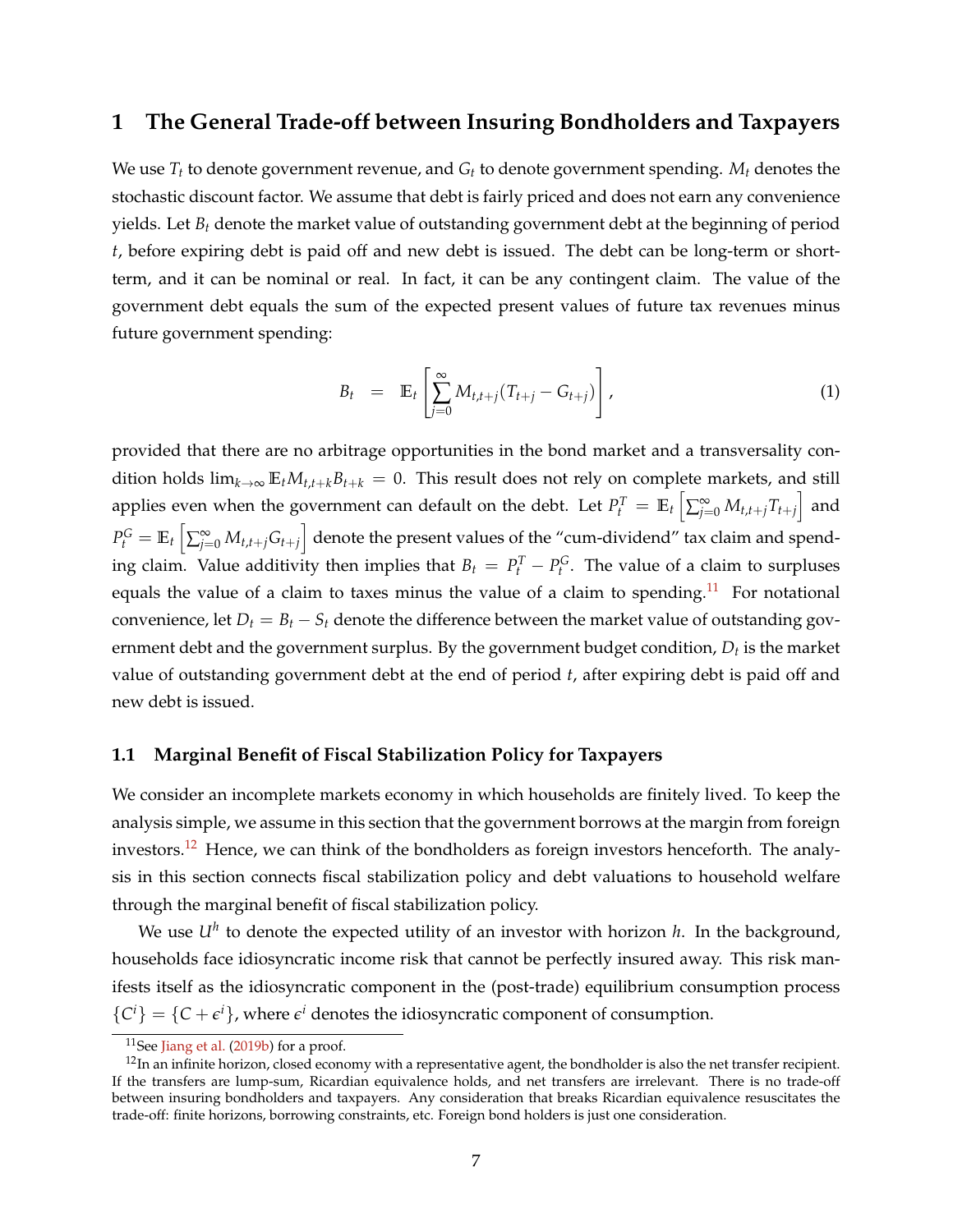Let {*T*} denote the tax and {*G*} denote the spending process; {*T*, *G*} can only depend on the history of aggregate shocks. We assume that the government balances the budget in expectation:  $\mathbb{E}_{0}[G-T] = 0$ . We focus on fiscal insurance against aggregate risk. We do not consider transfers that are contingent on idiosyncratic shocks. We analyze this case in section  $\bf{B}$  $\bf{B}$  $\bf{B}$  of the Appendix. We consider distortionary taxation in section  $C$  of the Appendix.

We consider the set of all taxpayer households who participate in asset markets and who are unconstrained. We can infer their marginal benefit from fiscal policy from the market valuation of tax revenues and spending outlays, even though these households do not equalize their intertemporal marginal rates of substitution.

In the spirit of the cost of business cycles measures [\(Lucas,](#page-40-14) [1987\)](#page-40-14), we define the benefit of government transfers,  $\Omega_{net}^{h}(\alpha)$ , to agent *i* with horizon *h* as follows:

$$
U^h((1+\Omega_{net}^{h,i}(\alpha))C+\epsilon^i)=U^h((1-\alpha)\{C\}+(\alpha)\{C+G-T\}+\epsilon^i),
$$

where Ω*h*,*<sup>i</sup>* (*α*) denotes the fraction of systematic consumption this agent is willing to give up in exchange for a new systematic consumption profile that is a weighted average of the old one (with probability  $1 - \alpha$ ) and a new one that adds net government transfers  $G - T$  (with probability *α*). The total benefit of fiscal stabilization obtains for  $α = 1$ . In the spirit of [Alvarez and Jermann](#page-36-1) [\(2004\)](#page-36-1), we study the marginal benefit at  $\alpha = 0$ ,  $\Omega_{net}^{h'}(0)$ . We use  $P_0^h[\{X\}]$  to denote  $\mathbb{E}_0[\sum_{t=0}^{\infty}M_{0,t}X_t].$ 

<span id="page-8-0"></span>**Proposition 1.1.** *For households who participate in asset markets and who receive net transfers*  $\{G - T\}$ *, the marginal insurance benefit over horizon h is given by:*

$$
\Omega^{h'}_{net}(0) = \frac{P_0^h\left[\left\{G_t - T_t\right\}\right]}{P_0^h\left[\left\{C_t\right\}\right]} = \frac{P_0^h\left[\left\{C_t\right\}\right] + P_0^h\left[\left\{G_t - T_t\right\}\right]}{P_0^h\left[\left\{C_t\right\}\right]} - 1
$$

To compute the marginal benefit of government fiscal intervention from the perspective of this household, we can compare the market valuations of net transfers and the household's consumption stream.  $P_0^h$   $[\{G_t-T_t\}]$  measures how much this household would be willing to pay for these net transfers as an insurance policy. The safer the net transfers compared to her actual consumption, the higher the marginal benefit of the net transfers to the household. A larger marginal benefit of fiscal stabilization policy to households implies a larger risk premium paid by the government:

$$
P_0^h\left[\left\{G_t-T_t\right\}\right]=\mathbb{E}_0\sum_{t=1}^h M_{0,t}\left[G_t-T_t\right]=\sum_{t=1}^h Cov_0(-M_{0,t},T_t-G_t),
$$

where we used  $\mathbb{E}_0[G - T] = 0$ . There is a one-to-one mapping between the riskiness of the surplus,  $S_t = T_t - G_t$ , and the marginal (and total) welfare benefits. The riskier the surplus, the larger the welfare benefit to the taxpayer. If the government provides a marginal insurance benefit to taxpayers at horizon *h*,  $\Omega_{net}^{h'}(0) > 0$ , and runs zero primary surpluses on average, the transfer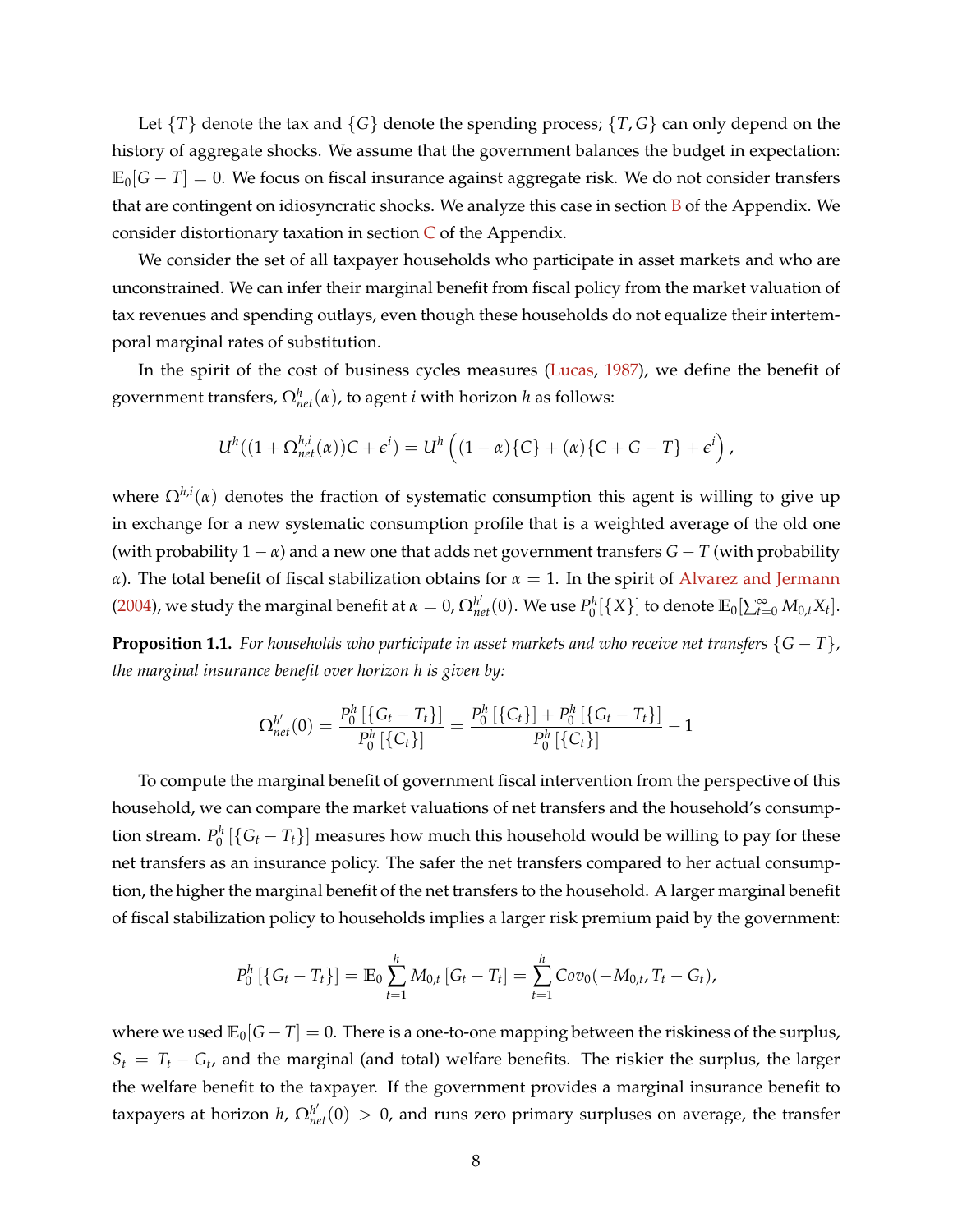policy has a positive cost:  $P_0^h$   $[\{G_t - T_t\}] > 0$ .

Importantly, we do not need a representative agent for this marginal benefit approach to be valid. All we need is a pricing kernel for the marginal investors. The cash flows  ${T<sub>t</sub> - G<sub>t</sub>}$  and  ${C_t}$  have to be in the span of traded assets.<sup>[13](#page-9-0)</sup> Since we are computing the marginal benefit, we are not actually changing their equilibrium consumption. The marginal benefit/cost is a first-order approximation of the total benefit/cost. When utility is increasing, homothetic, and concave, and the new allocation  $\{C + G - T\}$  is preferred to the old one  $\{C\}$ , then the marginal benefit is an upper bound on the total benefit  $\Omega_{net}^{h'}(0) \geq \Omega_{net}^{h}(1)$  (see [Alvarez and Jermann,](#page-36-1) [2004\)](#page-36-1). Hence, to get a positive total benefit, we need a positive marginal benefit, and the positive cost result goes through. But a positive marginal benefit does not imply a positive total benefit. The trade-off between insuring taxpayers and bondholders is more stringent when considering the total benefit.

Under this approach, it is straightforward to compute the marginal cost of taxation for a household who pays taxes but does not receive transfers:

$$
\Omega_{tax}^{h'}(0)=-\frac{P_0^h\left[\left\{T_t\right\}\right]}{P_0^h\left[\left\{C_t\right\}\right]}=\frac{P_0^h\left[\left\{C_t\right\}\right]-P_0^h\left[\left\{T_t\right\}\right]}{P_0^h\left[\left\{C_t\right\}\right]}-1
$$

Similarly, we can take the perspective of a transfer recipient who does not pay taxes, and compute the marginal benefit of transfers as:

$$
\Omega^{h'}_{trans}(0) = \frac{P_0^h \left[ \{G_t\} \right]}{P_0^h \left[ \{C_t\} \right]} = \frac{P_0^h \left[ \{C_t\} \right] + P_0^h \left[ \{G_t\} \right]}{P_0^h \left[ \{C_t\} \right]} - 1
$$

**Infinite Horizon Case** We now let the horizon over which the government provides insurance go to ∞. The marginal benefit of net transfers to taxpayers becomes:

$$
\Omega_{net}^{\infty'}(0) = \frac{P_0^{\infty} \left[ \left\{ G_t - T_t \right\} \right]}{P_0^{\infty} \left[ \left\{ C_t \right\} \right]} = \frac{(P_0^G - G_0) - (P_0^T - T_0)}{P_0^C - C_0} = \frac{-D_0}{P_0^C - C_0},
$$

where we used that the market value of debt equals the expected present-discounted value of future surpluses, assuming the TVC is satisfied. If the government provides a positive marginal insurance benefit to taxpayers at horizon  $\infty$ ,  $\Omega_{net}^{\infty'}(0)>0$ , then the government needs to endow a sovereign wealth fund of size  $-D_0 = P_0^{\infty} [\{G_t - T_t\}] > 0$ . Conversely, if debt  $D_0 \ge 0$ , the government can only provide a negative marginal insurance benefit  $\Omega_{net}^{h'}(0)\, < \, 0$  to taxpayers at horizon ∞ with average zero primary surpluses. Providing insurance to risk averse taxpayers through a zero-average net transfer policy has a positive cost to the government of  $P_0^G - P_0^T > 0$ . If the government has positive debt outstanding, then it cannot provide insurance to the taxpayers when balancing the budget on average. Instead, the government loads aggregate risk onto its

<span id="page-9-0"></span><sup>&</sup>lt;sup>13</sup>The entire government debt portfolio is a claim to  $\{T_t - G_t\}$ . Unlevered equity will be akin to a claim to aggregate consumption.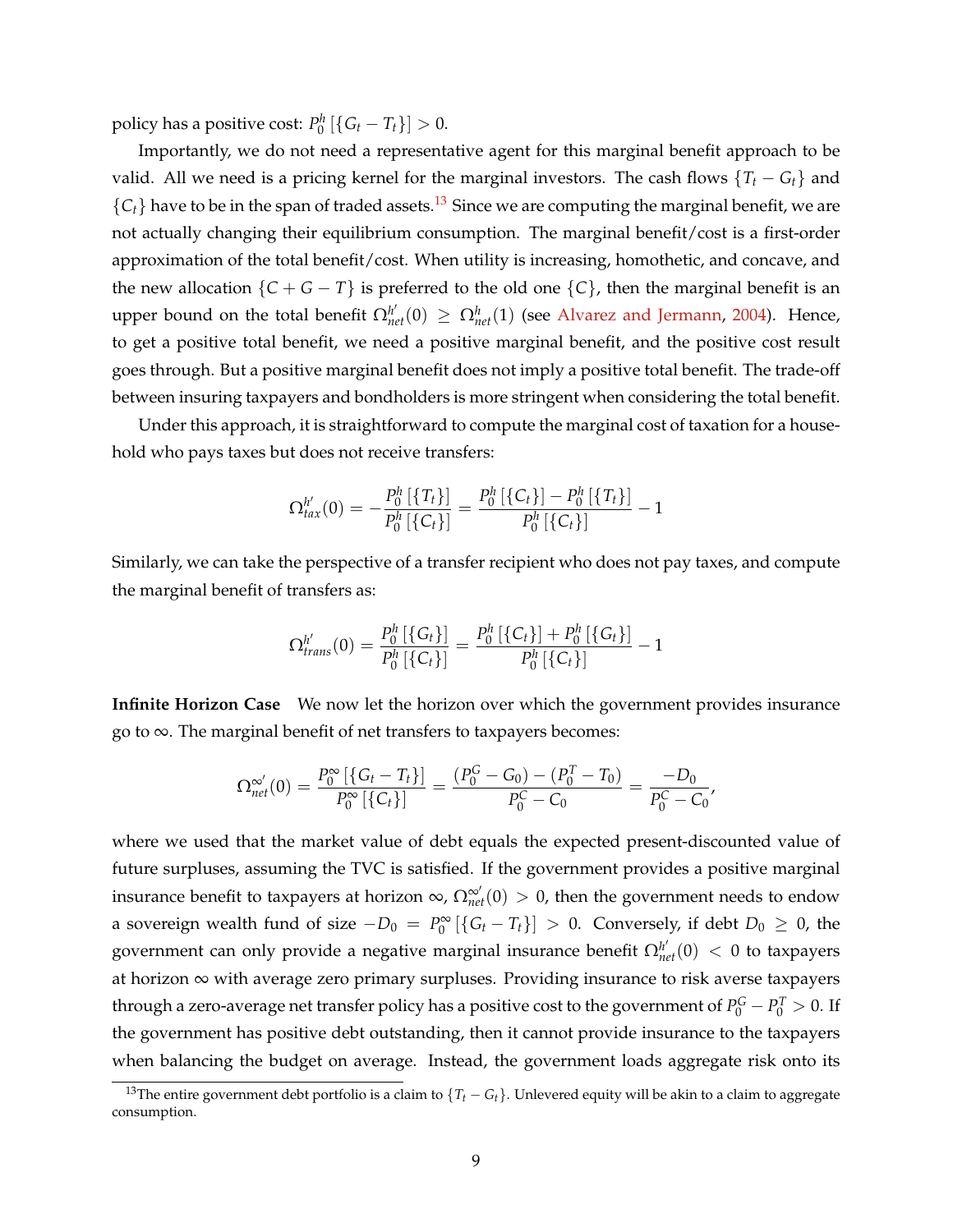taxpayers.

The government can only run deficits in expectation if it is providing insurance to bondholders and offloading aggregate risk onto taxpayers. This is true regardless of the difference between the risk-free rate and the growth rate in the economy. The more valuable the debt, i.e., the safer the cash flows to bondholders, the smaller the insurance benefit to taxpayers, i.e. the smaller the marginal benefit of fiscal stabilization to taxpayers. Taxpayers always prefer riskier debt. This defines the trade-off between insuring bondholders and taxpayers.<sup>[14](#page-10-0)</sup>

**Gordon Growth Intuition** Let *r <sup>i</sup>* denote the expected log return on an asset *i* and *g* the average growth rate of output. To develop more intuition, we use Gordon's growth formula:

$$
\Omega_{net}^{\infty'}(0) \approx \frac{\frac{G_0}{r^G - g} - \frac{T_0}{r^T - g}}{\frac{C_0}{r^G - g}} \approx \frac{G_0/C_0}{(r^G - g)/(r^C - g)} - \frac{T_0/C_0}{(r^T - g)/(r^C - g)} = \frac{G_0}{C_0} \frac{(r^C - g)(r^T - r^G)}{(r^G - g)(r^T - g)}
$$

The second equality says that the safer the spending process (lower  $r^G$ ) and the riskier the tax process (higher *r T* ) relative to the consumption process (*r <sup>C</sup>*), the higher the marginal benefit of fiscal stabilization to the taxpayer. The last equality considers the case in which the government runs a zero surplus  $(G_0 = T_0)$ . Even when the government provides zero net transfers, the household benefits when the net transfers arrive in bad states of the world, i.e., when fiscal policy provides insurance against business cycle risk. This is the case if the tax process is riskier than the spending process  $(r^T > r^G)$ . The larger the gap between the discount rate of the tax and the spending claim, the larger the welfare benefit for the transfer recipient. However, the government needs savings to fund this zero transfer insurance in the amount of:

$$
-D_0 = \frac{G_0}{r^g - g} - \frac{T_0}{r^T - g} \approx G_0 \frac{(r^T - r^G)}{(r^G - g)(r^T - g)} > 0
$$

Alternatively, to start this insurance scheme without initial assets, the government needs to run primary surpluses. The higher the benefits from the perspective of the net transfer recipients, the higher the cost of funding for the government.

<span id="page-10-1"></span>**Corollary 1.1.** *Assume that the transversality condition (TVC) is satisfied. If*  $D_0 \geq 0$ *, the government runs surpluses on average, and the government provides insurance to its taxpayers, then the debt is risky.*

### **1.2 Characterizing the Trade-Off with Return Betas**

The results in the previous section motivate why we use the risk properties of the discounted surplus claim as a sufficient statistic for measuring the marginal benefit of taxpayer insurance. To

<span id="page-10-0"></span> $14$ In section [D](#page-56-0) of the Appendix, we connect this measure to the marginal cost of the business cycle measure developed by [Alvarez and Jermann](#page-36-1) [\(2004\)](#page-36-1).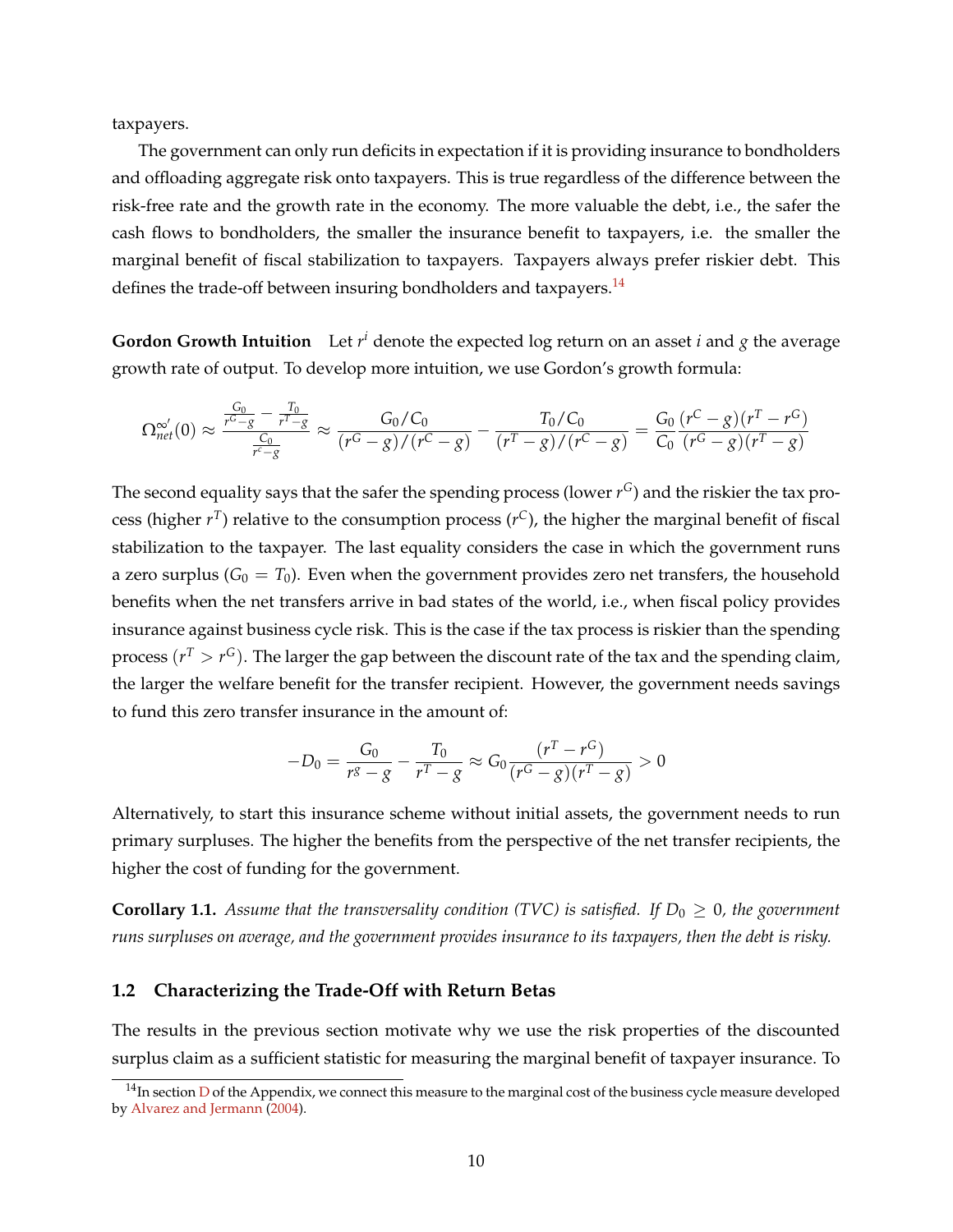examine its risk property, we define the return to this claim and its return beta.

Let  $R_{t+1}^D$ ,  $R_{t+1}^T$  and  $R_{t+1}^G$  denote the holding period returns on the bond portfolio, the tax claim, and the spending claim, respectively:

$$
R_{t+1}^D = \frac{B_{t+1}}{B_t - S_t}, \qquad R_{t+1}^T = \frac{P_{t+1}^T}{P_t^T - T_t}, \qquad R_{t+1}^G = \frac{P_{t+1}^G}{P_t^G - G_t}.
$$

In [Jiang et al.](#page-39-3) [\(2019b\)](#page-39-3), we show that the government debt portfolio return is the return on a portfolio that goes long in the tax claim and short in the spending claim:

<span id="page-11-0"></span>
$$
\mathbb{E}_t\left[R_{t+1}^D - R_t^f\right] = \frac{P_t^T - T_t}{D_t} \mathbb{E}_t\left[R_{t+1}^T - R_t^f\right] - \frac{P_t^G - G_t}{D_t} \mathbb{E}_t\left[R_{t+1}^G - R_t^f\right].
$$
 (2)

This result only relies on equation [\(1\)](#page-7-3) and additivity. By rearranging equation [\(2\)](#page-11-0), we derive the following expression for the risk premium on the tax claim:

<span id="page-11-1"></span>
$$
\mathbb{E}_{t}\left[R_{t+1}^{T} - R_{t}^{f}\right] = \frac{P_{t}^{G} - G_{t}}{D_{t} + (P_{t}^{G} - G_{t})}\mathbb{E}_{t}\left[R_{t+1}^{G} - R_{t}^{f}\right] + \frac{D_{t}}{D_{t} + (P_{t}^{G} - G_{t})}\mathbb{E}_{t}\left[R_{t+1}^{D} - R_{t}^{f}\right].
$$
 (3)

Governments typically want a counter-cyclical spending claim, i.e. they want to spend more in recessions. On the other hand, they also want a risky tax claim, because they want to reduce the tax burden in recessions. As a result, the tax claim's risk premium  $\mathbb{E}_t\left[R_{t+1}^T-R_t^f\right]$  $\left\{ \begin{array}{c} f \end{array} \right\}$  is high and the spending claim's risk premium  $\mathbb{E}_t\left[ R_{t+1}^G - R_t^f \right]$  $\left\{ \begin{matrix} f \ f \end{matrix} \right\}$  is low. When the debt value  $D_t$  is positive, the fraction  $\frac{P_t^G - G_t}{D_t + (P_G^G)}$  $\frac{P_t - Q_t}{D_t + (P_t^G - G_t)}$  is between 0 and 1. Then, for equation [\(3\)](#page-11-1) to hold, it requires a high risk premium  $\mathbb{E}_t\left[R_{t+1}^D-R_t^f\right]$  $\left\{ \begin{matrix} f \end{matrix} \right\}$  on the government debt portfolio. As the debt risk premium is a measure of the risk premium or insurance premium charged by bondholders, the government's debt portfolio has to be risky.

According to equation [\(3\)](#page-11-1), the tax revenue claim is the unlevered version of the spending claim, or, equivalently, the spending claim is the levered version of the tax claim. This result is analogous to the Miller-Modigliani relation between the unlevered return on equity (the return on the tax claim) and the levered return on equity (the return on the spending claim).

We define the beta of an asset *i* as:  $\beta_t^i = \frac{-cov_t(M_{t+1}, R_{t+1}^i)}{var_t(M_{t+1})}$  $\frac{\partial^{t} \left( M_{t+1}, N_{t+1} \right)}{\partial a r_{t}(M_{t+1})}$ . By the investor's Euler equation,  $\beta^{i}_{t} \lambda_{t}$ determines the conditional risk premium of this asset  $\mathbb{E}_t\left[R_{t+1}^i - R_t^f\right]$  $\left\{ \boldsymbol{\beta}_t^i \cdot \gamma_t \right\}$ , where the market price of risk is  $\gamma_t = R_t^f$  $\mathcal{F}_t^f \cdot \textit{var}_t(M_{t+1})$ . Let  $\beta_t^D$ ,  $\beta_t^T$  and  $\beta_t^G$  denote the beta of the bond portfolio, the tax claim, and the spending claim, respectively. We assume  $\beta_t^Y > 0$ , so that the output claim has a positive risk premium. The following proposition characterizes the relationship of these risk exposures.

<span id="page-11-2"></span>**Proposition 1.2.** *The beta on the tax claim is a weighted average of the beta of the spending claim and the*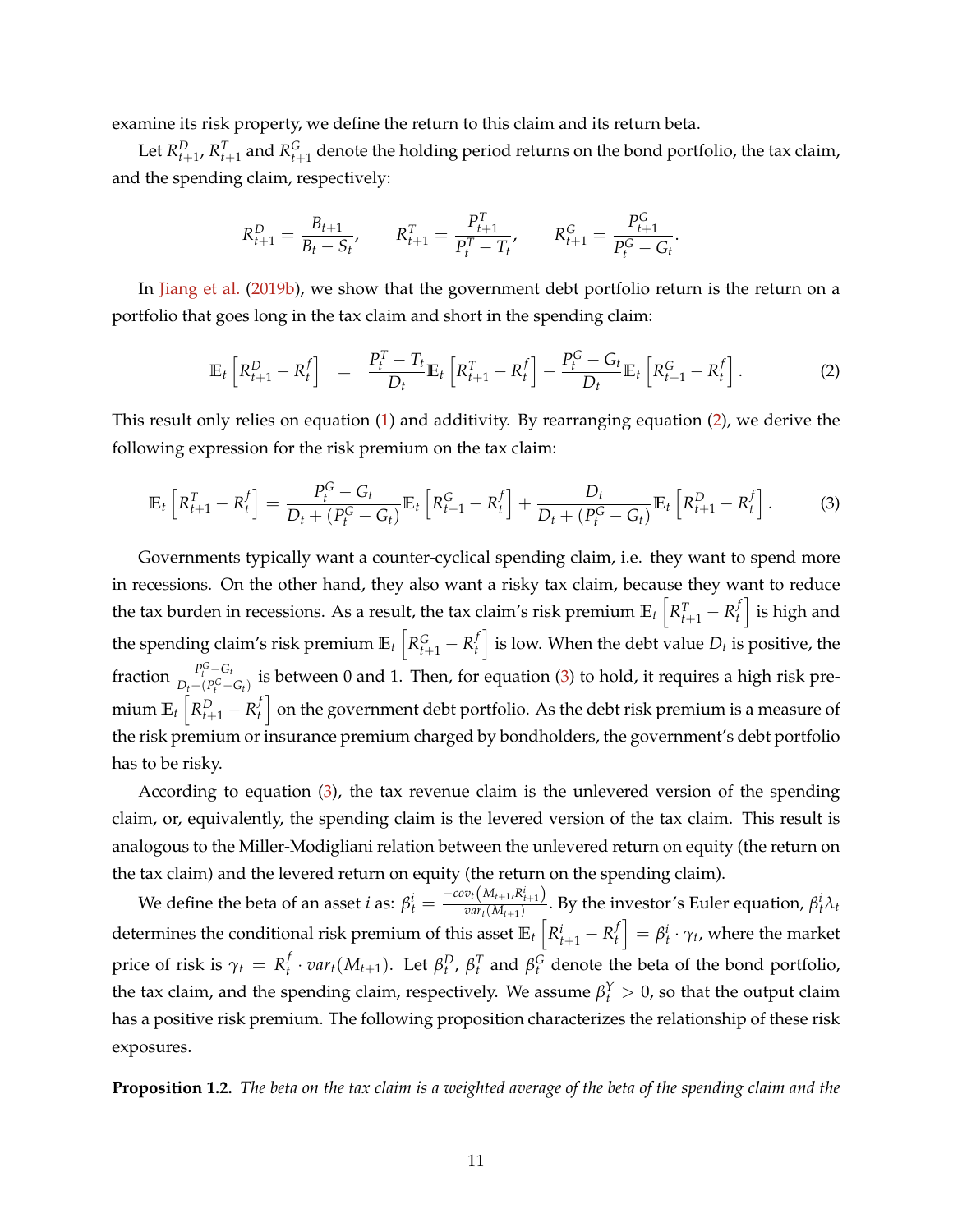*beta of the debt:*

$$
\beta_t^T = \frac{P_t^G - G_t}{D_t + (P_t^G - G_t)} \beta_t^G + \frac{D_t}{D_t + (P_t^G - G_t)} \beta_t^D.
$$

Governments want to provide insurance to transfer recipients by choosing  $\beta_t^G < \beta_t^Y$ , but they also want to provide insurance to taxpayers by choosing  $\beta_t^T > \beta_t^Y$ . However, the following corollary states that  $\beta_t^G < \beta_t^Y < \beta_t^T$  is impossible if the government debt is risk-free.

**Corollary 1.2.** In order for debt to be risk-free ( $\beta_t^D = 0$ ), the beta of the tax claim needs to equal the *unlevered beta of the spending claim:*  $\beta_t^T = \frac{P_t^G - G_t}{D_t + (P_t^G - P_t^G)}$  $\frac{P_t^G - G_t}{D_t + (P_t^G - G_t)} \beta_t^G$ .

If the government has a positive amount of risk-free debt  $D_t > 0$ , there is no scope to insure taxpayers. Instead, the taxpayers provide insurance to the rest of the economy.

Consider the first case in which the spending claim has a positive beta ( $\beta_t^G > 0$ ). Then, the government engineers risk-free debt by lowering the beta of the tax claim relative to that of the spending claim:  $\beta_t^T < \beta_t^G$ . A low beta for the tax claim means that tax revenue must fall by less than GDP in a recession. Tax rates must rise in recessions. The more debt there is outstanding, the lower the beta of the tax claim needs to be relative to that of the spending claim. With more debt, the trade-off between insuring bondholders and taxpayers becomes steeper. The restriction on the betas holds true regardless of the specific dynamics of the tax and spending process. In the next sections, we will derive restrictions on the underlying cash flows by committing to particular processes for debt/output and spending/output.

The only way the government can provide insurance to debt holders, while keeping the debt risk-free, is by saving—choosing  $D_t < 0$ . In other words, the government can only insure taxpayers at the expense of bondholders.

Consider the second case in which the spending claim has a negative beta  $(\beta_t^G < 0)$ . To ensure risk-free debt, the tax claim must also have a negative beta when  $D_t > 0$  ( $\beta_t^T < 0$ ). The taxpayers have large tax payments during recessions; they are insuring the bondholders.

#### <span id="page-12-0"></span>**1.3 Characterizing the Trade-Off with Cash Flow Betas**

Thus far, we have characterized the return betas of the tax and spending claims. We can get further insight on what restrictions risk-free debt imposes on surplus dynamics by studying cash-flow betas for the surplus claim.

<span id="page-12-1"></span>**Proposition 1.3.** *When the transversality condition is satisfied, the debt return innovation reflects news about the present discounted value of future government surpluses:*  $D_t(\mathbb{E}_{t+1} - \mathbb{E}_t)[R_{t+1}^D] = (\mathbb{E}_{t+1} - \mathbb{E}_{t+1})$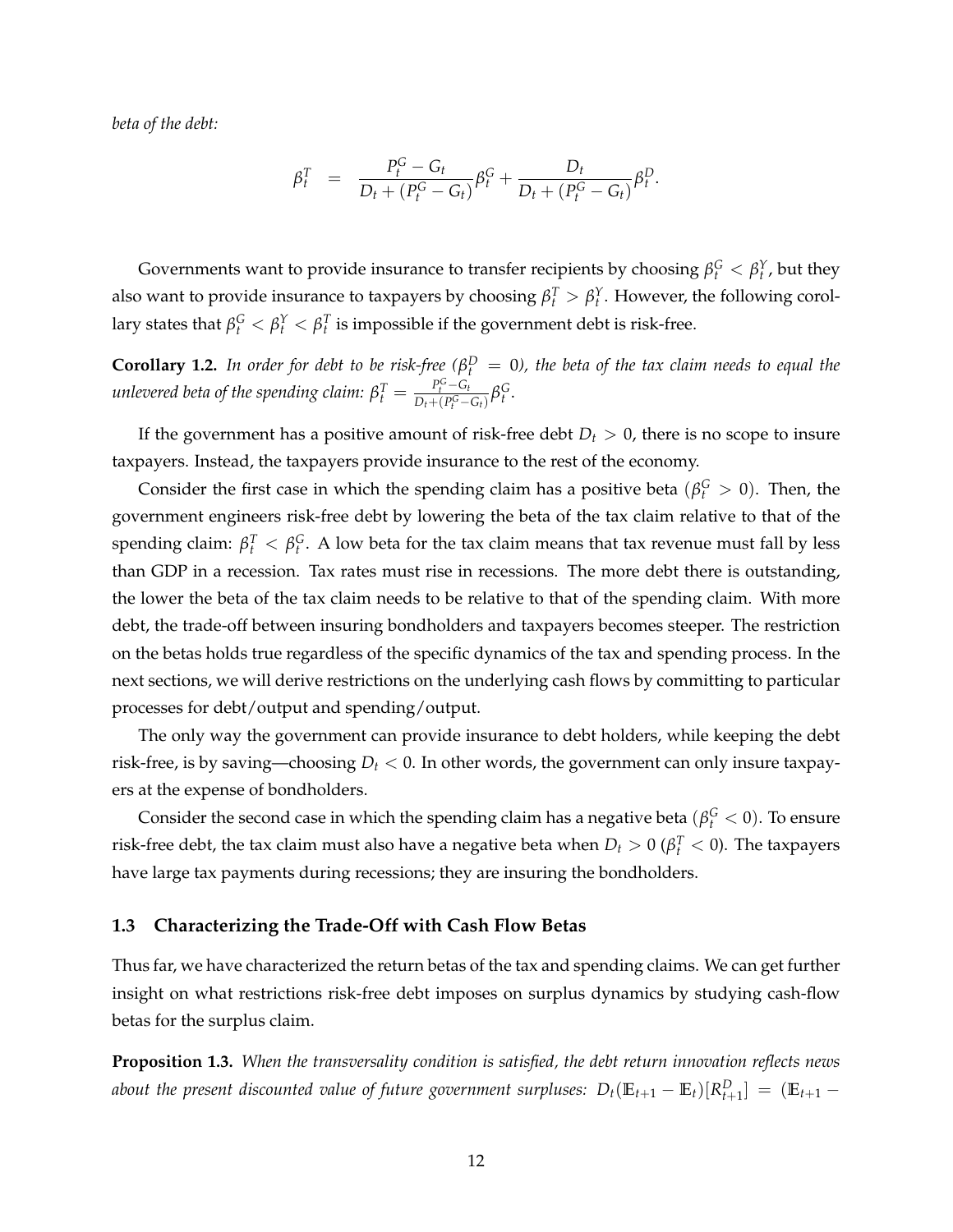$(E_t)[\sum_{j=1}^{\infty}M_{t+1,t+j}S_{t+j}]$ . When the debt is risk-free, there is no news about future surpluses:  $(E_{t+1}-E_{t})$  $\mathbb{E}_t \left[ \sum_{j=1}^{\infty} M_{t+1,t+j} S_{t+j} \right] = 0.$ 

This proposition implies a restriction on the dynamics of future surpluses in response to any shock that arrives at time  $t + 1$ . If a shock raises surpluses in the near-term future, then either the surpluses in the long-term or the discount rates have to adjust.

Define the cash flow beta of cumulative future discounted surpluses as:

$$
\beta_t^{S,CF}(h) \equiv -\frac{cov_t\left(M_{t+1}, \left(\mathbb{E}_{t+1} - \mathbb{E}_t\right) \sum_{j=1}^h M_{t+1,t+j} S_{t+j}\right)}{D_t var_t(M_{t+1})}.
$$

It follows immediately from the previous proposition that if debt is risk-free,  $\beta_t^{S,CF}(\infty)=0$ . That is, for the government debt to be risk-free, the cash flow beta of the entire discounted surplus stream must be zero. The following proposition connects the return beta on the debt to the cash-flow beta of cumulative surpluses.

<span id="page-13-0"></span>**Proposition 1.4.** *The return beta of debt equals the cash-flow beta of the discounted surpluses over h periods minus the return beta of debt outstanding h periods from now:*

$$
\beta_t^D = \beta_t^{S,CF}(h) - \frac{cov_t(M_{t+1}, (\mathbb{E}_{t+1} - \mathbb{E}_t)M_{t+1,t+h}D_{t+h})}{D_t var_t(M_{t+1})}.
$$

*When debt is risk-free (* $\beta_t^D=0$ *), then the cash flow beta is determined by the return beta of debt outstanding h periods from now:*

$$
\beta_t^{S,CF}(h) = \frac{cov_t(M_{t+1}, (\mathbb{E}_{t+1} - \mathbb{E}_t)M_{t+1,t+h}D_{t+h})}{D_t var_t(M_{t+1})}.
$$

*When debt has negative risk premium (* $\beta_t^D < 0$ *), then the cash flow beta is smaller than the return beta of debt outstanding h periods from now:*

$$
\beta_t^{S,CF}(h) \leq \frac{cov_t(M_{t+1}, (\mathbb{E}_{t+1} - \mathbb{E}_t)M_{t+1,t+h}D_{t+h})}{D_t var_t(M_{t+1})}
$$

.

As the horizon tends to  $\infty$ , the debt issuance covariance tends to zero, and  $\beta_t^D \to \beta_t^{S,CF}(\infty)$ .

As long as the debt is risk-free, the risk properties of the government surpluses over a finite horizon *h* are completely determined by the riskiness of the debt issuance process at time *t* + *h*. This implies that the cash-flow beta of the surplus process does not depend on the spending and tax revenue dynamics during those *h* periods. The only source of state-contingency is the debt issuance process itself. When hit by a bad shock, the government can respond by issuing more debt *h* period from now.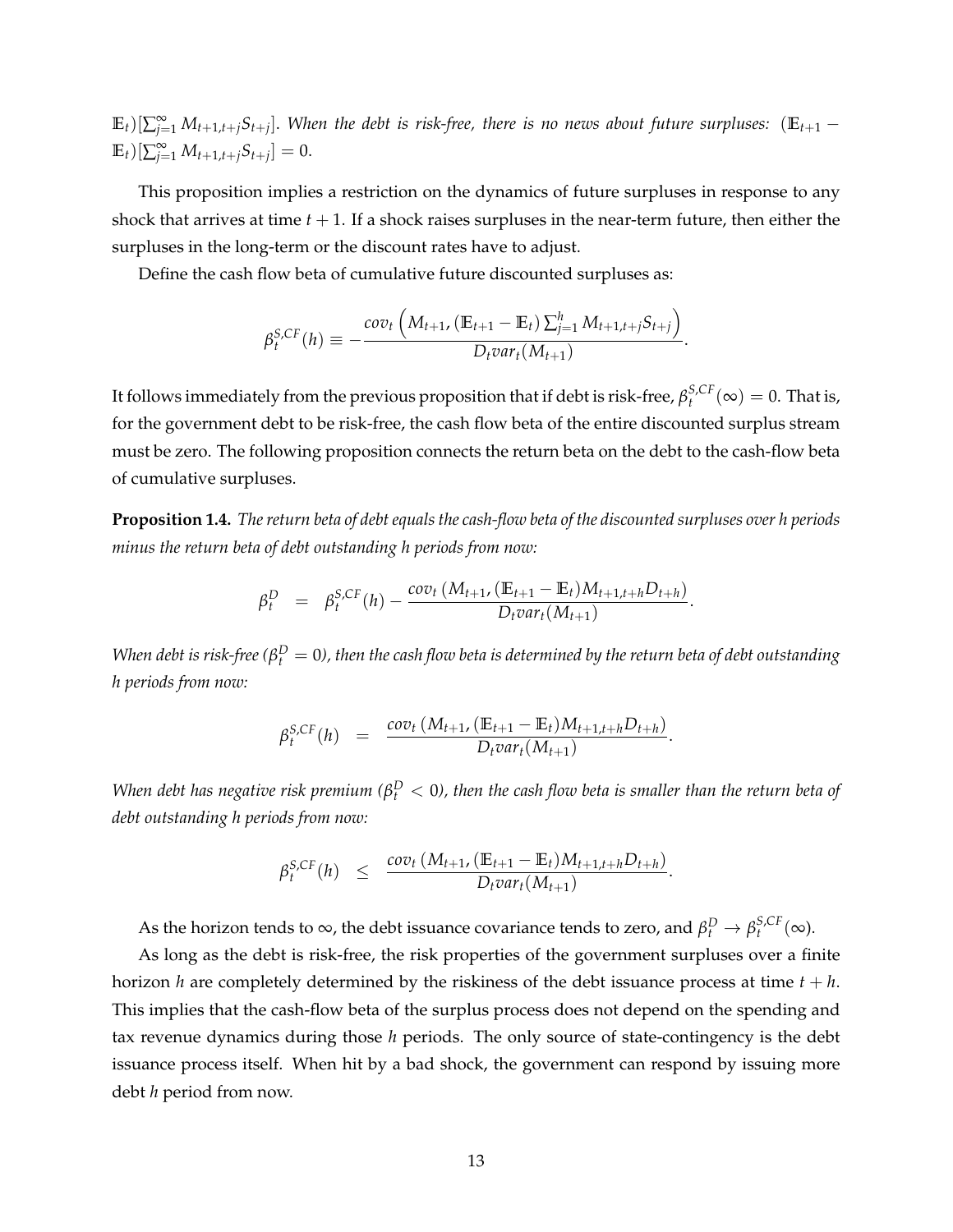$\beta_t^{S,CF}(h)$  is our summary statistic for how much insurance the government provides to taxpayers with at horizon *h*. Over short horizons, it can insure taxpayers and produce a risky surplus process with high  $\beta_t^{S,CF}(h)$ , by choosing a counter-cyclical debt issuance process with  $cov_t(M_{t+1},(\mathbb{E}_{t+1}-\mathbb{E}_t)M_{t+1,t+h}D_{t+h})$ . When the debt is risk-free, there can be no insurance over long horizons. When the government debt has a negative risk premium, this constraints the government even more: the debt issuance beta puts an upper bound on the cash-flow beta of the surplus. We will evaluate this constraint quantitatively by letting the government adopt a specific debt policy.

## <span id="page-14-0"></span>**2 Relaxing the Trade-off with Convenience Yields**

Some governments are endowed with the ability to issue safe government debt at prices that exceed their fair market value. The resulting "convenience yields" relax the trade-off between insuring bondholders and taxpayers. Typically, the debt of such government serves the role of a special, safe asset for domestic or foreign investors. U.S. Treasuries currently fill the role of the world's safe asset. In order to collect convenience yields, the government needs to manufacture safe debt. This justifies our emphasis on the  $\beta^D\,=\,0$  case throughout this paper (or  $\beta^D\,<\,0$ , which makes all results stronger). The convenience yield *κ<sup>t</sup>* is defined as a wedge in the investors' Euler equation for government bonds:  $\mathbb{E}_t \left[ M_{t,t+1} R_t^D \right] = \exp(-\kappa_t)$ . [Krishnamurthy and Vissing-](#page-40-1)[Jorgensen](#page-40-1) [\(2012\)](#page-40-1) estimate convenience yields on U.S. Treasuries of around 75 bps per year. Using the deviations from CIP in Treasury markets, [Jiang et al.](#page-39-0) [\(2021,](#page-39-0) [2018\)](#page-39-1); [Koijen and Yogo](#page-40-2) [\(2019\)](#page-40-2) estimate convenience yields that foreign investors derive from their holdings of dollar safe assets; these estimates exceed 200 bps.

## **2.1 The Trade-off With Return Betas**

Let  $K_{t+j} = (1 - e^{-\kappa_{t+j}})D_{t+j}$  be the amount of interest the government does not need to pay in period  $t + j$  thanks to the convenience yield. The current value of government debt reflects the present value of all convenience yields earned on future debt. We refer to this value as the Treasury's seigniorage revenue:  $P_t^K=\mathbb{E}_t\left[\sum_{j=0}^\infty M_{t,t+j}(1-e^{-\kappa_{t+j}})D_{t+j}\right]$  . [Jiang et al.](#page-39-3) [\(2019b\)](#page-39-3) show that the value of the government debt equals the sum of the present value of future tax revenues plus future seigniorage revenues minus future government spending:

$$
B_t = \mathbb{E}_t \left[ \sum_{j=0}^{\infty} M_{t,t+j} (T_{t+j} + (1 - e^{-\kappa_{t+j}}) D_{t+j} - G_{t+j}) \right] = P_t^T + P_t^K - P_t^G,
$$

provided that a transversality condition holds.

Extending the Modigliani-Miller approach to the world with convenience yields, government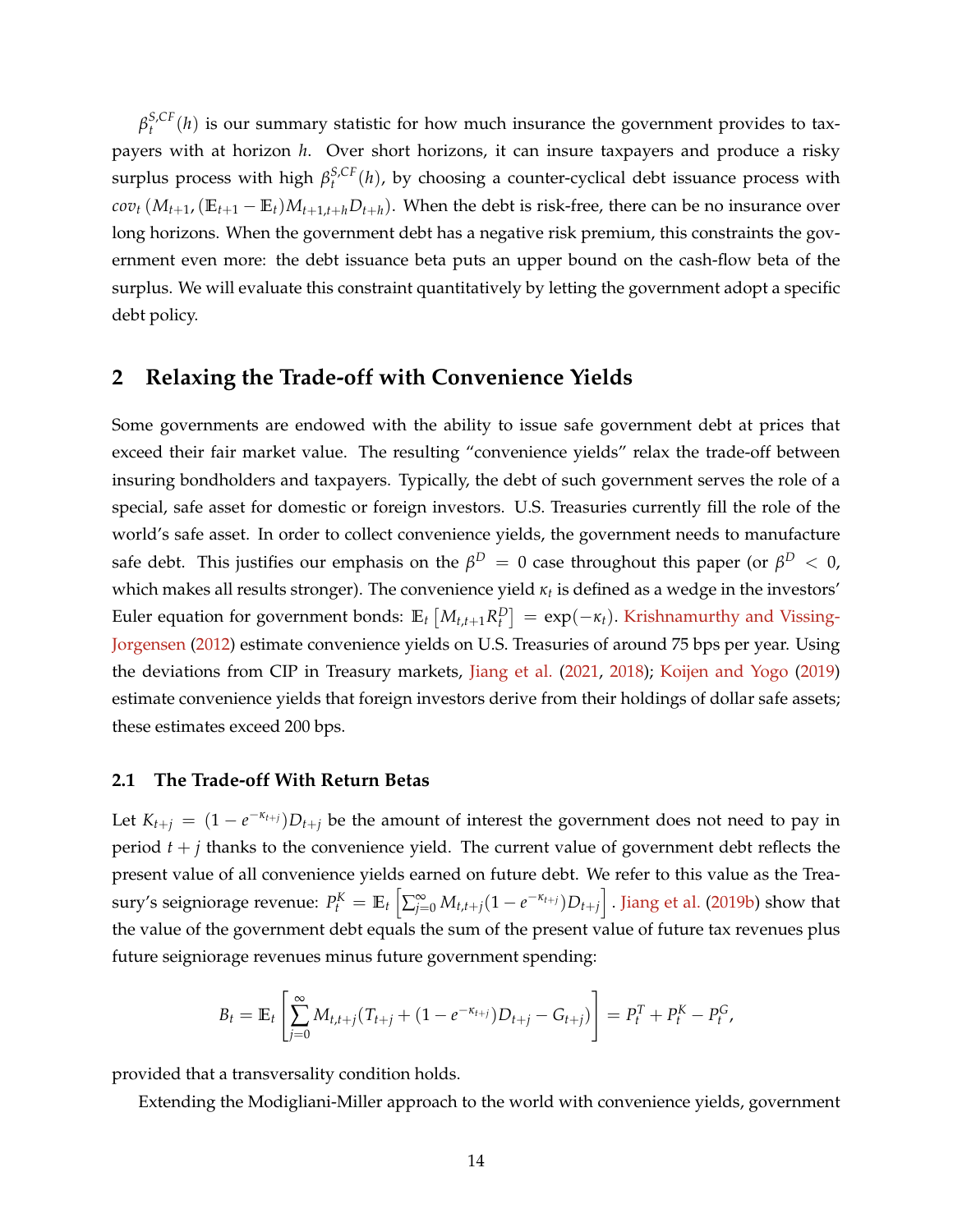debt is equivalent to a portfolio that goes long in the tax claim and the seigniorage claim and short in the spending claim. The government debt risk premium becomes:

$$
\mathbb{E}_{t}\left[R_{t+1}^{D}-R_{t}^{f}\right] = \frac{P_{t}^{T}-T_{t}}{B_{t}-S_{t}}\mathbb{E}_{t}\left[R_{t+1}^{T}-R_{t}^{f}\right]+\frac{P_{t}^{K}-T_{t}}{B_{t}-S_{t}}\mathbb{E}_{t}\left[R_{t+1}^{K}-R_{t}^{f}\right]-\frac{P_{t}^{G}-G_{t}}{B_{t}-S_{t}}\mathbb{E}_{t}\left[R_{t+1}^{G}-R_{t}^{f}\right],
$$

where  $R_{t+1}^D$ ,  $R_{t+1}^T$ , $R_{t+1}^K$  and  $R_{t+1}^G$  are the holding period returns on the bond portfolio, the tax claim, the seigniorage claim, and the spending claim, respectively.

We take government spending process, and the debt return process as given, and explore the implications for the properties of the tax claim. Next, we impose risk-free debt, because only safe debt earns convenience yields.

<span id="page-15-0"></span> ${\bf Proposition~2.1.}$  *In the absence of arbitrage opportunities, if the TVC holds and the debt is risk-free (* $\beta^D=0$ 0*), then the expected excess return on the tax claim is the unlevered expected excess return on the spending claim and the seigniorage claim:*

$$
\mathbb{E}_{t}\left[R_{t+1}^{T}-R_{t}^{f}\right] = \frac{(P_{t}^{G}-G_{t})\mathbb{E}_{t}\left[R_{t+1}^{G}-R_{t}^{f}\right] - (P_{t}^{K}-K_{t})\mathbb{E}_{t}\left[R_{t+1}^{K}-R_{t}^{f}\right]}{D_{t}+(P_{t}^{G}-G_{t})-(P_{t}^{K}-K_{t})},
$$

with the beta of the tax claim given by  $\beta_t^T = \frac{(P_t^G - G_t)\beta_t^G - (P_t^K - K_t)\beta_t^K}{D_t + (P_t^G - G_t) - (P_t^K - K_t)}.$ 

Consider the special case where the convenience yield seigniorage process has a zero beta  $(\beta^{K}=0)$ ; seigniorage revenues are a-cyclical. Then the implied beta of the tax revenue process exceeds the beta without seigniorage revenue because  $P_t^K - K_t > 0$ :

$$
\beta_t^T = \frac{P_t^G - G_t}{D_t + (P_t^G - G_t) - (P_t^K - K_t)} \beta_t^G > \frac{P_t^G - G_t}{D_t + (P_t^G - G_t)} \beta_t^G,
$$

A higher tax beta means that more insurance to taxpayers is now possible. If the seigniorage revenue is sufficiently counter-cyclical ( $\beta^K < 0$ ), then the proposition shows that  $\beta_t^T$  is higher still so that even more taxpayer insurance is possible.

### **2.2 The Trade-off With Cash-Flow Betas**

We now explore how the trade-off over finite horizons is affected by the presence of convenience yields. We do so under the assumption that seigniorage revenue from convenience is proportional to the debt outstanding.

**Assumption 1.** *The convenience yield κ is constant.*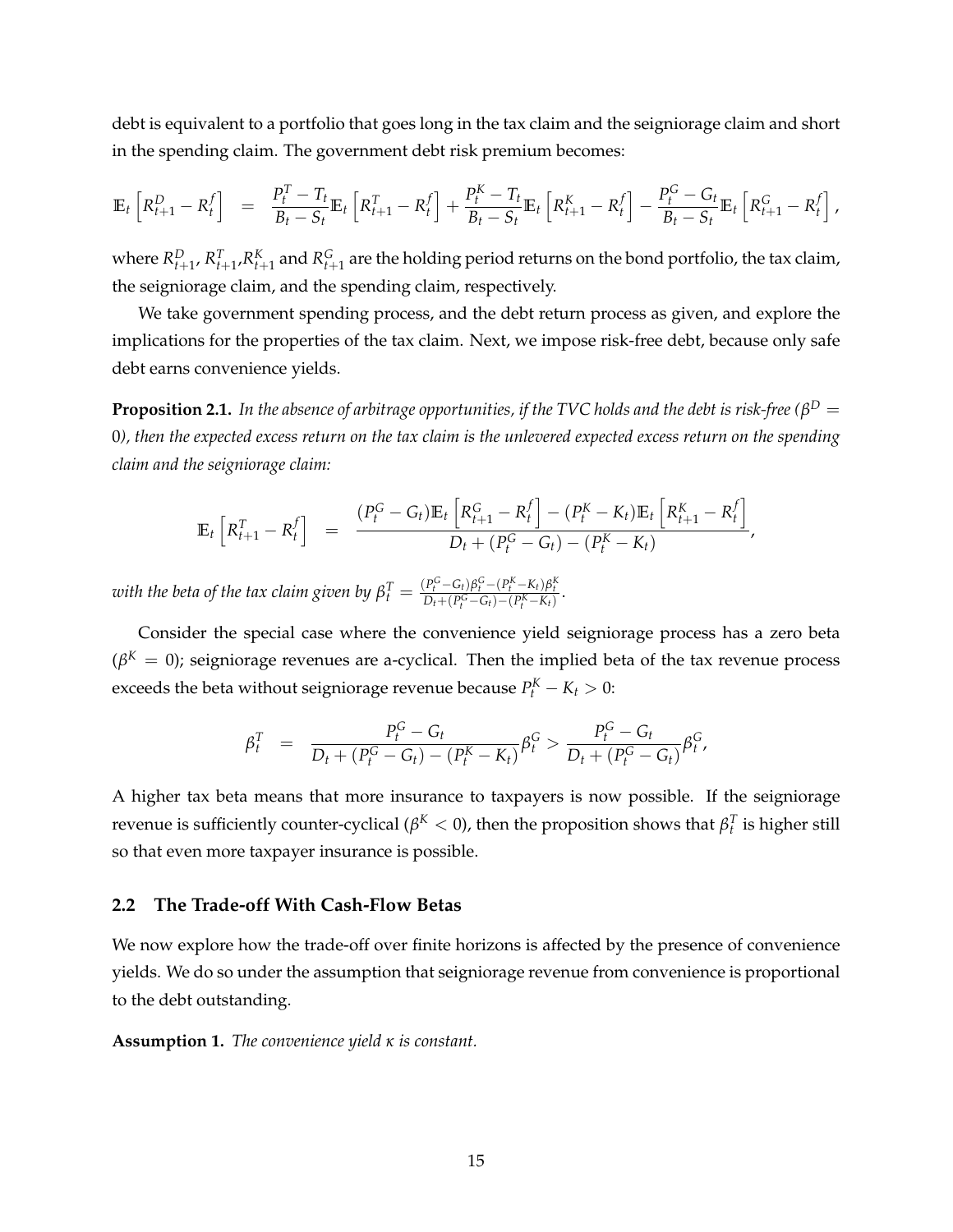We define the cash flow beta of future discounted seigniorage revenue as:

$$
\beta_t^{K,CF}(h) \equiv \frac{-(1-e^{-\kappa})\cdot cov_t\left(M_{t+1}, \left(\mathbb{E}_{t+1} - \mathbb{E}_t\right)\sum_{j=1}^h M_{t+1,t+j}D_{t+j}\right)}{D_t var_t(M_{t+1})}.
$$

<span id="page-16-0"></span>**Proposition 2.2.** *The return beta of debt equals the cash-flow beta of the discounted surpluses and seigniorage revenue over h periods minus the beta of debt outstanding h periods from now:*

$$
\beta_t^D = \beta_t^{S,CF}(h) + \beta_t^{K,CF}(h) - \frac{cov_t(M_{t+1}, (\mathbb{E}_{t+1} - \mathbb{E}_t)M_{t+1,t+h}D_{t+h})}{D_t var_t(M_{t+1})}.
$$

*When debt is risk-free (* $\beta_t^D=0$ *), then the cash flow beta is determined by the seigniorage beta and beta of the debt outstanding h periods from now:*

$$
\beta_t^{S,CF}(h) = \frac{cov_t(M_{t+1}, (E_{t+1} - E_t)M_{t+1,t+h}D_{t+h})}{D_t var_t(M_{t+1})} - \beta_t^{K,CF}(h).
$$

*When debt has negative risk premium (* $\beta_t^D < 0$ *), then the cash flow beta is smaller than the the seigniorage beta and beta of debt outstanding h periods from now:*

$$
\beta_t^{S,CF}(h) \leq \frac{\text{cov}_t(M_{t+1}, (\mathbb{E}_{t+1} - \mathbb{E}_t)M_{t+1,t+h}D_{t+h})}{D_t \text{var}_t(M_{t+1})} - \beta_t^{K,CF}(h).
$$

To keep the debt risk-free ( $\beta_t^D = 0$ ) while delivering a risky surplus over short horizons  $(\beta_t^{S,CF}(h) > 0)$ , the government can resort to issuing more debt when marginal utility growth is high (*cov*<sub>t</sub> ( $M$ <sub>t+1</sub>, ( $\mathbb{E}_{t+1} - \mathbb{E}_t$ ) $M$ <sub>t+1,t+h</sub> $D$ <sub>t+h</sub>) > 0). When it earns seignorage revenue, this debt issuance produces a safe seigniorage revenue stream over short horizons ( $\beta_t^{K,CF}(h) < 0$ ), increasing  $\beta_t^{S,CF}(h) > 0$  and expanding taxpayer insurance possibilities. If the convenience yields are large enough, this can quantitatively alter the trade-off. We explore this possibility below. However, over long horizons,  $\beta_t^{K,CF}(h)$  turns positive when debt is co-integrated with output.

#### **2.3 Marginal Benefit of Fiscal Stabilization Policy Revisited**

Note that  $D_0 = (P_0^T - T_0) + (P_0^K - K_0) - (P_0^G - G_0)$ . We now let the horizon over which the government provides insurance go to ∞. The marginal benefit of net transfers to taxpayers becomes:

$$
\Omega_{net}^{\infty'}(0) = \frac{P_0^{\infty}[\{G_t - T_t\}]}{P_0^{\infty}[\{C_t\}]} = \frac{(P_0^G - G_0) - (P_0^T - T_0)}{P_0^C - C_0} = \frac{(P_0^K - K_0) - D_0}{P_0^C - C_0},
$$

where we used that the market value of debt–inclusive of seigniorage revenue–equals the expected present-discounted value of future surpluses, assuming the TVC is satisfied.

 ${\bf Corollary 2.1.}$  If debt  $D_0\geq 0$ , the government can provide a positive marginal insurance benefit  $\Omega^{h'}_{net}(0)>0$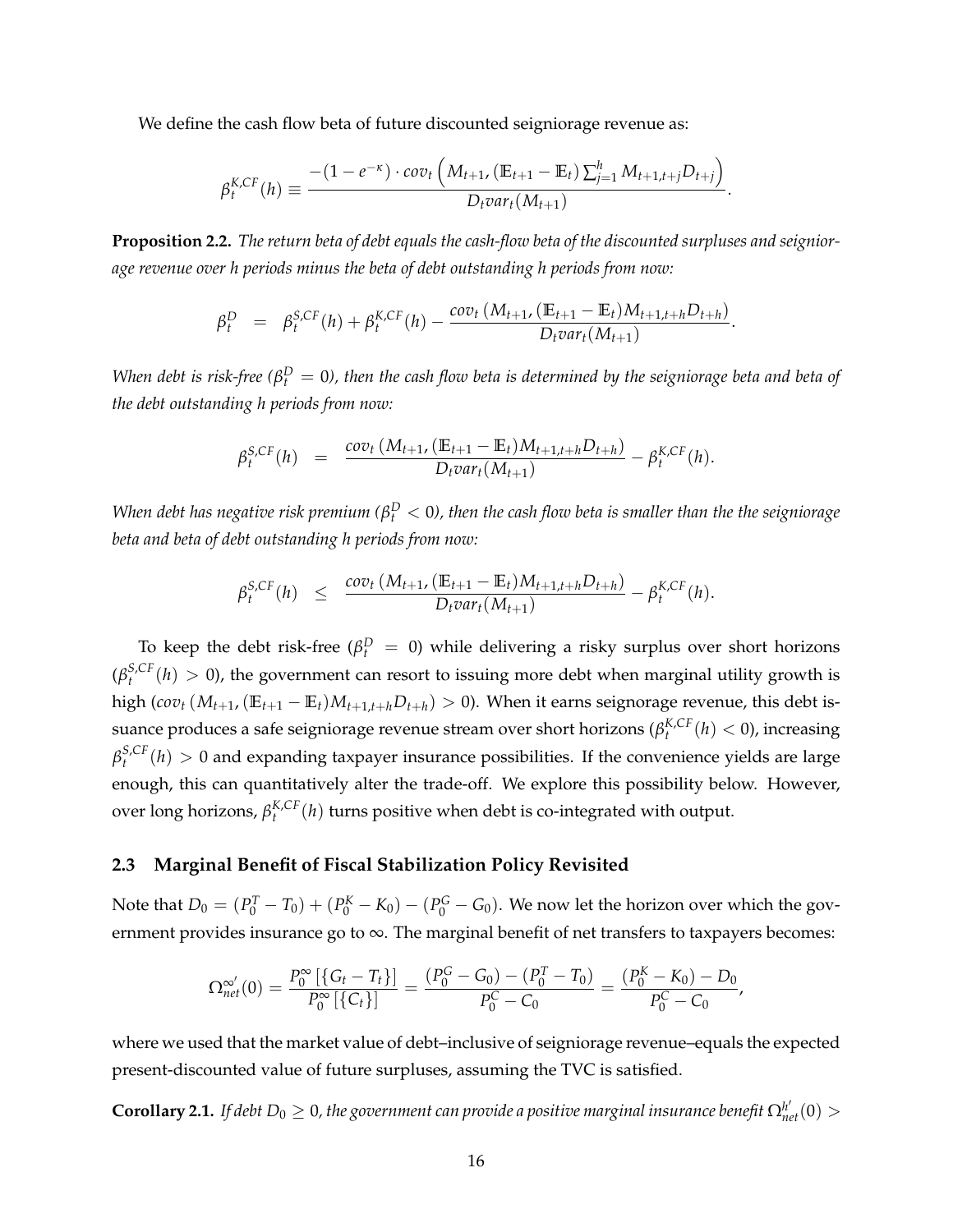0 *to taxpayers at horizon* ∞ *with on average zero primary surpluses, provided that the value of seignorage exceeds the value of debt:*  $(P_0^K - K_0) > D_0$ .

Providing insurance to risk averse taxpayers through a zero-average net transfer policy no longer necessarily has a positive cost to the government, because the Treasury now collects seignorage revenue. Some insurance provision to taxpayers may be possible with positive debt outstanding and zero-average surpluses, depending on the value of the seigniorage revenue claim. This is true regardless of the risk-free rate and the growth rate in the economy.

## <span id="page-17-0"></span>**3 The Trade-off in a Benchmark Economy with Permanent Risk**

We characterize the trade-off between insuring debtholders and taxpayers in a canonical macrofinance model in the tradition of [Lucas](#page-40-15) [\(1978\)](#page-40-15). We reverse-engineer the revenue process *T* that keeps the debt risk-free. We do so under simple spending and debt policies at first and more complex policies in the next step.

#### **3.1 Setup**

To derive closed form-solutions, we adopt an exogenous stochastic discount factor (SDF) with plausible asset pricing implications. This SDF prices payoffs from the perspective of domestic and foreign investors buying government debt.

First, we consider an economy with permanent output shocks and a homoscedastic SDF:

<span id="page-17-2"></span>**Assumption 2.** (a) Let  $Y_t$  and  $y_t = \log Y_t$  denote output and its log. All output shocks are i.i.d. and *permanent:*  $y_{t+1} = \mu + y_t + \sigma \varepsilon_{t+1}$ , *where*  $\varepsilon_{t+1}$  *denotes the innovation to output growth that is i.i.d. normally distributed with mean zero and standard deviation one. (b) The log SDF is given by:*  $m_{t,t+1} =$  $-ρ - \frac{1}{2}γ<sup>2</sup> - γε<sub>t+1</sub>$ . (c) The government only issues one-period real risk-free debt.

Note that the one-period risk-free rate in this model is constant and equal to *ρ*.

### **3.2 Characterizing the Trade-off with Constant Debt-Output**

To build intuition for the general trade-off between insurance of bondholders and taxpayers, we start by considering the simplest case of constant spending/output and debt/output ratio policies.

<span id="page-17-1"></span>**Assumption 3.** (a) The government commits to a constant spending/output ratio  $x = G_t/Y_t$ . *(b)* The government commits to a constant debt/output ratio  $d = D_t/Y_t$ .

Under Assumption [3,](#page-17-1) the government budget constraint implies a counter-cyclical process for tax revenue-to-GDP (the tax rate):

$$
\frac{T_t}{Y_t} = \frac{G_t}{Y_t} - \frac{D_t}{Y_t} + R_{t-1}^f \frac{D_{t-1}}{Y_t} = x - d (1 - \exp\{-(\mu - \rho + \sigma \varepsilon_t)\}).
$$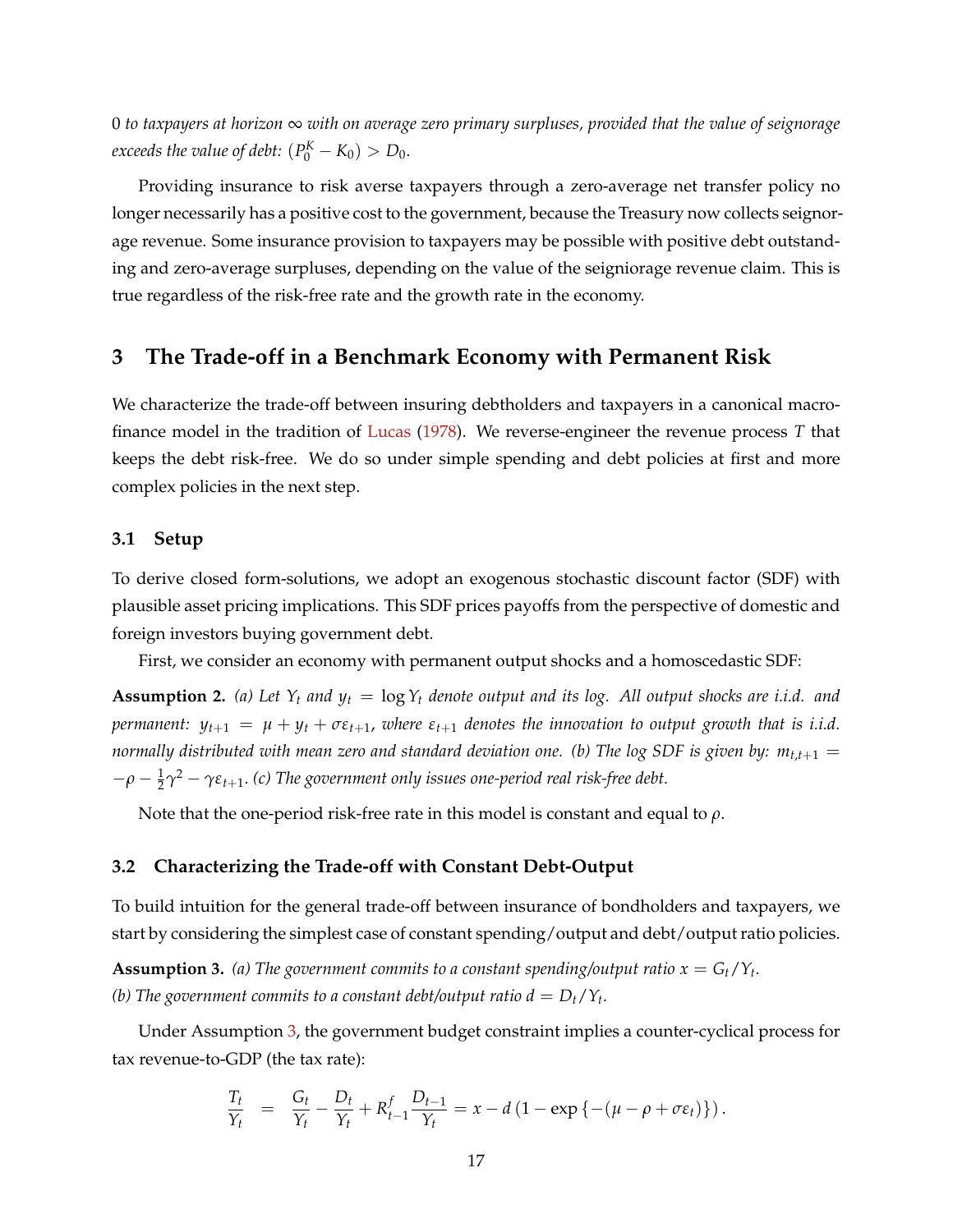To perfectly insure the bondholders by keeping the debt risk-free, the government must make the tax revenue claim counter-cyclical:  $\frac{\partial(T/Y)}{\partial \varepsilon}$  < 0. When the growth rate of output is low (*ε* < 0), tax revenue needs to increase as a fraction of GDP. Tax rates must rise in recessions. The magnitude of the counter-cyclical exposure is increasing in the debt-to-GDP ratio *d*.

Similarly, the primary surplus/output ratio is counter-cyclical:

<span id="page-18-0"></span>
$$
s_t = \frac{S_t}{Y_t} = \frac{T_t - G_t}{Y_t} = -d\left(1 - \exp\left\{-\left(\mu - \rho + \sigma \varepsilon_t\right)\right\}\right). \tag{4}
$$

We have that *∂st*/*∂ε<sup>t</sup>* < 0. When the unconditional growth rate of output exceeds the risk-free rate  $(\mu > \rho)$ , the government runs a primary deficit on average. But when shocks are negative enough  $(\mu - \rho < -\sigma \epsilon)$ , the government must run a primary surplus.

This simple model places tight restrictions on the persistence of surpluses. The conditional auto-covariance of the surplus/output ratio is zero:  $cov_t(s_t, s_{t-1}) = 0$ . The government cannot run persistent deficits. When  $\sigma \to 0$ , the government always runs deficits. But  $\mu > \rho$  now implies a violation of the TVC, as we show below. This result is more general. With risk-free debt, the autocorrelation of surpluses tends to zero as the persistence of the debt/output ratio tends to one.

The restrictions on the surplus and tax processes described above were independent on the SDF model. Next, we turn to valuing the debt as the expected present-discounted value of future surpluses.

<span id="page-18-1"></span>**Proposition 3.1.** *Under Assumptions [2](#page-17-2) and [3,](#page-17-1) if the transversality condition holds and the primary surplus satisfies* [\(4\)](#page-18-0)*, the government debt value is the sum of the values of the surplus strips:*

$$
D_t = \mathbb{E}_t \left[ \sum_{k=1}^{\infty} M_{t,t+k} S_{t+k} \right] = dY_t.
$$

This proposition confirms that the (ex-dividend) value of outstanding debt in period *t* is indeed a constant fraction of output. The proof solves for the price of a claim to a single future surplus realization (a surplus strip), and adding up the surplus strip prices at all horizons. The result implies that there is no news about the present discounted value of future surpluses since output is already known at time *t*.

Note that in this equation, the government surpluses are not discounted at the risk-free rate even though the debt is risk-free. To see why, consider the valuation equation for debt as a function of surplus/output ratios:

$$
D_t = \mathbb{E}_t \left[ \sum_{j=0}^T M_{t,t+j} Y_{t+j} S_{t+j} \right] + \mathbb{E}_t \left[ M_{t,t+T} Y_{t+T} \frac{D_{t+T}}{Y_{t+T}} \right].
$$

Under Assumption [3,](#page-17-1) the debt/output ratio  $\frac{D_{t+T}}{Y_{t+T}} = d$  in the second term is constant. The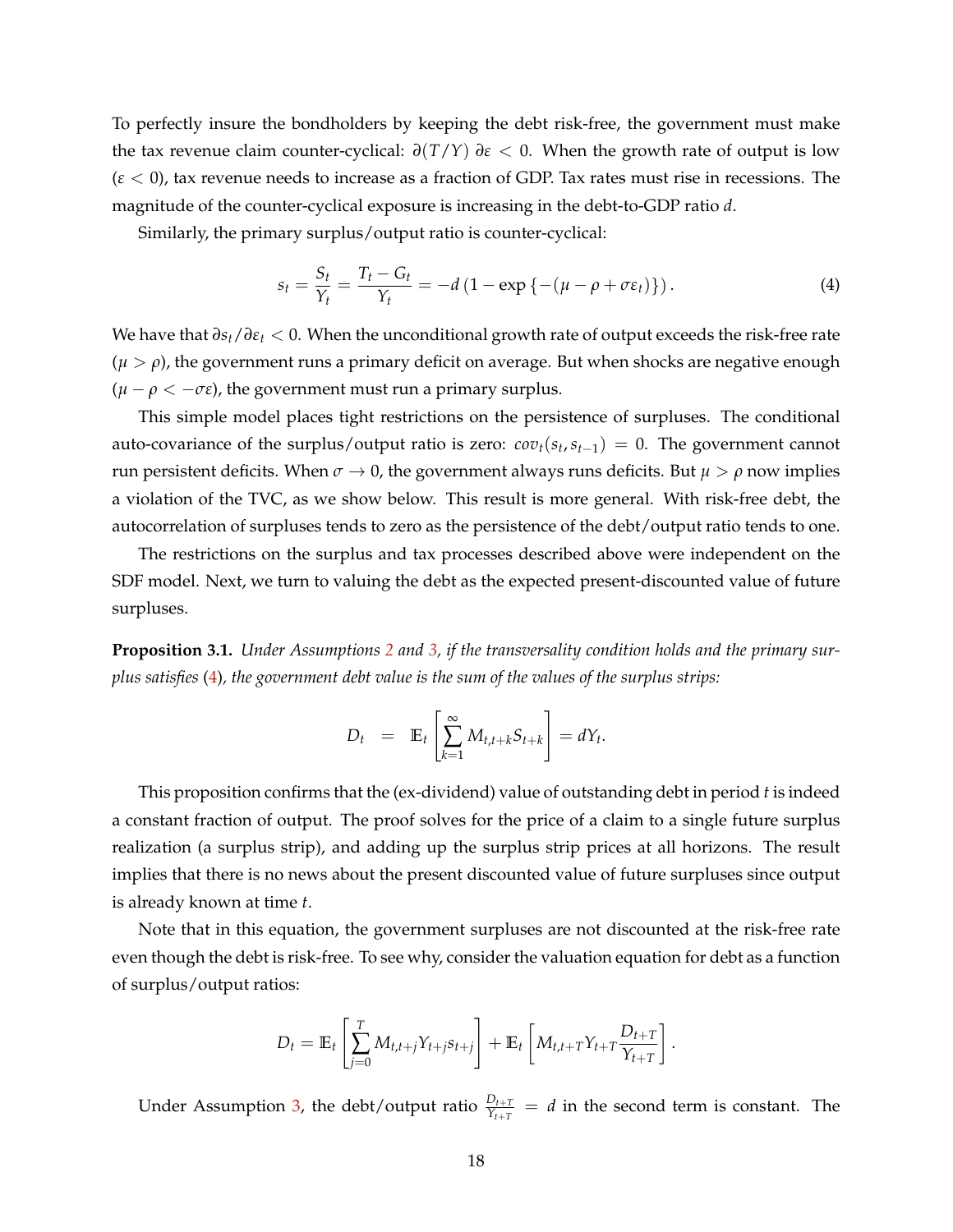correct TVC for government debt in this model is given by:

<span id="page-19-0"></span>
$$
\lim_{T \to \infty} \mathbb{E}_t \left[ M_{t,t+T} D_{t+T} \right] = \lim_{T \to \infty} \exp \left\{ T(\mu - \rho + \frac{1}{2} \sigma^2 - \gamma \sigma) \right\} dY_t.
$$
 (5)

This TVC is satisfied if and only if  $-\rho+\mu+\frac{1}{2}\sigma^2-\gamma\sigma< 0.$  The textbook condition  $\rho<\mu$  is neither necessary nor sufficient for a TVC violation. A necessary and sufficient condition is that there is enough permanent, priced risk in output:  $\gamma\sigma > \mu - \rho + \frac{1}{2}\sigma^2$ . The output risk premium (unlevered equity risk premium) must be high enough. This ensures that this term  $\mathbb{E}_t [M_{t,t+T}Y_{t+T}] \to 0$  as  $T \rightarrow \infty$ .

This TVC highlights the importance of modeling the dynamics of outstanding debt *Dt*+*T*. While the debt at *t* is risk-free under Assumption [2,](#page-17-2) meaning that its value does not change in response to news revealed between  $t$  and  $t + 1$ , the value of debt outstanding at some future date  $t + T$ ,  $D_{t+T}$ , is a stochastic variable, even when the debt-to-output ratio is a constant. In fact, as long as the debt quantity and the output are co-integrated, the debt inherits the long-run risk properties of otuput. To facilitate our discussion of the risk property of the debt quantity, we define a *debt strip* as a claim that pays off exactly  $D_{t+T}$  dollars at time  $t + T$ . As evident in Eq. [\(5\)](#page-19-0), the risk premium associated with the debt strip is crucial in determining the TVC.

To summarize, if GDP growth has a permanent component, which modern macro and econometrics recognizes to be the case, then the surplus process in levels  $S_t$  inherits that permanent component from *Y<sup>t</sup>* . Surpluses have long-run risk. Therefore, even when the entire debt portfolio is risk-free, in the sense that there is no news about current or future surpluses, the risk-free rate is not the right discount rate for surpluses in the presence of permanent output risk.

Note that  $\rho < \mu$  implies a violation of TVC only as  $\sigma \to 0$ . In an economy with permanent GDP risk, comparing the risk-free rate to the average growth rate of the economy, as in [Blanchard](#page-37-15)  $(2019)$ , sheds no light on the fiscal cost of deficits.<sup>[15](#page-19-1)</sup> In general, the output risk premium matters even when debt is risk-free. The risk-free rate is not the correct discount rate for surpluses even when the debt is risk-free, in the presence of permanent output shocks.

Next, we turn to the main result characterizing the expected return and beta of the tax claim.

<span id="page-19-2"></span>**Proposition 3.2.** *(a) The ex-dividend values of the spending and revenue claims are given by:*

$$
P_t^G - G_t = x \frac{\xi_1}{1 - \xi_1} Y_t, P_t^T - T_t = \left( d + x \frac{\xi_1}{1 - \xi_1} \right) Y_t,
$$

with  $\xi_1 = \exp\{-\rho - \gamma\sigma + \mu + \frac{1}{2}\sigma^2\}$ . (b) The risk premia and betas on the tax claim and the spending

<span id="page-19-1"></span><sup>&</sup>lt;sup>15</sup>See [Bohn](#page-38-14) [\(1995\)](#page-38-14) for an early reference on why discounting at the risk-free may fail.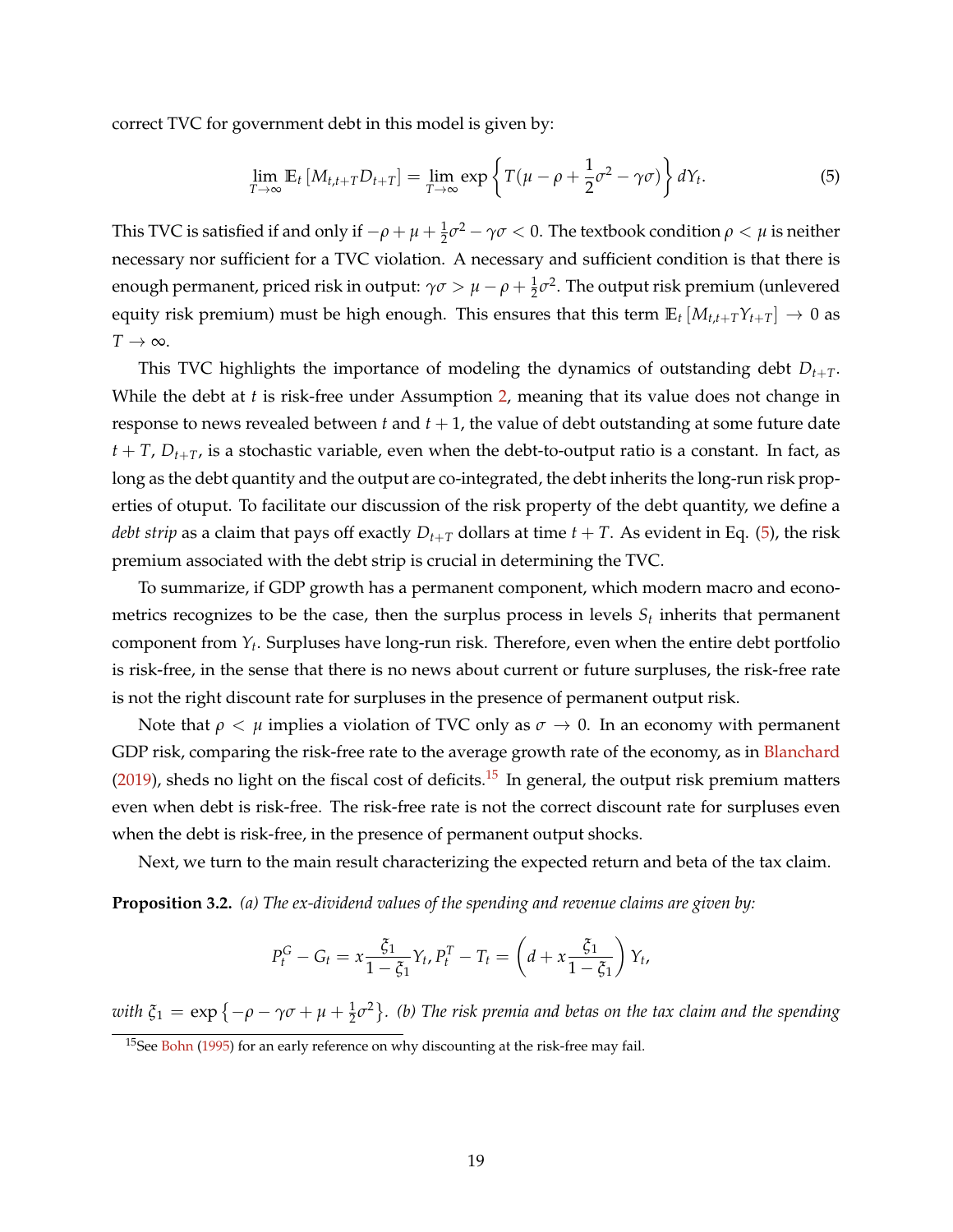*claim satisfy:*

<span id="page-20-0"></span>
$$
\mathbb{E}_{t}\left[R_{t+1}^{T}-R_{t}^{f}\right]=\frac{x\frac{\xi_{1}}{1-\xi_{1}}}{d+x\frac{\xi_{1}}{1-\xi_{1}}}\mathbb{E}_{t}\left[R_{t+1}^{G}-R_{t}^{f}\right],\beta^{T}=\frac{x\frac{\xi_{1}}{1-\xi_{1}}}{d+x\frac{\xi_{1}}{1-\xi_{1}}}\beta^{G}<\beta^{G}.
$$
\n(6)

The constant *ξ*<sup>1</sup> is the price/dividend ratio of a one-period output strip, a claim to GDP next year. The expected return on this output strip is given by  $\mathbb{E}_t\left[R^Y_{t+1}\right] \;=\; \frac{\exp(\mu + 0.5\sigma^2)}{\exp(-\rho - \gamma\sigma + \mu + 0.5\sigma^2)}$  $\frac{\exp(\mu + 0.5\sigma^2)}{\exp(-\rho - \gamma\sigma + \mu + 0.5\sigma^2)}$  =  $\exp(\rho + \gamma \sigma)$ . Hence, the (log of the multiplicative) output risk premium is constant and equal to *γσ*. Since spending is a constant fraction of output, the risk premium on the spending claim equals that of the output claim:  $\mathbb{E}[R^G - R^f] = \mathbb{E}[R^Y - R^f].$  The beta of the spending claim equals the beta of the output claim:  $β^G = β^Y > 0$ . In section **[E](#page-56-1)** of the Appendix, we explicitly solve for these risk premia.

The investor in government debt is long in a tax revenue claim and short in a spending claim. To make the debt risk-free, as long as the debt/output ratio *d* is positive, we need to render the government tax revenue process safer than the spending process. A positive *d* implies the fraction *x ξ*1 <sup>1</sup>−*ξ*<sup>1</sup>  $\frac{a}{d+x}\frac{\xi_1}{1-x}$  is between 0 and 1, which requires the return on the tax claim to be less risky than the <sup>1</sup>−*ξ*<sup>1</sup> return on the output claim:  $0<\beta^T<\beta^Y.$  When output falls, tax revenues must fall by less. The tax rate increases. In other words, there is no scope to insure taxpayers. As the debt/output ratio *d* increases, the government needs to make the tax revenue increasingly safe. The tax claim is really a portfolio of a claim to government spending and risk-free debt. The larger the debt/output ratio *d*, the safer the tax claim needs to be. As the debt/output ratio approaches infinity, the beta of the tax claim tends to 0.

#### **3.3 Quantifying the Trade-off with Constant Debt-Output**

Panel A of Table [1](#page-21-0) proposes a calibration of the model that matches basic features of post-war U.S. data. We set *γ* to 1. This parameter measures the maximum Sharpe ratio in the economy. A long asset pricing literature suggests that this is a reasonable value given high average excess returns on a broad set of risky assets. The standard deviation of annual output growth is set to  $\sigma = 5$ %. The growth rate of real GDP is set to its observed value:  $\mu = 3.1\%$ . The real risk-free rate  $\rho$  is set to 2%. Spending accounts for 10% of GDP in post-war data:  $x = 0.10$ .

Note that this calibration features a risk-free rate below the growth rate of output. However, per our discussion above, the TVC is satisfied because  $-\rho + \mu + \frac{1}{2}\sigma^2 - \gamma\sigma = \log(\xi_1) = -0.0418 <$ 0. The government cannot simply roll over the debt. The surpluses need to satisfy tight restrictions.

Figure [1](#page-21-1) plots the risk premia on the tax and the spending claim as we vary the debt/output ratio *d*. The risk premium on the spending claim is 5% per annum. This is also the output risk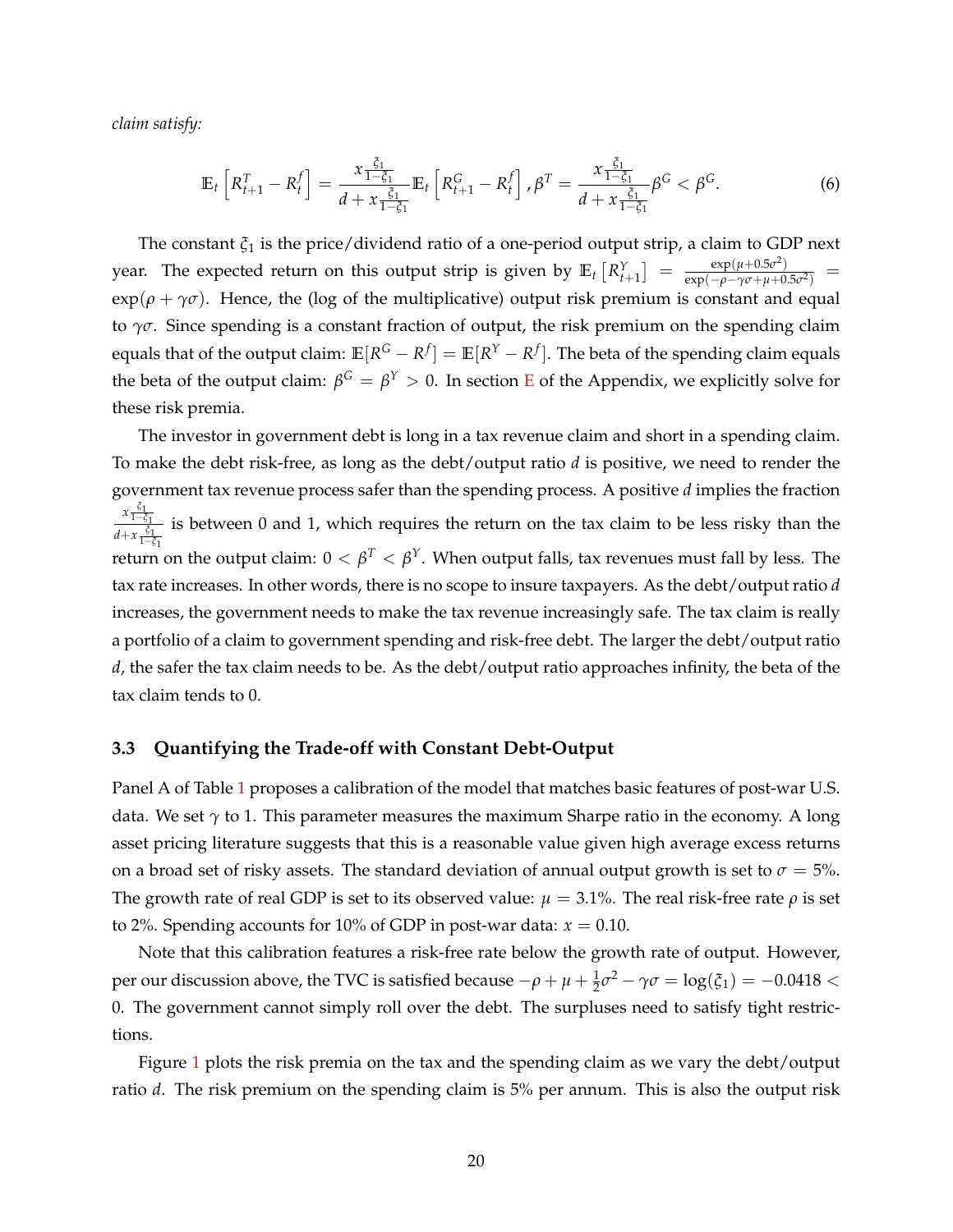### Table 1: Benchmark Calibration for U.S.

<span id="page-21-0"></span>

|                                                           |                      | Panel A: Preferences and Output Dynamics             |
|-----------------------------------------------------------|----------------------|------------------------------------------------------|
| $\gamma$                                                  |                      | maximum annual Sharpe ratio                          |
|                                                           | $2.0\%$              | real risk-free rate                                  |
|                                                           | $3.1\%$              | mean of growth rate of output                        |
| $\sigma$                                                  | $5.0\%$              | std. of growth rate of output                        |
|                                                           |                      |                                                      |
|                                                           |                      | Panel B: Debt/Output Ratio Dynamics                  |
| $\lambda$                                                 | $1.94 \times \sigma$ | sensitivity of debt/output to output innovations     |
| $d = \exp \{\phi_0/(1-\phi_1-\phi_2)\}\$                  | 0.43                 | mean of debt/output                                  |
| $\phi_1$                                                  | 1.40                 | $AR(1)$ coeff of debt/output                         |
| $\phi_2$                                                  | $-0.48$              | $AR(2)$ coeff of debt/output                         |
|                                                           |                      |                                                      |
|                                                           |                      | Panel C: Government Spending/Output Ratio Dynamics   |
| $\beta^g$                                                 | $1.53 \times \sigma$ | sensitivity of spending/output to output innovations |
| $\varphi_1^g$                                             | 0.88                 | $AR(1)$ coeff of spending/output                     |
| $x = \exp \left\{ \frac{\phi_0^g}{1 - \phi_1^g} \right\}$ | 0.10                 | mean of govt. spending/output                        |

premium, which we can think of as an unlevered equity premium. By Corollary [3.2,](#page-19-2) the risk premium on the tax claim is given by [\(6\)](#page-20-0). The risk premium on the tax claim is 5% when  $d = 0$ . It falls to 4% when  $d = 1$ , and close to 3% when  $d = 2$ . As the government becomes more levered, the tax claims needs to become safer for debt to remain risk-free. The scope for taxpayer insurance disappears. This trade-off steepens when we increase the maximum Sharpe ratio *γ* from 1 to 2. When  $\gamma = 2$ , the risk premium on the spending claim is 10% per annum. The risk premium on the tax claim falls to 6% when  $d = 1$  and close to 4% when  $d = 2$ .

#### Figure 1: Risk Premium of T and G Claims with  $\gamma = 1$  or 2

<span id="page-21-1"></span>The figure plots the implied risk premium of the T and G claims when the debt/output ratio and spending/output ratio are constant. The figure plots two values for the maximum Sharpe ratio *γ* of 1 (left panel) and *γ* of 2 (right panel). The other parameters are given in Table [1.](#page-21-0)

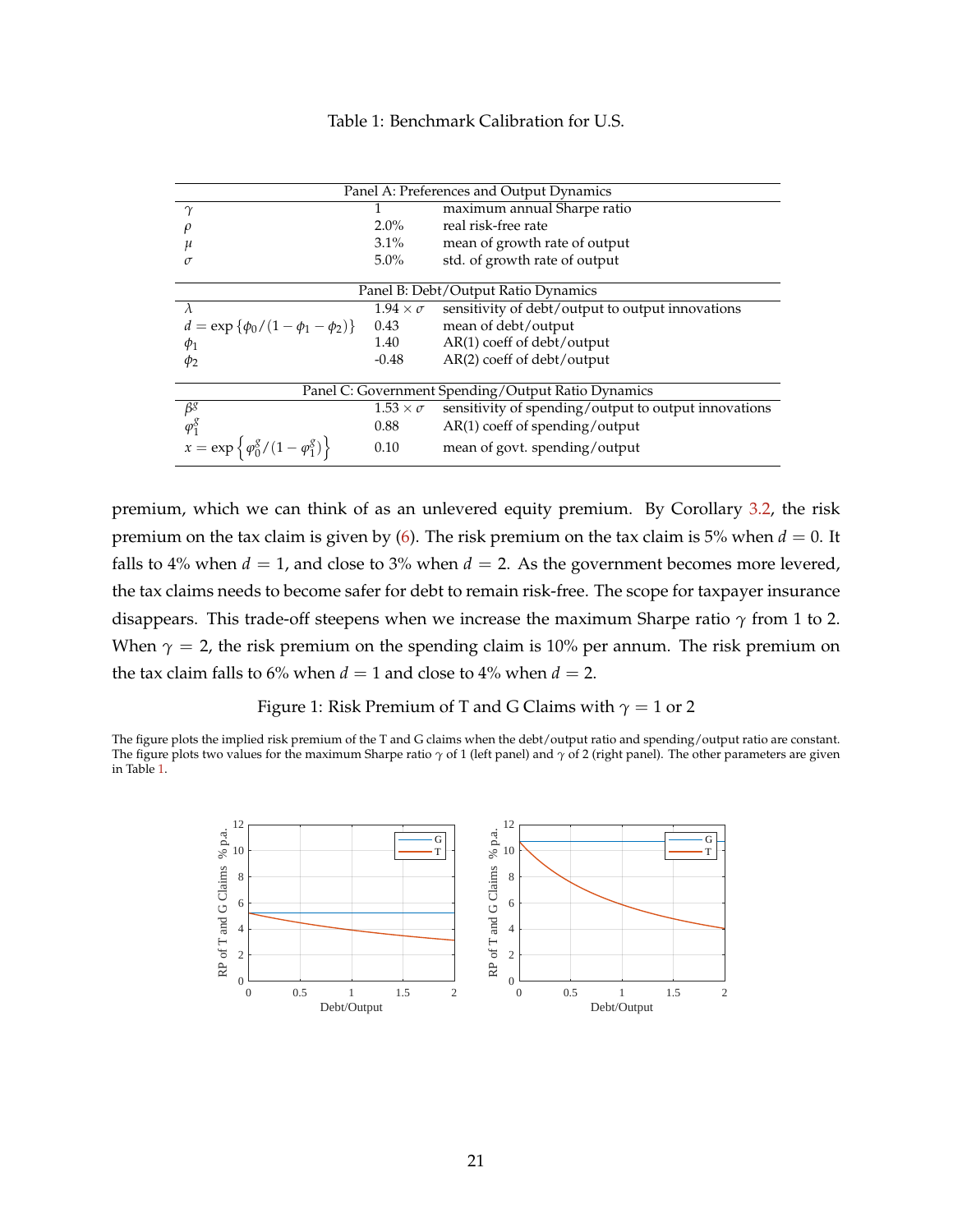#### **3.4 Characterizing the Trade-off with State-Contingent Debt-Output**

The previous section showed that there is no scope for insuring taxpayers at any horizon in the presence of permanent output shocks when the debt/output ratio is constant. Next, we assume that the government commits to a state-contingent policy for the debt/output ratio which features persistence and counter-cyclicality. We show that this enables limited opportunities for the government to insure taxpayers over short horizons. The debt policies we analyze are fitted to the data and hence empirically plausible. However, as Appendix  $C$  shows, a Ramsey planner in an incomplete markets environment would also choose a mean-reverting and counter-cyclical process for debt, albeit with a negative long-run debt target.

We allow the government to vary the debt/output ratio counter-cyclically. We consider a flexible class of  $AR(p)$  processes for the debt/output ratio.

<span id="page-22-0"></span>**Assumption 4.** The government commits to a policy for the debt/output ratio  $d_t = D_t/Y_t$  given by:

$$
\log d_t = \sum_{p=1}^P \phi_p \log d_{t-p} + \phi_0 - \lambda \varepsilon_t - \frac{1}{2} \lambda^2,
$$

 $\alpha$  *λ*  $>$  0 so that the debt-output ratio increases in response to a negative output shock  $\varepsilon_t.$ 

The results in Section [1](#page-7-0) still apply and are a straightforward generalization of the results from the simple benchmark model of Section [3.](#page-17-0) The value of the spending is unchanged and the value of the tax claim now depends on the time-varying debt/output ratio *d<sup>t</sup>* :

$$
P_t^G - G_t = x \frac{\xi_1}{1 - \xi_1} Y_t, \qquad P_t^T - T_t = \left(d_t + x \frac{\xi_1}{1 - \xi_1}\right) Y_t.
$$

The tax claim's conditional beta satisfies:  $\beta_t^T = \frac{x \frac{\xi_1}{1-\xi_1}}{d}$ *d*<sub>*t*</sub> + *x*<sub>1</sub> $\frac{\zeta_1}{1-\zeta_1}$ *β G t* .

Can the government systematically issue more risk-free debt, instead of raising taxes, when the economy is hit by a permanent, adverse shock, in order to break the restriction on insurance of taxpayers? We consider two special cases for the debt/output dynamics.

**Case 1: AR(1)** Assume that the debt/output ratio evolves according to an *AR*(1)-process:

$$
\log d_t = \phi_0 + \phi_1 \log d_{t-1} - \lambda \varepsilon_t - \frac{1}{2} \lambda^2.
$$

There are two sub-cases. First, when  $0 < \phi_1 < 1$ , the debt/output process is stationary. Second, when  $\phi_1 = 1$  and  $\phi_0 = 0$ , the debt/output process is a martingale (non-stationary). In both cases, a positive *λ* means that the debt/output ratio increases when the shock *ε<sup>t</sup>* is negative, implying a counter-cyclical debt policy. The Ramsey planner prefers tax rates that are smooth, and will resort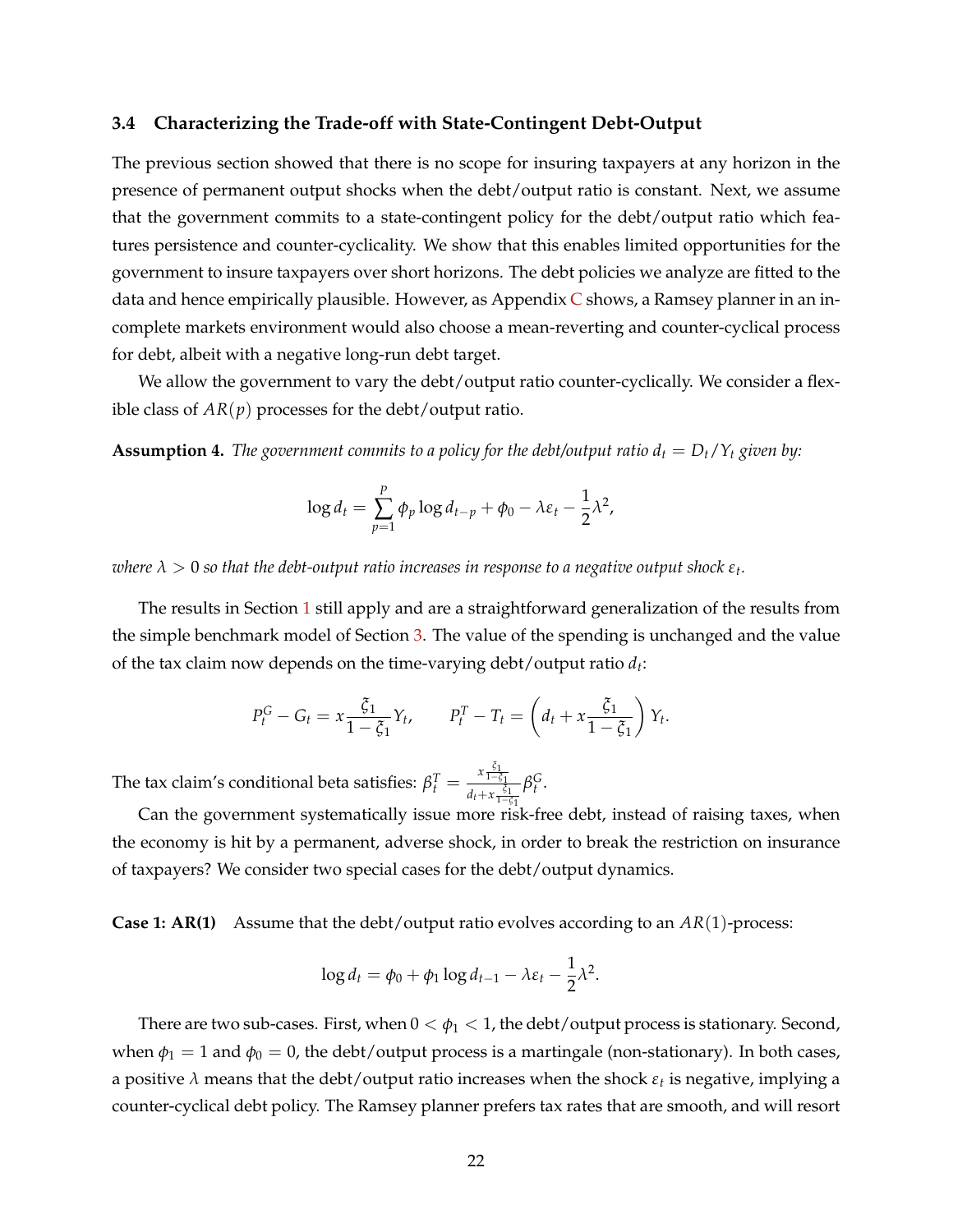to choosing counter-cyclical debt policy:  $\lambda > 0.16$  $\lambda > 0.16$  First, we need to make sure the transversality (TVC) is satisfied. How persistent can debt be without violating TVC?

<span id="page-23-2"></span>**Proposition 3.3.** *Under Assumptions* [2](#page-17-2) *and* [4](#page-22-0) *with the maximal lag*  $P = 1$ *, (a) when*  $0 < \phi_1 < 1$ *, the TVC condition is satisfied if and only if*  $log(\xi_1) = -\rho + \mu + \frac{1}{2}\sigma(\sigma - 2\gamma) < 0$ . *(b)* When  $\phi_1 = 1$  and  $\phi_0 = 0$ , then the TVC condition is satisfied if and only if:  $\log(\xi_1) + \lambda(\gamma - \sigma) = -\rho + \mu + \frac{1}{2}\sigma(\sigma - 2\gamma) + \sigma$  $\lambda(\gamma - \sigma) < 0.$ 

For the case of  $0 < \phi_1 < 1$ , the TVC is satisfied whenever the price-dividend ratio of a claim to next period's output is less than one. That is, when investors are willing to pay less than *Y<sup>t</sup>* today for a claim to  $Y_{t+1}$ . This requires the discount rate to exceed the growth rate of GDP (modulo a Jensen adjustment). This condition can be satisfied even when  $\rho < \mu$ , as long as the risk premium *γσ* is large enough.<sup>[17](#page-23-1)</sup> Even though  $ρ < μ$ , the TVC is satisfied provided that the risk premium is larger than the gap between the growth rate and the risk-free rate:  $\sigma\gamma > \mu - \rho + \frac{1}{2}\sigma^2$ . In this case, the steady-state surplus is negative:  $d = -\frac{s}{(1-\exp(\rho-\mu))}$ . The government can run steadystate deficits, even though the TVC is satisfied, because the government earns an insurance risk premium in exchange for insuring bondholders against aggregate risk by raising taxes in bad times. So, this is not a free lunch: the larger the steady-state deficits, the larger the increase in taxes required in bad times, i.e. the more insurance is being provided.

For the random walk case in which  $\phi_1 = 1$ , the same condition ensures that the TVC is satisfied when the government does not pursue counter-cyclical stabilization ( $\lambda = 0$ ). If the government does pursue counter-cyclical stabilization ( $\lambda > 0$ ), then the TVC is only satisfied if:

$$
\gamma \sigma - \lambda (\gamma - \sigma) > -\rho + \mu + \frac{1}{2} \sigma^2 \Leftrightarrow \lambda < \frac{\rho + \gamma \sigma - \mu - \frac{1}{2} \sigma^2}{\gamma - \sigma}.
$$

The left-hand side of the first inequality is now lower than before when the Sharpe ratio of the economy exceeds the volatility of output ( $\gamma > \sigma$ ). When debt issuance is sufficiently countercyclical,  $\lambda > \sigma$ , the expression on the left-hand side is decreasing in the economy's maximum Sharpe ratio *γ*. For high enough *γ*, the TVC is violated. Intuitively, when investors are risk averse enough, the insurance provided by the counter-cyclical debt issuance policy is so valuable that the price of a claim to the debt outstanding in the distant future  $d_{t+T}Y_{t+T}$  fails to converge to zero. This claim is a terrific hedge. This is the first important insight contributed by asset pricing theory. If output is subject to permanent, priced risk and we want to rule out arbitrage opportunities then there have to be limits to the government's ability to pursue counter-cyclical debt issuance. This bound on  $\lambda$  is shown in the second inequality. When the government exceeds this bound, it has granted itself an arbitrage opportunity.

<span id="page-23-0"></span><sup>&</sup>lt;sup>16</sup>Recall that tax rates are countercyclical if the debt/output ratio is constant and debt is risk-free.

<span id="page-23-1"></span><sup>&</sup>lt;sup>17</sup>We formally derive the expression for the risk premium in section  $E$  of the Appendix.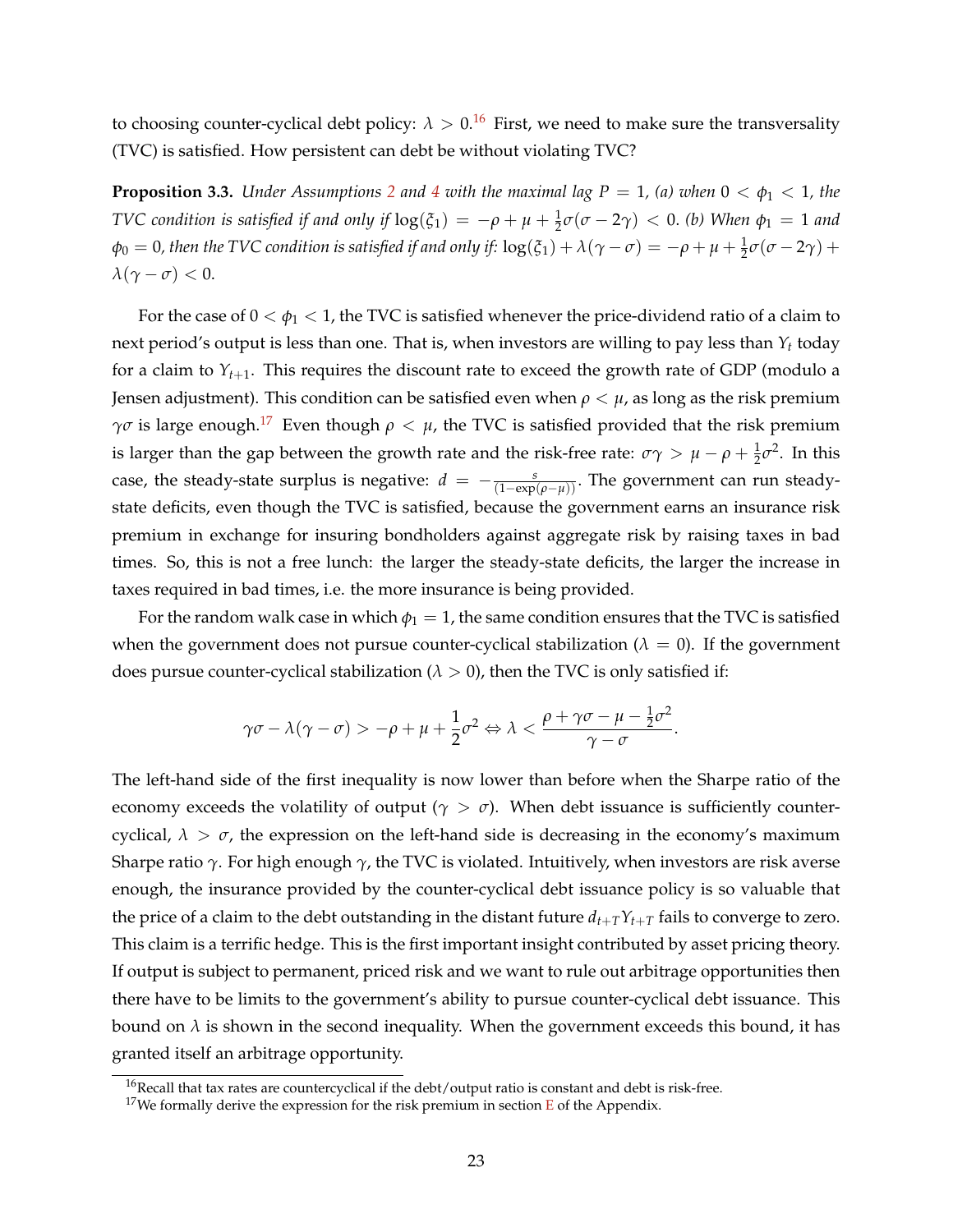**Case 2: AR(2)** As we show below, a better description of the debt/output ratio is the data is an AR(2) process:

<span id="page-24-1"></span>
$$
\log d_t = \phi_0 + \phi_1 \log d_{t-1} + \phi_2 \log d_{t-2} - \lambda \varepsilon_t - \frac{1}{2} \lambda^2. \tag{7}
$$

When the roots of the characteristic equation  $1 - \phi_1 z - \phi_2 z^2 \,=\, 0$  lie outside the unit circle, the debt/output process is mean-reverting. The result of part (a) of Proposition [3.3](#page-23-2) applies. If one or both roots are smaller than one, the result in part (b) of Proposition [3.3](#page-23-2) applies.

**Response of the Surplus to Adverse Shock** We can compute the impulse-response functions (IRF) of the surpluses with respect to an output shock in closed form when the government issues risk-free debt. These moments are particularly powerful because they do not depend on the properties of the SDF. We start from the expression for the surplus/output ratio in period  $t + j$  for  $j \ge 1$ :  $s_{t+j} = \frac{S_{t+j}}{Y_{t+i}}$  $Y_{Y_{t+j}}^{t+j} = d_{t+j-1} \exp(\rho - \mu - \sigma \varepsilon_{t+j}) - d_{t+j}$ , which follows directly from the government's static budget constraint. If we assume that the risk-free rate equals the growth rate of the economy  $(\mu = \rho)$ , we obtain closed-form expression for the IRF of the surplus with respect to an output shock. Specifically, the IRF is evaluated at  $\varepsilon_{\tau} = 0$  for all  $\tau$ , and hence  $d_t = \exp(\frac{\phi_0 - \frac{1}{2}\lambda^2}{1-\phi_1})$  $\frac{1}{1-\phi_1}^{0-\frac{1}{2}A}$ ) = exp(*d*).

<span id="page-24-0"></span>**Proposition 3.[4](#page-22-0).** *If Assumptions* [2](#page-17-2) *and* 4 *hold, the TVC is satisfied, and*  $\rho = \mu$ *, when the debt/output ratio follows an AR(3) process, the IRF of the surplus output ratio is given by:*

$$
\frac{\partial \frac{S_{t+j}}{S_{t+1}}}{\partial \varepsilon_{t+1}} = -\sigma \exp(\overline{d}) + \lambda \exp(\overline{d} - \frac{1}{2}\lambda^2), \text{ for } j = 1,
$$
  
\n
$$
= -\lambda \exp(\overline{d}) + \lambda \phi_1 \exp(\overline{d} - \frac{1}{2}\lambda^2), \text{ for } j = 2,
$$
  
\n
$$
= -\lambda \psi_1 \exp(\overline{d}) + \lambda (\phi_1 \psi_1 + \phi_2) \exp(\overline{d} - \frac{1}{2}\lambda^2), \text{ for } j = 3,
$$
  
\n
$$
= -\lambda \psi_{j-2} \exp \overline{d} + \lambda \psi_{j-1} \exp(\overline{d} - \frac{1}{2}\lambda^2), \text{ for } j > 3.
$$

where  $\psi_j = \phi_1 \psi_{j-1} + \phi_2 \psi_{j-2} + \phi_3 \psi_{j-3}$ ,  $j > 3$ ;  $\psi_3 = \phi_3 + \phi_2 \psi_1 + \phi_1 \psi_2$ ;  $\psi_2 = \phi_2 + \phi_1 \psi_1$ ;  $\psi_1 = \phi_1$ .

This result can easily be generalized to any AR process, with  $\psi_i$  denoting the autocorrelation coefficient.

For an *AR*(1) ( $\phi_2 = \phi_3 = 0$ ), the initial response of the surplus is positive in the empirically relevant case where  $\lambda > \sigma$ . That is, a negative shock to output is countered with a large enough government debt issuance that the surplus in the initial period can be negative without jeopardizing the risk-free nature of the debt. However, the deficit must turn to a surplus starting in the second year since  $\phi_1$  < 1. Surpluses remain in the years that follow. As the persistence of the debt/output process *φ*<sup>1</sup> increases, the response of the surplus/output ratio converges to zero in year 2 and beyond.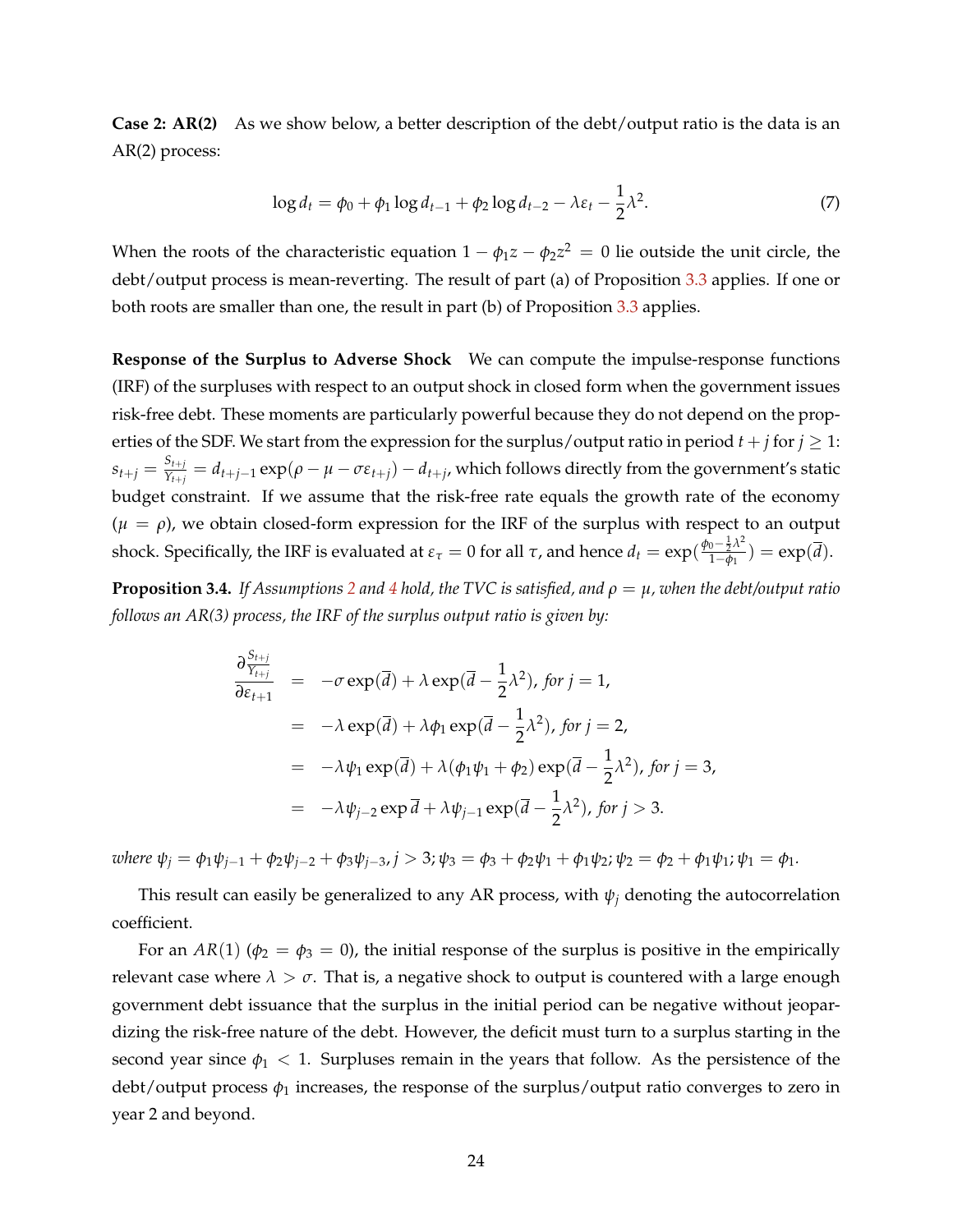For an *AR*(2) ( $\phi_3 = 0$ ), by choosing  $\phi_1 > 1$ , the government can run a deficit in the year of the shock (year 1) as well as in the following year. In year 3, the IRF equals  $\lambda(\psi_2 - \psi_1)$  =  $\lambda(\phi_2 + \phi_1(\phi_1 - 1))$ . This expression can be positive or negative depending on parameter values but is smaller than the response in year 2. In other words, the government's ability to run a third year of deficits in response to the negative output shock is either limited or gone. The IRF flips sign in year 3 or 4. The government must revert to running surpluses as the ACFs decline:  $\psi_{j-1} < \psi_{j-2}$ .

With higher-order *AR*(*p*) models for debt/output, the government is able to run deficits for longer before a reversal. For example, for an AR(3), there is an additional year of deficits possible while keeping debt risk-free. These deficits must be made up by several years of surpluses afterwards. The surplus dynamics can display more pronounced hump-shaped IRFs. However, as shown below, there is no empirical support for higher-order  $AR(p)$  dynamics (i.e.,  $p > 2$ ) in the observed US debt/output process.

### **3.5 Quantifying the Trade-Off with Counter-cyclical Debt/Output**

The calibration of the debt/output dynamics is reported in Panel B of Table [1.](#page-21-0) When we fit an AR(1), we use an estimate of  $\phi_1 = 0.985$ . An AR(2) with the estimated coefficients  $\phi_1 = 1.4$  and  $\phi_2 = -0.48$  provides the best fit. We compare the dynamics of the debt/output ratio in model and data in section  $F$  of the Appendix. There is no evidence of higher-order dynamics.

We choose  $\phi_0$  to match the unconditional mean of the debt/output ratio of 0.43. We set  $\lambda =$  $1.953 \times \sigma$  equal to match the slope coefficient in a regression of the debt/output ratio innovations on GDP growth in the post-war U.S. sample. A one percentage point increase in GDP growth lowers the debt/output ratio by 1.95 percentage points.

Given our values of  $\sigma = 0.05$ ,  $\gamma = 1$ , and  $\lambda = 1.96\sigma = 0.098$ , we have  $\gamma\sigma - \lambda(\gamma - \sigma) < 0$ . If debt/output were non-stationary (have roots inside the unit circle), then this much countercyclicality would result in a violation of the TVC condition. The coefficient *λ* would need to remain below 0.85*σ*, which is only half of its empirical value, for the TVC to be satisfied in this case. Once we exceed this upper bound, the value of outstanding debt explodes. To be clear, the data suggest that the debt/output ratio is stationary, in which case the TVC is satisfied irrespective of the value for  $\lambda$ . Indeed, the parameter restriction in part (a) of Proposition [3.3](#page-23-2) is satisfied. This is the case despite the risk-free interest rate being below the growth rate of output, because the risk premium *γσ* is large enough.

Figure [2](#page-26-0) plots the IRF when debt/output follows an AR(2), our preferred empirical specification. We vary  $\phi_1$  from 1.1 to 1.4 and choose  $\phi_2$  to match the first-order autocorrelation of debt/output. With  $\phi_1 = 1.1$ , the IRF looks similar to the  $AR(1)$  case with  $\phi_1$  close to 1. However, with  $\phi_1 = 1.4$  and  $\phi_2 = -0.48$ , the point estimates from the data, the IRF for the surplus/output ratio displays a hump-shaped pattern. Consistent with the results in Proposition [3.4,](#page-24-0) a state-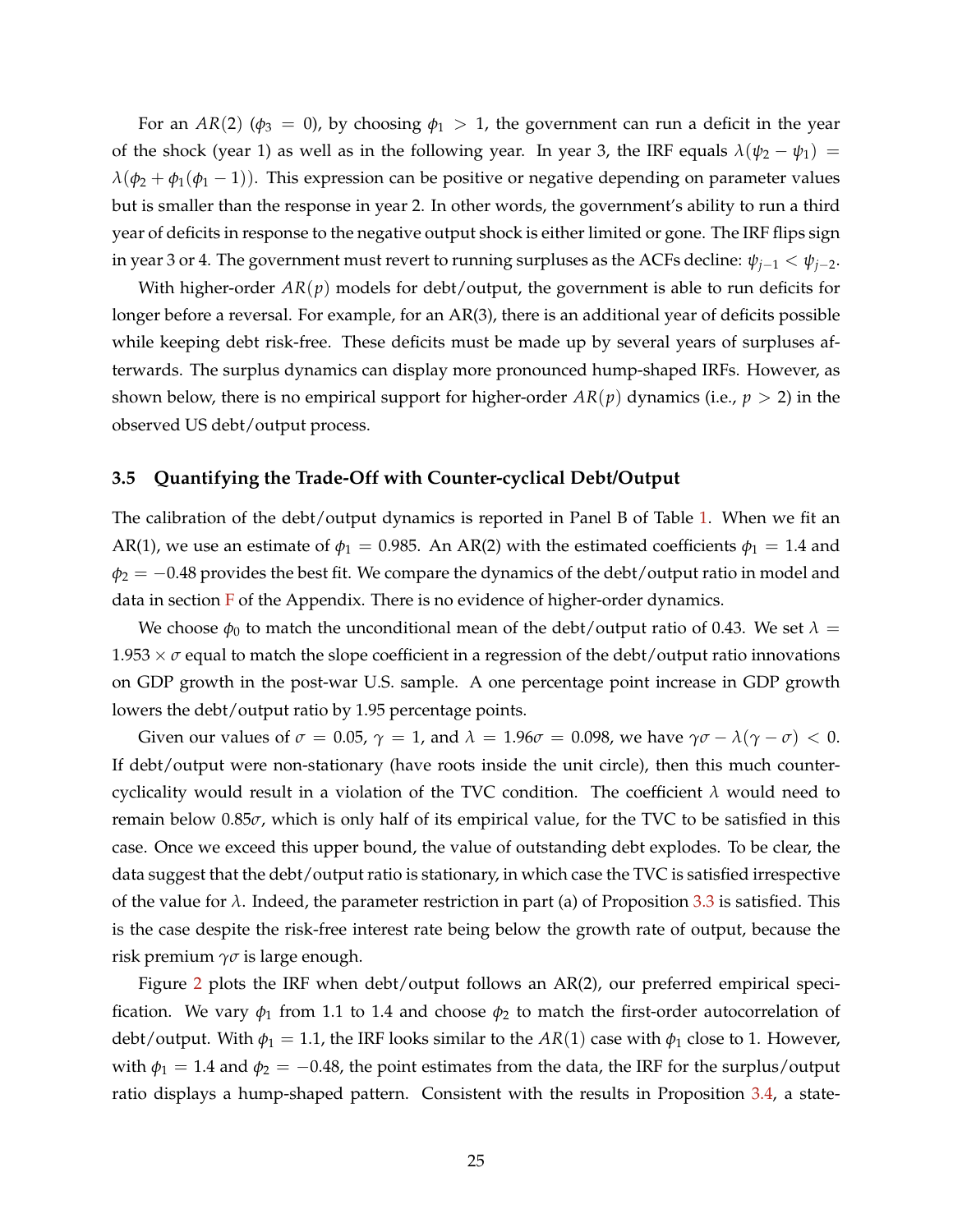#### Figure 2: IRF of Surplus/Output and Debt/Output in Model

<span id="page-26-0"></span>The figure plots the IRF of *S*/*Y* and *D*/*Y* for an *AR*(2). We vary *φ*<sup>1</sup> and choose *φ*<sup>2</sup> to match the first-order autocorrelation. The other parameters are given in Table [1.](#page-21-0)



contingent and persistent debt issuance policy enables the government to delay the fiscal adjustment. The deficit/output ratio in the year of the shock is followed by an even larger deficit in year 2. However, the deficit must shrink dramatically in year 3 and turn into a surplus starting in year 4 and beyond. The surplus eventually converges back to *s* from above. Keeping debt risk-free still imposes severe restrictions on the size of the S-shaped surplus dynamics. Running sizeable deficits for more than two years is incompatible with risk-free debt.

Finally, to make the model's implications for tax revenues as comparable to the data as possible, we posit a more realistic process for spending/output than the one we have worked with hitherto. Specifically, we assume that the government commits to a policy for the spending/output ratio  $x_t = G_t/Y_t$  given by:

<span id="page-26-1"></span>
$$
\log x_t = \varphi_0^g + \varphi_1^g \log x_{t-1} - b_g \varepsilon_t - \frac{1}{2} b_g^2. \tag{8}
$$

When  $b_g > 0$ , the spending/output ratio rises in response to a negative output shock. We estimate  $(\varphi_0^g)$  $\frac{g}{0}$ ,  $\varphi_0^g$ 0 , *β g* ) from the post-war U.S. data. The parameter estimates are reported in Panel C of Table [1.](#page-21-0) Spending/output is counter-cyclical in the data. A 1% point decline in output coincides with a 1.53% point increase in the spending/output ratio. The persistence of spending/output matches that in the data with an AR(1) coefficient of 0.88. With this spending process in hand, we compute the model-implied tax revenue/output.

### **3.6 The Insurance Trade-off over Finite Horizons**

How much smoothing can the U.S. government achieve for taxpayers when debt is risk-free by issuing more debt in response to bad shocks? It depends on the horizon. Section [1.3](#page-12-0) showed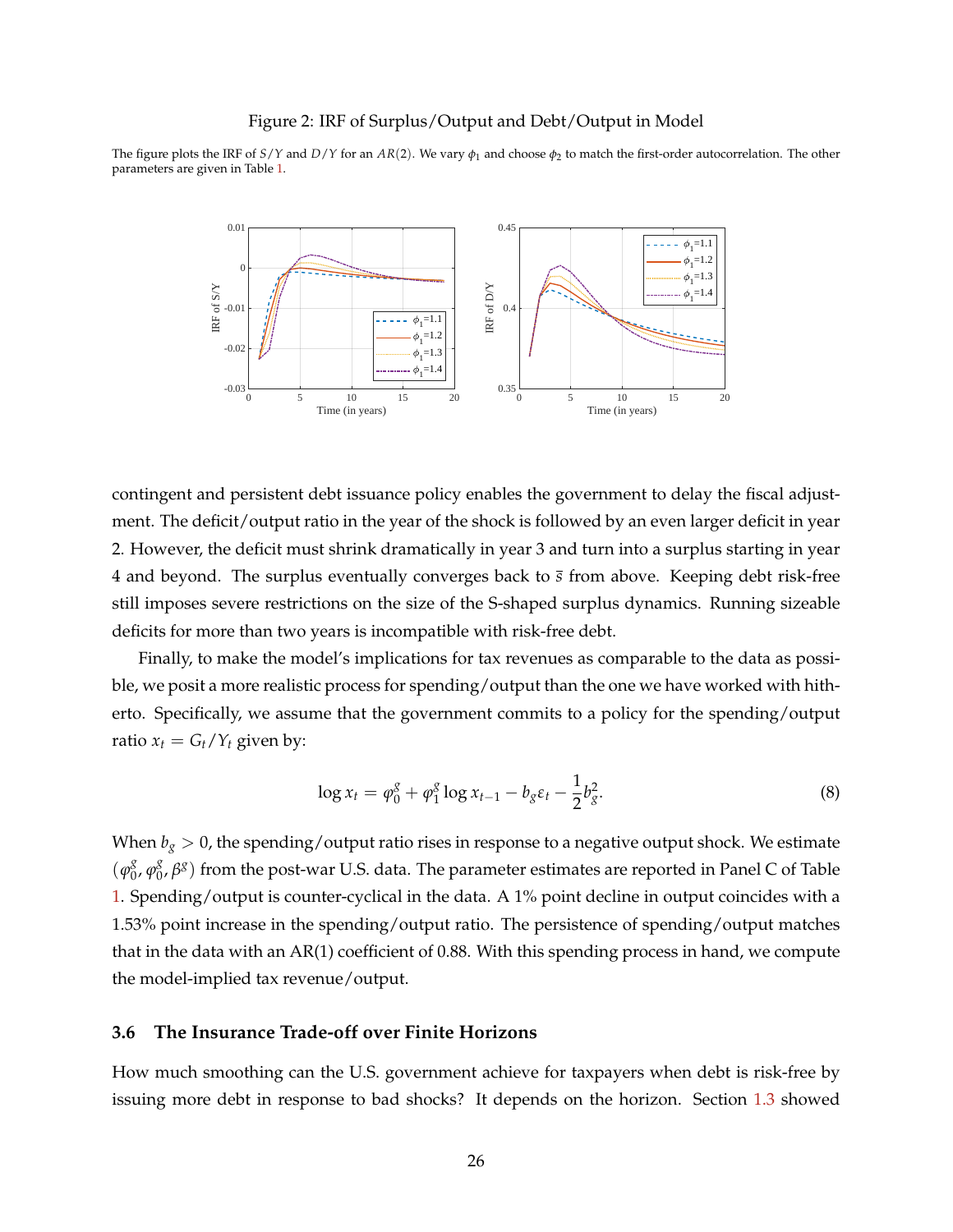that we can gauge the welfare implications by examining the riskiness of the net transfer process  $G_t - T_t$  at different horizons. This section applies the general result to the specific asset pricing model and debt/output processes from the previous section. In the presence of permanent shocks, the government can only insure taxpayers over a limited period of time.

#### **3.6.1 Cash-Flow Betas with Risk-free Debt**

The general Proposition [1.4](#page-13-0) specializes to the following result:

<span id="page-27-0"></span>**Proposition 3.5.** *Under Assumptions [2](#page-17-2) and [4,](#page-22-0) when debt is risk-free and debt/output follows an autoregressive process as in* [\(7\)](#page-24-1)*, the cash-flow beta of the discounted surpluses over h periods is given by the beta of debt h periods from now:*

$$
\beta_t^{S,CF}(h) = \frac{\text{cov}_t(M_{t+1}, (\mathbb{E}_{t+1} - \mathbb{E}_t)M_{t+1,t+h}D_{t+h})}{D_t \text{var}_t(M_{t+1})}
$$
  
= 
$$
\frac{\mathbb{E}_t[M_{t+1}]}{D_t \text{var}_t(M_{t+1})} \mathbb{E}_t[M_{t+1,t+h}d_{t+h}Y_{t+h}] (\exp{\{\gamma(\psi_{h-1}\lambda - \sigma)\}} - 1).
$$

where  $\psi_j$  =  $\phi_1 \psi_{j-1} + \phi_2 \psi_{j-2}$ ,  $j > 2$ ;  $\psi_2$  =  $\phi_2 + \phi_1 \psi_1$ ;  $\psi_1$  =  $\phi_1$ ;  $\psi_0$  = 1, and sign  $\left(\beta_t^{S,CF}(h)\right)$  = *sign*  $(\gamma(\psi_{h-1}\lambda - \sigma))$ .

This result can easily be generalized to any AR process, with  $\psi_i$  denoting the coefficients in the characteristic equation. The risk properties of the government surpluses over a given horizon are completely determined by riskiness of the debt issuance process, as long as the debt is risk-free. The cash-flow beta of the surplus at various horizons does not depend on the spending and tax revenue dynamics.

Analogously, we define the cash-flow beta of discounted government spending and of tax revenues.

<span id="page-27-1"></span>**Corollary 3.1.** *Under Assumptions [2](#page-17-2) and [4,](#page-22-0) and when debt is risk-free and debt/output follows an AR*(2) *and the government commits to a policy of spending-to-output ratio following equation* [\(8\)](#page-26-1)*, the cash flow beta of spending and tax revenues have to satisfy the following restrictions:*

$$
\beta_t^{G,CF}(h) = \sum_{j=1}^h \frac{\mathbb{E}_t[M_{t+1}]}{D_t var_t[M_{t+1}]} \mathbb{E}_t[M_{t+1,t+j}x_{t+j}Y_{t+j}](\exp\left\{\gamma(\varphi_g^{j-1}b_g - \sigma)\right\} - 1).
$$
  
\n
$$
\beta_t^{T,CF}(h) = \frac{\mathbb{E}_t[M_{t+1}]}{D_t var_t[M_{t+1}]} \mathbb{E}_t[M_{t+1,t+h}d_{t+h}Y_{t+h}](\exp\left\{\gamma(\psi_{h-1}\lambda - \sigma)\right\} - 1)
$$
  
\n
$$
+ \sum_{j=1}^h \frac{\mathbb{E}_t[M_{t+1}]}{D_t var_t[M_{t+1}]} \mathbb{E}_t[M_{t+1,t+j}x_{t+j}Y_{t+j}](\exp\left\{\gamma(\varphi_g^{j-1}b_g - \sigma)\right\} - 1).
$$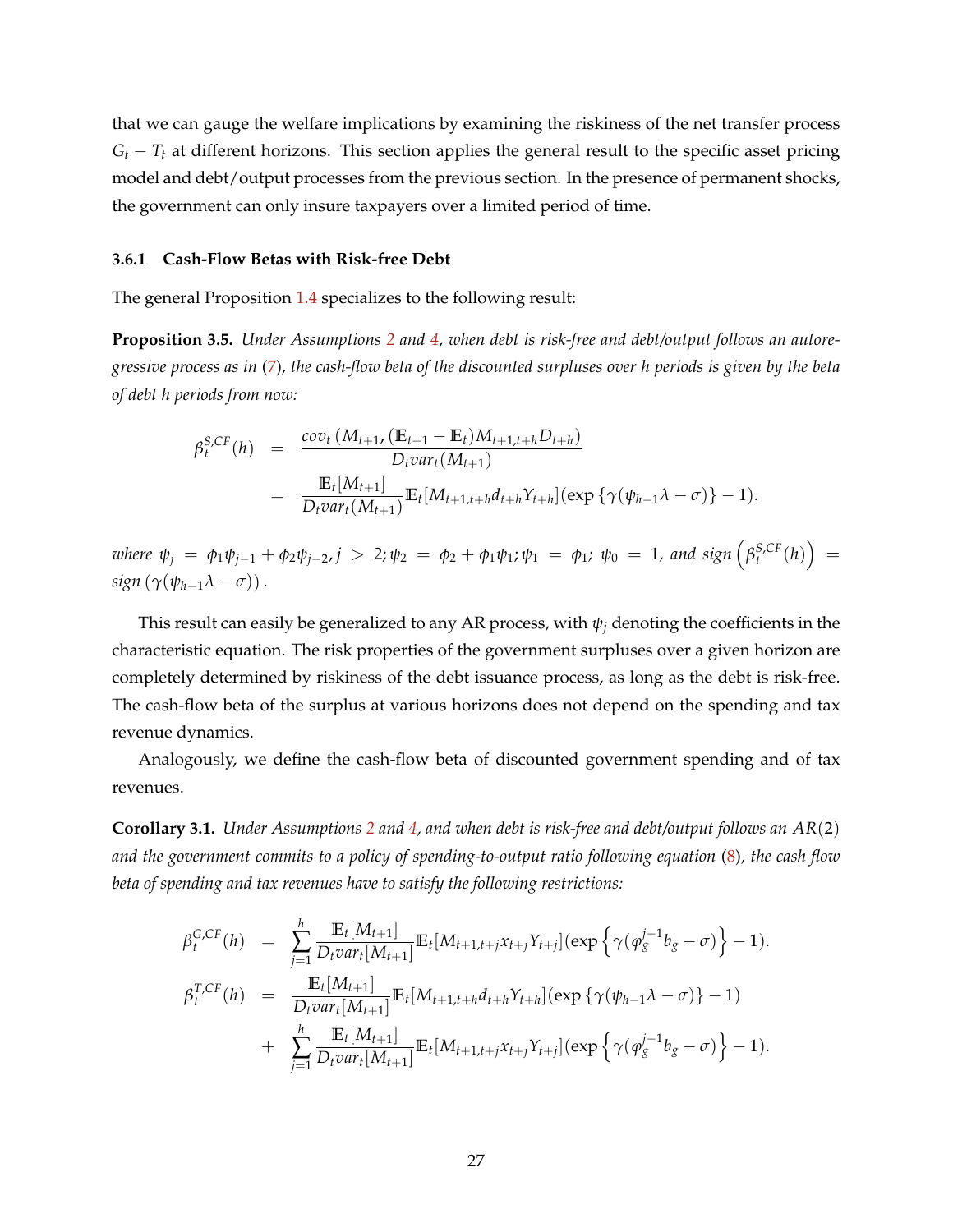The properties of the  $\beta_t^{G,CF}(h)$  depend on the persistence and cyclicality of the exogenous spending/GDP process in equation [\(8\)](#page-26-1). The properties of  $\beta_t^{T,CF}(h)$  depend on the risk properties of both the debt claim and the spending claim.

#### **3.6.2 The Trade-off over Finite Horizons with Constant Debt-Output**

When debt/output is constant  $(\lambda = 0)$ , Proposition [3.5](#page-27-0) implies:

$$
\beta_t^{S,CF}(h) = \frac{\mathbb{E}_t[M_{t+1}]}{D_t var_t[M_{t+1}]} \mathbb{E}_t[M_{t+1,t+h} dY_{t+h}] (\exp\{-\gamma \sigma\} - 1).
$$
\n(9)

The cash-flow beta of the surplus is negative at all horizons since  $\gamma \sigma > 1$ . In bad times, the surplus/output ratio goes up. When spending/output is constant (or also goes up), tax revenues/output must go up. The government cannot insure taxpayers against adverse output shocks. Rather, the taxpayers insure the bondholders.

Panel A of Figure [3](#page-29-0) plots the risk premium on a claim to cumulative surpluses over the next *h* periods in the left panel. It is the spending beta multiplied by the market prices of risk,  $\beta_t^{S,CF}(h) \times$  $var_t[M_{t+1}]$  $\frac{u(t)[M_t+1]}{\mathbb{E}_t[M_{t+1}]}$ . The cumulative risk premium at horizon *h* is the sum of the individual strip risk premia up until horizon *h*. The negative risk premium over short horizons indicates that surpluses are a hedge. Since taxpayers are short the surplus claim, their tax-minus-transfer liability is risky. When debt/output is constant and there is no possibility to raise the debt in response to an adverse shock, the surplus/output ratio must rise on impact. This makes the one-period surplus claim a hedge. The year-2 surplus claim in contrast earns a small positive risk premium, reflecting the underlying output risk, so that the cumulative 2-period surplus risk premium is higher than the 1-period surplus risk premium. As *h* → ∞, the sum of discounted surpluses converges to the current value of debt  $D_t$ . Insisting on risk-free debt ( $\beta_t^D = 0$ ) implies that  $\beta_t^{S,CF}(h) \to 0$ . The red line in the left panel converges to zero from below for large *h*.

This risk premium on cumulative surpluses is inversely related to the risk premium on a debt strip, which is  $\gamma \sigma > 0$  at all horizons. This debt strip risk premium is plotted in the right figure of Panel A. When the debt/output ratio is constant, the debt strip has the same risk as the output strip at all horizons. To offset the output risk in debt, the risk premium on the surplus has to be negative.

The solid black line in the left panel plots the risk premium on the claim to cumulative government spending over the next *h* periods. It equals the cash-flow beta of the *h*-period spending claim multiplied by the market price of risk. Since the spending/output dynamics are exogenously given, the spending beta does not depend on the debt policy. The countercyclical nature of spending/output makes the risk premium negative at short horizons. At longer horizons, the spending risk premium turns positive reflecting the long-run output risk in the spending claim,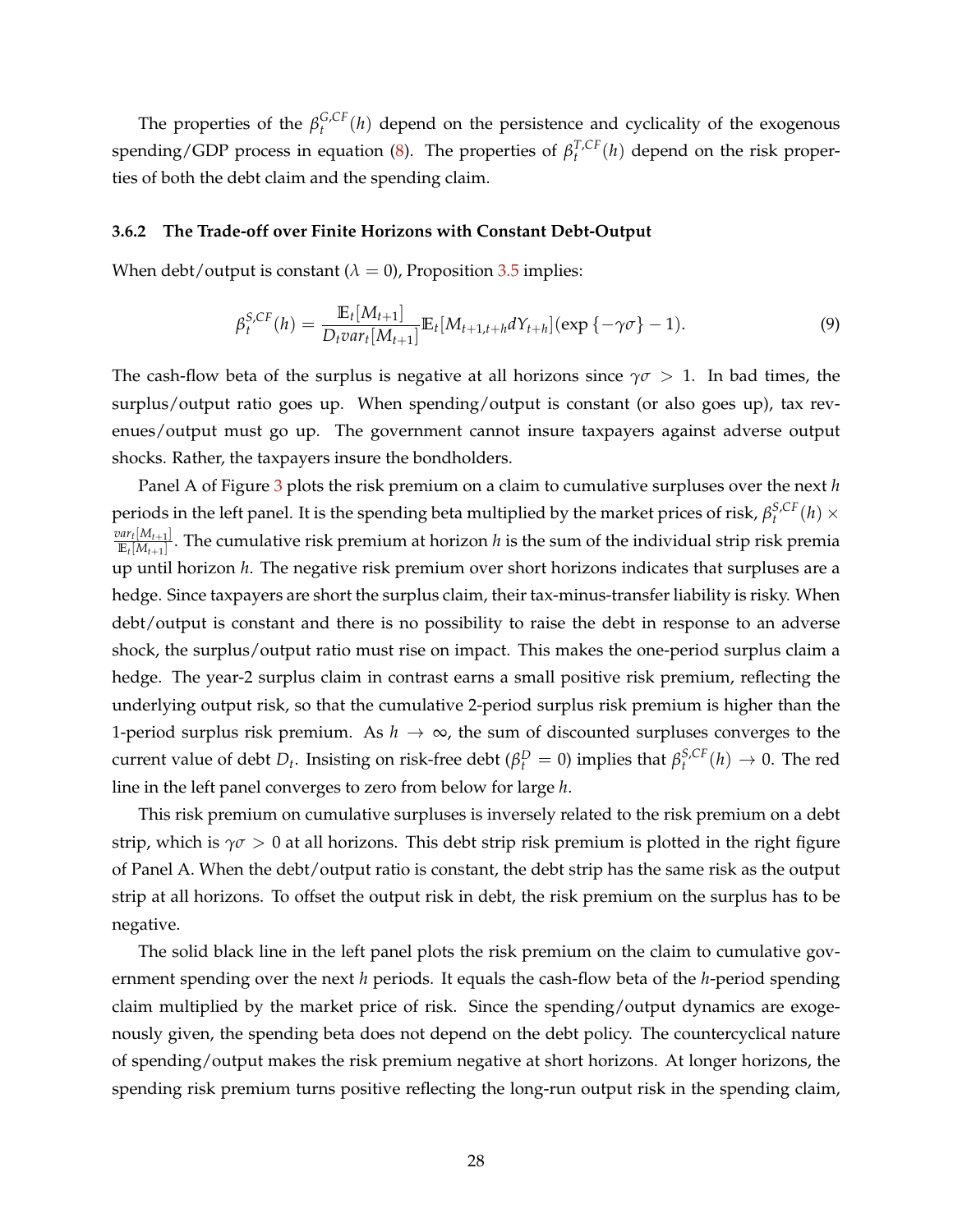### Figure 3: Risk Premia Across Horizons

<span id="page-29-0"></span>The figure plots the risk premium of cumulative discounted cash flows,  $\beta_t^{i,CF}(h) \times \frac{var_t[M_{t+1}]}{E_t[M_{t+1}]}$ , in the left panel against the horizon h. The right panel plots the risk premium on the debt strips:  $1 - \exp\{\gamma(\phi^{h-1}\lambda - \sigma)\}$ . The parameters are given in Table [1,](#page-21-0) except for the debt dynamics in the first two panels.



*Panel A: Constant Debt/Output* ( $\lambda = 0$ )

since the spending/output ratio is stationary.

The extent of taxpayer insurance is captured by  $\beta_t^{T,CF}(h)$ . The blue dashed line in the left panel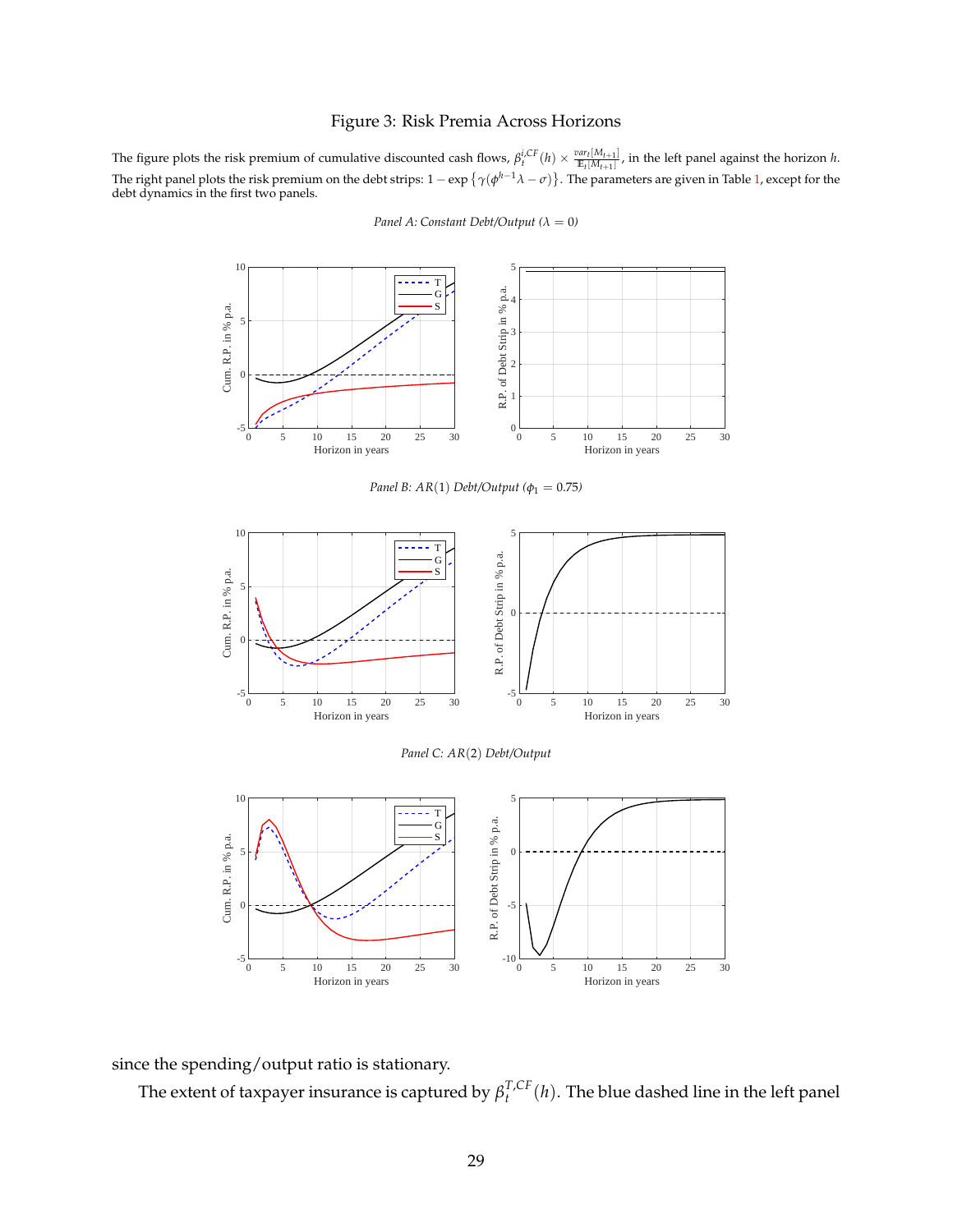plots  $\beta_t^{T,CF}(h)$  multiplied by the market price of risk, the risk premium on a claim to the next *h* periods of tax revenue. When this risk premium is negative, taxpayers are providing insurance to the government rather than receiving insurance. The risk premium is negative until year 13 for our parameters. It then turns positive. The positive risk premium on longer-dated tax strips reflects cointegration between tax revenues and output and a positive risk premium for output risk.

Note that the tax beta  $\beta_t^{T,CF}(h)$  in the left panel is below the spending beta  $\beta_t^{G,CF}(h)$  at all horizons. As  $h \to \infty$ , these cash-flow betas converge to the return betas  $β_t^T$  and  $β_t^G$ . As we discussed in Corollary 1,  $\beta_t^T < \beta_t^G$  was the condition to keep the debt risk-free.

On the right-hand side of Panel A, we report a scaled version of the risk premium on the debt strips. Specifically, it is the valuation of the debt strip scaled by its expectation at time *t* and then multiplied by the market price of risk  $\frac{var_t(M_{t+1})}{\mathbb{E}_t[M_{t+1}]}$ :

$$
RP_t^{Dstrip}(h) = -\frac{cov_t\left(M_{t+1}, \frac{(\mathbb{E}_{t+1} - \mathbb{E}_t)M_{t+1,t+h}D_{t+h}}{\mathbb{E}_t[M_{t+1,t+h}D_{t+h}]} \right)}{var_t(M_{t+1})} \cdot \frac{var_t(M_{t+1})}{\mathbb{E}_t[M_{t+1}]}.
$$

When the debt/output ratio is a constant, this risk premium measure for the debt strip is also a constant.

#### **3.6.3 AR(1) for debt/output**

The sign and magnitude of the cash-flow beta of the surplus  $\beta_t^{S,CF}(h)$  are now governed by  $\gamma(\phi_1^{h-1}\lambda-1)$ *σ*), where  $φ_1$  is the autocorrelation coefficient of the debt/output ratio.

If debt/output is pro-cyclical ( $\lambda \leq 0$ ),  $\beta_t^{S,CF}(h) < 0$  at all horizons. We are back in the previous case. In other words, when the government repays debt in bad times, it cannot provide any insurance to its taxpayers.

In the empirically relevant case of  $\lambda > \sigma > 0$ , the initial  $\beta_t^{S,CF}(1) > 0$ . By issuing more debt in response to an adverse shock, the government prevents the tax rate and the surplus from going up. This provides insurance to the taxpayers *β T*,*CF t* (1) > 0. The left plot in Panel B of Figure [3](#page-29-0) shows the positive risk premium on cumulative surplus and tax claims at horizon  $h = 1$ . The one-period debt strip has a negative risk premium,  $1 - \exp{\lbrace \gamma(\lambda - \sigma) \rbrace}$ , due to the counter-cyclical nature of debt issuance, as shown in the right panel. The 1-period surplus can be risky because that risk is offset by the safety of the debt issuance at time  $t + 1$ .

However, due to its AR(1) nature, the debt/output ratio starts to revert back to its mean the very next period. The risk premium on the cumulative two-period surplus depends on  $\gamma(\phi_1\lambda - \sigma)$ which is still positive but not as large as the one-period risk premium since  $\phi_1 < 1$ . Conversely, the cumulative two-period debt strip risk premium is not as negative as the one-period debt strip risk premium. The risk premium on the strip that pays the annual surplus two years from now is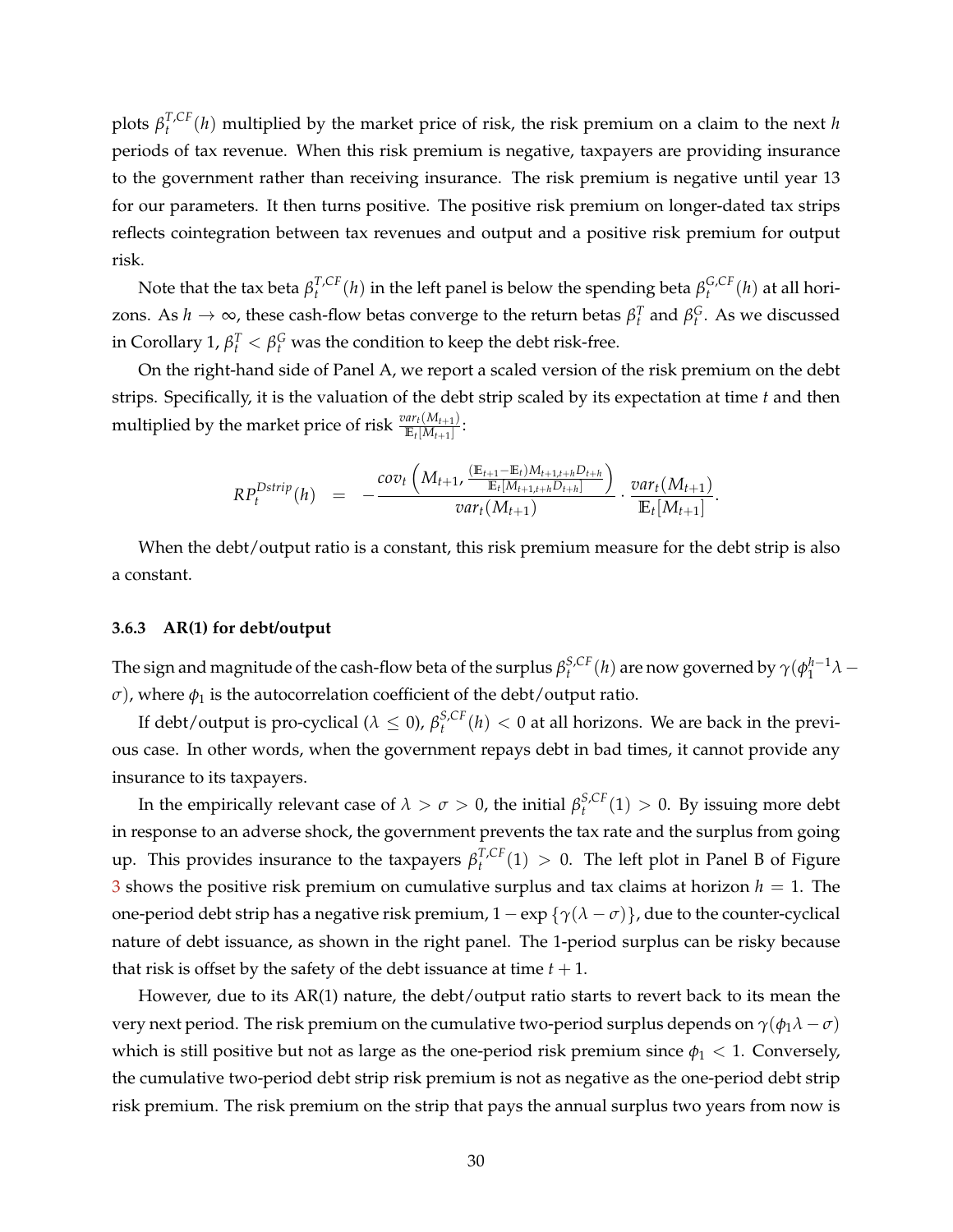negative, pulling down the cumulative strip risk premium. The same is true for the two-year tax strip.

The surplus beta  $\beta_t^{S,CF}(h)$  inherits the dynamics of the  $AR(1)$  process for the debt/output ratio. As *h* increases, the surplus beta eventually switches signs. This occurs at the first time *h* for which  $\phi^{h-1}\lambda<\sigma.$  If the rate of mean-reversion in debt is high ( $\phi_1$  is small), this switch occurs sooner. If the debt/output ratio is more persistent, the sign switch occurs later.

Given the counter-cyclical nature of government spending, the tax beta  $\beta_t^{T,CF}(h)$  must cross over into negative territory sooner than the surplus beta. There is only a very limited amount of taxpayer insurance that the government can provide when debt is risk-free and follows AR(1) dynamics. This insurance is further curtailed due to the counter-cyclical nature of spending.

As the right panel shows, the risk premium on the debt strip increases with the horizon. As *h* → ∞, it converges to the risk premium on a long-dated output strip. Again, this reflects the fact that debt is co-integrated with output. It is common in the literature to assume that this risk premium is zero at long horizons, because this allows discounting at the risk-free rate. In the presence of permanent shocks, this is incorrect. Similarly, the risk premia on the long-dated T-strip and G-strip also converge to risk premium on the long-dated output strip as  $h \to \infty$ .

When output shocks are i.i.d. and permanent, far-out surpluses are risky as they inherit the permanent output risk. Medium-term surpluses must be safe and have negative risk premia to offset both the positive risk premium of the short-run surpluses (short-run insurance provision to the taxpayer) and the positive risk premium of the long-run surpluses (output risk). Equivalently, the cash-flow betas of the tax strip must be below those of the spending strip at medium horizons. The cash-flow beta at  $h=\infty$  equals the return beta, and so  $\beta_t^T<\beta_t^G$  ensures that  $\beta_t^D=0.$ Permanent output risk rules out insurance provision to taxpayers over long horizons.

#### **3.6.4 AR(2) for debt/output**

In our preferred case of an AR(2) for debt/output, the sign of the cash flow beta of the surplus is determined by  $\gamma(\psi_{i-1}\lambda - \sigma)$ . If  $\lambda > \sigma$ , the initial surplus beta is positive. The second beta is larger since  $\psi_1 = \phi_1 > 1$ . The third beta remains positive and is larger than the second beta if  $\psi_2 > \psi_1$  or  $\phi_1(\phi_1 - 1) + \phi_2 > 0$ . This condition is satisfied for our point estimates  $\phi_1 = 1.40$  and  $\phi_2 = -0.48$ . For these parameter values, the fourth beta is lower than the third, the fifth lower than the fourth, etc. Eventually the surplus cash-flow beta crosses over into negative territory. Panel C of Figure [3](#page-29-0) shows this occurs in year 9. The cash-flow beta for tax revenue follows a similar pattern. The cash-flow betas inherit the hump-shaped pattern from the debt/output ratio.

What allows the government to provide temporary insurance to taxpayers is a debt issuance policy with more history dependence. Risk premia on debt strips, shown in the right panel, are more negative than in the AR(1) model and remain negative for longer (9 versus 3 years). The slow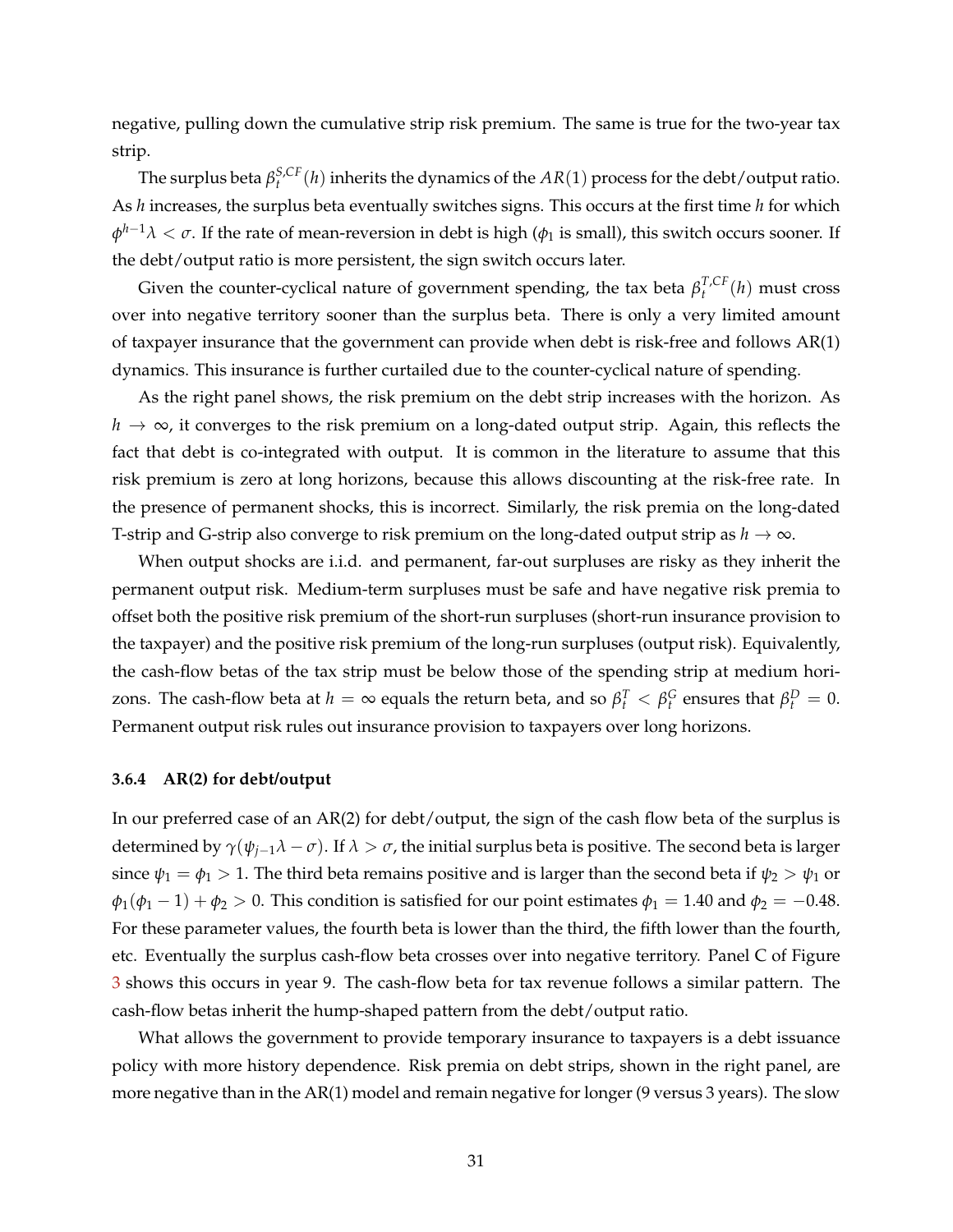expansion and repayment of the debt in response to an adverse shock allows the government to postpone fiscal rectitude. But as *h* increases, the expression  $\gamma(\sigma - \psi_{i-1}\lambda)$  turns positive and converges to *γσ*, the risk premium on the output strip. In sum, the cumulative surplus can be risky over a horizon *h* (providing insurance to the tax payer) only if this risk is offset by the safety of debt issuance at time *t* + *h*. Insurance provision to the tax-payer is necessarily short-lived because of the long-run risk in debt.

#### **3.7 Seigniorage Revenue**

We now introduce convenience yields and apply the general analysis of Section [2](#page-14-0) to the specific asset pricing model with permanent risk and the AR(2) dynamics for debt/output of this section. Under the proportional convenience yields Assumption 1, the seigniorage revenue beta becomes:

$$
\beta_t^{K,CF}(h) \equiv -(1-e^{-\kappa})\sum_{j=1}^h \frac{\mathbb{E}_t[M_{t+1}]}{D_t \text{var}_t(M_{t+1})} \mathbb{E}_t[M_{t+1,t+j}d_{t+j}Y_{t+j}](\exp\left\{\gamma(\psi_{j-1}\lambda-\sigma)\right\}-1).
$$

Figure [4](#page-32-0) plots the risk premium on the cumulative seigniorage claim in the left panel. It is the product of  $\beta_t^{K,CF}(h)$  and the market price of risk. The three lines refer to different values for the convenience yield (1 −  $e^{-\kappa}$ ), ranging from 1% to 3%. In the short run, the seignorage revenue claim is safe and hence earns a negative risk premium. The larger *κ*, the more negative the seigniorage risk premium at short horizons. As a result, the seigniorage revenue relaxes the trade-off between insuring bondholders and taxpayers over short horizons. This is shown in the right panel, which plots the risk premium on the cumulative surplus claim  $\beta_t^{S,CF}(h) \times \frac{var_t[M_{t+1}]}{\mathbb{E}_t[M_{t+1}]}$  $\frac{m_{t}[M_{t+1}]}{\mathbb{E}_{t}[M_{t+1}]}$ . The latter is more positive in the short run, the higher the convenience yield.

#### Figure 4: Convenience Yield Seigniorage Betas

<span id="page-32-0"></span>The left panel plots the risk premium of cumulative discounted seigniorage revenue,  $\beta_t^{K,CF}(h) \times \frac{var_t[M_{t+1}]}{E_t[M_{t+1}]}$ , against the horizon h. The right panel plots the risk premium of cumulative discounted surpluses,  $\beta_t^{S,CF}(h) \times \frac{var_t[M_{t+1}]}{E_t[M_{t+1}]}$ , against the horizon h. The parameters are given in Table [1](#page-21-0) with the debt/output ratio following an AR(2). Convenience yields  $(1 - e^{-\kappa})$  range from 0% to 3%.

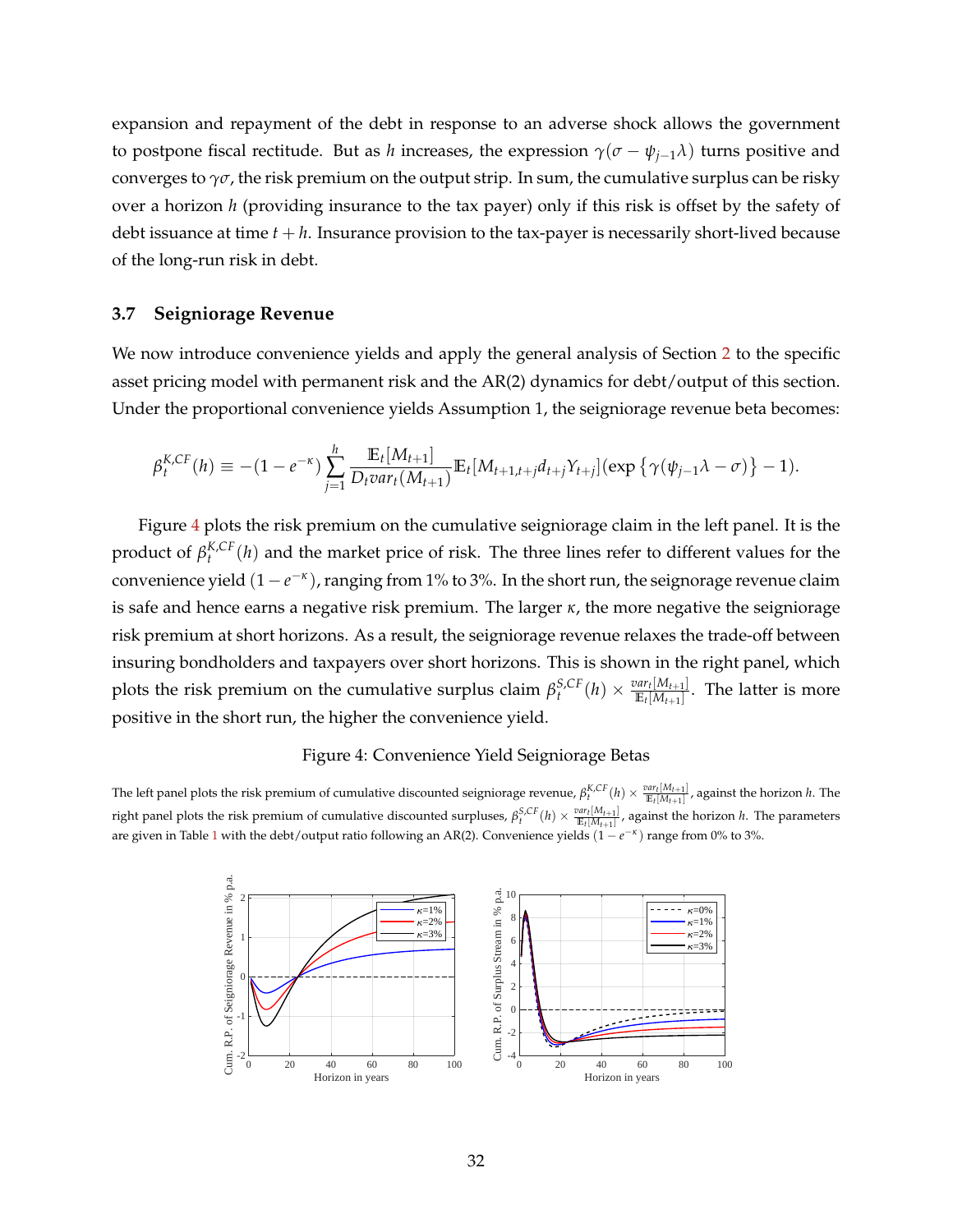Over longer horizons, the seigniorage revenue is risky. Since seignorage revenue is proportional to debt outstanding, and debt is cointegrated with output, the long-run risk premium on the seigniorage revenue claim is dominated by long-run output risk. Seigniorage revenue inevitably adds long-run output risk to the debt, and more so the higher the convenience yield. This worsens the insurance possibilities to taxpayers over intermediate horizons. The return beta of the seigniorage revenue stream equals its cash-flow beta at horizon  $h = \infty$ , which is positive, thereby lowering the return beta of the tax claim *β T* . In sum, convenience yields, even large ones, are no panacea. They allow for more taxpayer insurance over short horizons but less insurance in the longer-run.

#### **3.8 Robustness**

In section [G](#page-60-0) of the Appendix, we analyze the effect of the counter-cyclicality of government spending on the trade-off. More counter-cyclical spending steepens the trade-off. We also analyze the case in which the government saves. Recall that the Ramsey planner chooses to accumulate savings in the long run (see section  $C$  of the Appendix). We show that the government can now insure taxpayers at all horizons. This is the only case in which the government fully escapes the trade-off.

## <span id="page-33-0"></span>**4 Quantifying the Trade-off in Model with Transitory Output Shocks**

We now study the insurance tradeoff in a model where output only experiences transitory shocks. This is the standard assumption in most macro-economic models. In models with only transitory shocks, long-term bonds are the riskiest assets; see Appendix  $H$  for a formal derivation. Government debt is now subject to substantial interest rate risk. To keep the debt risk-free in the presence of this interest rate risk, the government needs to deliver an even safer surplus process. Interest rate risk reduces the scope for insurance of taxpayers. Under natural parameter conditions, the trade-off between insuring taxpayers and bondholders is even steeper than in the model with permanent shocks.

We consider an internally consistent model with transitory shocks to both output and the pric-ing kernel.<sup>[18](#page-33-1)</sup> Most of the equilibrium models in the literature on optimal taxation fit into this class of models. For an example, see [Bhandari et al.](#page-37-6) [\(2017,](#page-37-6) pp. 653), which features a mean-reverting process for productivity growth and government spending. See [Chari et al.](#page-38-6) [\(1994\)](#page-38-6); [Debortoli et al.](#page-38-7) [\(2017\)](#page-38-7) for other examples. Our qualitative results would go through if we used the equilibrium pricing kernels implied by these models, but we adopt a flexible pricing kernel to derive closedform solutions.

<span id="page-33-1"></span> $18$ [I](#page-63-0)n section I of the Appendix, we introduce transitory shocks to output but keep our original SDF with permanent shocks to the level of marginal utility. This model is misspecified. In any structural model with transitory output (or productivity) risk, marginal utility will only have a transitory component as well.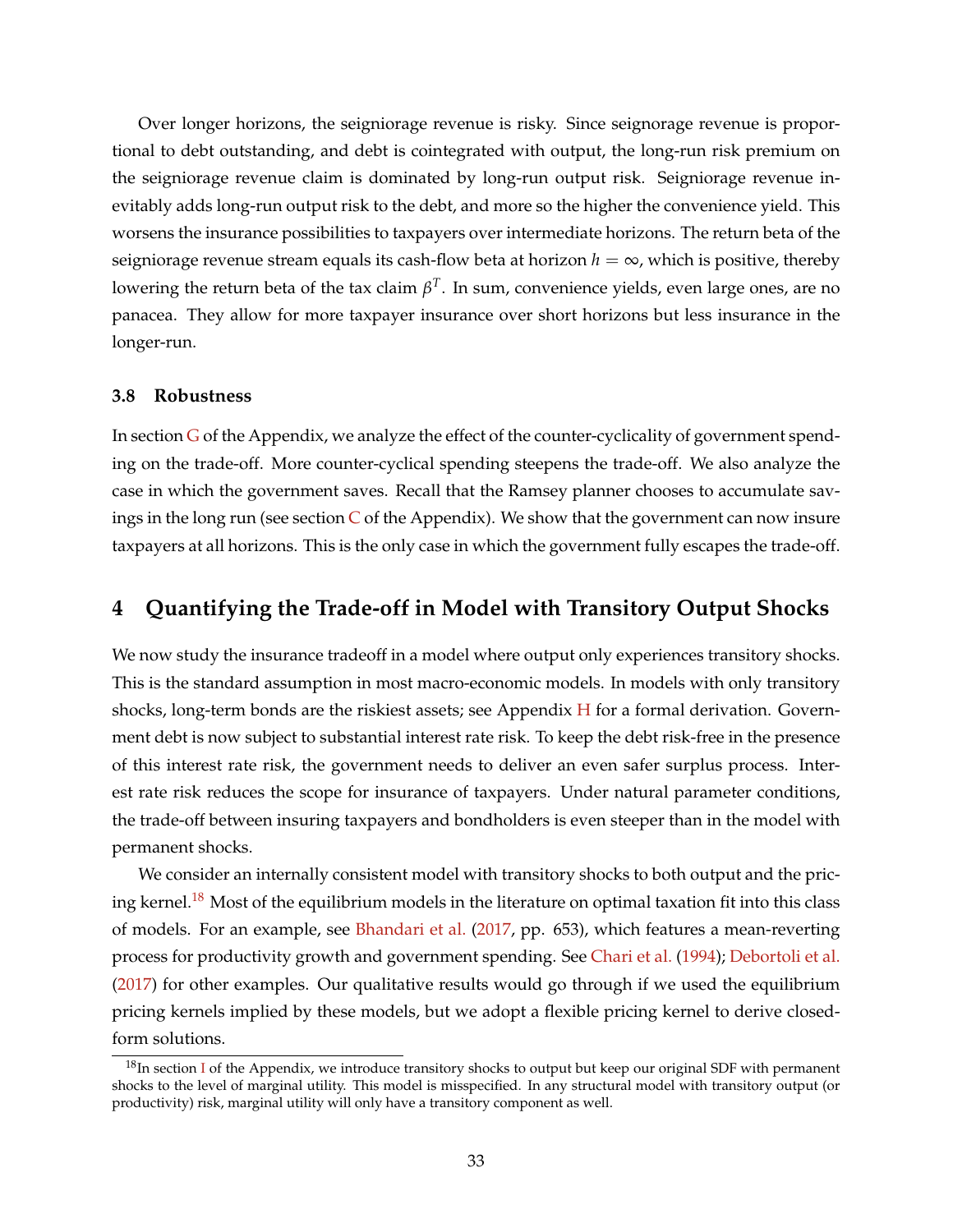<span id="page-34-1"></span>**Assumption 5.** (a) The shocks to output are transitory. The log output process is given by:  $y_{t+1}$  =  $\xi_0 + \xi y_t + \sigma \varepsilon_{t+1}$  *where*  $\varepsilon_{t+1}$  *denotes the innovation to log output which is <i>i.i.d. normally distributed.* (*b*) *The log SDF is:*  $m_{t,t+1} = -\rho - \frac{1}{2}\gamma^2 - \frac{\gamma}{\sigma}$  $\frac{\gamma}{\sigma}$ ( $\sigma \varepsilon_{t+1} + (\xi - 1)y_t$ ).

This specific modification of the SDF is motivated by the fact that if the agent's consumption is equal to the output and has CRRA preferences with a relative risk aversion of *γ*/*σ*, the marginal utility growth is  $m_{t,t+1} = -\tilde{\rho} - (\gamma/\sigma)(\xi_0 + (\xi - 1)y_t + \sigma \varepsilon_{t+1})$ , where  $\tilde{\rho} = \rho + \frac{1}{2}\gamma^2 - +(\gamma/\sigma)\xi_0$  In this case, the marginal utility of wealth can be written as:  $\Lambda_{t+1} = \exp(-\tilde{\rho}(t+1) - (\gamma/\sigma)y_{t+1})$ . There are no permanent shocks to the marginal utility of wealth.

The log of the risk-free rate is given by:  $r_t^f = \rho + \gamma \frac{(\xi-1)y_t}{\sigma}$ *σ* . Output risk drives interest rate risk. This model has counterfactual asset pricing implications. Interest rate risk will make the long bond, a zero coupon bond with the longest maturity, the riskiest asset in the economy.<sup>[19](#page-34-0)</sup>

Surprisingly, even when there are no permanent shocks to output and the pricing kernel, the government cannot insure taxpayers over longer horizons. In fact, the trade-off worsens.

<span id="page-34-3"></span>**Proposition 4.1.** *Under Assumption [5,](#page-34-1) the cash flow beta of the surpluses over j periods is given by:*

$$
\beta_t^{S,CF}(h) = \frac{\mathbb{E}_t[M_{t+1}]}{D_t \text{var}_t[M_{t+1}]} \mathbb{E}_t[M_{t+1,t+j}d_{t+j}Y_{t+j}] \left[\exp\left(\gamma(\phi_1^{j-1}\lambda - \xi^{j-1}\sigma - \gamma(1-\xi^{j-1})\right) - 1\right]
$$

 $\omega$ hen  $j\geq 1$ . The sign of the cash flow beta is determined by sign $(\phi_1^{j-1})$  $j^{-1}\lambda - \xi^{j-1}\sigma - \gamma(1-\xi^{j-1}).$ 

The first component of the debt strip risk premium,  $\gamma(\xi^{j-1}\sigma - \phi_1^{j-1})$  $\binom{1}{1}$ , compensates for output risk. The second component,  $\gamma^2(1-\xi^{j-1})$ , compensates for interest rate risk. Because the innovations are temporary, the output component of this risk premium converges to zero as we increase the horizon. The interest rate risk does not converge to zero, but rather to  $\gamma^2.^{\rm 20}$  $\gamma^2.^{\rm 20}$  $\gamma^2.^{\rm 20}$  Hence, in the long-run the entire debt strip risk premium of  $(1 - \exp(-\gamma^2))$  is due to interest rate risk. It is large and positive since the long bond is the riskiest asset in an economy with only transitory risk. In sum, while the transitory nature of output risk broadens the scope for insurance of taxpayers, this is more than offset by the rising interest rate risk. Compared to the permanent risk case, we have replaced long-run output risk with more long-run interest rate risk. The trade-off worsens as a result.

Figure [5](#page-35-0) plots the trade-off for our calibration. In Panel A, the debt/output process is equally persistent as the output process. In the year of the shock, the surplus beta is still positive. In

<span id="page-34-0"></span> $19$ Modern asset pricing has consistently found that permanent cash flow shocks receive a high price of risk in the market. This model has no permanent priced risk.

<span id="page-34-2"></span><sup>&</sup>lt;sup>20</sup>If *M* is conditionally log-normal, the expected log excess return on a long position in the longest-maturity bond reaches the entropy bound, one half of the variance of the log SDF:  $h_t(\infty) = \lim_{k \to \infty} E_t r x_{t+1}^k = (1/2)Var_t(m_{t+1})$ [\(Backus et al.,](#page-37-4) [2014\)](#page-37-4). In our setting, the expected log return on the longest maturity bond is .5*γ* 2 . After adding a Jensen term, we recover the interest rate risk premium given by  $\gamma^2$ . This risk premium exceeds the output risk premium as long as the conditional volatility of the pricing kernel exceeds the conditional volatility of output: *γ* > *σ*.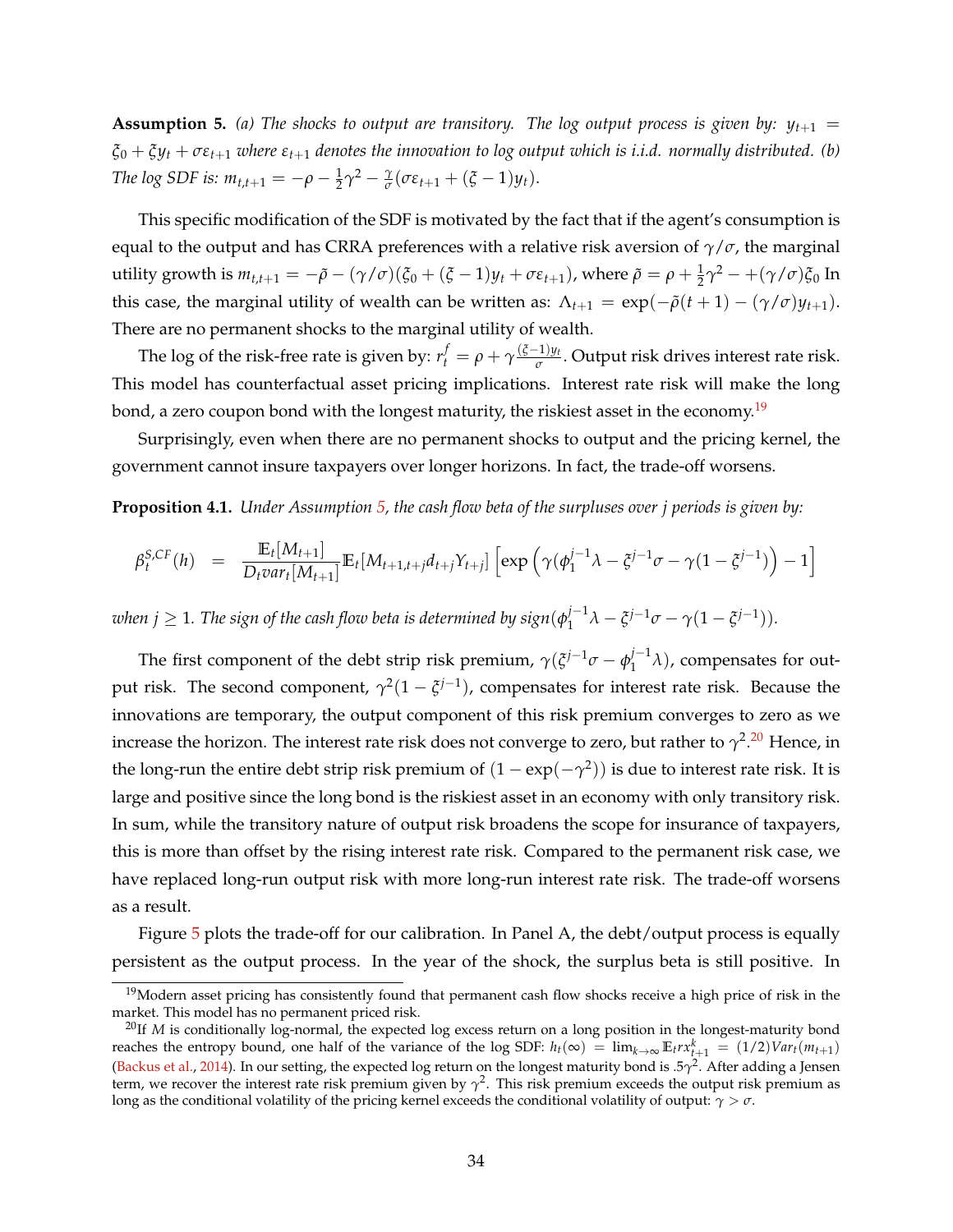the following year, the government already has to produce very safe surpluses, dragging the 2 year cumulative surplus risk premium into negative territory. At the 4-year horizon, the risk premium on the cumulative surplus declines to -17%. To keep the debt risk-free, the interest rate risk (shown in the right panel) has to be offset by very negative surplus and tax betas. As a result, the government can only insure taxpayers over very short periods even though the shocks to the economy are transitory. In Panel B, we consider a more persistent debt/output process. This mitigates the decline in the risk premium on the cumulative surplus, but the government can still not insure taxpayers beyond 2 years.

#### Figure 5: Risk Premia with Transitory Shocks to Output and SDF

<span id="page-35-0"></span>The figure plots the risk premium of cumulative discounted cash flows,  $\beta_t^{S,CF}(h) \times \frac{var_t[M_{t+1}]}{E_t[M_{t+1}]}$ , in the left panel against the horizon h. The right panel plots the risk premium on the debt strips:  $1 - \exp(-\gamma(\sigma \xi^{j-1} - \phi^{j-1}\lambda + \gamma(1-\xi^{j-1}))$ . In top panel, φ is 0.75 and  $\xi$  is 0.75. In bottom panel, *φ* is 0.75 and *ξ* is 0.98. Other parameters follow benchmark calibration in Table [1.](#page-21-0)



#### *Panel A: Output AR(1) with ξ is 0.75*

This result does not hinge on the specific SDF we use. In the absence of arbitrage opportunities, if the SDF is not subject to permanent innovations, the zero-coupon bond with the longest maturity will always earn the highest expected log return (see section  $H$  in the appendix for details). In any model with only transitory shocks, the cash flow beta of the *j*-period cumulative surplus converges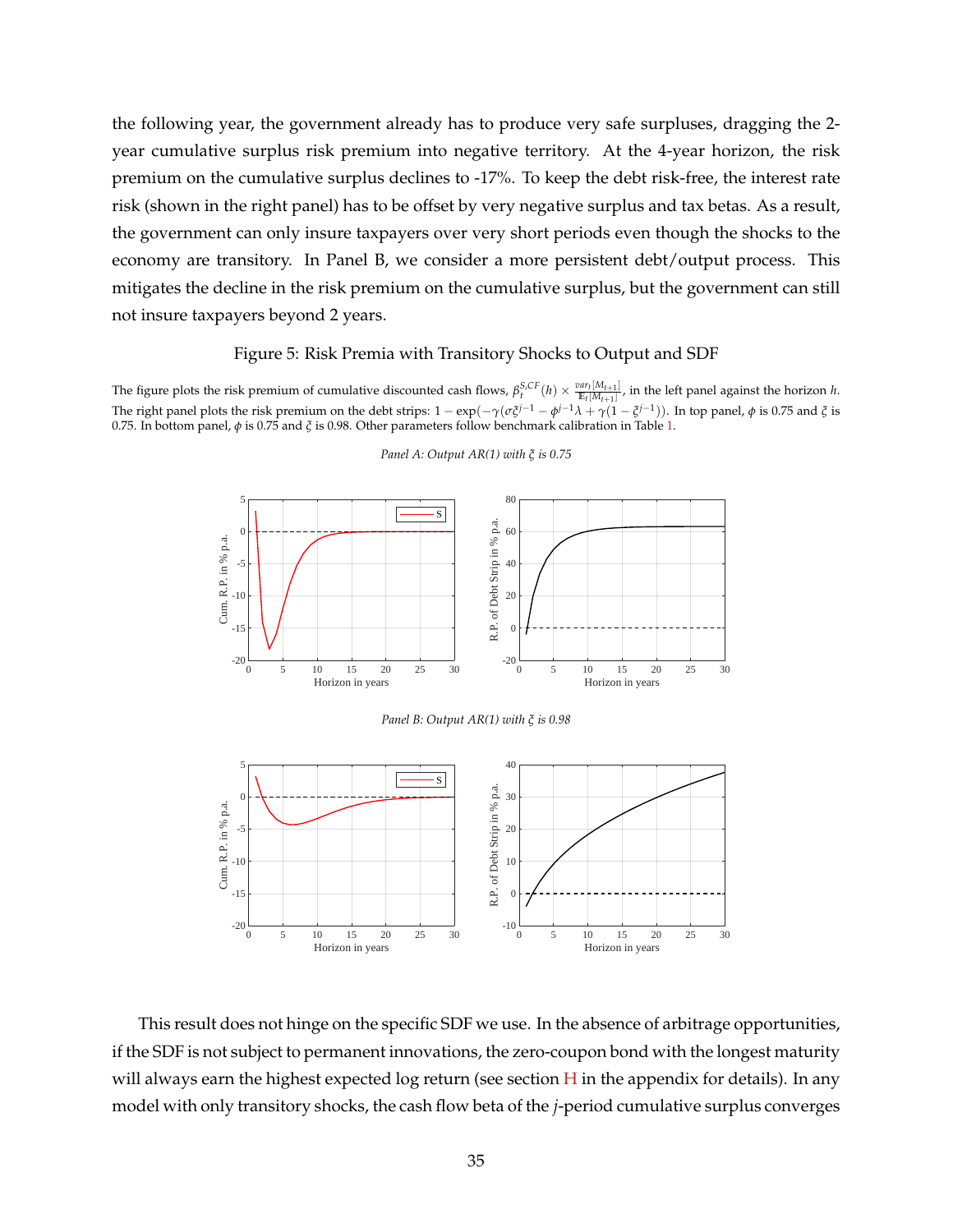to:

$$
\lim_{j\to\infty} \beta_t^{S,CF}(j) = \frac{\mathbb{E}_t[M_{t+1}]}{D_t \text{var}_t[M_{t+1}]} \mathbb{E}_t[M_{t+1,t+j}d_{t+j}Y_{t+j}] [\exp(-\text{var}_t(m_{t+1}))-1],
$$

where  $var_t(m_{t+1})$  governs the interest rate risk premium. To keep the debt risk-free, the government has to offset the interest rate risk by generating safe surpluses, or equivalently, risky taxpayer liabilities.

## **5 Conclusion**

The government engineers risk-free debt by choosing the exposure of the tax claim to output risk judiciously. The more debt there is outstanding, the lower this exposure must become, and hence the more output risk must be borne by taxpayers. There is no scope for insurance of both taxpayers and debt holders over long horizons in the presence of priced shocks to output, be they permanent or transitory in nature. Convenience yields on the debt, which induce the government to follow a safe debt strategy, alleviate the insurance tradeoff but only temporarily. The only way the government can provide insurance to taxpayers over all horizons while keeping the debt riskfree is by saving. Since U.S. surplus and tax dynamics look quite different from the ones that are needed to induce risk-free debt, U.S. Treasury debt may not be as safe as it looks.

## **References**

- <span id="page-36-3"></span>Aguiar, M., M. Amador, H. Hopenhayn, and I. Werning (2019): "Take the short route: Equilibrium default and debt maturity," *Econometrica*.
- <span id="page-36-2"></span>Aguiar, M. and G. Gopinath (2006): "Defaultable debt, interest rates and the current account," *J. Int. Econ.*, 69, 64–83.
- <span id="page-36-4"></span>Aiyagari, S. R., A. Marcet, T. J. Sargent, and J. Seppalä (2002): "Optimal taxation without statecontingent debt," *Journal of Political Economy*, 110, 1220–1254, URL [https://doi.org/10.1086/](https://doi.org/10.1086/343744) [343744](https://doi.org/10.1086/343744).
- <span id="page-36-1"></span>Alvarez, F. and U. Jermann (2004): "Using asset prices to measure the cost of business cycles." *Journal of Political Economy*, 112(6), 1223–1255.
- <span id="page-36-0"></span>Alvarez, F. and U. Jermann (2005): "Using asset prices to measure the measure the persistence of the marginal utility of wealth." *Econometrica*, 1977–2016.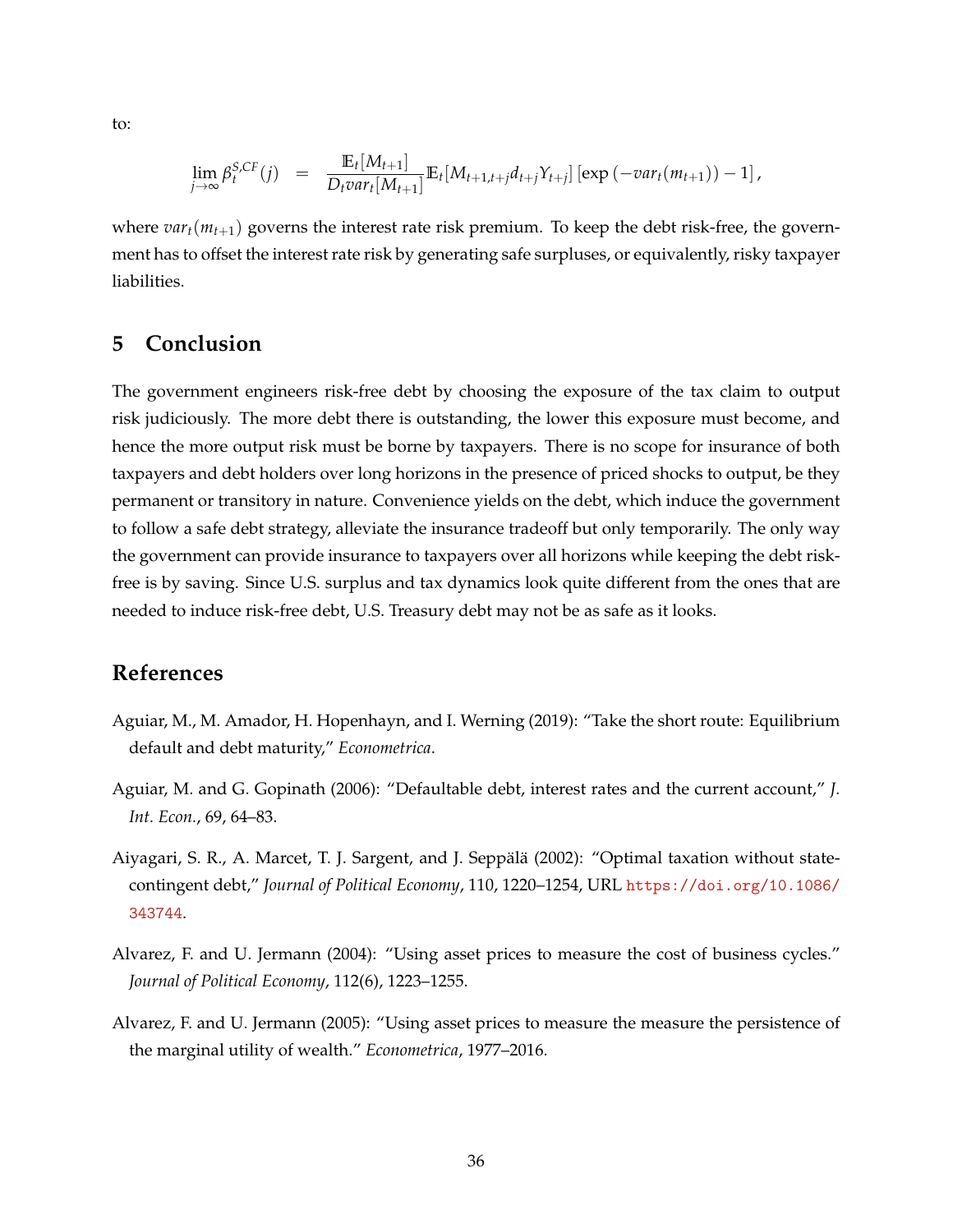- <span id="page-37-10"></span>Angeletos, G.-M. (2002): "Fiscal policy with noncontingent debt and the optimal maturity structure\*," *The Quarterly Journal of Economics*, 117, 1105–1131, URL [http://dx.doi.org/10.1162/](http://dx.doi.org/10.1162/003355302760193977) [003355302760193977](http://dx.doi.org/10.1162/003355302760193977).
- <span id="page-37-13"></span>Arellano, C. (2008): "Default risk and income fluctuations in emerging economies," *Am. Econ. Rev.*, 98, 690–712.
- <span id="page-37-11"></span>Arellano, C. and A. Ramanarayanan (2012): "Default and the maturity structure in sovereign bonds," *J. Polit. Econ.*, 120, 187–232.
- <span id="page-37-2"></span>Backus, D., N. Boyarchenko, and M. Chernov (2018): "Term structures of asset prices and returns," *J. financ. econ.*, 129, 1–23.
- <span id="page-37-4"></span>Backus, D., M. Chernov, and S. Zin (2014): "Sources of entropy in representative agent models," *J. Finance*, 69, 51–99.
- <span id="page-37-0"></span>Baele, L., G. Bekaert, and K. Inghelbrecht (2010): "The determinants of stock and bond return comovements," *Rev. Financ. Stud.*, 23, 2374–2428.
- <span id="page-37-12"></span>Ball, L. M. and G. N. Mankiw (2021): "Market power in neoclassical growth models," Technical Report w28538, National Bureau of Economic Research.
- <span id="page-37-3"></span>Bansal, R. and B. N. Lehmann (1997): "Growth-optimal portfolio restrictions on asset pricing models," *Macroecon. Dyn.*, 1.
- <span id="page-37-1"></span>Bansal, R. and A. Yaron (2004): "Risks for the long run: A potential resolution of asset prizing puzzles," *The Journal of Finance*, 59, 1481–1509.
- <span id="page-37-7"></span>Barro, R. J. (1979): "On the determination of the public debt," *J. Polit. Econ.*, 87, 940–971.
- <span id="page-37-9"></span>Barro, R. J. (2020): "R minus g," NBER Working Paper No. 28002.
- <span id="page-37-5"></span>Bassetto, M. and W. Cui (2018): "The fiscal theory of the price level in a world of low interest rates," *J. Econ. Dyn. Control*, 89, 5–22.
- <span id="page-37-6"></span>Bhandari, A., D. Evans, M. Golosov, and T. J. Sargent (2017): "Fiscal policy and debt management with incomplete markets," *Q. J. Econ.*, 132, 617–663.
- <span id="page-37-8"></span>Bigio, S., G. Nuno, and J. Passadore (2019): "Debt-Maturity management with liquidity costs," .
- <span id="page-37-15"></span>Blanchard, O. (2019): "Public debt and low interest rates," *American Economic Review*, 109, 1197– 1229.
- <span id="page-37-14"></span>Bocola, L. and A. Dovis (2019): "Self-Fulfilling debt crises: A quantitative analysis," *Am. Econ. Rev.*, 109, 4343–4377.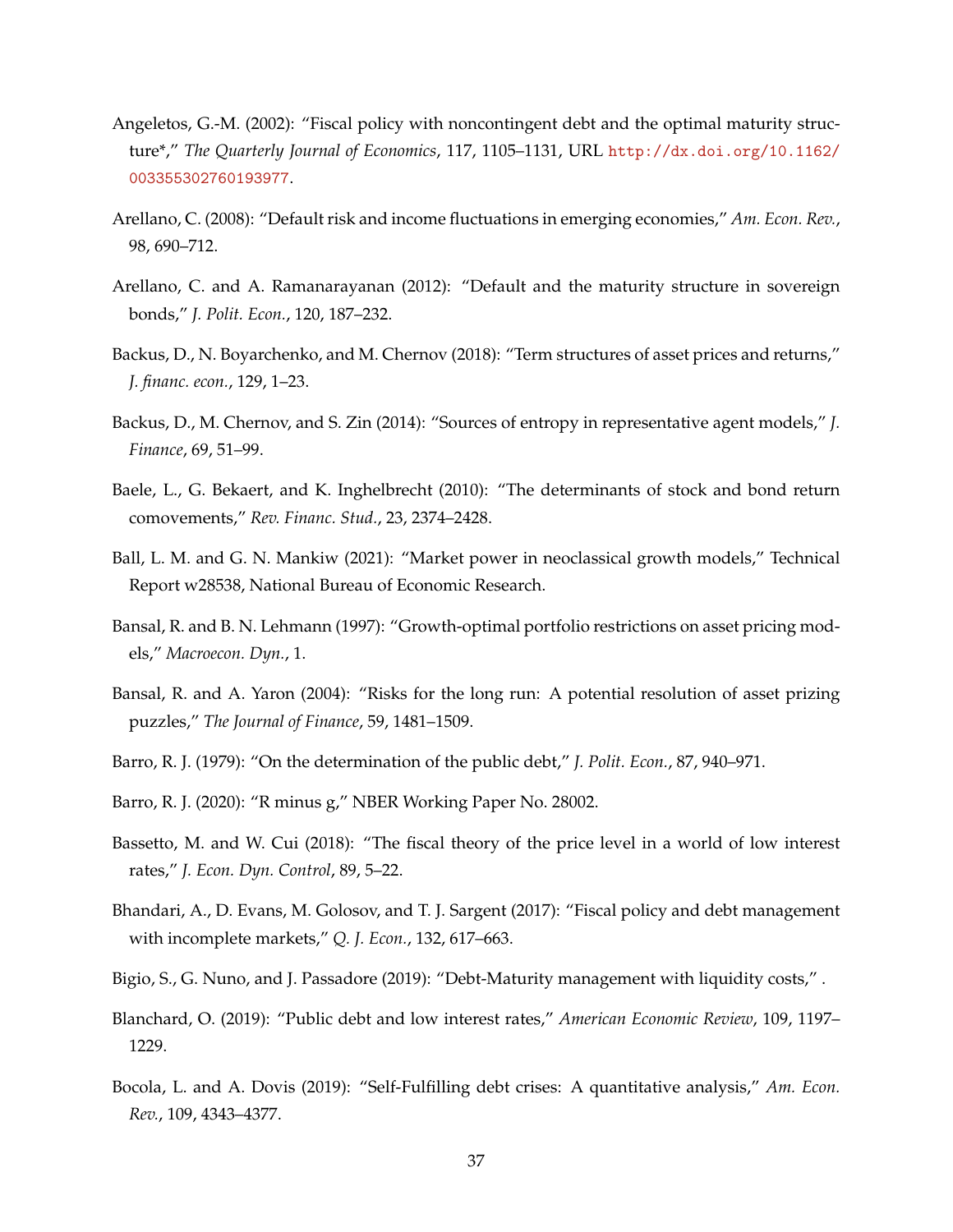- <span id="page-38-14"></span>Bohn, H. (1995): "The sustainability of budget deficits in a stochastic economy," *J. Money Credit Bank.*, 27, 257–271.
- <span id="page-38-1"></span>Borovička, J., L. P. Hansen, and J. Scheinkman (2016): "Misspecified recovery," Journal of Finance, 71, 2493–2544.
- <span id="page-38-3"></span>Brunnermeier, M., S. Merkel, and Y. Sannikov (2020): "The fiscal theory of price level with a bubble," .
- <span id="page-38-9"></span>Buera, F. and J. P. Nicolini (2004): "Optimal maturity of government debt without state contingent bonds," *Journal of Monetary Economics*, 51, 531 – 554.
- <span id="page-38-11"></span>Caballero, R. J., E. Farhi, and P.-O. Gourinchas (2008): "An equilibrium model of "global imbalances" and low interest rates," *American Economic Review*, 98, 358–93.
- <span id="page-38-12"></span>Caballero, R. J. and A. Krishnamurthy (2009): "Global imbalances and financial fragility," *American Economic Review*, 99, 584–88.
- <span id="page-38-0"></span>Campbell, J. Y., C. Pflueger, and L. M. Viceira (2020): "Macroeconomic drivers of bond and equity risks," *J. Polit. Econ.*, 128, 3148–3185.
- <span id="page-38-2"></span>Chamberlain, G. and C. A. Wilson (2000): "Optimal intertemporal consumption under uncertainty," *Rev. Econ. Dyn.*, 3, 365–395.
- <span id="page-38-6"></span>Chari, V. V., L. J. Christiano, and P. J. Kehoe (1994): "Optimal fiscal policy in a business cycle model," *J. Polit. Econ.*, 102, 617–652.
- <span id="page-38-4"></span>Chien, Y. and Y. Wen (2019): "The determination of public debt under both aggregate and idiosyncratic uncertainty," Technical report, Federal Reserve Bank of St. Louis.
- <span id="page-38-5"></span>Chien, Y. and Y. Wen (2020): "Time-inconsistent optimal quantity of debt," Technical report, Federal Reserve Bank of St. Louis.
- <span id="page-38-10"></span>Croce, M. M., H. Kung, T. T. Nguyen, and L. Schmid (2012): "Fiscal Policies and Asset Prices," *The Review of Financial Studies*, 25, 2635–2672, URL <https://doi.org/10.1093/rfs/hhs060>.
- <span id="page-38-7"></span>Debortoli, D., R. Nunes, and P. Yared (2017): "Optimal Time-Consistent government debt maturity," *Q. J. Econ.*, 132, 55–102.
- <span id="page-38-13"></span>DeMarzo, P., Z. He, and F. Tourre (2019): "Sovereign debt ratchets and welfare destruction," in *Midwest Finance Association 2019 Annual Meeting*, pbcsf.tsinghua.edu.cn.
- <span id="page-38-8"></span>Du, W., C. E. Pflueger, and J. Schreger (2020): "Sovereign debt portfolios, bond risks, and the credibility of monetary policy," *J. Finance*, 75, 3097–3138.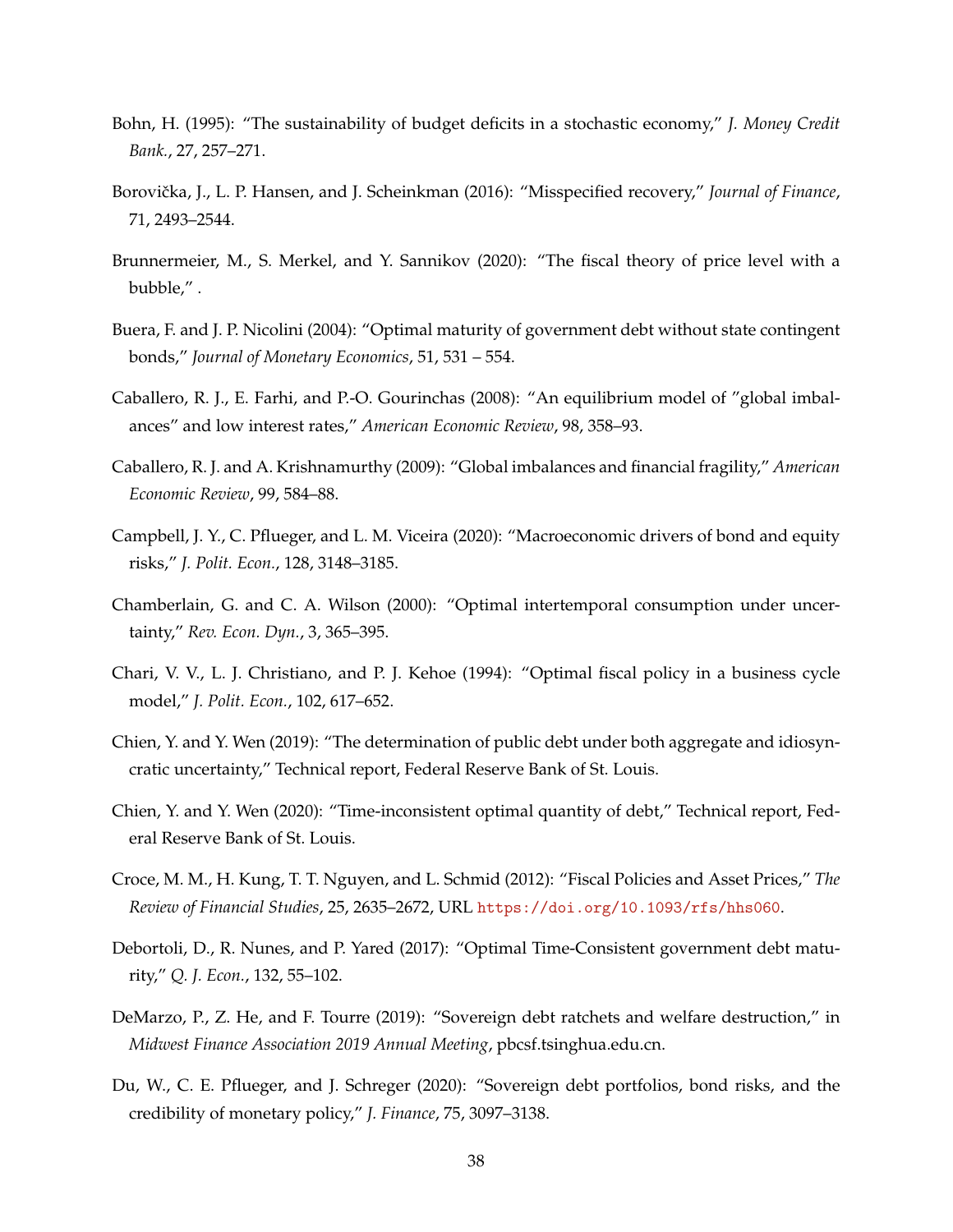- <span id="page-39-13"></span>Eggertsson, G. B., J. A. Robbins, and E. G. Wold (2018): "Kaldor and piketty's facts: The rise of monopoly power in the united states," Technical Report w24287, National Bureau of Economic Research.
- <span id="page-39-6"></span>Farhi, E. (2010): "Capital taxation and ownership when markets are incomplete," *J. Polit. Econ.*, 118, 908–948.
- <span id="page-39-12"></span>Farhi, E. and F. Gourio (2018): "Accounting for macro-finance trends: Market power, intangibles, and risk premia," in *BPEA Conference Draft, Fall. BPEA*, volume Fall, volume Fall, accessed: 2021-5-16.
- <span id="page-39-7"></span>Gomes, F., A. Michaelides, and V. Polkovnichenko (2012): "Fiscal Policy and Asset Prices with Incomplete Markets," *The Review of Financial Studies*, 26, 531–566, URL [https://doi.org/10.](https://doi.org/10.1093/rfs/hhs110) [1093/rfs/hhs110](https://doi.org/10.1093/rfs/hhs110).
- <span id="page-39-10"></span>Gopinath, G. and J. C. Stein (2018): "Banking, trade, and the making of a dominant currency," Technical report, Harvard University.
- <span id="page-39-8"></span>Gourinchas, P.-O. and H. Rey (2007): "International financial adjustment," *Journal of political economy*, 115, 665–703.
- <span id="page-39-2"></span>Hall, G. J. and T. J. Sargent (2011): "Interest rate risk and other determinants of Post-WWII US government Debt/GDP dynamics," *American Economic Journal: Macroeconomics*, 3, 192–214.
- <span id="page-39-4"></span>Hansen, L. P. and J. Scheinkman (2009): "Long-term risk: An operator approach," *Econometrica*, 77 (1), 177–234.
- <span id="page-39-9"></span>He, Z., A. Krishnamurthy, and K. Milbradt (2018): "A model of safe asset determination," *American Economic Review*.
- <span id="page-39-1"></span>Jiang, Z., A. Krishnamurthy, and H. Lustig (2018): "Foreign safe asset demand for US treasurys and the dollar," *AEA Papers and Proceedings*, 108, 537–541.
- <span id="page-39-11"></span>Jiang, Z., A. Krishnamurthy, and H. Lustig (2019a): "Dollar safety and the global financial cycle," *Available at SSRN 3328808*.
- <span id="page-39-0"></span>Jiang, Z., A. Krishnamurthy, and H. Lustig (2021): "Foreign safe asset demand and the dollar exchange rate," *The Journal of Finance*, 76, 1049–1089.
- <span id="page-39-3"></span>Jiang, Z., H. Lustig, S. Van Nieuwerburgh, and M. Z. Xiaolan (2019b): "The U.S. public debt valuation puzzle," NBER Working Paper 26583.
- <span id="page-39-5"></span>Kocherlakota, N. (2021): "Public debt bubbles in heterogeneous agent models with tail risk," *University of Rochester manuscript*.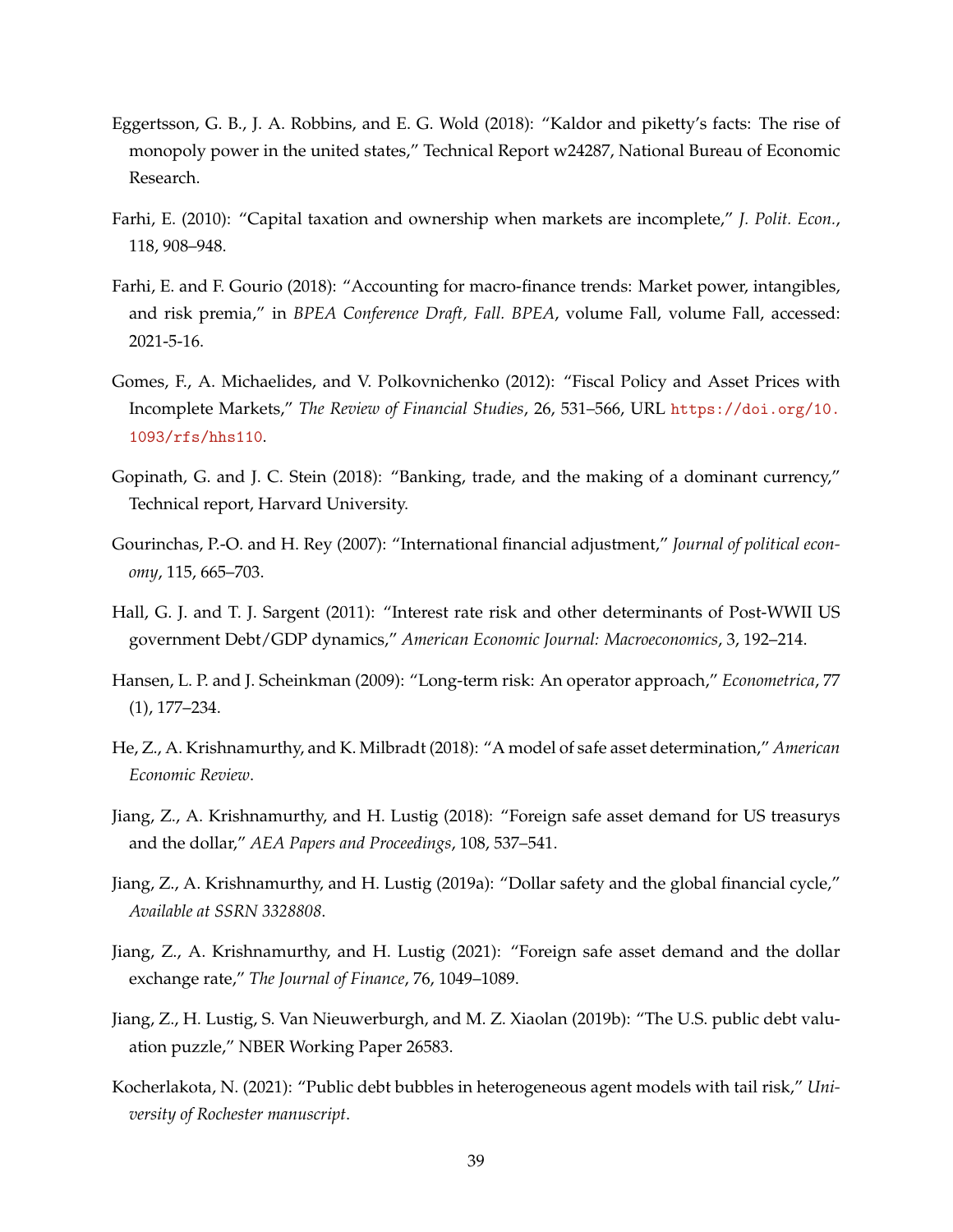<span id="page-40-2"></span>Koijen, R. S. J. and M. Yogo (2019): "Exchange rates and asset prices in a global demand system," .

- <span id="page-40-13"></span>Krishnamurthy, A. and H. N. Lustig (2019): "Mind the gap in sovereign debt markets: The U.S. treasury basis and the dollar risk factor," .
- <span id="page-40-1"></span>Krishnamurthy, A. and A. Vissing-Jorgensen (2012): "The aggregate demand for treasury debt," *Journal of Political Economy*, 120, 233–267.
- <span id="page-40-8"></span>Liu, Y., L. Schmid, and A. Yaron (2019): "The risks of safe assets," in *2019 Meeting Papers*.
- <span id="page-40-15"></span>Lucas, R. E. (1978): "Asset prices in an exchange economy," *Econometrica*, 46, 1429–1445.
- <span id="page-40-14"></span>Lucas, R. E. (1987): *Models of business cycles*, volume 26, Basil Blackwell Oxford.
- <span id="page-40-5"></span>Lucas, R. E. and N. L. Stokey (1983): "Optimal fiscal and monetary policy in an economy without capital," *Journal of Monetary Economics*, 12, 55 – 93.
- <span id="page-40-7"></span>Lustig, H., C. Sleet, and S¸. Yeltekin (2008): "Fiscal hedging with nominal assets," *Journal of Monetary Economics*, 55, 710 – 727.
- <span id="page-40-12"></span>Maggiori, M. (2017): "Financial intermediation, international risk sharing, and reserve currencies," *American Economic Review*, 107, 3038–71.
- <span id="page-40-10"></span>Mian, A., L. Straub, and A. Sufi (2021): "Indebted Demand\*," *The Quarterly Journal of Economics*, URL <https://doi.org/10.1093/qje/qjab007>, qjab007.
- <span id="page-40-11"></span>Mian, A. R., L. Straub, and A. Sufi (2020): "The saving glut of the rich," Working Paper 26941, National Bureau of Economic Research, URL <http://www.nber.org/papers/w26941>.
- <span id="page-40-0"></span>OECD (2021): *OECD Sovereign Borrowing Outlook 2021*, URL [https://www.oecd-ilibrary.org/](https://www.oecd-ilibrary.org/content/publication/48828791-en) [content/publication/48828791-en](https://www.oecd-ilibrary.org/content/publication/48828791-en).
- <span id="page-40-9"></span>Pástor, Ľ. and P. Veronesi (2013): "Political uncertainty and risk premia," Journal of Finan*cial Economics*, 110, 520–545, URL [https://www.sciencedirect.com/science/article/pii/](https://www.sciencedirect.com/science/article/pii/S0304405X13002080) [S0304405X13002080](https://www.sciencedirect.com/science/article/pii/S0304405X13002080).
- <span id="page-40-3"></span>Reis, R. (2021): "The constraint on public debt when  $r < g$  but  $g < m$ ," Working Paper London School of Economics.
- <span id="page-40-4"></span>van Binsbergen, J. H. (2020): "Duration-Based stock valuation: Reassessing stock market performance and volatility," .
- <span id="page-40-6"></span>van Wijnbergen, S., S. Olijslagers, and N. de Vette (2020): "Debt sustainability when  $R - G < 0$ : No free lunch after all," .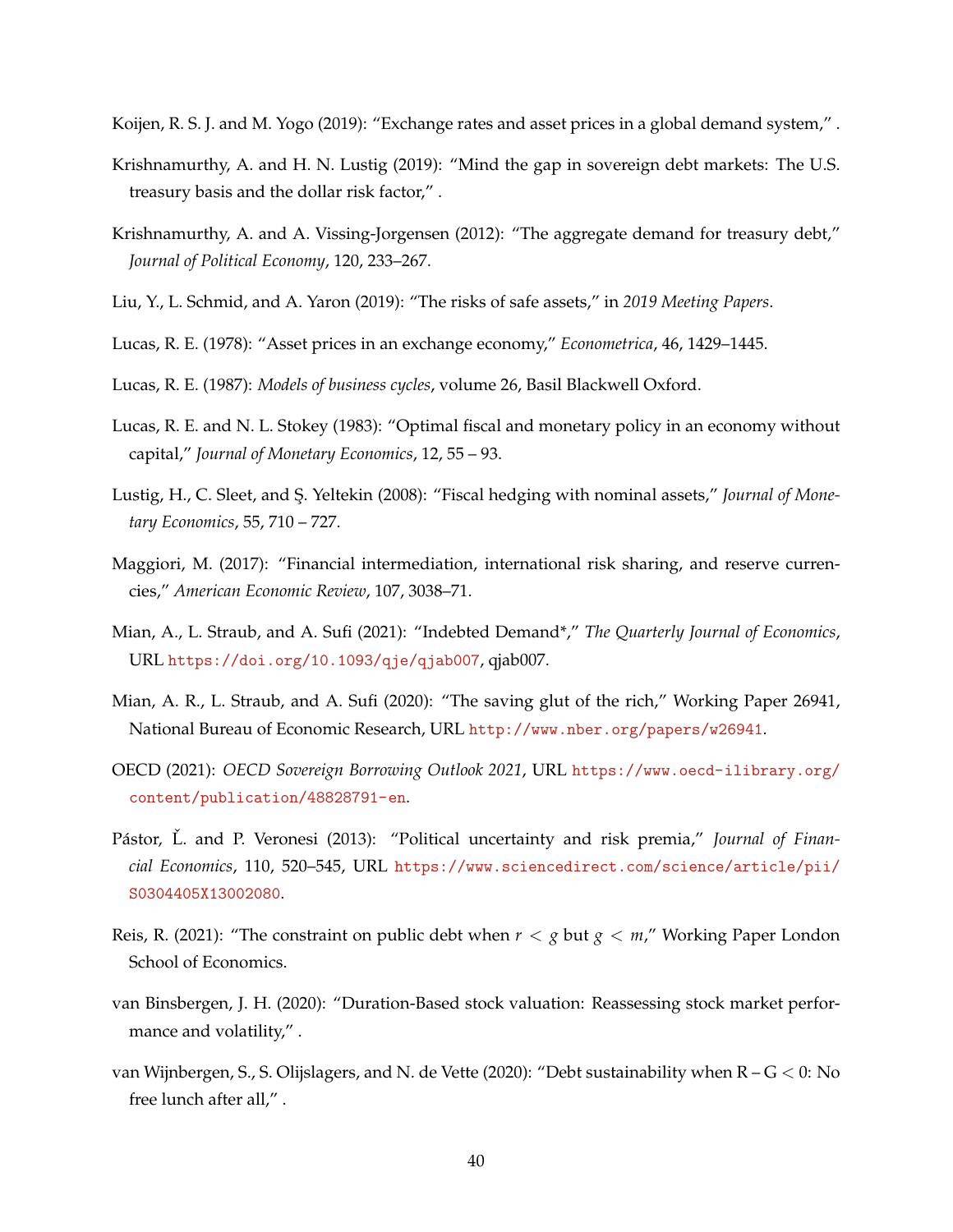## **A Proofs**

## **A.1 Proof of Proposition [1.1](#page-8-0)**

*Proof.* Our derivation follows [Alvarez and Jermann](#page-36-1) [\(2004\)](#page-36-1) by assuming that  $(1 + \Omega_{net}^h(\alpha))$  does not change the initial consumption *C*0. By differentiating w.r.t. *α*, we can back out the marginal benefit/cost of government intervention as follows:

$$
\Omega_{net}^{h,i'}(0) = \frac{\mathbb{E}_0 \sum_{t=1}^h U_{c,t}^i [G_t - T_t]}{\mathbb{E}_0 \sum_{t=1}^h U_{c,t}^i [C_t]}.
$$

When evaluating at  $\alpha = 0$ , we are not actually changing the household's consumption process. When the investors can invest in Treasury markets and do not face any binding constraints, the agents agree on the valuation of aggregate payoffs from the government debt:

$$
\mathbb{E}_0 \sum_{t=1}^h M_{0,t} [G_t - T_t] = \mathbb{E}_0 \sum_{t=1}^h \frac{U_{c,t}^i}{U_{c,0}^i} [G_t - T_t].
$$

For any investment horizon  $h$ , the following individual optimality condition has to hold, absent binding borrowing and shortsales constraints:

$$
\mathbb{E}_0 \sum_{t=1}^h \frac{U_{c,t}^i}{U_{c,0}^i} [G_t - T_t] + \mathbb{E}_0 \frac{U_{c,h}^i}{U_{c,0}^i} [D_h] - D_0 = 0 = \mathbb{E}_0 \sum_{t=1}^h M_{0,t} [G_t - T_t] + \mathbb{E}_0 M_h D_h - D_0.
$$

In addition, the transversality condition implies that, as  $h \to \infty$ ,  $\mathbb{E}_0 M_h D_h \to 0$ . This implies that, for all *h*, the following equality holds:

$$
\mathbb{E}_0 \sum_{t=1}^h M_{0,t} [G_t - T_t] = \mathbb{E}_0 \sum_{t=1}^h \frac{U_{c,t}^i}{U_{c,0}^i} [G_t - T_t].
$$

By the same token, if these agents can trade claims to aggregate consumption, provided that the transversality condition holds, we know that for all *h*, the following equality holds:

$$
\mathbb{E}_0 \sum_{t=1}^h M_{0,t} [C_t] = \mathbb{E}_0 \sum_{t=1}^h \frac{U_{c,t}^i}{U_{c,0}^i} [C_t].
$$

By combining these 2 equalities, we obtain the following result, for each *h*:

$$
\Omega_{net}^{h'}(0) = \frac{\mathbb{E}_0 \sum_{t=1}^h M_{0,t} [G_t - T_t]}{\mathbb{E}_0 \sum_{t=1}^h M_{0,t} [C_t]} = \frac{\mathbb{E}_0 \sum_{t=1}^h U_{c,t}^i [G_t - T_t]}{\mathbb{E}_0 \sum_{t=1}^h U_{c,t}^i [C_t]}.
$$

.

 $\Box$ 

## **A.2 Proof of Corollary [1.1](#page-10-1)**

*Proof.* We start from the marginal cost at infinite horizon:

$$
\Omega_{net}^{\infty}(0) = \frac{P_0^{\infty} \left[ \left\{ G_t - T_t \right\} \right]}{P_0^{\infty} \left[ \left\{ C_t \right\} \right]} = \frac{\left( P_0^C - G_0 \right) - \left( P_0^T - T_0 \right)}{P_0^C - C_0} = -\frac{D_0}{P_0^C - C_0}
$$

Start from the following equation:

$$
P_0^{\infty} [\{G_t - T_t\}] = \mathbb{E}_0 \sum_{t=1}^{\infty} M_{0,t} [G_t - T_t] = \sum_{t=1}^{\infty} Cov_0(M_{0,t}, G_t - T_t) + \sum_{t=1}^{\infty} \mathbb{E}_0 M_{0,t} \mathbb{E}_0 [G_t - T_t].
$$

Since the risk premium component for debt is positive:  $RP_0 = -\sum_{t=1}^{\infty} Cov_0(M_{0,t}, T_t - G_t) > 0$ , we need positive average surpluses  $\mathbb{E}_0 [G_t - T_t] < 0$ , to obtain  $D_0 = P_0^{\infty} [\{T_t - G_t\}] > 0$ .

## **A.3 Proof of Proposition [1.2](#page-11-2)**

*Proof.* From the investor's Euler equation  $\mathbb{E}_t[M_{t+1}(R_{t+1}^i-R_t^f)]=0$ , we know that the expected excess return on the tax claim, spending claim, and debt claims are given by

$$
\mathbb{E}_{t}\left[R_{t+1}^{T} - R_{t}^{f}\right] = \frac{-cov_{t}\left(M_{t+1}, R_{t+1}^{T}\right)}{\mathbb{E}_{t}[M_{t+1}]} = \frac{-cov_{t}\left(M_{t+1}, R_{t+1}^{T}\right)}{var_{t}[M_{t+1}]} \frac{var_{t}[M_{t+1}]}{\mathbb{E}_{t}[M_{t+1}]} = \beta_{t}^{T} \lambda_{t},
$$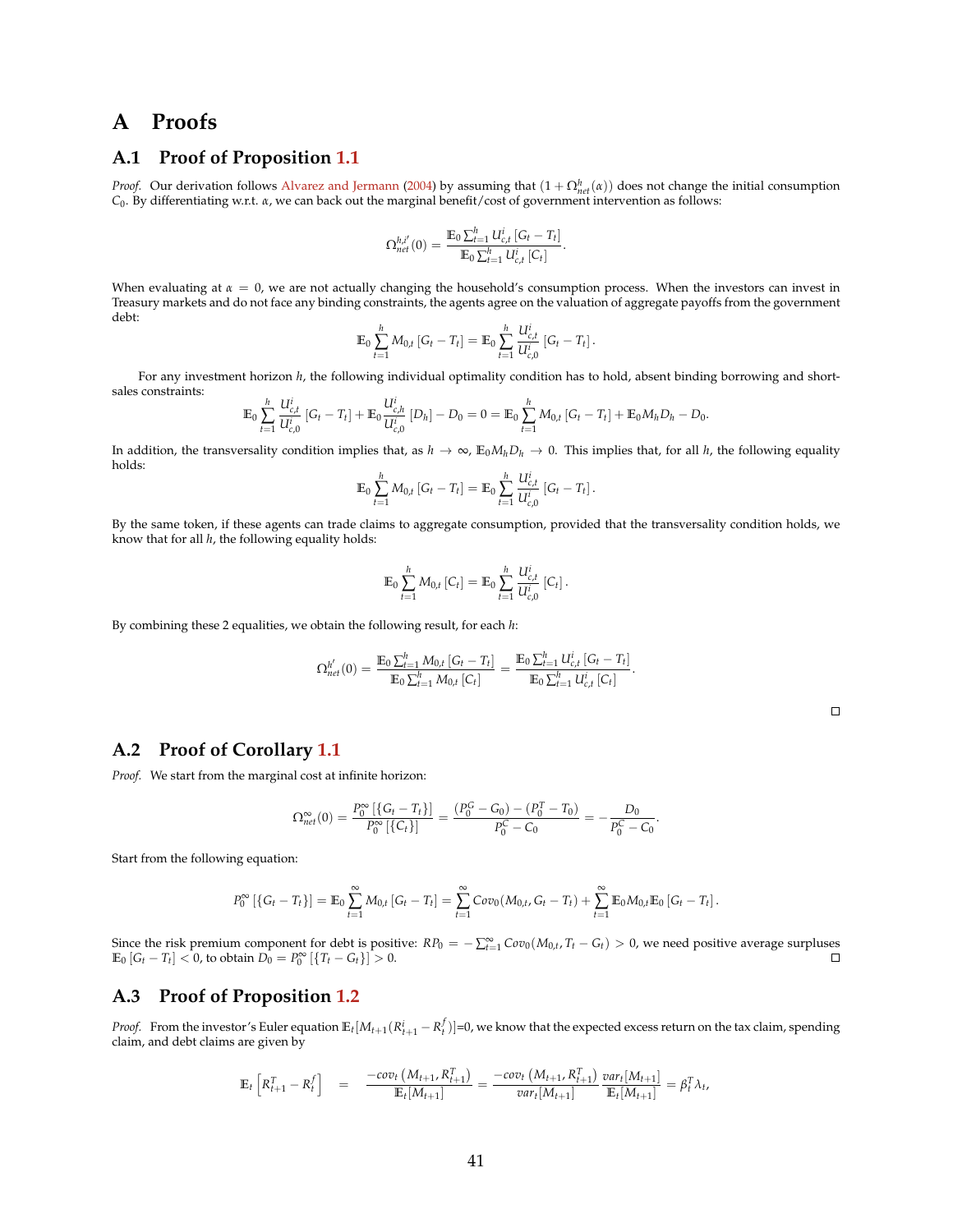$$
\mathbb{E}_{t}\left[R_{t+1}^{G} - R_{t}^{f}\right] = \frac{-cov_{t}\left(M_{t+1}, R_{t+1}^{G}\right)}{\mathbb{E}_{t}[M_{t+1}]} = \frac{-cov_{t}\left(M_{t+1}, R_{t+1}^{G}\right)}{var_{t}[M_{t+1}]} \frac{var_{t}[M_{t+1}]}{\mathbb{E}_{t}[M_{t+1}]} = \beta_{t}^{G} \lambda_{t},
$$
\n
$$
\mathbb{E}_{t}\left[R_{t+1}^{D} - R_{t}^{f}\right] = \frac{-cov_{t}\left(M_{t+1}, R_{t+1}^{D}\right)}{\mathbb{E}_{t}[M_{t+1}]} = \frac{-cov_{t}\left(M_{t+1}, R_{t+1}^{D}\right)}{var_{t}[M_{t+1}]} \frac{var_{t}[M_{t+1}]}{\mathbb{E}_{t}[M_{t+1}]} = \beta_{t}^{D} \lambda_{t}.
$$

## **A.4 Proof of Proposition [1.3](#page-12-1)**

*Proof.* We start from the one-period government budget constraint:

$$
T_t = G_t - (D_t - R_t D_{t-1}).
$$

This implies that the return on government debt can be stated as follows:

$$
R_t D_{t-1} = S_t + D_t = S_t + \mathbb{E}_t [M_{t,t+1} R_{t+1} D_t],
$$
  
=  $S_t + \mathbb{E}_t [M_{t,t+1} [S_{t+1} + M_{t+1,t+2} R_{t+2} D_{t+1}]],$   
=  $\mathbb{E}_t [\sum_{k=0}^1 M_{t,t+k} S_{t+k}] + \mathbb{E}_t [M_{t,t+1} D_{t+1}],$ 

where we have used  $R_{t+1}D_t = S_{t+1} + E_{t+1}[M_{t+1,t+2}R_{t+2}D_{t+1}]$ . By continued forward substitution, we obtain the following expression for the return on debt:

$$
R_t D_{t-1} = \mathbb{E}_t \left[ \sum_{k=0}^h M_{t,t+k} S_{t+k} \right] + \mathbb{E}_t [M_{t,t+h} D_{t+h}].
$$

Replace the time index  $t$  by  $t + 1$ ,

<span id="page-42-0"></span>
$$
R_{t+1}D_t = \mathbb{E}_{t+1}[\sum_{j=1}^h M_{t+1,t+j}S_{t+j}] + \mathbb{E}_{t+1}[M_{t+1,t+h}D_{t+h}].
$$
\n(10)

Next, we take the limit of  $h \to \infty$ , and consider the case of risk-free debt. We start again from the one-period budget constraint:

$$
T_t = G_t - (D_t - R_{t-1}^f D_{t-1}).
$$

When the transversality condition holds, repeated forward substitution produces the following expression:

$$
R_{t-1}^f D_{t-1} = S_t + D_t = S_t + \mathbb{E}_t[M_{t,t+1}R_t^f D_t] = S_t + \mathbb{E}_t[M_{t,t+1}(S_{t+1} + M_{t+1,t+2}R_{t+1}^f D_{t+1})] = \mathbb{E}_t[\sum_{k=0}^{\infty} M_{t,t+k}S_{t+k}].
$$

Replace the time index  $t$  by  $t + 1$ , to obtain the following expression:

$$
R_t^f D_t = \mathbb{E}_{t+1} \left[ \sum_{j=1}^{\infty} M_{t+1,t+j} S_{t+j} \right].
$$

Since the left-hand side is known at time *t*, we obtain the result:

$$
(\mathbb{E}_{t+1} - \mathbb{E}_t) [\sum_{j=1}^{\infty} M_{t+1,t+j} S_{t+j}] = 0.
$$

 $\Box$ 

## **A.5 Proof of Proposition [1.4](#page-13-0)**

*Proof.* We start from eqn. [10.](#page-42-0) We take the innovations on both sides:

$$
D_t(\mathbb{E}_{t+1} - \mathbb{E}_t)R_{t+1} = (\mathbb{E}_{t+1} - \mathbb{E}_t) [\sum_{j=1}^h M_{t+1,t+j}S_{t+j}] + (\mathbb{E}_{t+1} - \mathbb{E}_t) [M_{t+1,t+h}D_{t+h}].
$$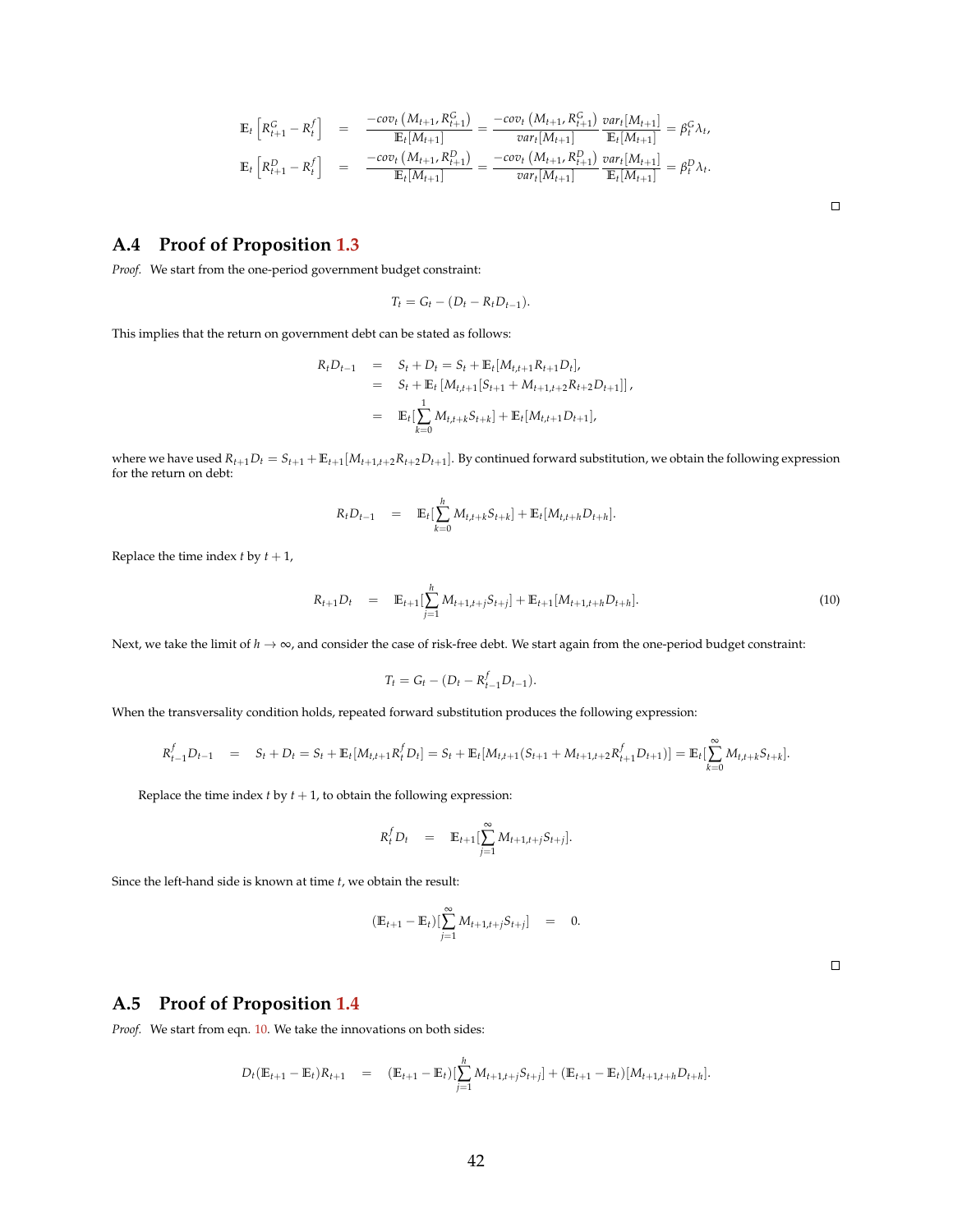We obtain the following result:

$$
D_t \text{Cov}_t(M_{t+1}, (\mathbb{E}_{t+1} - \mathbb{E}_t)R_{t+1}) = \text{Cov}_t(M_{t+1}, (\mathbb{E}_{t+1} - \mathbb{E}_t) [\sum_{j=1}^h M_{t+1,t+j}S_{t+j}]) + \text{Cov}_t(M_{t+1}, (\mathbb{E}_{t+1} - \mathbb{E}_t) [M_{t+1,t+h}D_{t+h}]).
$$

#### **A.6 Proof of Proposition [2.1](#page-15-0)**

*Proof.* We start from the value of the government debt equals the sum of the expected present values of future tax revenues plus future seigniorage revenues minus future government spending:

$$
B_t = \mathbb{E}_t \left[ \sum_{j=0}^{\infty} M_{t,t+j} (T_{t+j} + (1 - e^{-\kappa_{t+j}}) D_{t+j} - G_{t+j}) \right] = P_t^T + P_t^K - P_t^G,
$$

provided that a transversality condition holds. The government debt portfolio return equals the return on a portfolio that goes long in the tax claim and short in the spending claim:

$$
\mathbb{E}_{t}\left[R_{t+1}^{D}-R_{t}^{f}\right] = \frac{P_{t}^{T}-T_{t}}{B_{t}-S_{t}}\mathbb{E}_{t}\left[R_{t+1}^{T}-R_{t}^{f}\right]+\frac{P_{t}^{K}-K_{t}}{B_{t}-S_{t}}\mathbb{E}_{t}\left[R_{t+1}^{K}-R_{t}^{f}\right]-\frac{P_{t}^{G}-G_{t}}{B_{t}-S_{t}}\mathbb{E}_{t}\left[R_{t+1}^{G}-R_{t}^{f}\right],
$$

where  $R_{t+1}^D$ ,  $R_{t+1}^T$ ,  $R_{t+1}^K$  and  $R_{t+1}^G$  are the holding period returns on the bond portfolio, the tax claim, and the spending claim, respectively. We take government spending process, and the debt return process as exogenously given, and we explore the implications for the properties of the tax claim. In the absence of arbitrage opportunities, if the TVC holds, the expected excess return on the tax claim is the unlevered return on the spending claim and the debt claim:

$$
\mathbb{E}_t\left[R_{t+1}^T - R_t^f\right] = \frac{(P_t^G - G_t)\mathbb{E}_t\left[R_{t+1}^G - R_t^f\right]}{D_t + (P_t^G - G_t) - (P_t^K - K_t)} + \frac{D_t\mathbb{E}_t\left[R_{t+1}^D - R_t^f\right]}{D_t + (P_t^G - G_t) - (P_t^K - K_t)} - \frac{(P_t^K - K_t)\mathbb{E}_t\left[R_{t+1}^K - R_t^f\right]}{D_t + (P_t^G - G_t) - (P_t^K - K_t)}
$$

If we want the debt to be risk-free, then the following equation holds for expected returns:

$$
\mathbb{E}_{t}\left[R_{t+1}^{T} - R_{t}^{f}\right] = \frac{(P_{t}^{G} - G_{t})\mathbb{E}_{t}\left[R_{t+1}^{G} - R_{t}^{f}\right]}{D_{t} + (P_{t}^{G} - G_{t}) - (P_{t}^{K} - K_{t})} - \frac{(P_{t}^{K} - K_{t})\mathbb{E}_{t}\left[R_{t+1}^{K} - R_{t}^{f}\right]}{D_{t} + (P_{t}^{G} - G_{t}) - (P_{t}^{K} - K_{t})}
$$

and there is a similar equation for the betas:

$$
\beta_t^T = \frac{P_t^G - G_t}{D_t + (P_t^G - G_t) - (P_t^K - K_t)} \beta_t^G - \frac{P_t^K - K_t}{D_t + (P_t^G - G_t) - (P_t^K - K_t)} \beta_t^K.
$$

#### **A.7 Proof of Proposition [2.2](#page-16-0)**

*Proof.* This result follows directly from the proof of Proposition [1.4.](#page-13-0)

## **A.8 Proof of Proposition [3.1](#page-18-1)**

*Proof.* To verify the expression, first conjecture the pricing of the output strip is  $\mathbb{E}_t\left[M_{t,t+k}Y_{t+k}\right]=\xi_kY_t$ , for  $k\geq 0$ . Then  $\xi_0=1$  and

$$
\xi_k Y_t = \mathbb{E}_t \left[ M_{t,t+k} Y_{t+k} \right] = \mathbb{E}_t \left[ M_{t,t+1} \xi_{k-1} Y_{t+1} \right] = \exp(-\rho - \frac{1}{2} \gamma^2 + \mu + \frac{1}{2} (\gamma - \sigma)^2) \xi_{k-1} Y_{t},
$$
  

$$
\xi_k Y_t = \exp(-\rho - \frac{1}{2} \gamma^2 + \mu + \frac{1}{2} (\gamma - \sigma)^2) \xi_{k-1} Y_{t},
$$

 $\Box$ 

 $\Box$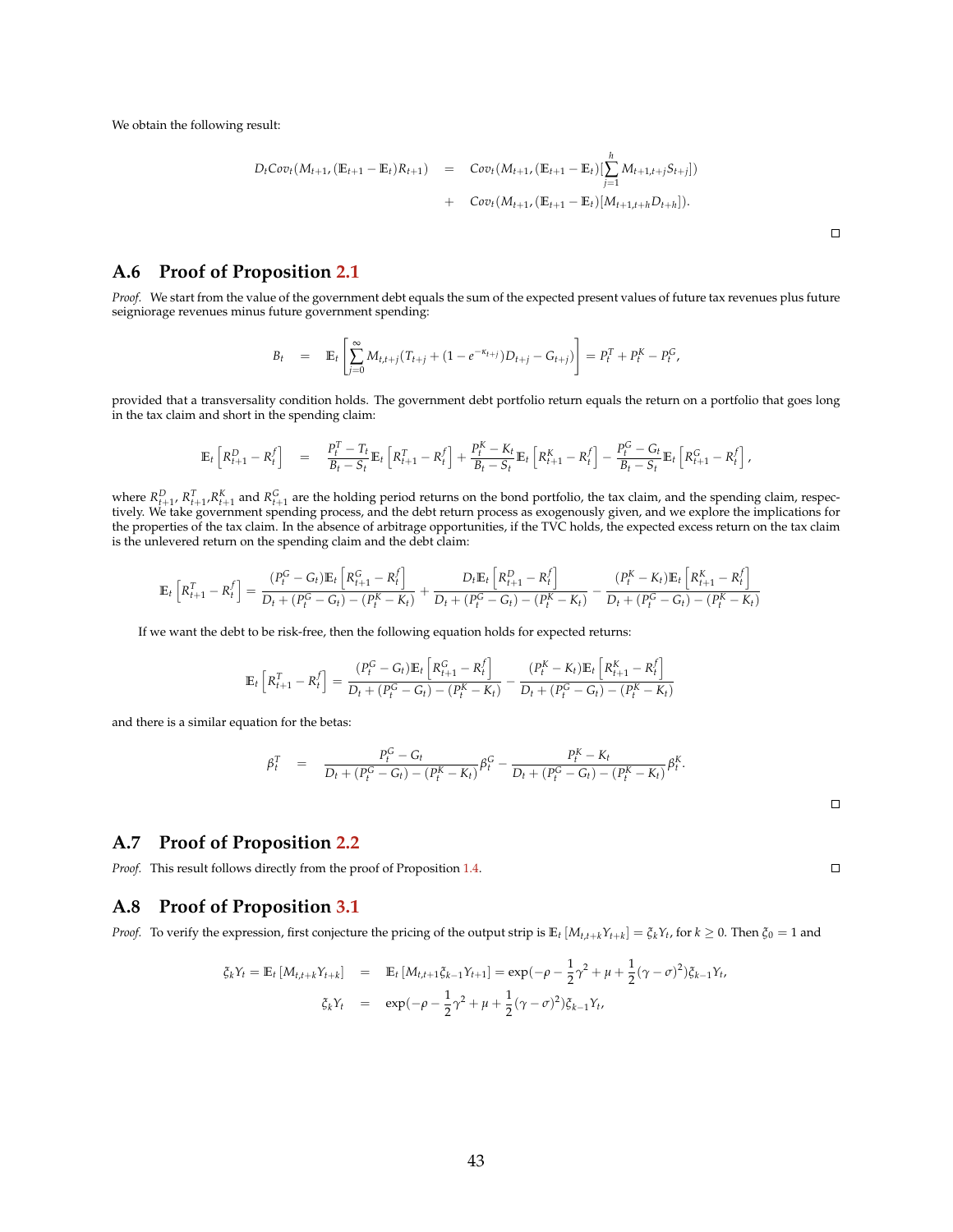which verifies the conjecture and implies  $\xi_k = \xi_{k-1} \exp(-\rho - \frac{1}{2}\gamma^2 + \mu + \frac{1}{2}(\gamma - \sigma)^2)$ . Similarly, we define a *k*-period surplus strip as a claim to  $S_{t+k}$ , with price given by  $\mathbb{E}_t\left[M_{t,t+k}S_{t+k}\right]=\chi_k Y_t.$  The pricing of the first surplus strip is given by the following expression:

$$
\mathbb{E}_{t}[M_{t,t+1}S_{t+1}] = \mathbb{E}_{t}\left[M_{t,t+1}\{-dY_{t+1}\left(1 - R_{t}^{f}\exp[-(\mu + \varepsilon_{t+1})]\right)\}\right],
$$
  
\n
$$
= -d\mathbb{E}_{t}[M_{t,t+1}Y_{t+1}] + dY_{t}R_{t}^{f}\mathbb{E}_{t}[M_{t,t+1}],
$$
  
\n
$$
= -d\exp(-\rho - \frac{1}{2}\gamma^{2} + \mu + \frac{1}{2}(\gamma - \sigma)^{2})Y_{t} + dY_{t},
$$
  
\n
$$
= \left[1 - \exp(-\rho - \frac{1}{2}\gamma^{2} + \mu + \frac{1}{2}(\gamma - \sigma)^{2})\right]dY_{t}.
$$
  
\n
$$
\chi_{1} = \left[1 - \exp(-\rho - \frac{1}{2}\gamma^{2} + \mu + \frac{1}{2}(\gamma - \sigma)^{2})\right]d.
$$

where the first equality uses the definition of the surplus and the government budget constraint. Then, similarly, the pricing of the *k*th surplus strip is given by:

$$
\chi_k Y_t = \mathbb{E}_t [M_{t,t+k} S_{t+k}] = \mathbb{E}_t [M_{t,t+1} \mathbb{E}_{t+1} [M_{t+1,t+k} S_{t+k}]] = \mathbb{E}_t [M_{t,t+1} \chi_{k-1} Y_{t+1}],
$$
  
=  $\chi_{k-1} \exp(-\rho - \frac{1}{2}\gamma^2 + \mu + \frac{1}{2}(\gamma - \sigma)^2)Y_t.$ 

Note that this calculation also implies that we cannot simply price these strips off the risk-free yield curve, even though the entire debt is risk-free. The solution is given by:

$$
\chi_1 = d \left[ 1 - \exp(-\rho - \frac{1}{2}\gamma^2 + \mu + \frac{1}{2}(\gamma - \sigma)^2) \right].
$$
  
\n
$$
\chi_k = \chi_{k-1} \exp(-\rho - \frac{1}{2}\gamma^2 + \mu + \frac{1}{2}(\gamma - \sigma)^2).
$$

which implies that  $\lim_{j\to\infty} \mathbb{E}_t \left[ M_{t,t+j} S_{t+j} \right] = \sum_{k=1}^{\infty} \chi_k Y_t = \chi_1 (1 + \xi_1 + \xi_1^2 + ...)Y_t = \frac{1 - \xi_1}{1 - \xi_1} dY_t = dY_t$ , where  $\xi_1 = \exp(-\rho - \frac{1}{2}\gamma^2 + \mu + \frac{1}{2}\gamma^2)$  $\frac{1}{2}(\gamma - \sigma)^2$ ).  $\Box$ 

## **A.9 Proof of Proposition [3.2](#page-19-2)**

*Proof.* From the gross risk-free rate expression  $R_{t+1}^f = \exp(\rho)$  and the one-period government budget constraint, we obtain that:

$$
\frac{T_t}{Y_t} = x - d \left( 1 - R_{t-1}^f \frac{Y_{t-1}}{Y_t} \right).
$$

The return on the tax claim can be stated as:

$$
R_{t+1}^T = \frac{P_{t+1}^T}{P_t^T - T_t} = \frac{(d + x \frac{\xi_1}{1 - \xi_1})Y_{t+1} + (x - d \left(1 - R_t^f \frac{Y_t}{Y_{t+1}}\right))Y_{t+1}}{(d + x \frac{\xi_1}{1 - \xi_1})Y_t} = \frac{x \frac{1}{1 - \xi_1}Y_{t+1}}{(d + x \frac{\xi_1}{1 - \xi_1})Y_t} + \frac{d \exp(\rho)}{(d + x \frac{\xi_1}{1 - \xi_1})}.
$$

Similarly, the return on the spending claim can be stated as:

$$
R_{t+1}^G = \frac{P_{t+1}^G}{P_t^G - G_t} = \frac{x \frac{\xi_1}{1 - \xi_1} Y_{t+1} + x Y_{t+1}}{x \frac{\xi_1}{1 - \xi_1} Y_t} = \frac{x \frac{1}{1 - \xi_1} Y_{t+1}}{x \frac{\xi_1}{1 - \xi_1} Y_t}.
$$

Armed with these expressions, we get the following expression for the covariance:

$$
cov(R_{t+1}^T, M_{t,t+1}) = \frac{x \frac{\xi_1}{1-\xi_1}}{(d+x \frac{\xi_1}{1-\xi_1})} cov(R_{t+1}^G, M_{t,t+1}),
$$

 $\Box$ 

which also translates to  $\mathbb{E}_t \left[ R_{t+1}^T - R_t^f \right] = \frac{x \frac{\xi_1}{1-\xi_1}}{4+x \cdot \xi_1}$ *d*+*x ξ*1 <sup>1</sup>−*ξ*<sup>1</sup>  $\mathbb{E}_t \left[ R^Y_{t+1} - R^f_t \right].$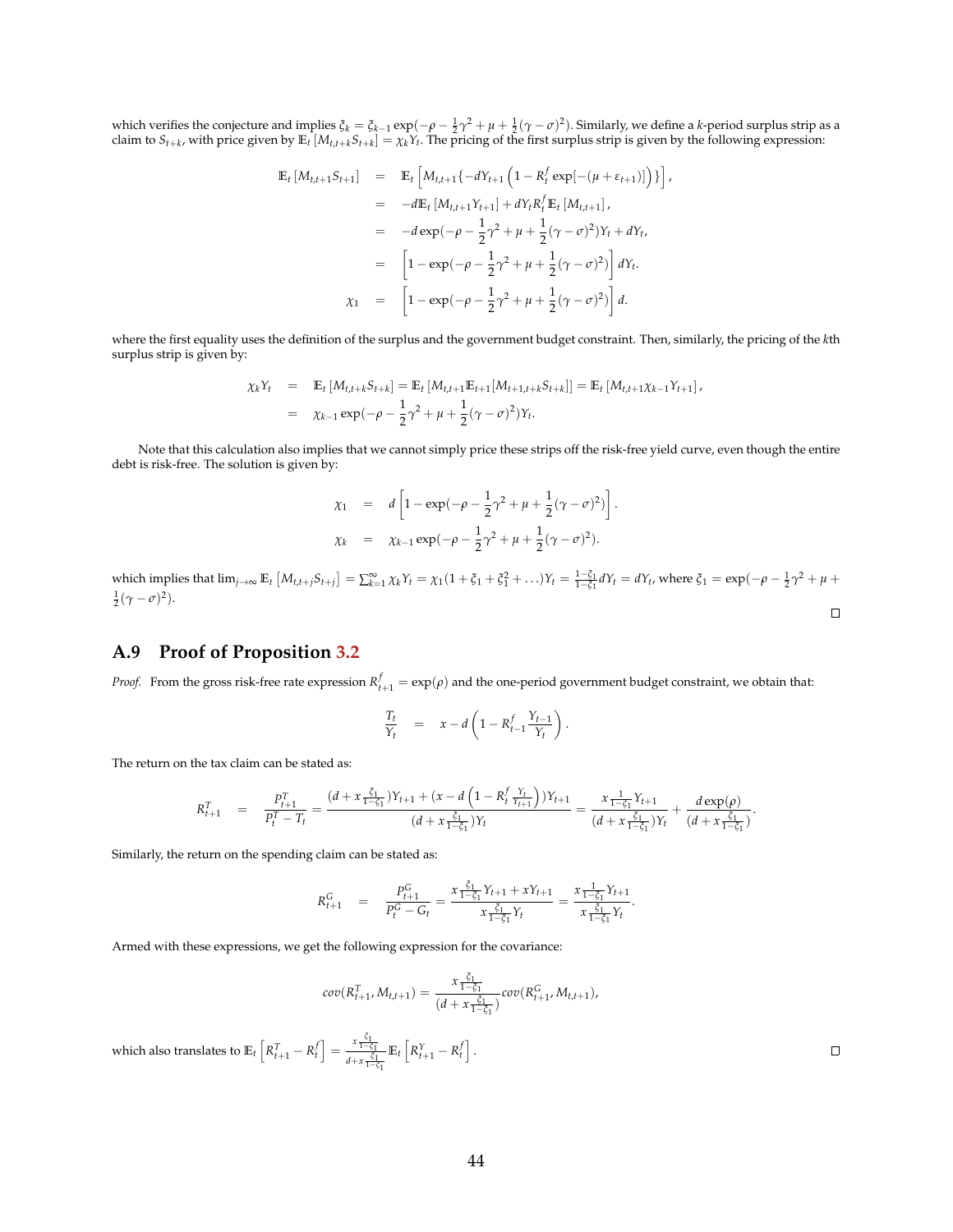## **A.10 Proof of Proposition [3.3](#page-23-2)**

## **A.10.1 Case of** *AR*(1)

*Proof.* From the government budget constraint in the case of risk-free debt:

$$
T_t = G_t - (D_t - R_{t-1}^f D_{t-1}).
$$

Hence, the surplus process is given by:

$$
\frac{S_t}{Y_t} = -\left(d_t - R_{t-1}^f d_{t-1} \frac{Y_{t-1}}{Y_t}\right) = d_{t-1} R_{t-1}^f \exp[-(\mu + \sigma \varepsilon_t)] - d_{t-1}^{\phi_1} \exp(\phi_0 - \lambda \varepsilon_t - \frac{1}{2} \lambda^2).
$$

We conjecture that the price of the surplus strips is given by:

$$
\mathbb{E}_t \left[ M_{t,t+k} S_{t+k} \right] = (\chi_{k,t} - \psi_{k,t}) Y_t.
$$

The pricing of the first surplus strip is given by:

$$
\begin{array}{rcl}\n\mathbb{E}_{t}\left[M_{t,t+1}S_{t+1}\right] & = & \mathbb{E}_{t}\left[M_{t,t+1}\{-Y_{t+1}\left(d_{t+1}-R_{t}^{f}d_{t}\exp[-(\mu+\sigma\epsilon_{t+1})]\right)\}\right], \\
& = & \mathbb{E}_{t}\left[-\exp(\phi_{1}\log d_{t}+m_{t,t+1}+\phi_{0}-\lambda\epsilon_{t+1}-\frac{1}{2}\lambda^{2})Y_{t+1}\right]+d_{t}Y_{t}, \\
& = & -\exp(\phi_{1}\log d_{t}+\phi_{0}-\rho-\frac{1}{2}(\gamma^{2}+\lambda^{2})+\mu+\frac{1}{2}(\gamma+\lambda-\sigma)^{2})Y_{t}+d_{t}Y_{t}, \\
& (\chi_{1,t}-\psi_{1,t})Y_{t} & = & \left[d_{t}-\exp(\phi_{0}+\phi_{1}\log d_{t}-\rho-\frac{1}{2}(\gamma^{2}+\lambda^{2})+\mu+\frac{1}{2}(\gamma+\lambda-\sigma)^{2})\right]Y_{t}.\n\end{array}
$$

So, we define:

$$
(\chi_{1,t})Y_t = d_tY_t, (\psi_{1,t})Y_t = \exp(\phi_0 + \phi_1 \log d_t - \rho - \frac{1}{2}(\gamma^2 + \lambda^2) + \mu + \frac{1}{2}(\gamma + \lambda - \sigma)^2)Y_t.
$$

Similarly the price of the *k*-th surplus strip is given by:

$$
\begin{array}{rcl}\n\mathbb{E}_t \left[ M_{t,t+k} S_{t+k} \right] & = & \mathbb{E}_t \left[ M_{t,t+1} \mathbb{E}_{t+1} \left[ M_{t+1,t+k} S_{t+k} \right] \right], \\
(\chi_{k,t} - \psi_{k,t}) Y_t & = & \mathbb{E}_t \left[ M_{t,t+1} (\chi_{k-1,t+1} - \psi_{k-1,t+1}) Y_{t+1} \right],\n\end{array}
$$

where the  $\chi'$ s are defined by the following recursion:

$$
\chi_{2,t} Y_t = \mathbb{E}_t [M_{t,t+1} \chi_{1,t+1} Y_{t+1}], \n\chi_{2,t} = \mathbb{E}_t \left[ \exp(-\rho - \frac{1}{2} \gamma^2 - \gamma \varepsilon_{t+1}) \exp(-\lambda \varepsilon_{t+1} - \frac{1}{2} \lambda^2) \exp(\mu + \sigma \varepsilon_{t+1}) \right] \exp(\phi_1 \log d_t + \phi_0), \n= \exp(\phi_0 + \phi_1 \log d_t - \rho - \frac{1}{2} (\gamma^2 + \lambda^2) + \mu + \frac{1}{2} (\gamma + \lambda - \sigma)^2) = \psi_{1,t},
$$

and the  $\psi'$ s are defined by the following recursion:

$$
\psi_{2,t}Y_t = \mathbb{E}_t [M_{t,t+1}\psi_{1,t+1}Y_{t+1}],
$$
  
\n
$$
\psi_{2,t} = \mathbb{E}_t \left[ \exp(-\rho - \frac{1}{2}\gamma^2 - \gamma\epsilon_{t+1} + \phi_0 + \phi_1 \log d_{t+1} - \rho - \frac{1}{2}(\gamma^2 + \lambda^2) + \mu + \frac{1}{2}(\gamma + \lambda - \sigma)^2 + \mu + \sigma\epsilon_{t+1}) \right],
$$
  
\n
$$
\psi_{2,t} = \exp(-2\rho + \phi_0 + \phi_1\phi_0 + \phi_1^2 \log d_t - \frac{1}{2}(\gamma^2 + \phi_1\lambda^2),
$$
  
\n
$$
- \frac{1}{2}(\gamma^2 + \lambda^2) + 2\mu + \frac{1}{2}(\gamma + \lambda - \sigma)^2 + \frac{1}{2}(\gamma + \lambda\phi_1 - \sigma)^2),
$$
  
\n
$$
= \psi_{1,t} \exp(-\rho + \phi_1\phi_0 + (\phi_1^2 - \phi_1) \log d_t - \frac{1}{2}(\gamma^2 + \phi_1\lambda^2) + \mu + \frac{1}{2}(\gamma + \lambda\phi_1 - \sigma)^2).
$$

More generally, we note that  $\chi_{k+1,t} = \psi_{k,t}$ , so that  $\sum_{k=1}^{\infty} \mathbb{E}_t [M_{t,t+k} S_{t+k}] = \chi_{1,t} Y_t = D_t$ . For some  $0 < \phi_1 < 1$ , we can solve for the price of the debt strips:

$$
\mathbb{E}_{t}[M_{t,t+1}D_{t+1}] = \mathbb{E}_{t}[M_{t,t+1}Y_{t+1}d_{t+1}] = d_{t}^{\phi_{1}}\mathbb{E}_{t}[\exp(\phi_{0} + m_{t,t+1} - \lambda\epsilon_{t+1} - \frac{1}{2}\lambda^{2})Y_{t+1}],
$$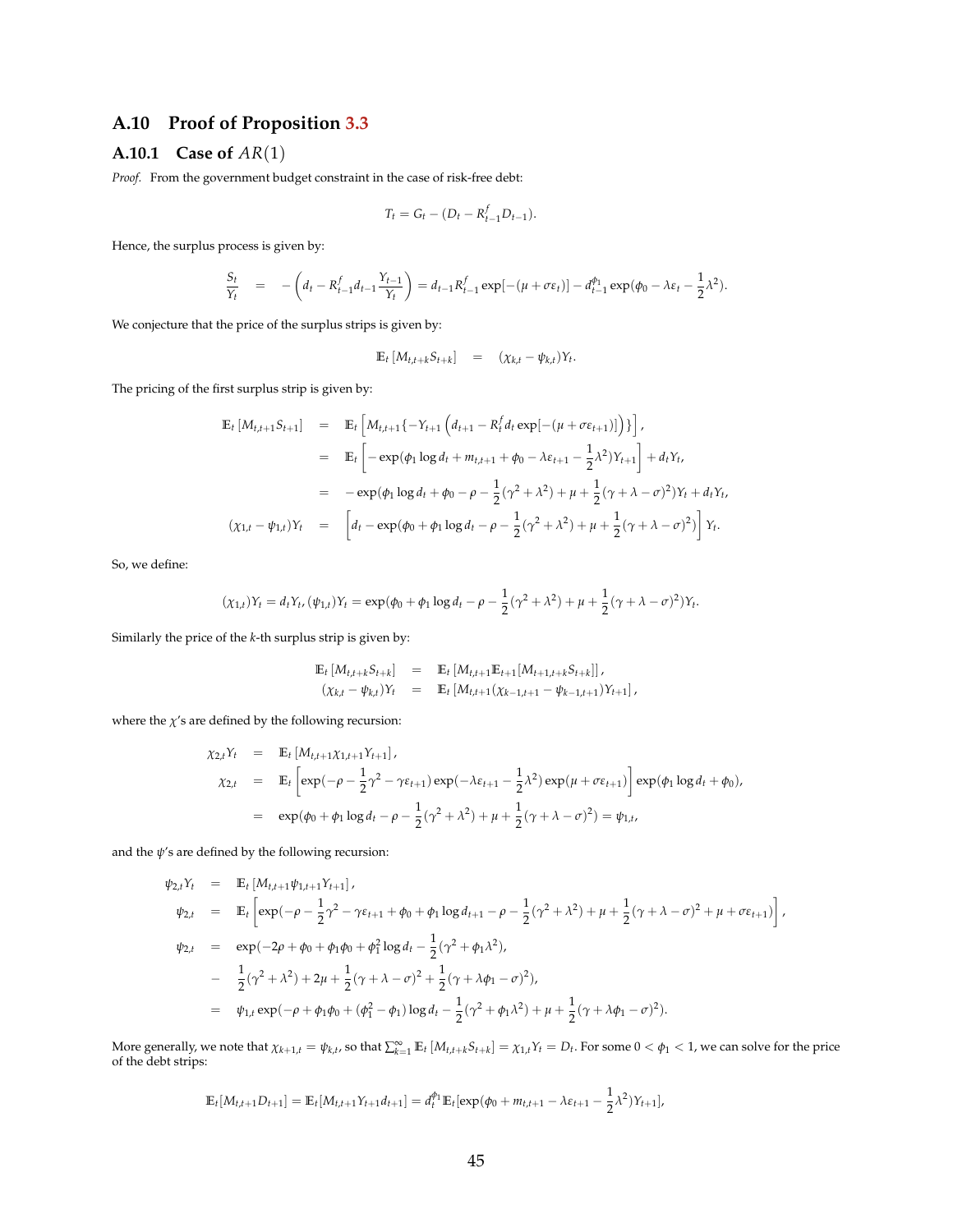$$
= d_t^{\phi_1} \exp(\phi_0 - \rho - \frac{1}{2}(\gamma^2 + \lambda^2) + \mu + \frac{1}{2}(\gamma + \lambda - \sigma)^2)Y_t = \exp(\kappa_1) \exp(\phi_1 \log d_t)Y_t,
$$

where  $\kappa_1 = \phi_0 - \rho - \frac{1}{2}(\gamma^2 + \lambda^2) + \mu + \frac{1}{2}(\gamma + \lambda - \sigma)^2$ . Similarly, the price of the two-period ahead debt strip is given by:

$$
\mathbb{E}_{t}[M_{t,t+2}D_{t+2}] = \mathbb{E}_{t}[M_{t,t+1}\mathbb{E}_{t+1}[\exp(m_{t+1,t+2})D_{t+2}]] = \mathbb{E}_{t}[M_{t,t+1}\exp(\kappa_{1})\exp(\phi_{1}\log d_{t+1})Y_{t+1}],
$$
  
\n
$$
= \mathbb{E}_{t}[M_{t,t+1}\exp(\kappa_{1})\exp(\phi_{1}^{2}\log d_{t} + \phi_{1}\phi_{0} - \phi_{1}\lambda\varepsilon_{t+1} - \frac{1}{2}\phi_{1}\lambda^{2})\exp(\mu + \sigma\varepsilon_{t+1})]Y_{t},
$$
  
\n
$$
= \exp(\kappa_{1} + \kappa_{2})\exp(\phi_{1}^{2}\log d_{t})Y_{t},
$$

where *κ*<sub>2</sub> =  $\phi_1 \phi_0 - \rho - \frac{1}{2}(\gamma^2 + \phi_1 \lambda^2) + \mu + \frac{1}{2}(\gamma + \phi_1 \lambda - \sigma)^2$ . Then, by induction,

$$
\lim_{j \to \infty} \mathbb{E}_t[M_{t,t+j}D_{t+j}] = \lim_{j \to \infty} \exp(\sum_{k=1}^j \kappa_k) \exp(\phi_1^j \log d_t)Y_t,
$$
  
\n
$$
= \lim_{j \to \infty} \exp(\frac{\phi_0}{1 - \phi_1} - \rho j - \frac{1}{2}(\gamma^2 j + \frac{\lambda^2}{1 - \phi_1}) + \mu j + \sum_{k=1}^j \frac{1}{2}(\gamma + \lambda \phi_1^{k-1} - \sigma)^2)Y_t,
$$
  
\n
$$
= \lim_{j \to \infty} \exp(\frac{\phi_0}{1 - \phi_1} - \rho j - \frac{1}{2}(\gamma^2 j + \frac{\lambda^2}{1 - \phi_1}) + \mu j + j\frac{1}{2}(\gamma - \sigma)^2 + C)Y_t,
$$

where  $C = \sum_{k=1}^{j}[(\gamma - \sigma)\lambda \phi_1^{k-1} + \lambda^2 \phi_1^{2(k-1)}]$ . The above equation is 0 if and only if  $-\rho + \mu + \frac{1}{2}\sigma(\sigma - 2\gamma) < 0$ . This condition does not depend on *φ*<sup>1</sup> and *λ*.  $\Box$ 

### **A.10.2 Case of Random Walk**

*Proof.* Now, assume  $\phi_1 = 1$  and  $\phi_0 = 0$ . Then  $\kappa_j = \phi_0 - \rho - \frac{1}{2}(\gamma^2 + \lambda^2) + \mu + \frac{1}{2}(\gamma + \lambda - \sigma)^2$ . The TVC is

$$
\lim_{j\to\infty} \mathbb{E}_t[M_{t,t+j}D_{t+j}] = \lim_{j\to\infty} \exp\left(\sum_{k=1}^j \kappa_k\right) \exp(\log d_t)Y_t
$$

,

which is 0 if and only if  $-\rho - \frac{1}{2}(\gamma^2 + \lambda^2) + \mu + \frac{1}{2}(\gamma + \lambda - \sigma)^2 < 0$ .

## **A.10.3 Case of** *AR*(2)

*Proof.* From the government budget constraint in the case of risk-free debt:

$$
T_t = G_t - (D_t - R_{t-1}^f D_{t-1}),
$$

it follows that the surpluses are given by:

$$
S_t = -\left(d_t Y_t - R_{t-1}^f d_{t-1} Y_{t-1}\right),
$$
  
=  $d_{t-1} R_{t-1}^f Y_{t-1} - \exp(\phi_0 + \phi_1 \log d_{t-1} + \phi_2 \log d_{t-2} - \lambda \varepsilon_t - \frac{1}{2} \lambda^2) Y_t.$ 

We conjecture the price of the surplus strips is given by the following expression:

$$
\mathbb{E}_t \left[ M_{t,t+k} S_{t+k} \right] = (\chi_{k,t} - \psi_{k,t}) Y_t.
$$

The pricing of the first surplus strip then as follows:

$$
\begin{split}\n\mathbb{E}_{t} \left[ M_{t,t+1} S_{t+1} \right] &= \mathbb{E}_{t} \left[ M_{t,t+1} \{-Y_{t+1} \left( d_{t+1} - R_{t}^{f} d_{t} \exp[-(\mu + \sigma \varepsilon_{t+1})] \right) \} \right], \\
&= \mathbb{E}_{t} \left[ -\exp(\phi_{1} \log d_{t} + \phi_{2} \log d_{t-1} + m_{t,t+1} + \phi_{0} - \lambda \varepsilon_{t+1} - \frac{1}{2} \lambda^{2}) Y_{t+1} \right] + d_{t} Y_{t}, \\
&= -\exp(\phi_{1} \log d_{t} + \phi_{2} \log d_{t-1} + \phi_{0} - \rho - \frac{1}{2} (\gamma^{2} + \lambda^{2}) + \mu + \frac{1}{2} (\gamma + \lambda - \sigma)^{2}) Y_{t} + d_{t} Y_{t}, \\
&\left( \chi_{1,t} - \psi_{1,t} \right) Y_{t} &= \left[ d_{t} - \exp(\phi_{0} + \phi_{1} \log d_{t} + \phi_{2} \log d_{t-1} - \rho - \frac{1}{2} (\gamma^{2} + \lambda^{2}) + \mu + \frac{1}{2} (\gamma + \lambda - \sigma)^{2}) \right] Y_{t}.\n\end{split}
$$

 $\Box$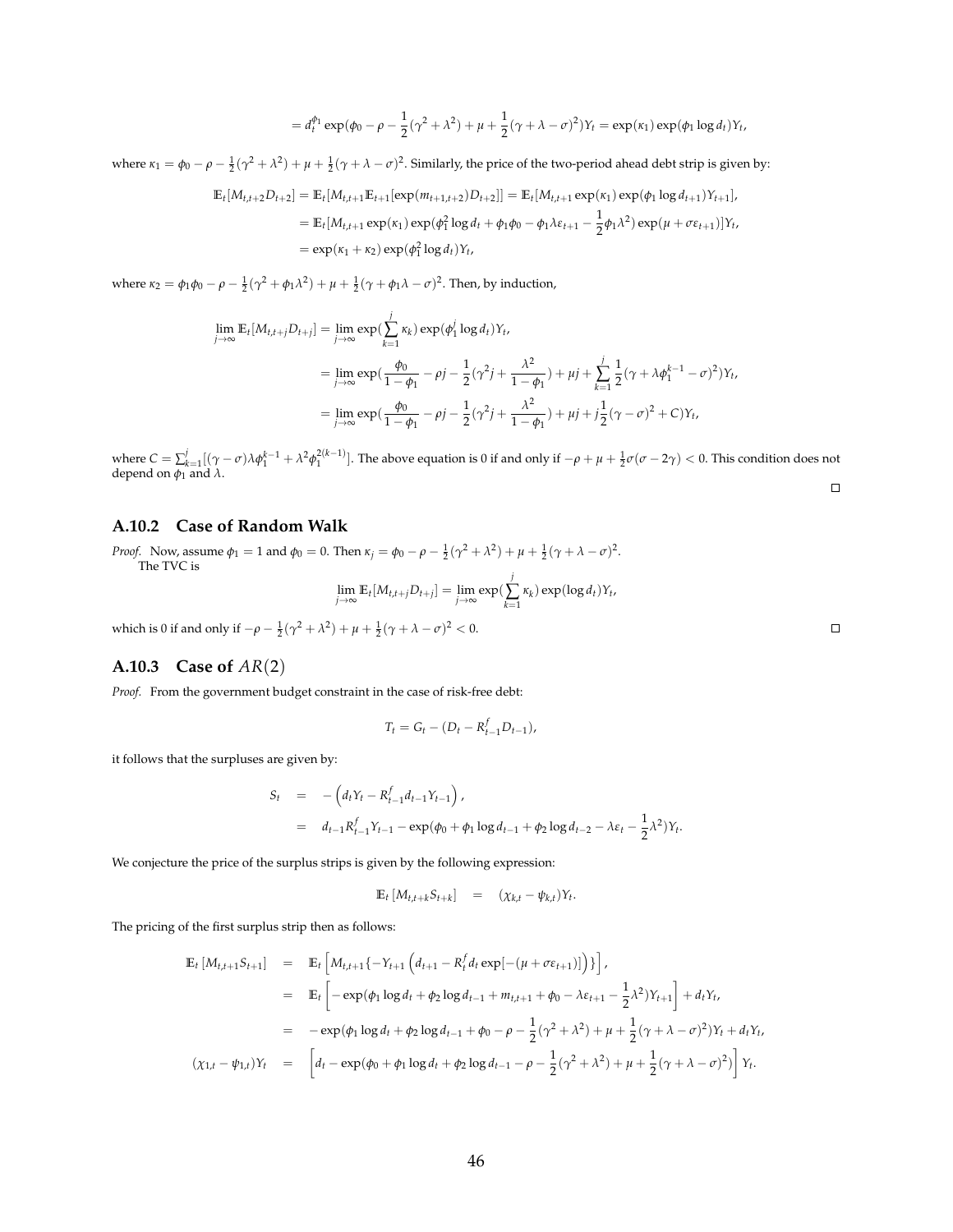We define the following objects:

$$
(\chi_{1,t})Y_t = d_tY_t,
$$
  
\n
$$
(\psi_{1,t})Y_t = \exp((\phi_0 + \phi_1 \log d_t + \phi_2 \log d_{t-1} - \rho - \frac{1}{2}(\gamma^2 + \lambda^2) + \mu + \frac{1}{2}(\gamma + \lambda - \sigma)^2)Y_t.
$$

Similarly the pricing of the *k*-th surplus strip is

$$
\begin{array}{rcl}\n\mathbb{E}_t \left[ M_{t,t+k} S_{t+k} \right] & = & \mathbb{E}_t \left[ M_{t,t+1} \mathbb{E}_{t+1} \left[ M_{t+1,t+k} S_{t+k} \right] \right], \\
(\chi_{k,t} - \psi_{k,t}) Y_t & = & \mathbb{E}_t \left[ M_{t,t+1} (\chi_{k-1,t+1} - \psi_{k-1,t+1}) Y_{t+1} \right],\n\end{array}
$$

where the  $\chi$ 's are defined by the following recursion:

$$
\chi_{2,t} Y_t = \mathbb{E}_t [M_{t,t+1} \chi_{1,t+1} Y_{t+1}],
$$
  
\n
$$
\chi_{2,t} = \mathbb{E}_t \left[ \exp(-\rho - \frac{1}{2} \gamma^2 - \gamma \varepsilon_{t+1}) \exp(-\lambda \varepsilon_{t+1} - \frac{1}{2} \lambda^2) \exp(\mu + \sigma \varepsilon_{t+1}) \right] \exp(\phi_1 \log d_t + \phi_2 \log d_{t-1} + \phi_0),
$$
  
\n
$$
= \exp(\phi_0 + \phi_1 \log d_t + \phi_2 \log d_{t-1} - \rho - \frac{1}{2} (\gamma^2 + \lambda^2) + \mu + \frac{1}{2} (\gamma + \lambda - \sigma)^2).
$$

and the  $\psi$ 's are defined by the following recursion:

$$
\psi_{2,t}Y_t = \mathbb{E}_t [M_{t,t+1}\psi_{1,t+1}Y_{t+1}],
$$
\n
$$
\psi_{2,t} = \mathbb{E}_t \Big[ \exp(-\rho - \frac{1}{2}\gamma^2 - \gamma\epsilon_{t+1} + \phi_0 + \phi_1 \log d_{t+1} + \phi_2 \log d_t - \rho - \frac{1}{2}(\gamma^2 + \lambda^2) + \mu + \frac{1}{2}(\gamma + \lambda - \sigma)^2 + \mu + \sigma\epsilon_{t+1}) \Big],
$$
\n
$$
\psi_{2,t} = \exp(-2\rho + \phi_0 + \phi_1\phi_0 + (\phi_1^2 + \phi_2) \log d_t + \phi_1\phi_2 \log d_{t-1} - \frac{1}{2}(\gamma^2 + \phi_1\lambda^2),
$$
\n
$$
- \frac{1}{2}(\gamma^2 + \lambda^2) + 2\mu + \frac{1}{2}(\gamma + \lambda - \sigma)^2 + \frac{1}{2}(\gamma + \lambda\phi_1 - \sigma)^2).
$$

We note that  $\chi_{k+1,t} = \psi_{k,t}$ , so this expression can be simplified as follows:

$$
\sum_{k=1}^{\infty} \mathbb{E}_t \left[ M_{t,t+k} S_{t+k} \right] = \chi_{1,t} Y_t = D_t.
$$

Also note that:  $d_t = \exp(\phi_1 \log d_{t-1} + \phi_2 \log d_{t-2} + \phi_0 - \lambda \varepsilon_t - \frac{1}{2} \lambda^2)$ . Using this expression, we find that:

$$
\mathbb{E}_{t}[M_{t,t+1}D_{t+1}] = \mathbb{E}_{t}[M_{t,t+1}Y_{t+1}d_{t+1}],
$$
\n
$$
= d_{t}^{\phi_{1}}d_{t-1}^{\phi_{2}}\mathbb{E}_{t}[\phi_{0} + \exp(m_{t,t+1} - \lambda \varepsilon_{t+1} - \frac{1}{2}\lambda^{2})Y_{t+1}],
$$
\n
$$
= d_{t}^{\phi_{1}}d_{t-1}^{\phi_{2}}\exp(\phi_{0} - \rho - \frac{1}{2}(\gamma^{2} + \lambda^{2}) + \mu + \frac{1}{2}(\gamma + \lambda - \sigma)^{2})Y_{t},
$$
\n
$$
= \exp(\kappa_{1})\exp(\phi_{1}\log d_{t} + \phi_{2}\log d_{t-1})Y_{t},
$$

Define  $\kappa_1 = \phi_0 - \rho - \frac{1}{2}(\gamma^2 + \lambda^2) + \mu + \frac{1}{2}(\gamma + \lambda - \sigma)^2$ .

$$
\mathbb{E}_{t}[M_{t,t+2}D_{t+2}] = \mathbb{E}_{t}[M_{t,t+1}\mathbb{E}_{t+1}[\exp(m_{t+1,t+2})D_{t+2}]]
$$
\n
$$
= \mathbb{E}_{t}[M_{t,t+1}\exp(\kappa_{1})\exp(\phi_{1}\log d_{t+1} + \phi_{2}\log d_{t})Y_{t+1}]
$$
\n
$$
= \mathbb{E}_{t}[M_{t,t+1}\exp(\kappa_{1})\exp((\phi_{1}^{2} + \phi_{2})\log d_{t} + \phi_{1}\phi_{2}\log d_{t-1} + \phi_{1}\phi_{0} - \phi_{1}\lambda\epsilon_{t+1} - \frac{1}{2}\phi_{1}\lambda^{2})\exp(\mu + \sigma\epsilon_{t+1})]Y_{t}
$$
\n
$$
= \exp(\kappa_{1} + \kappa_{2})\exp((\phi_{1}^{2} + \phi_{2})\log d_{t} + \phi_{1}\phi_{2}\log d_{t-1})Y_{t}.
$$

Define  $\kappa_2 = \phi_1 \phi_0 - \rho - \frac{1}{2} (\gamma^2 + \phi_1 \lambda^2) + \mu + \frac{1}{2} (\gamma + \phi_1 \lambda - \sigma)^2$ .

$$
\lim_{j \to \infty} \mathbb{E}_t[M_{t,t+j}D_{t+j}] = \lim_{j \to \infty} \exp(\sum_{k=1}^j \kappa_k) \exp(\psi_j \log d_t)Y_t,
$$
  
= 
$$
\lim_{j \to \infty} \exp(\frac{\phi_0}{1 - \phi_1 - \phi_2} - \rho j - \frac{1}{2}(\gamma^2 j + \frac{\lambda^2}{1 - \phi_1 - \phi_2}) + \mu j + \sum_{k=1}^j \frac{1}{2}(\gamma + \lambda \psi_{k-1} - \sigma)^2)Y_t,
$$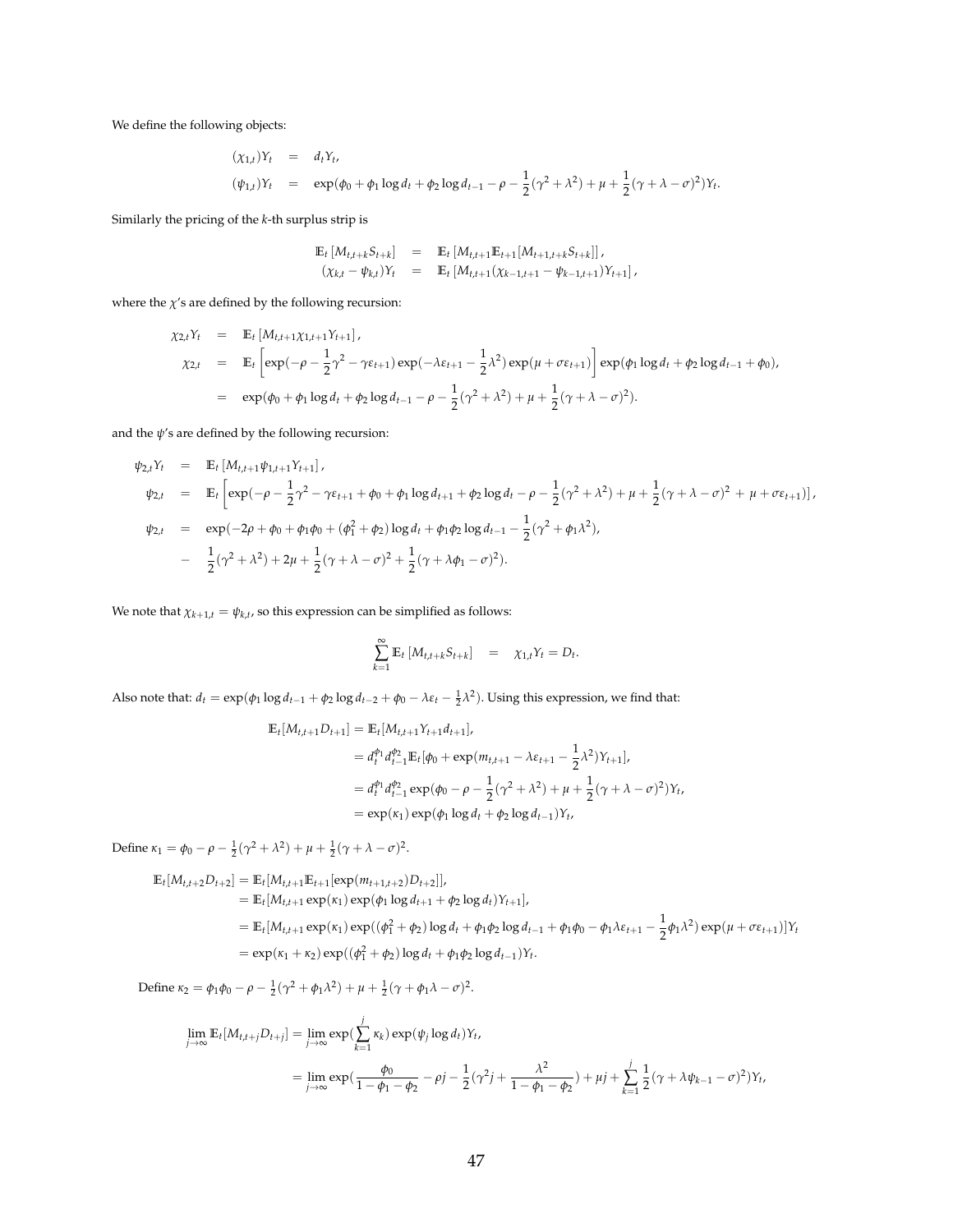$$
= \lim_{j \to \infty} \exp\left(\frac{\phi_0}{1 - \phi_1 - \phi_2} - \rho j - \frac{1}{2}(\gamma^2 j + \frac{\lambda^2}{1 - \phi_1 - \phi_2}) + \mu j + j\frac{1}{2}(\gamma - \sigma)^2 + C\right)Y_t
$$

,

where  $\psi_j = \phi_1 \psi_{j-1} + \phi_2 \psi_{j-2} + \phi_3 \psi_{j-3}$ ,  $j > 3$ ;  $\psi_3 = \phi_3 + \phi_2 \psi_1 + \phi_1 \psi_2$ ;  $\psi_2 = \phi_2 + \phi_1 \psi_1$ ;  $\psi_1 = \phi_1$ , and  $C = \sum_{k=1}^j [(\gamma - \sigma) \lambda \psi_{k-1} + \lambda^2 \psi_{k-1}^2]$ . The above equation is 0 if and only if  $-\rho + \mu + \frac{1}{2}\sigma(\sigma - 2\gamma) < 0$ . This condition does not depend on  $\phi_1$ ,  $\phi_2$  and  $\lambda$ . So this case is similar to the i.i.d. debt case  $\phi = 0$ . More extremely, when  $\lambda = 0$ ,  $d_t = \exp(\phi_0)$  is a constant. Now, assume  $\phi = 1$ . Then

$$
\kappa_j = \phi_0 - \rho - \frac{1}{2}(\gamma^2 + \lambda^2) + \mu + \frac{1}{2}(\gamma + \lambda - \sigma)^2,
$$

and  $\lim_{j\to\infty} \mathbb{E}_t[M_{t,t+j}D_{t+j}] = \lim_{j\to\infty} \exp(\sum_{k=1}^j \kappa_k) \exp(\log d_t)Y_t$ , which is 0 if and only if  $\phi_0 - \rho - \frac{1}{2}(\gamma^2 + \lambda^2) + \mu + \frac{1}{2}(\gamma + \lambda - \sigma)^2 \leq$ 0.

## **A.11 Proof of Proposition [3.4](#page-24-0)**

### **A.11.1 Case of** *AR*(1)

*Proof.* When the log of the debt/output process follows an *AR*(1), the surplus/output ratio is given by:

$$
\frac{S_{t+1}}{Y_{t+1}} = d_t R_t^f \exp[-(\mu + \sigma \varepsilon_{t+1})] - d_t^{\phi_1} \exp(\phi_0 - \lambda \varepsilon_{t+1} - \frac{1}{2} \lambda^2)
$$
\n
$$
= \exp(r_t^f - \mu - \sigma \varepsilon_{t+1} - \sum_{j=0}^{\infty} \phi_1^j \lambda \varepsilon_{t-j} + \frac{\phi_0 - \frac{1}{2} \lambda^2}{1 - \phi_1}) - \exp(\phi_1(-\sum_{j=0}^{\infty} \phi_1^j \lambda \varepsilon_{t-j} + \frac{\phi_0 - \frac{1}{2} \lambda^2}{1 - \phi_1}) + \phi_0 - \lambda \varepsilon_{t+1} - \frac{1}{2} \lambda^2).
$$

We assume that  $r_t^f = \mu$ . This expression for the surplus/output ratio can be restated as:

$$
\frac{S_{t+1}}{Y_{t+1}} = \exp(-\sigma \varepsilon_{t+1} - \sum_{j=0}^{\infty} \phi_1^j \lambda \varepsilon_{t-j} + \frac{\phi_0 - \frac{1}{2} \lambda^2}{1 - \phi_1}) - \exp(-\sum_{j=0}^{\infty} \phi_1^j \lambda \varepsilon_{t+1-j} + \frac{\phi_0 - \frac{1}{2} \lambda^2}{1 - \phi_1}).
$$

Next, we compute the derivative of the surplus/output ratio at  $t + 1$ :

$$
\frac{\partial\frac{S_{t+1}}{Y_{t+1}}}{\partial\epsilon_{t+1}} = (\lambda)\exp(g+\sigma\epsilon_{t+1}-\sum_{j=0}^\infty\phi_1^j\lambda\epsilon_{t+1-j}+\frac{\phi_0-\frac{1}{2}\lambda^2}{1-\phi_1})-\sigma\exp(-\sigma\epsilon_{t+1}-\sum_{j=0}^\infty\phi_1^j\lambda\epsilon_{t-j}+\frac{\phi_0-\frac{1}{2}\lambda^2}{1-\phi_1}).
$$

We evaluate this derivative at  $\varepsilon_{t+j} = 0$  to obtain:

$$
\frac{\partial \frac{S_{t+1}}{Y_{t+1}}}{\partial \varepsilon_{t+1}} = (\lambda - \sigma) \exp(\frac{\phi_0 - \frac{1}{2}\lambda^2}{1 - \phi_1}).
$$

Next, we compute the derivative of the surplus/output ratio at  $t + 2$ , given by

$$
\frac{\partial \frac{S_{t+2}}{Y_{t+2}}}{\partial \varepsilon_{t+1}} = -\lambda \exp(-\sigma \varepsilon_{t+2} - \sum_{j=0}^{\infty} \phi_1^j \lambda \varepsilon_{t+1-j} + \frac{\phi_0 - \frac{1}{2} \lambda^2}{1 - \phi_1}) + \lambda \phi_1 \exp(-\sum_{j=0}^{\infty} \phi_1^j \lambda \varepsilon_{t+2-j} + \frac{\phi_0 - \frac{1}{2} \lambda^2}{1 - \phi_1}).
$$

We evaluate this derivative at  $\varepsilon_{t+j} = 0$  to obtain:

$$
\frac{\partial \frac{S_{t+2}}{Y_{t+2}}}{\partial \varepsilon_{t+1}} = -\lambda \exp(\frac{\phi_0 - \frac{1}{2}\lambda^2}{1 - \phi_1}) + \lambda \phi_1 \exp(\frac{\phi_0 - \frac{1}{2}\lambda^2}{1 - \phi_1}).
$$

This generalizes to the following expression. For  $j \geq 2$ , we obtain:

$$
\frac{\partial \frac{S_{t+j}}{Y_{t+j}}}{\partial \varepsilon_{t+1}} = -\lambda \phi_1^{j-1} \exp(\frac{\phi_0 - \frac{1}{2}\lambda^2}{1 - \phi_1}) + \lambda \phi_1^j \exp(\frac{\phi_0 - \frac{1}{2}\lambda^2}{1 - \phi_1}).
$$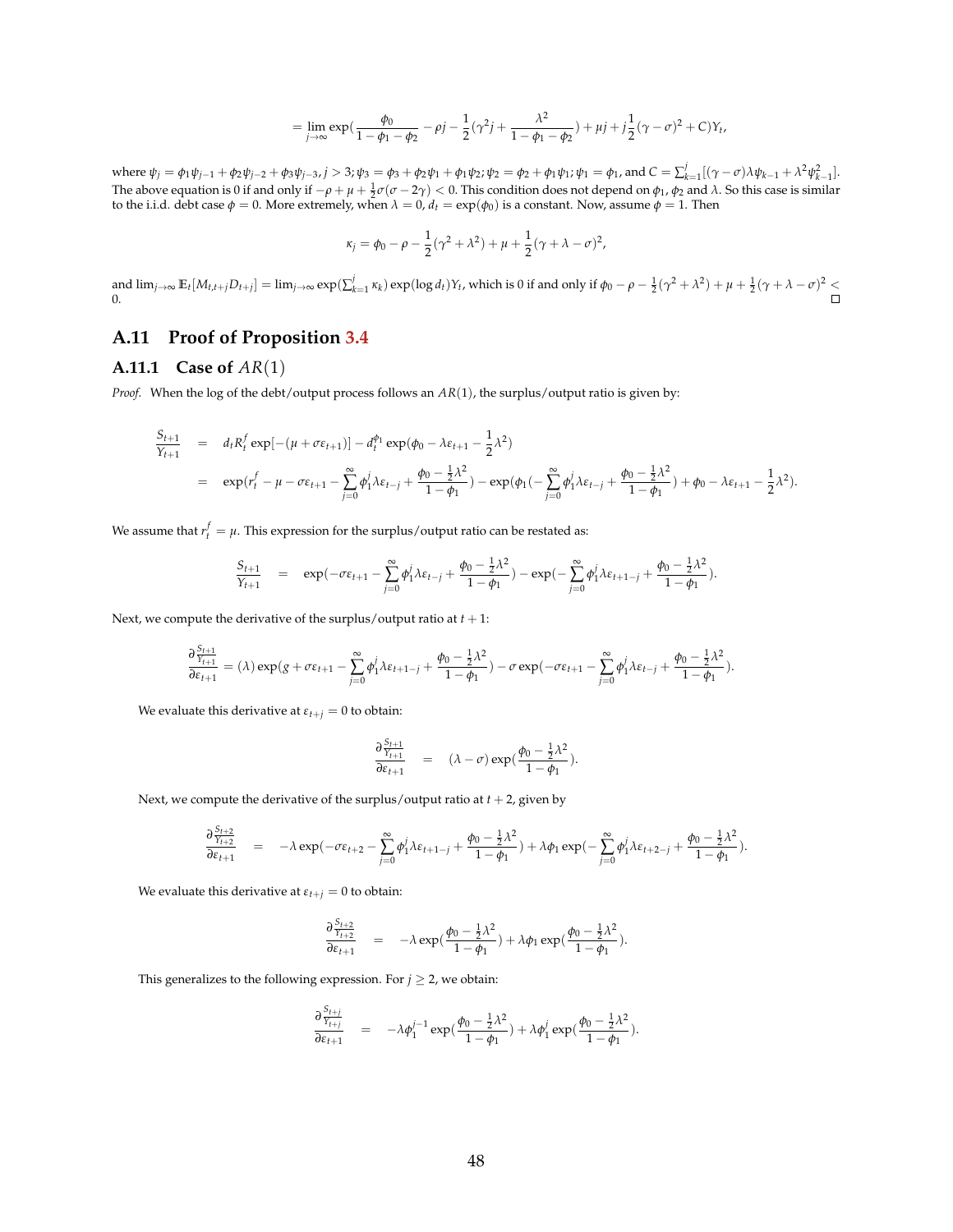Assume  $r^f = \mu$ . Then we obtain the IRF:

$$
\frac{\partial \frac{S_{t+j}}{Y_{t+j}}}{\partial \varepsilon_{t+1}} = \lambda \phi_1^{j-1}(\phi_1 - 1)d, j > 1, \frac{\partial \frac{S_{t+1}}{Y_{t+j}}}{\partial \varepsilon_{t+1}} = (\lambda - \sigma)d, j = 1.
$$

## **A.11.2 Case of** *AR*(2)

*Proof.* We use  $\psi(L)$  to denote the infinite MA representation of the debt/output process. We assume that  $r_t^f = \mu$ . When the log of the debt/output process follows an  $AR(2)$ , the surplus/output ratio is given by:

$$
\frac{S_{t+1}}{Y_{t+1}}\quad = \quad \exp(-\sigma \epsilon_{t+1} - \sum_{j=0}^\infty \phi_1^j \lambda \epsilon_{t-j} + \overline{d}) - \exp(\overline{d} + \phi_1(-\sum_{j=0}^\infty \psi_j \lambda \epsilon_{t-j}) + \phi_2(-\sum_{j=0}^\infty \psi_j \lambda \epsilon_{t-1-j}) - \lambda \epsilon_{t+1} - \frac{1}{2} \lambda^2).
$$

Next, we compute the derivative of the surplus/output ratio at  $t + 1$ , and we evaluate this derivative at  $\varepsilon_{t+j} = 0$ :

$$
\frac{\partial \frac{S_{t+1}}{Y_{t+1}}}{\partial \varepsilon_{t+1}} = -\sigma \exp(\overline{d}) + \lambda \exp(\overline{d} - \frac{1}{2}\lambda^2).
$$

The surplus/output ratio at  $t + 2$  is given by:

$$
\frac{S_{t+2}}{Y_{t+2}} = \exp(-\sigma \epsilon_{t+2} - \sum_{j=0}^{\infty} \phi_1^j \lambda \epsilon_{t+1-j} + \overline{d}) - \exp(\overline{d} + \phi_1(-\sum_{j=0}^{\infty} \psi_j \lambda \epsilon_{t+1-j}) + \phi_2(-\sum_{j=0}^{\infty} \psi_j \lambda \epsilon_{t-j}) - \lambda \epsilon_{t+2} - \frac{1}{2} \lambda^2).
$$

We evaluate this derivative at  $\varepsilon_{t+j} = 0$  to obtain:

$$
\frac{\partial \frac{S_{t+2}}{Y_{t+2}}}{\partial \varepsilon_{t+1}} = -\lambda \exp(\overline{d}) + \lambda(\phi_1) \exp(\overline{d} - \frac{1}{2}\lambda^2).
$$

The surplus/output ratio at  $t + 3$  is given by:

$$
\frac{S_{t+3}}{Y_{t+3}}\quad = \quad \exp(-\sigma \epsilon_{t+3} - \sum_{j=0}^\infty \psi_j \lambda \epsilon_{t+2-j} + \overline{d}) - \exp(\overline{d} + \phi_1(-\sum_{j=0}^\infty \psi_j \lambda \epsilon_{t+2-j}) + \phi_2(-\sum_{j=0}^\infty \psi_j \lambda \epsilon_{t+1-j}) - \lambda \epsilon_{t+3} - \frac{1}{2} \lambda^2).
$$

We evaluate this derivative at  $\varepsilon_{t+j} = 0$  to obtain:

$$
\frac{\partial \frac{S_{t+3}}{Y_{t+3}}}{\partial \varepsilon_{t+1}} = -\psi_1 \lambda \exp(\overline{d}) + \lambda (\phi_1 \psi_1 + \phi_2) \exp(\mu + \overline{d} - \frac{1}{2} \lambda^2).
$$

This generalizes to the following expression. For  $j > 2$ , we obtain:

$$
\frac{\partial \frac{S_{t+j}}{Y_{t+j}}}{\partial \varepsilon_{t+1}} = -\lambda \psi_{j-2} \exp(\overline{d}) + \lambda \psi_{j-1} \exp(\overline{d} - \frac{1}{2}\lambda^2).
$$

Assume  $r^f = \mu$ . Then we obtain the IRF:

$$
\frac{\partial \frac{S_{t+j}}{Y_{t+j}}}{\partial \varepsilon_{t+1}} = -\sigma \exp(\overline{d}) + \lambda \exp(\overline{d} - \frac{1}{2}\lambda^2), \text{ for } j = 1,
$$
  
\n
$$
= -\lambda \exp(\overline{d}) + \lambda \phi_1 \exp(\overline{d} - \frac{1}{2}\lambda^2), \text{ for } j = 2,
$$
  
\n
$$
= -\lambda \psi_{j-2} \exp(\overline{d}) + \lambda \psi_{j-1} \exp(\overline{d} - \frac{1}{2}\lambda^2), \text{ for } j > 2.
$$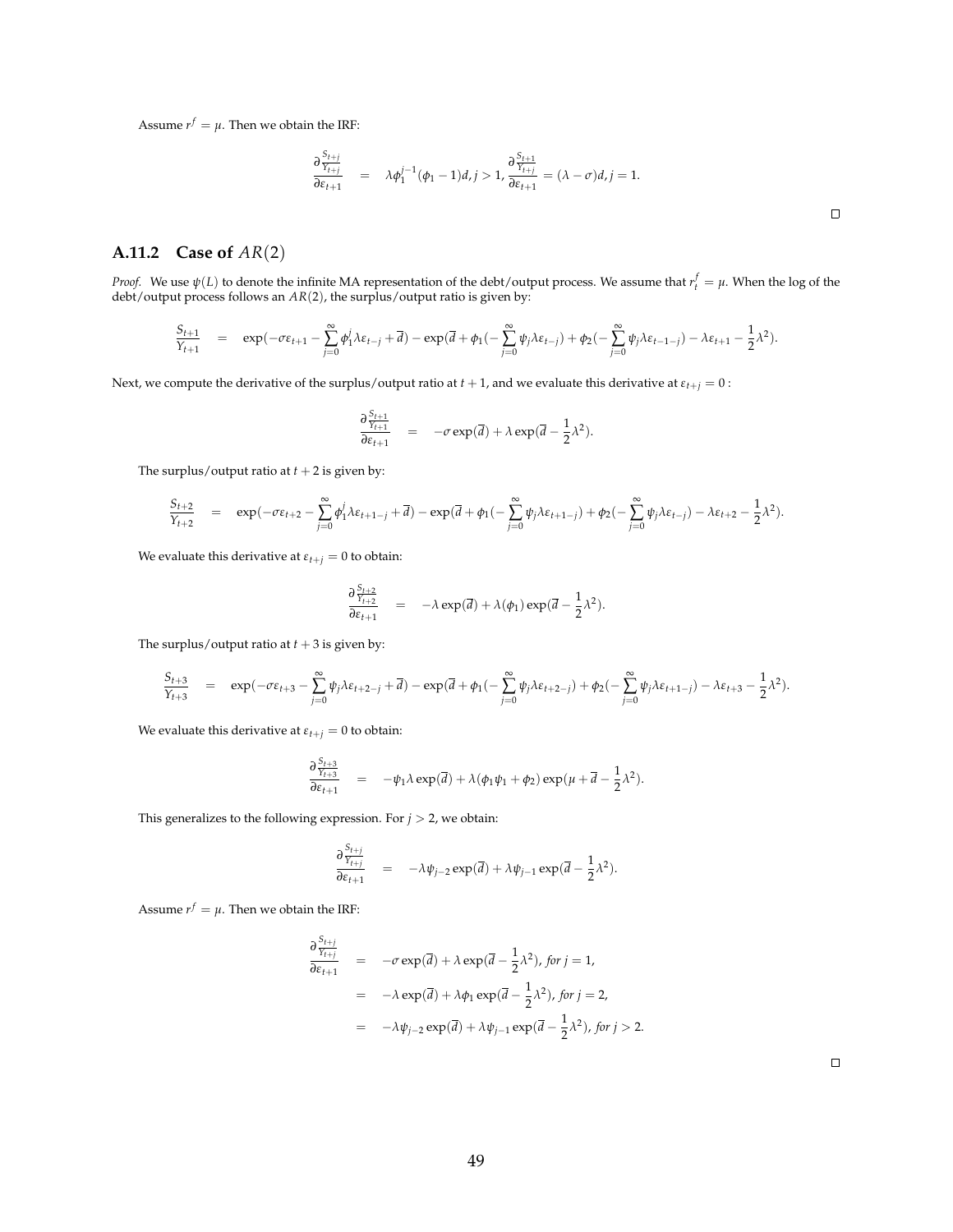#### **A.11.3 Case of AR(3)**

*Proof.* We use *ψ*(*L*) to denote the infinite MA representation of the debt/output process. We assume *r <sup>f</sup>* = *µ*. When the log of the debt/output process follows an AR(3), the surplus/output ratio is given by:

$$
\frac{S_{t+1}}{Y_{t+1}} \quad = \quad \exp(-\sigma \epsilon_{t+1} - \sum_{j=0}^\infty \phi_1^j \lambda \epsilon_{t-j} + \overline{d}) - \exp(\overline{d} + \phi_1(-\sum_{j=0}^\infty \psi_j \lambda \epsilon_{t-j}) + \phi_2(-\sum_{j=0}^\infty \psi_j \lambda \epsilon_{t-1-j} + \phi_3(-\sum_{j=0}^\infty \psi_j \lambda \epsilon_{t-2-j}) - \lambda \epsilon_{t+1} - \frac{1}{2} \lambda^2).
$$

Next, we compute the derivative of the surplus/output ratio at *t* + 1, and we evaluate this derivative at *εt*+*<sup>j</sup>* = 0:

$$
\frac{\partial \frac{S_{t+1}}{Y_{t+1}}}{\partial \varepsilon_{t+1}} = -\sigma \exp(\vec{a}) + \lambda \exp(\vec{a} - \frac{1}{2}\lambda^2).
$$

The surplus/output ratio at  $t + 2$  is given by:

$$
\frac{S_{t+2}}{\gamma_{t+2}}=\exp(-\sigma\epsilon_{t+2}-\sum_{j=0}^\infty\phi_1^j\lambda\epsilon_{t+1-j}+\overline{d})-\exp(\overline{d}+\phi_1(-\sum_{j=0}^\infty\psi_j\lambda\epsilon_{t+1-j})+\phi_2(-\sum_{j=0}^\infty\psi_j\lambda\epsilon_{t-j})+\phi_3(-\sum_{j=0}^\infty\psi_j\lambda\epsilon_{t-1-j})-\lambda\epsilon_{t+2}-\frac{1}{2}\lambda^2).
$$

We evaluate this derivative at  $\varepsilon_{t+j}=0$  to obtain:  $\frac{\partial\frac{S_{t+2}}{Y_{t+2}}}{\partial\varepsilon_{t+1}}=-\lambda\exp(\overline{d})+\lambda(\phi_1)\exp(\overline{d}-\frac{1}{2}\lambda^2).$  The surplus/output ratio at  $t+3$  is given by:

$$
\frac{S_{t+3}}{Y_{t+3}} = \exp(-\sigma \varepsilon_{t+3} - \sum_{j=0}^{\infty} \psi_j \lambda \varepsilon_{t+2-j} + \overline{d}) - \exp(\overline{d} + \phi_1(-\sum_{j=0}^{\infty} \psi_j \lambda \varepsilon_{t+2-j}) + \phi_2(-\sum_{j=0}^{\infty} \psi_j \lambda \varepsilon_{t+1-j} + \phi_3(-\sum_{j=0}^{\infty} \psi_j \lambda \varepsilon_{t-j}) - \lambda \varepsilon_{t+3} - \frac{1}{2} \lambda^2).
$$

We evaluate this derivative at  $\varepsilon_{t+j} = 0$  to obtain:

$$
\frac{\partial \frac{S_{t+3}}{Y_{t+3}}}{\partial \epsilon_{t+1}} = -\psi_1 \lambda \exp(\overline{d}) + \lambda (\phi_1 \psi_1 + \phi_2) \exp(\overline{d} - \frac{1}{2} \lambda^2).
$$

We evaluate this derivative at  $\varepsilon_{t+j} = 0$  to obtain:

$$
\frac{\partial \frac{S_{t+4}}{Y_{t+4}}}{\partial \varepsilon_{t+1}} = -\psi_2 \lambda \exp(\vec{d}) + \lambda (\phi_1 \psi_2 + \phi_2 \psi_1 + \phi_3) \exp(\vec{d} - \frac{1}{2} \lambda^2).
$$

This generalizes to the following expression. For  $j > 2$ , we obtain:

$$
\frac{\partial \frac{S_{i+j}}{Y_{i+j}}}{\partial \varepsilon_{i+1}} = -\lambda \psi_{j-2} \exp(\overline{d}) + \lambda \psi_{j-1} \exp(\overline{d} - \frac{1}{2} \lambda^2).
$$

Assume  $r^f = \mu$ . Then we obtain the IRF:

$$
\frac{\partial \frac{S_{i+j}}{\partial \epsilon_{i+1}}}{\partial \epsilon_{i+1}} = -\sigma \exp(\vec{d}) + \lambda \exp(\vec{d} - \frac{1}{2}\lambda^2), \text{ for } j = 1,
$$
  
\n
$$
= -\lambda \exp(\vec{d}) + \lambda \phi_1 \exp(\vec{d} - \frac{1}{2}\lambda^2), \text{ for } j = 2,
$$
  
\n
$$
= -\lambda \psi_1 \exp(\vec{d}) + \lambda (\phi_1 \psi_1 + \phi_2) \exp(\vec{d} - \frac{1}{2}\lambda^2), \text{ for } j = 3,
$$
  
\n
$$
= -\lambda \psi_{j-2} \exp(\vec{d} + \lambda \psi_{j-1} \exp(\vec{d} - \frac{1}{2}\lambda^2), \text{ for } j > 3.
$$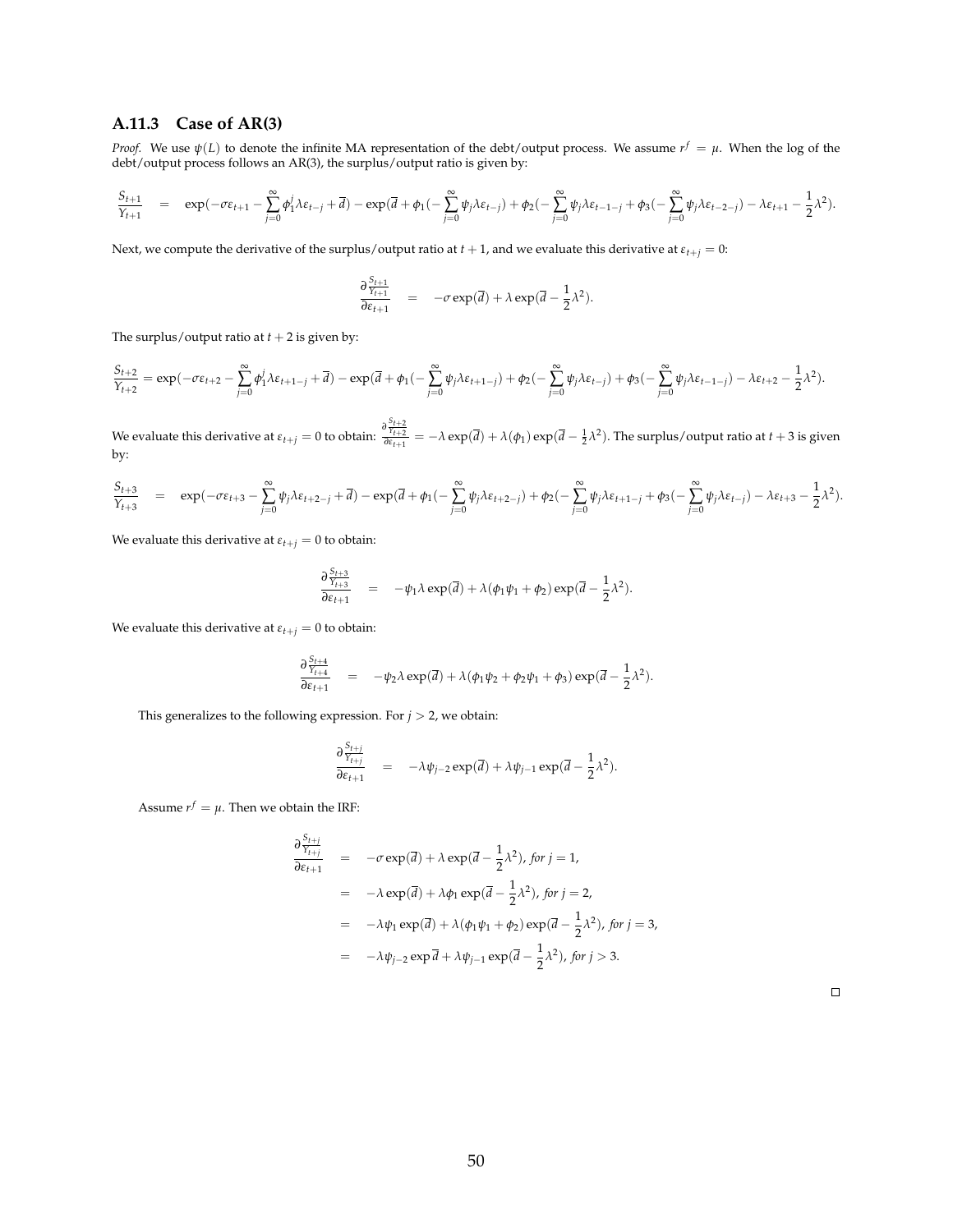### **A.12 Proof of Proposition [3.5](#page-27-0)**

## **A.12.1 Case of** *AR(1)*

*Proof.* As a result, we can solve for an expression of the log debt/output ratio as a function of the past shocks:

$$
\log d_t = -\sum_{j=0}^{\infty} \phi^j \lambda \varepsilon_{t-j} + \frac{\phi_0 - \frac{1}{2} \lambda^2}{1 - \phi}.
$$

Consider a government that only issues risk-free debt. Note that the surplus at  $t + 1$  is given by:

$$
S_{t+1} = d_t Y_t \exp(r_t^f) - \exp(\phi \log d_t + \phi_0 - \lambda \varepsilon_{t+1} - \frac{1}{2} \lambda^2) Y_{t+1}.
$$

We get the following expression for the covariance:

$$
cov_t(M_{t+1}, S_{t+1}) = cov_t(M_{t+1}, -d_{t+1}Y_{t+1}) = -\mathbb{E}_t[M_{t+1}d_{t+1}Y_{t+1}] + \mathbb{E}_t[M_{t+1}]\mathbb{E}_t[d_{t+1}Y_{t+1}]
$$
  
\n
$$
= -\exp(-\rho - \frac{1}{2}\gamma^2 + \frac{1}{2}(\gamma + \lambda - \sigma)^2 + \mu + y_t + \phi \log d_t + \phi_0 - \frac{1}{2}\lambda^2)
$$
  
\n
$$
+ \exp(-\rho)\exp(\frac{1}{2}(\lambda - \sigma)^2 + \mu + y_t + \phi \log d_t + \phi_0 - \frac{1}{2}\lambda^2)
$$
  
\n
$$
= -(\exp(-\frac{1}{2}\gamma^2 + \frac{1}{2}(\gamma + \lambda - \sigma)^2 - \frac{1}{2}(\lambda - \sigma)^2) - 1)\mathbb{E}_t[M_{t+1}]\mathbb{E}_t[d_{t+1}Y_{t+1}]
$$
  
\n
$$
= -\mathbb{E}_t[M_{t+1}]\mathbb{E}_t[d_{t+1}Y_{t+1}](\exp(-\gamma(\sigma - \lambda)) - 1).
$$

By the same token, we get the following expression for the covariance of the discounted surpluses over two periods:

$$
cov_t(M_{t+1}, S_{t+1} + E_{t+1}[M_{t+1,t+2}S_{t+2})] = cov_t(M_{t+1}, -E_{t+1}[M_{t+1,t+2}d_{t+2}Y_{t+2}])
$$
  
= 
$$
-\mathbb{E}_t[M_{t+1}]E_t[M_{t+1,t+2}d_{t+2}Y_{t+2}](exp(-\gamma(\sigma-\phi\lambda))-1).
$$

Check the proof of Prop. [1.3](#page-12-1) to see why the sum of the discounted surpluses drop out, and only the debt issuance term remains. We get the following expression for the covariance of the discounted surpluses over *j* periods:

$$
cov_t(M_{t+1}, \sum_{k=1}^j E_{t+1}[M_{t+1,t+j}S_{t+j}]) = cov_t(M_{t+1}, -E_{t+1}[M_{t+1,t+j}d_{t+j}Y_{t+j}])
$$
  
= 
$$
-\mathbb{E}_t[M_{t+1}]E_t[M_{t+1,t+j}d_{t+j}Y_{t+j}](exp(-\gamma(\sigma-\phi^{j-1}\lambda))-1).
$$

#### **A.12.2 Case of** *AR(2)*

*Proof.* We use  $\psi(L)$  to denote the infinite MA representation of the debt/output process. As a result, we can solve for an expression of the log debt/output ratio as a function of the past shocks:

$$
\log d_t = -\sum_{j=0}^{\infty} \psi_j \lambda \varepsilon_{t-j} + \frac{\phi_0 - \frac{1}{2}\lambda^2}{1 - \phi_1 - \phi_2}.
$$

where  $\psi_j = \phi_1 \psi_{j-1} + \phi_2 \psi_{j-2}$ . Consider a government that only issues risk-free debt. Note that the surplus at  $t+1$  is given by:

$$
S_{t+1} = d_t Y_t \exp(r_t^f) - \exp(+\phi_1 \log d_t + \phi_2 \log d_{t-1} + \phi_0 - \lambda \varepsilon_{t+1} - \frac{1}{2} \lambda^2) Y_{t+1}.
$$

As a result, we get the following expression for the covariance:

$$
cov_t(M_{t+1}, S_{t+1}) = cov_t(M_{t+1}, -d_{t+1}Y_{t+1}),
$$
  
\n
$$
= -\mathbb{E}_t[M_{t+1}d_{t+1}Y_{t+1}] + \mathbb{E}_t[M_{t+1}]\mathbb{E}_t[d_{t+1}Y_{t+1}],
$$
  
\n
$$
= -\exp(-\rho - \frac{1}{2}\gamma^2 + \frac{1}{2}(\gamma + \lambda - \sigma)^2 + \mu + y_t + \phi_1 \log d_t + \phi_2 \log d_{t-1} + \phi_0 - \frac{1}{2}\lambda^2)
$$
  
\n
$$
+ \exp(-\rho) \exp(\frac{1}{2}(\lambda - \sigma)^2 + \mu + y_t + \phi_1 \log d_t + \phi_2 \log d_{t-1} + \phi_0 - \frac{1}{2}\lambda^2)
$$
  
\n
$$
= -(\exp(-\frac{1}{2}\gamma^2 + \frac{1}{2}(\gamma + \lambda - \sigma)^2 - \frac{1}{2}(\lambda - \sigma)^2) - 1)\mathbb{E}_t[M_{t+1}]\mathbb{E}_t[d_{t+1}Y_{t+1}],
$$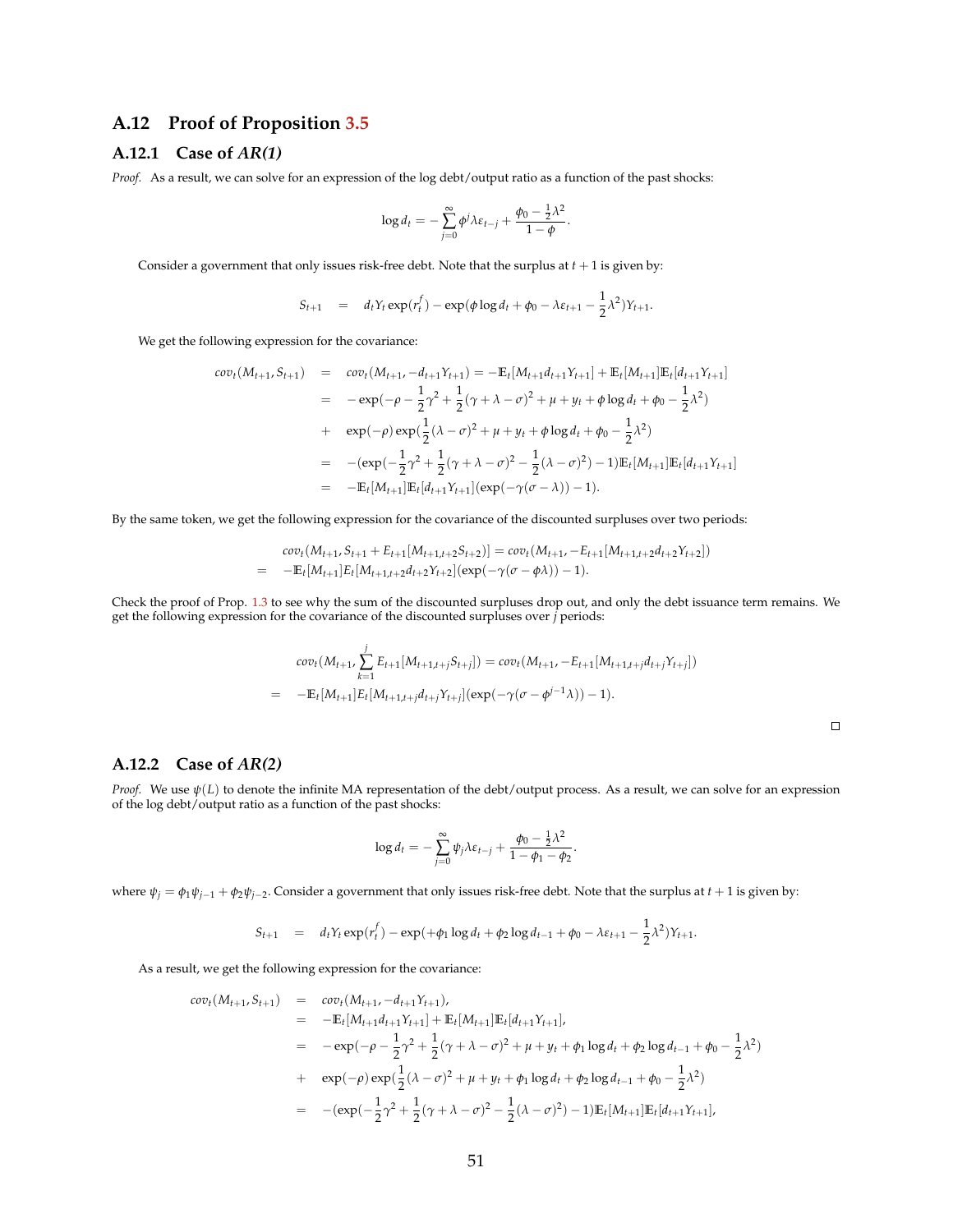$$
= -\mathbb{E}_{t}[M_{t+1}]\mathbb{E}_{t}[d_{t+1}Y_{t+1}](\exp(-\gamma(\sigma-\lambda))-1).
$$

By the same token, we get the following expression for the covariance of the discounted surpluses over two periods:

$$
cov_t(M_{t+1}, S_{t+1} + E_{t+1}[M_{t+1,t+2}S_{t+2})],
$$
  
= 
$$
cov_t(M_{t+1}, -E_{t+1}[M_{t+1,t+2}d_{t+2}Y_{t+2}]),
$$
  
= 
$$
-\mathbb{E}_t[M_{t+1}]E_t[M_{t+1,t+2}d_{t+2}Y_{t+2}](\exp(-\gamma(\sigma - \psi_1\lambda)) - 1)
$$

Check the proof of Prop. [1.3](#page-12-1) to see why the sum of the discounted surpluses drop out, and only the debt issuance term remains. And we get the following expression for the covariance of the discounted surpluses over *j* periods:

$$
cov_t(M_{t+1}, \sum_{k=1}^j E_{t+1}[M_{t+1,t+j}S_{t+j}]),
$$
  
= 
$$
cov_t(M_{t+1}, -E_{t+1}[M_{t+1,t+j}d_{t+j}Y_{t+j}]),
$$
  
= 
$$
-\mathbb{E}_t[M_{t+1}]E_t[M_{t+1,t+j}d_{t+j}Y_{t+j}](exp(-\gamma(\sigma - \psi_{j-1}\lambda)) - 1).
$$

 $\Box$ 

## **A.13 Proof of Corollary [3.1](#page-27-1)**

#### **A.13.1 Case of** *AR(1)*

*Proof.* Start from the restriction:

$$
cov_t\left(M_{t+1}, (\mathbb{E}_{t+1} - \mathbb{E}_t) \sum_{k=1}^j M_{t+1,t+k} T_{t+k}\right)
$$
  
= 
$$
-\mathbb{E}_t[M_{t+1}] \mathbb{E}_t[M_{t+1,t+j} d_{t+j} Y_{t+j}] (exp(-\gamma(\sigma - \phi^{j-1}\lambda)) - 1) + cov_t \left(M_{t+1}, (\mathbb{E}_{t+1} - \mathbb{E}_t) \sum_{k=1}^j M_{t+1,t+k} Y_{t+k} Y_{t+k}\right),
$$
  
= 
$$
-\mathbb{E}_t[M_{t+1}] \mathbb{E}_t[M_{t+1,t+j} d_{t+j} Y_{t+j}] (exp(-\gamma(\sigma - \phi^{j-1}\lambda)) - 1) + \sum_{k=1}^j cov_t \left(M_{t+1}, \mathbb{E}_{t+1}[M_{t+1,t+k} X_{t+k} Y_{t+k}]\right),
$$

where  $\log x_t$  follows equation [\(8\)](#page-26-1).

Next, we compute the  $cov_t\left(M_{t+1}, (\mathbb{E}_{t+1} - \mathbb{E}_t)\sum_{k=1}^j M_{t+1,t+k}x_{t+k}Y_{t+k}\right):$ 

$$
cov_t\left(M_{t+1}, (\mathbb{E}_{t+1} - \mathbb{E}_t)\sum_{k=1}^j M_{t+1,t+k}x_{t+k}Y_{t+k}\right)
$$
  
\n
$$
= \sum_{k=1}^j cov_t\left(M_{t+1}, \mathbb{E}_{t+1}[M_{t+1,t+k}x_{t+k}Y_{t+k}]\right)
$$
  
\n
$$
= \sum_{k=1}^j [\mathbb{E}_t[M_{t+1}M_{t+1,t+k}x_{t+k}Y_{t+k}] - \mathbb{E}_t[M_{t+1}]E_t[M_{t+1,t+k}x_{t+k}Y_{t+k}]
$$
  
\n
$$
= \sum_{k=1}^j \mathbb{E}_t[M_{t+1}]E_t[M_{t+1,t+k}x_{t+k}Y_{t+k}] \left(\exp(-\gamma(\sigma - \phi_S^{k-1}b_S)) - 1\right).
$$

We then obtain the cash flow beta  $\beta_t^{G,CF}(h)$  from the definition.

**A.13.2 Case of** *AR(2)*

*Proof.* We use  $ψ(L)$  to denote the infinite MA representation of the debt/output process. Start from the restriction:

$$
cov_t\left(M_{t+1}, (\mathbb{E}_{t+1} - \mathbb{E}_t) \sum_{k=1}^j M_{t+1,t+k} T_{t+k}\right)
$$
  
= 
$$
-\mathbb{E}_t[M_{t+1}] \mathbb{E}_t[M_{t+1,t+j} d_{t+j} Y_{t+j}] (exp(-\gamma(\sigma - \psi_{j-1}\lambda)) - 1) + cov_t \left(M_{t+1}, (\mathbb{E}_{t+1} - \mathbb{E}_t) \sum_{k=1}^j M_{t+1,t+k} X_{t+k} Y_{t+k}\right)
$$
  
= 
$$
-\mathbb{E}_t[M_{t+1}] \mathbb{E}_t[M_{t+1,t+j} d_{t+j} Y_{t+j}] (exp(-\gamma(\sigma - \psi_{j-1}\lambda)) - 1) + \sum_{k=1}^j \mathbb{E}_t[M_{t+1}] E_{t+1}[M_{t+1,t+k} X_{t+k} Y_{t+k}] \left(exp(-\gamma(\sigma - \psi_{j-1}\lambda)) - 1)\right).
$$

 $\Box$ 

 $\Box$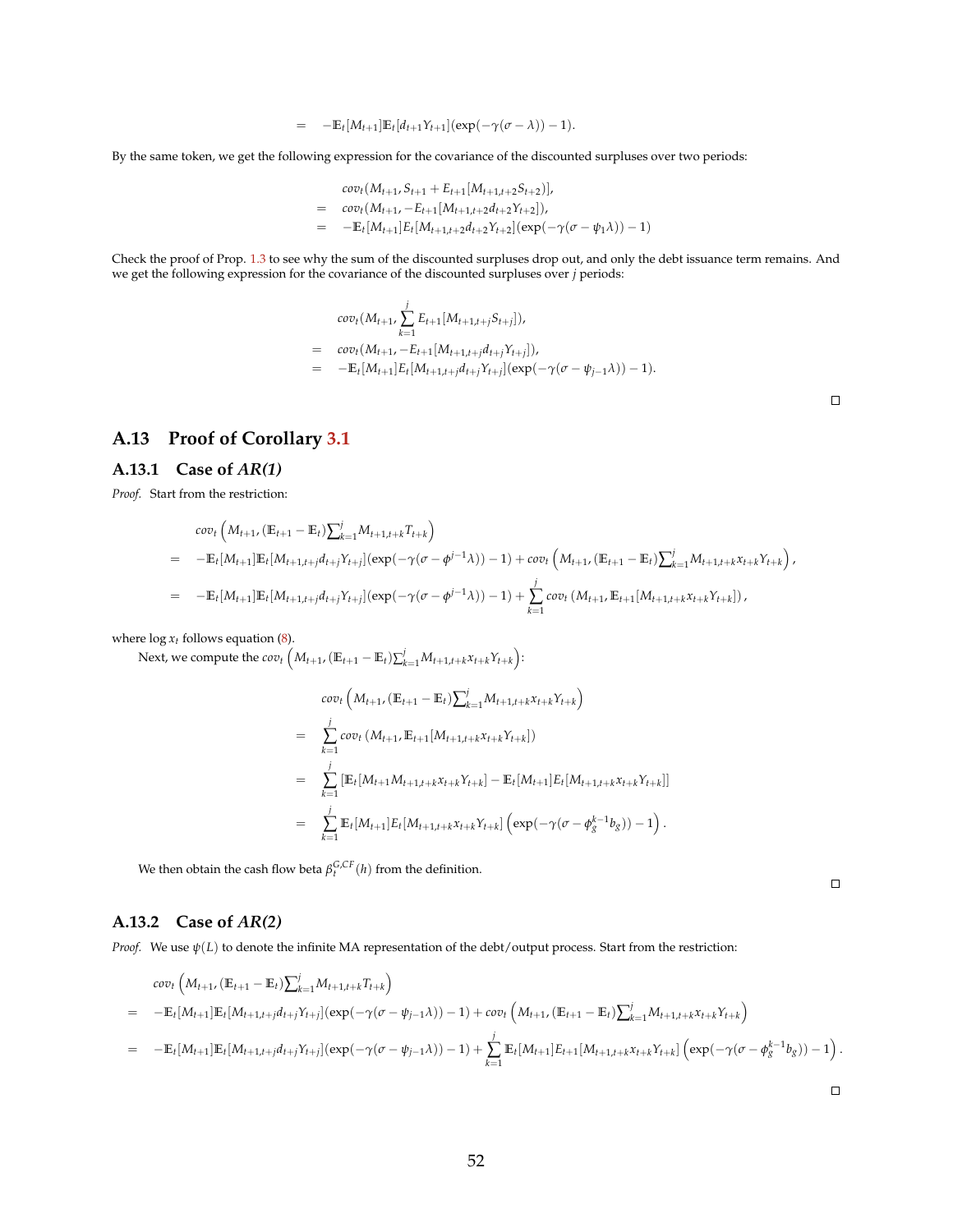### **A.13.3 Proof of Proposition [4.1](#page-34-3)**

*Proof.* We start from the one-period government budget constraint:

$$
S_{t+1} = d_t Y_t \exp(r_t^f) - d_{t+1} Y_{t+1},
$$

to obtain the following expression for the covariance:

$$
cov_t(M_{t+1}, S_{t+1}) = cov_t(M_{t+1}, -d_{t+1}Y_{t+1})
$$
  
\n
$$
= -\mathbb{E}_t[M_{t+1}d_{t+1}Y_{t+1}] + \mathbb{E}_t[M_{t+1}]\mathbb{E}_t[d_{t+1}Y_{t+1}],
$$
  
\n
$$
= -\exp(-\rho - \frac{\gamma}{\sigma}(\psi - 1)y_t - \frac{1}{2}\gamma^2 + \frac{1}{2}(\gamma + \lambda - \sigma)^2 + \zeta_0 + (\zeta - \gamma/\sigma * (\zeta - 1))y_t + \phi \log d_t + \phi_0 - \frac{1}{2}\lambda^2),
$$
  
\n
$$
+ \exp(-\rho - \frac{\gamma}{\sigma}(\zeta - 1)y_t) \exp(\frac{1}{2}(\lambda - \sigma)^2 + \zeta_0 + \zeta y_t + \phi \log d_t + \phi_0 - \frac{1}{2}\lambda^2)
$$
  
\n
$$
= -(\exp(-\frac{1}{2}\gamma^2 + \frac{1}{2}(\gamma + \lambda - \sigma)^2 - \frac{1}{2}(\lambda - \sigma)^2) - 1)\mathbb{E}_t[M_{t+1}]\mathbb{E}_t[d_{t+1}Y_{t+1}],
$$
  
\n
$$
= -\mathbb{E}_t[M_{t+1}]\mathbb{E}_t[d_{t+1}Y_{t+1}] (\exp(-\gamma(\sigma - \lambda)) - 1).
$$

By the same token, we get the following expression for the covariance of the discounted surpluses over  $j \ge 2$  periods:

$$
cov_t(M_{t+1}, E_{t+1}[\sum_{k=1}^j M_{t+1,t+k}S_{t+k}])
$$
\n
$$
= cov_t(M_{t+1}, -E_{t+1}[M_{t+1,t+j}d_{t+j}Y_{t+j}]),
$$
\n
$$
= -\mathbb{E}_t[M_{t+1}M_{t+1,t+j}d_{t+j}Y_{t+j}] + \mathbb{E}_t[M_{t+1}] \mathbb{E}_t[M_{t+1,t+j}d_{t+j}Y_{t+j}],
$$
\n
$$
= -\mathbb{E}_t[exp(-\rho - \frac{\gamma}{\sigma}(\xi - 1)y_t - \frac{1}{2}\gamma^2 - \gamma\epsilon_{t+1})exp(... - \frac{\gamma(\xi - 1)}{\sigma}(1 + \xi + ... + \xi^{j-2})y_{t+1})
$$
\n
$$
exp(\phi^j \log d_t - \phi^{j-1}\lambda \epsilon_{t+1} + ...)exp(\xi^j y_t + \xi^{j-1}\sigma \epsilon_{t+1} + ...) ] + \mathbb{E}_t[M_{t+1}] \mathbb{E}_t[M_{t+1,t+j}d_{t+j}Y_{t+j}]
$$
\n
$$
= -\mathbb{E}_t[M_{t+1}] \mathbb{E}_t[M_{t+1,t+j}d_{t+j}Y_{t+j}] (exp(-\gamma(\xi^{j-1}\sigma - \phi^{j-1}\lambda - \gamma(\xi - 1)\frac{1 - \xi^{j-1}}{1 - \xi}))-1),
$$
\n
$$
= -\mathbb{E}_t[M_{t+1}] \mathbb{E}_t[M_{t+1,t+j}d_{t+j}Y_{t+j}] (exp(-\gamma(\xi^{j-1}\sigma - \phi^{j-1}\lambda + \gamma(1 - \xi^{j-1})))) - 1).
$$

We can also derive restrictions on the covariances with the tax process. The first equation follows from

$$
cov_t\left(M_{t+1}, (\mathbb{E}_{t+1} - \mathbb{E}_t)\sum_{k=1}^j M_{t+1,t+k} T_{t+k}\right)
$$
  
= 
$$
cov_t\left(M_{t+1}, (\mathbb{E}_{t+1} - \mathbb{E}_t)\sum_{k=1}^j M_{t+1,t+k} S_{t+k}\right) + cov_t\left(M_{t+1}, (\mathbb{E}_{t+1} - \mathbb{E}_t)\sum_{k=1}^j M_{t+1,t+k} G_{t+k}\right),
$$
  
= 
$$
-\mathbb{E}_t[M_{t+1}]\mathbb{E}_t[M_{t+1,t+j} d_{t+j} Y_{t+j}](exp(-\gamma(\xi^{j-1}\sigma - \phi^{j-1}\lambda + \gamma(1-\xi^{j-1}))) - 1)
$$
  
+ 
$$
x \cdot cov_t\left(M_{t+1}, (\mathbb{E}_{t+1} - \mathbb{E}_t)\sum_{k=1}^j M_{t+1,t+k} Y_{t+k}\right).
$$

where the covariance of the pricing kernel with the output strip price is given by:

$$
\begin{split}\n&cov_t\left(M_{t+1}, \left(\mathbb{E}_{t+1} - \mathbb{E}_t\right)M_{t+1,t+k}\gamma_{t+k}\right) \\
&= \mathbb{E}_t[M_{t+1}M_{t+1,t+k}\gamma_{t+k}] - \mathbb{E}_t[M_{t+1}]\mathbb{E}_t[M_{t+1,t+k}\gamma_{t+k}], \\
&= \mathbb{E}_t[\exp(-\rho - \gamma(\xi - 1)y_t - \frac{1}{2}\gamma^2 - \gamma\epsilon_{t+1})M_{t+1,t+k}\exp(\xi^k y_t + \xi^{k-1}\sigma\epsilon_{t+1} + \ldots)] - \mathbb{E}_t[M_{t+1}]\mathbb{E}_t[M_{t+1,t+k}\gamma_{t+k}], \\
&= -\mathbb{E}_t[M_{t+1}]\mathbb{E}_t[M_{t+1,t+k}\gamma_{t+k}](\exp(-\gamma(\xi^{k-1}\sigma + \gamma(1 - \xi^{k-1}))) - 1).\n\end{split}
$$

Next, we conjecture

$$
\mathbb{E}_t[M_{t,t+j}d_{t+j}Y_{t+j}] = \exp(\sum_{k=1}^j \tilde{\kappa}_k) \exp(\phi^j \log d_t + f_j y_t).
$$

Note

$$
\mathbb{E}_{t}[M_{t,t+j}d_{t+j}Y_{t+j}] = \mathbb{E}_{t}[M_{t,t+1}\exp(\sum_{k=1}^{j-1}\kappa_{k})\exp(\phi^{j-1}\log d_{t+1}+f_{j-1}y_{t+1})],
$$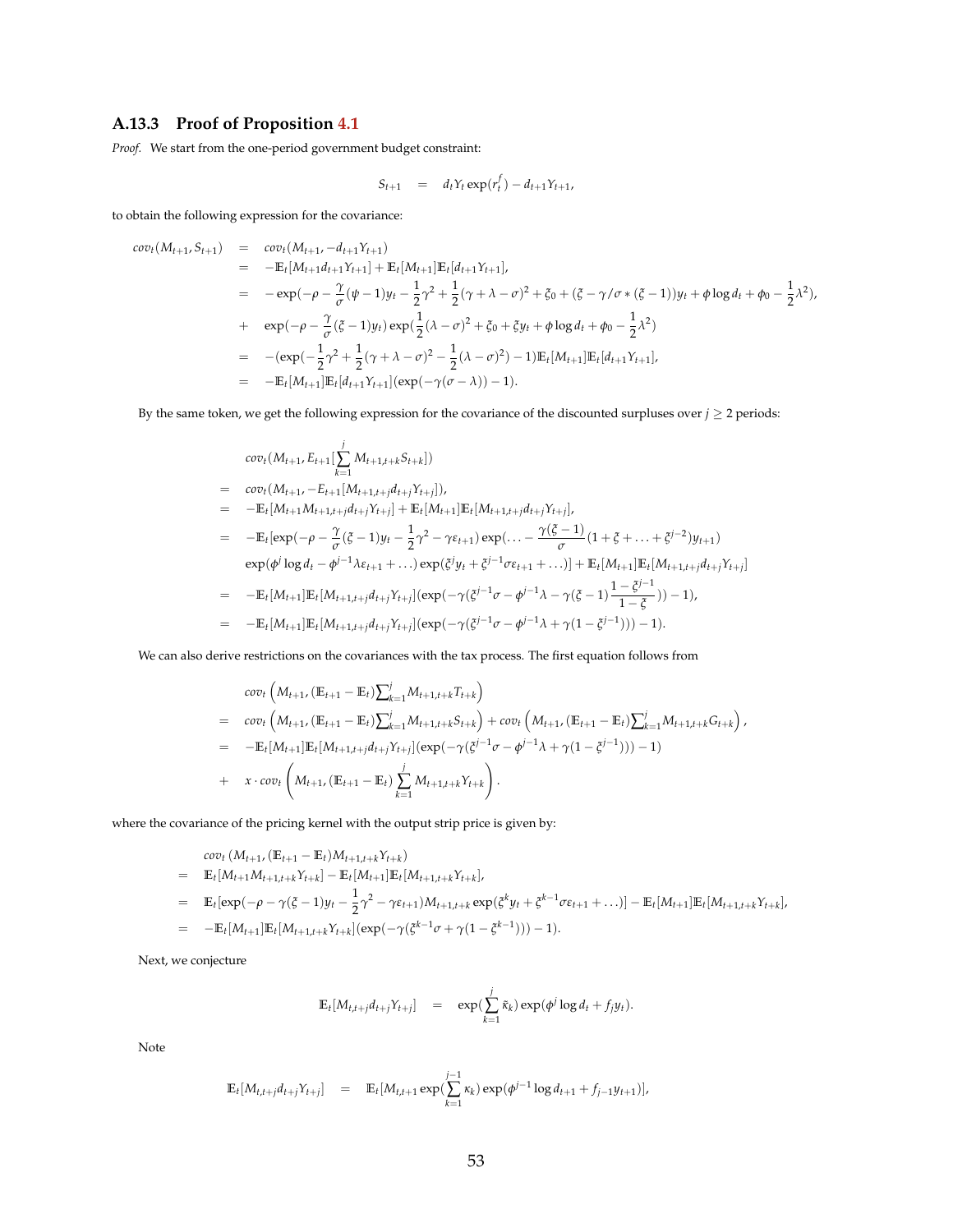$$
= \mathbb{E}_t[\exp(-\rho - \frac{\gamma}{\sigma}(\xi - 1)y_t - \frac{1}{2}\gamma^2 - \gamma \varepsilon_{t+1}) \exp(\sum_{k=1}^{j-1} \tilde{\kappa}_k)
$$
  
 
$$
\exp(\phi^{j-1}(\phi \log d_t + \phi_0 - \lambda \varepsilon_{t+1} - \frac{1}{2}\lambda^2) + f_{j-1}(\xi_0 + \xi y_t + \sigma \varepsilon_{t+1}))].
$$

So we confirm the conjecture,

$$
\exp(\tilde{\kappa}_j) = \mathbb{E}_t[\exp(-\rho - \frac{1}{2}\gamma^2 - \gamma \varepsilon_{t+1} + \phi^{j-1}(\phi_0 - \lambda \varepsilon_{t+1} - \frac{1}{2}\lambda^2) + f_{j-1}(\xi_0 + \sigma \varepsilon_{t+1}))]
$$
  

$$
\tilde{\kappa}_j = -\rho - \frac{1}{2}\gamma^2 + \phi^{j-1}(\phi_0 - \frac{1}{2}\lambda^2) + f_{j-1}\xi_0 + \frac{1}{2}(-\gamma - \phi^{j-1}\lambda + f_{j-1}\sigma)^2
$$

and

$$
f_j = -\frac{\gamma}{\sigma}(\xi - 1) + f_{j-1}\xi
$$
  
=  $\xi^j + \frac{\gamma}{\sigma}(1 - \xi^j) = \frac{\sigma - \gamma}{\sigma}\xi^j + \frac{\gamma}{\sigma}$ 

So, for  $j > 1$ ,

$$
\mathbb{E}_{t}[M_{t+1,t+j}d_{t+j}Y_{t+j}]
$$
\n
$$
= \mathbb{E}_{t}[\exp(\sum_{k=1}^{j-1} \tilde{\kappa}_{k}) \exp(\phi^{j-1} \log d_{t+1} + (\frac{\sigma - \gamma}{\sigma} \tilde{\zeta}^{j-1} + \frac{\gamma}{\sigma})y_{t+1})],
$$
\n
$$
= \exp((-\rho - \frac{1}{2}\gamma^{2})(j-1) + \frac{1 - \phi^{j-1}}{1 - \phi}(\phi_{0} - \frac{1}{2}\lambda^{2}) + (\frac{1 - \tilde{\zeta}^{j-1}}{1 - \tilde{\zeta}}\frac{\sigma - \gamma}{\sigma} + \frac{\gamma}{\sigma}(j-1)) \tilde{\zeta}_{0}
$$
\n
$$
+ \sum_{k=1}^{j-1} \frac{1}{2}(-\gamma - \phi^{k-1}\lambda + ((\sigma - \gamma)\tilde{\zeta}^{k-1} + \gamma))^{2}
$$
\n
$$
+ \phi^{j-1}(\phi \log d_{t} + \phi_{0} - \frac{1}{2}\lambda^{2}) + (\frac{\sigma - \gamma}{\sigma}\tilde{\zeta}^{j-1} + \frac{\gamma}{\sigma})(\tilde{\zeta}_{0} + \tilde{\zeta}y_{t}) + \frac{1}{2}(-\phi^{j-1}\lambda + (\sigma - \gamma)\tilde{\zeta}^{j-1} + \gamma)^{2}).
$$

By a similar logic,

$$
\mathbb{E}_{t+1}[M_{t+1,t+j}Y_{t+j}]
$$
\n
$$
= \exp((-\rho - \frac{1}{2}\gamma^2)(j-1) + (\frac{1-\xi^{j-1}}{1-\xi}\frac{\sigma-\gamma}{\sigma} + \frac{\gamma}{\sigma}(j-1))\xi_0
$$
\n
$$
+ \sum_{k=1}^{j-1} \frac{1}{2}(-\gamma + ((\sigma-\gamma)\xi^{k-1}+\gamma))^2 + (\frac{\sigma-\gamma}{\sigma}\xi^{j-1}+\frac{\gamma}{\sigma})(\xi_0+\xi y_t) + \frac{1}{2}(((\sigma-\gamma)\xi^{j-1}+\gamma))^2).
$$

So

$$
\mathbb{E}_{t+1}[M_{t+1,t+j}d_{t+j}Y_{t+j}]
$$
\n
$$
= \mathbb{E}_{t+1}[M_{t+1,t+j}Y_{t+j}] \exp(\frac{1-\phi^j}{1-\phi}(\phi_0 - \frac{1}{2}\lambda^2) + \sum_{k=1}^{j-1}((\gamma - \sigma)\xi^{k-1}\phi^{k-1}\lambda + \frac{1}{2}(\phi^{k-1}\lambda)^2)
$$
\n
$$
+ \phi^j \log d_t - \phi^{j-1}\lambda((\sigma - \gamma)\xi^{j-1} + \gamma) + \frac{1}{2}(\phi^{j-1}\lambda)^2).
$$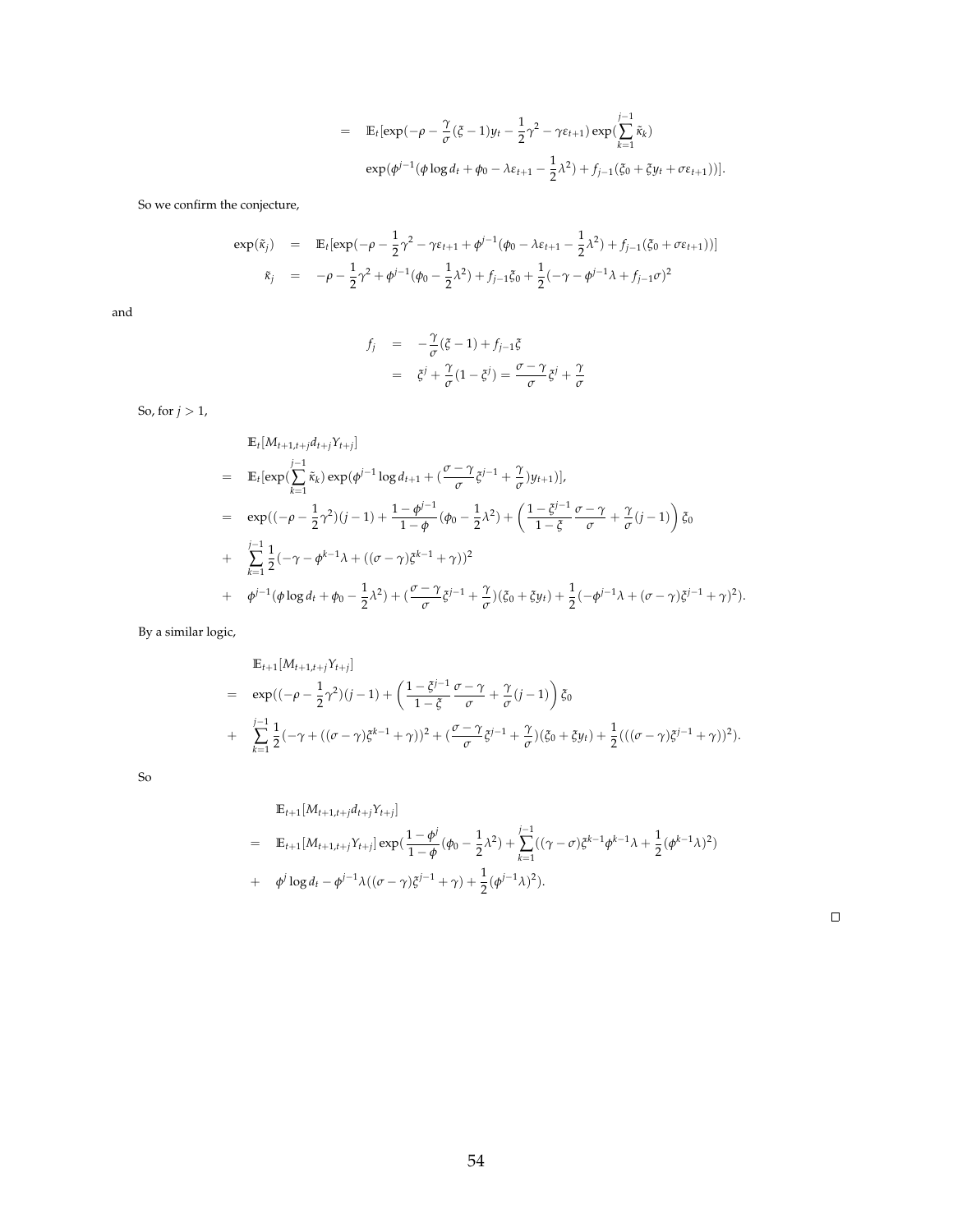## <span id="page-55-0"></span>**B Idiosyncratic Insurance**

We now consider transfers that are contingent on idiosyncratic shocks.

**Proposition B.1.** For households who participate in asset markets and who receive net transfers  $\{G-T\} = \{G^a-T^a\} + \{G^i-T^i\}$ , the *marginal insurance benefit over horizon h is given by:*

$$
\Omega_{net}^{h'}(0) > \frac{P_0^h\left[\left\{G_t^a - T_t^a\right\}\right]}{P_0^h\left[\left\{C_t\right\}\right]} = \frac{P_0^h\left[\left\{C_t\right\}\right] + P_0^h\left[\left\{G_t^a - T_t^a\right\}\right]}{P_0^h\left[\left\{C_t\right\}\right]} - 1
$$

*Proof.* The government can provide insurance against idiosyncratic shocks without increasing the riskiness of its debt.

$$
\mathbb{E}_0 \sum_{t=1}^h \frac{U_{c,t}^i}{U_{c,0}^i} \left( \left[ G_t^i - T_t^i \right] + \left[ G_t^a - T_t^a \right] \right) = \mathbb{E}_0 \sum_{t=1}^h \frac{U_{c,t}^i}{U_{c,0}^i} \left[ G_t^i - T_t^i \right] + \mathbb{E}_0 \sum_{t=1}^h M_{0,t} \left[ G_t^a - T_t^a \right].
$$

Provided that the net transfers provide insurance against idiosyncratic risk:

$$
\sum_{t=1}^h Cov_0\left(\frac{U_{c,t}^i}{U_{c,0}^i}, \left[G_t^i - T_t^i\right]\right) > 0,
$$

we obtain the following inequality:

$$
\mathbb{E}_0 \sum_{t=1}^h \frac{U_{c,t}^i}{U_{c,0}^i} \left( \left[ G_t^i - T_t^i \right] + \left[ G_t^a - T_t^a \right] \right) > \mathbb{E}_0 \sum_{t=1}^h M_{0,t} \left[ G_t^a - T_t^a \right].
$$

This implies that the marginal benefit of insurance, including idiosyncratic insurance:

$$
\Omega_{net}^{h'}(0) > \frac{P_0^h \left[ \{ G_t^a - T_t^a \} \right]}{P_0^h \left[ \{ C_t \} \right]}
$$

However, the cost to the government of financing these transfers is given by:

$$
\mathbb{E}_0 \sum_{t=1}^{\infty} M_{0,t} \left[ G_t^i - T_t^i \right] + \mathbb{E}_0 \sum_{t=1}^{\infty} M_{0,t} \left[ G_t^a - T_t^a \right] = \mathbb{E}_0 \sum_{t=1}^{\infty} M_{0,t} \left[ G_t^a - T_t^a \right],
$$

where we have used that idiosyncratic transfers are orthogonal to the stochastic discount factor.

 $\Box$ 

This result shows that the government can provide insurance against idiosyncratic risk with making the debt riskier. [Chien](#page-38-4) [and Wen](#page-38-4) [\(2019,](#page-38-4) [2020\)](#page-38-5) analyze the Ramsey planner's problem in environments with idiosyncratic and aggregate risk. Government debt allows households to self-insure against idiosyncratic risk. Because the interest rate is lower than the time discount factor, this self-insurance motive dominates the tax smoothing motive.

## <span id="page-55-1"></span>**C Fiscal Hedging Demand in Economy with Distortionary Taxation**

In a class of dynamic models with distortionary taxation going back to [Lucas and Stokey](#page-40-5) [\(1983\)](#page-40-5), the government chooses the tax rate optimally to hedge shocks to government spending. If the government can issue state-contingent debt, the optimal tax rate inherits the serial correlation of government spending.To the extent that the government's debt securities do not span all the shocks that hit the economy, maturity choice plays an important role. In a model in which only spending shocks drive the term structure, [Angeletos](#page-37-10) [\(2002\)](#page-37-10) and [Buera and Nicolini](#page-38-9) [\(2004\)](#page-38-9) show how the government can choose the maturity of non-state-contingent government debt to mimic the complete markets allocations in [Lucas and Stokey](#page-40-5) [\(1983\)](#page-40-5), thus creating an explicit role for the maturity structure. In general, the government will not try to replicate the complete markets allocation if variation in interest rates is largely explained by non-spending shocks, as is the case in the data. When governments only issue risk-free debt, the market incompleteness imputes more persistence to the optimal tax rates, as shown by Aiyagari, Marcet, Sargent, and Seppälä [\(2002\)](#page-36-4), unless the government can accumulate savings. [Lustig et al.](#page-40-7) [\(2008\)](#page-40-7) examine the optimal maturity structure when the government issues nominal non-state-contingent debt. A general version of the incomplete markets optimal taxation problem is analyzed by [Bhandari et al.](#page-37-6) [\(2017\)](#page-37-6).

When taxes are distortionary, the government has an additional fiscal hedging motive to issue risky debt. In a representative agent economy with distortionary taxation, [Bhandari et al.](#page-37-6) [\(2017\)](#page-37-6) show that the planner will choose the long-run target debt level to minimize the variance of its financing requirements:

$$
Var_0\left[R_1^DBM_{0,1} - \sum_{j=1}^{\infty} M_{0,j} S_j^{\overline{\tau}}\right] = B^2 Var_0[R_1^D M_{0,1}] - Bcov_0\left(R_1^D M_{0,1}, \sum_{j=1}^{\infty} M_{0,j} S_j^{\overline{\tau}}\right) + \ldots,
$$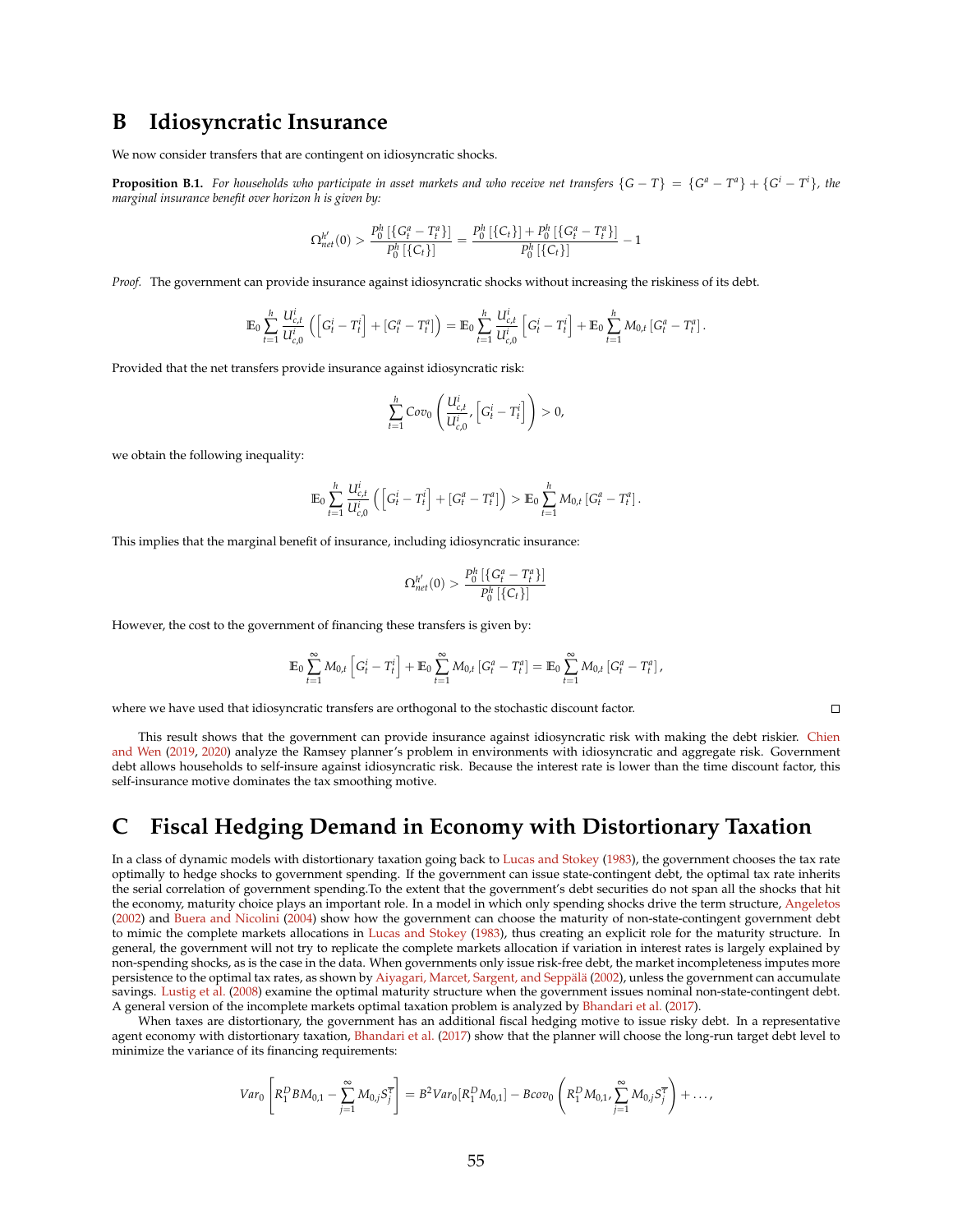where  $S^{\overline{\tau}}_{t+j}$  denotes the surplus evaluated at a constant tax rate  $\overline{\tau}$  such that  $B = \mathbb{E}_0 \sum_{j=1}^{\infty} M_{0,j} S^{\overline{\tau}}_j$ . Given the constant tax rate, this surplus stream will be risky, and the covariance term will tend to be negative:

$$
cov_0\left(R_1^D M_{0,1}, \sum_{j=1}^{\infty} M_{0,j} S_j^{\overline{\tau}}\right) < 0.
$$

With positive debt outstanding  $B > 0$ , minimizing the variance of financing requirements is achieved by choosing a debt instrument with return  $R_1^D = 1/M_{0,1}$ . The optimal debt instrument is the riskiest one, the one with the maximum squared Sharpe ratio  $Var_0(M_{0,1})$ . In environments with only transitory shocks, the riskiest security is the longest-maturity debt instrument. (In environments with permanent shocks to the SDF, the riskiest asset would be more like equity.) The fiscal hedging motive would lead the government to prefer risky debt.

In general, the solution to the variance minimization problem in [Bhandari et al.](#page-37-6) (see [2017,](#page-37-6) p.650) implies a long-run debt target:

$$
B^* = \frac{cov_0\left(R_1^D M_1, \sum_{j=1}^\infty M_{0,j} S_j^{\overline{\tau}}\right)}{var_0(R_1^D M_1)}.
$$

and a rate at which the debt reverts to the target given by  $\frac{1}{1+e^{-2p}var_0(M_1)}$ , where  $\rho$  denotes the rate of time preference.

In the case of risk-free debt, the optimal target debt level is negative:

$$
B^* = \frac{cov_0\left(M_1, \sum_{j=1}^{\infty} M_{0,j} S_j^{\overline{\tau}}\right)}{var_0(M_1)} < 0
$$

Given that the surplus evaluated at constant tax rates is exposed to short-run and long-run output risk, the planner will want to accumulate assets because debt does not provide a fiscal hedge. This rationalizing the prescription in [Aiyagari et al.](#page-36-4) [\(2002\)](#page-36-4) that the government should save. Having savings (a sovereign wealth fund) is what allows the government to choose  $\beta_i^T > \beta_i^G$  and insure taxpayers against macro shocks. In the limit, by accumulating sufficient assets, the government can implement the [Lucas and Stokey](#page-40-5) [\(1983\)](#page-40-5) complete markets allocation. Even when the debt is risky, [Bhandari et al.](#page-37-6) [\(2017\)](#page-37-6) find that the planner wants to accumulate assets in the long-run because  $cov_0\left(R_1^D M_{0,1},\sum_{j=1}^\infty M_{0,j} S_j^\top\right)<0.$  Importantly, in an incomplete markets environment with idiosyncratic and aggregate risk, the Ramsey planner has an incentive to accumulate debt because the debt allows agents to self-insure [\(Chien and Wen,](#page-38-4) [2019,](#page-38-4) [2020\)](#page-38-5) .

## <span id="page-56-0"></span>**D Marginal Cost of Business Cycles**

In the spirit of [Lucas](#page-40-14) [\(1987\)](#page-40-14), the government could choose to remove all business cycle variation through fiscal policy. This would result in a deterministic consumption path  $C = C + G - T$ . We obtain the marginal cost of business cycles from [Alvarez and Jermann](#page-36-1) [\(2004\)](#page-36-1):

$$
\Omega_{net}^{h'}(0) = \frac{P_0^h \left[ \{ C \} \right]}{P_0^h \left[ \{ C_t \} \right]} - 1.
$$

If we remove all aggregate consumption risk through fiscal policy, then we obtain the following marginal cost to the government:

$$
\Omega_{net}^{\infty'}(0) = \frac{P_0^{\infty}[\{C\}]}{P_0^{\infty}[\{C_t\}]} - 1 = \frac{\frac{C_0}{y_0 - g}}{\frac{C_0}{r^C - g}} = \frac{r^C - g}{y_0 - g} - 1 = \frac{r^C - y_0}{y_0 - g},
$$

where  $y_0$  is the discount rate for a growing perpetuity without any cash flow risk. This is the maximum marginal benefit the government can achieve for its taxpayers. This upper bound will be higher in models with more permanent risk and/or with a larger price of permanent risk since the consumption risk premium, *r*<sup>C</sup> − *y*<sub>0</sub>, is larger in such models. Modern asset pricing has consistently found that permanent shocks to output and consumption account for most of the variance of the pricing kernel, and receive a high price of risk in securities market (e.g., [Alvarez and Jermann,](#page-36-0) [2005;](#page-36-0) [Hansen and Scheinkman,](#page-39-4) [2009;](#page-39-4) [Bansal and Yaron,](#page-37-1) [2004;](#page-37-1) Borovička [et al.,](#page-38-1) [2016;](#page-38-1) [Backus et al.,](#page-37-2) [2018\)](#page-37-2). Conversely, models without large permanent shocks produce bond risk premia that exceed equity risk premia, which is counter-factual. Hence, in models with realistic asset pricing, the marginal benefit of fiscal stabilization to taxpayers is high. Equivalently, the marginal cost to the taxpayers of keeping the debt risk-free is high.

## <span id="page-56-1"></span>**E Return Betas and Cash Flow Betas**

What is the relationship between return betas and cash flow betas? In the simple case with constant debt/output and spending/output ratios, there is a one-to-one mapping: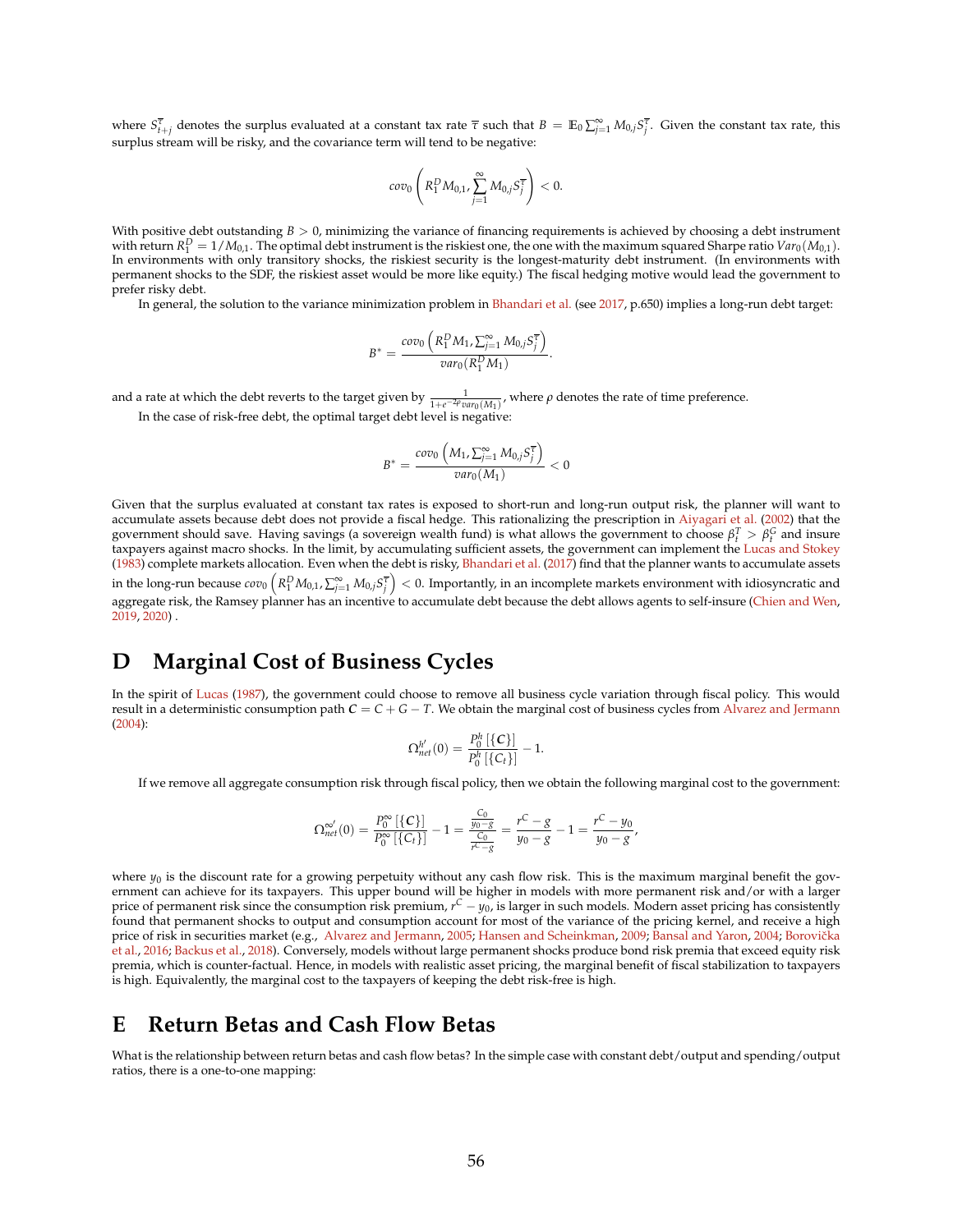**Corollary E.1.** *The expected returns can be expressed as a function of the cash flow betas:*

$$
\mathbb{E}_{t}\left[R_{t+1}^{T} - R_{t}^{f}\right] = \frac{x}{d(1-\xi_{1}) + x\xi_{1}} \frac{-cov_{t}\left(M_{t+1}, Y_{t+1}/Y_{t}\right)}{\mathbb{E}_{t}(M_{t+1})},
$$
\n
$$
= \frac{x}{d(1-\xi_{1}) + x\xi_{1}} exp(\mu + \frac{1}{2}\sigma^{2})(1 - exp(-\gamma\sigma))
$$
\n
$$
\mathbb{E}_{t}\left[R_{t+1}^{G} - R_{t}^{f}\right] = \frac{1}{\xi_{1}} \frac{-cov_{t}\left(M_{t+1}, Y_{t+1}/Y_{t}\right)}{\mathbb{E}_{t}(M_{t+1})}
$$
\n
$$
= \frac{1}{\xi_{1}} exp(\mu + \frac{1}{2}\sigma^{2})(1 - exp(-\gamma\sigma)),
$$

 $where \xi_1 = \exp(-\rho - \gamma \sigma + \mu + 0.5\sigma^2).$ 

*Proof.* From  $R_{t+1}^f = \exp(\rho)$  and  $\frac{T_t}{Y_t} = x - d\left(1 - R_{t-1}^f \frac{Y_{t-1}}{Y_t}\right)$  , we have that the return on the tax claim can be stated as:

$$
R_{t+1}^T = \frac{P_{t+1}^T}{P_t^T - T_t} = \frac{(d + x \frac{\xi_1}{1 - \xi_1})Y_{t+1} + (x - d \left(1 - R_t^f \frac{Y_t}{Y_{t+1}}\right))Y_{t+1}}{(d + x \frac{\xi_1}{1 - \xi_1})Y_t}
$$
\n
$$
= \frac{x \frac{1}{1 - \xi_1} Y_{t+1}}{(d + x \frac{\xi_1}{1 - \xi_1})Y_t} + \frac{d \exp(\rho)}{(d + x \frac{\xi_1}{1 - \xi_1})}.
$$

Similarly, we have an expression for the return on the spending claim:

$$
R_{t+1}^G = \frac{P_{t+1}^G}{P_t^G - G_t} = \frac{x \frac{\xi_1}{1 - \xi_1} Y_{t+1} + x Y_{t+1}}{x \frac{\xi_1}{1 - \xi_1} Y_t} = \frac{x \frac{1}{1 - \xi_1} Y_{t+1}}{x \frac{\xi_1}{1 - \xi_1} Y_t}
$$

.

As a result, we can state the risk premium as follows:

$$
\mathbb{E}_{t}\left[R_{t+1}^{T} - R_{t}^{f}\right] = -\frac{cov\left(M_{t+1}, R_{t+1}^{T}\right)}{\mathbb{E}_{t}(M_{t+1})} = \frac{x}{d(1-\xi_{1}) + x\xi_{1}} \frac{-cov\left(M_{t+1}, Y_{t+1}/Y_{t}\right)}{\mathbb{E}_{t}(M_{t+1})},
$$
\n
$$
\mathbb{E}_{t}\left[R_{t+1}^{G} - R_{t}^{f}\right] = -\frac{cov\left(M_{t+1}, R_{t+1}^{G}\right)}{\mathbb{E}_{t}(M_{t+1})} = \frac{1}{\xi_{1}} \frac{-cov\left(M_{t+1}, Y_{t+1}/Y_{t}\right)}{\mathbb{E}_{t}(M_{t+1})},
$$

where we have used that  $\xi_1 = \exp(-\rho - \frac{1}{2}\gamma^2 + \mu + \frac{1}{2}(\gamma - \sigma)^2) = \exp(-\rho - \gamma\sigma + \mu + \frac{1}{2}\sigma^2)$ . Then plug in

$$
\frac{-cov_t (M_{t+1}, Y_{t+1}/Y_t)}{\mathbb{E}_t (M_{t+1})} = \frac{-cov_t (\exp(-\rho - \frac{1}{2}\gamma^2 - \gamma \varepsilon_{t+1}), \exp(\mu + \sigma \varepsilon_{t+1}))}{\mathbb{E}_t (\exp(-\rho - \frac{1}{2}\gamma^2 - \gamma \varepsilon_{t+1}))}
$$
  
\n
$$
= \frac{-cov_t (\exp(-\gamma \varepsilon_{t+1}), \exp(\sigma \varepsilon_{t+1}))}{\exp(-\rho)} \exp(-\rho - \frac{1}{2}\gamma^2 + \mu),
$$
  
\n
$$
= -(\exp(\frac{1}{2}(\gamma^2 + \sigma^2))(\exp(-\gamma \sigma) - 1)) \exp(-\frac{1}{2}\gamma^2 + \mu),
$$
  
\n
$$
= \exp(\mu + \frac{1}{2}\sigma^2)(1 - \exp(-\gamma \sigma)).
$$

 $\hfill\square$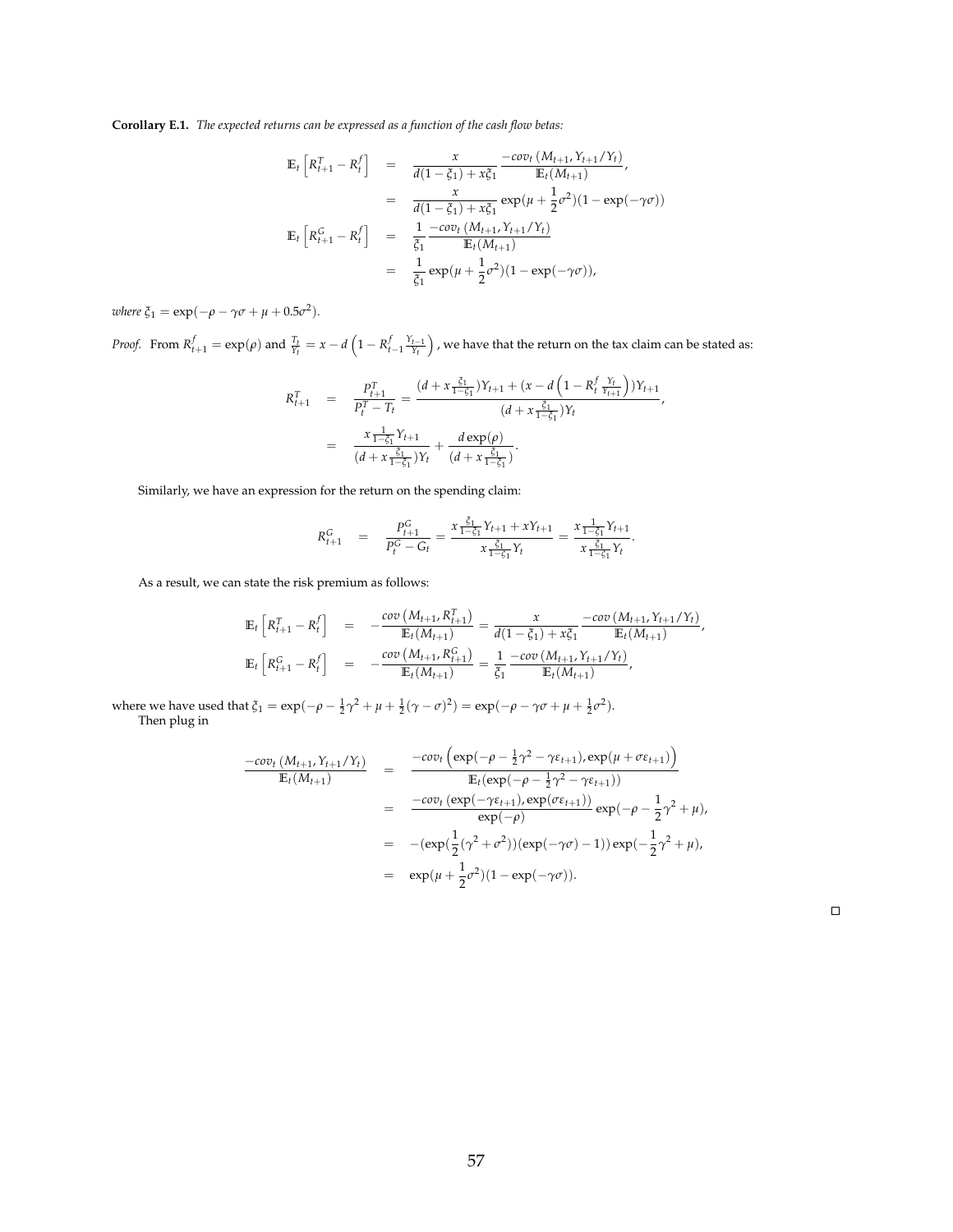## <span id="page-58-0"></span>**F Persistence of Fiscal Processes in the Data and the Model**

Panel A of Figure [6](#page-59-0) plots the sample autocorrelation function (ACF) of the log government debt/output ratio as a function of the number of annual lags. The top right panel plots the partial autocorrelation function (PACF). They are estimated on the post-war U.S. sample (1947–2019). The PACF function indicates that an AR(2) process fits the data well. Lags beyond two years in the PACF are not statistically different from zero. The point estimates for *φ*<sup>1</sup> and *φ*<sup>2</sup> are 1.40 and -0.48, respectively. Both roots lie outside the unit circle (1.66 and 1.25), so that the debt/output process is stationary. While the AR(2) is our preferred specification, if we were to fit an AR(1), the point estimate for  $\phi_1$  would be 0.986.

Panel A of Figure [6](#page-59-0) plots the sample ACF and PACF for the primary surplus/output ratio in the data. The dynamics of surplus/output are well described by an AR(1). The surplus is quite persistent, with an *AR*(1) coefficient around 0.81. The model cannot quite replicate the strong autocorrelation in surplus/output observed in the data. In the case of the AR(2), the ACF converges too quickly to zero, compared to the observed one plotted in Panel A of Figure [6.](#page-59-0) The ACF is no longer different from zero past two years, while in the data the ACF remains significantly positive for five years. Furthermore, the model produces a PACF(2) coefficient of -0.5, which is larger in absolute value than the one estimated in the data.

Figure [6](#page-59-0) also plots the ACF and PACF of the debt/output and surplus/output ratios implied by the model of risk-free debt. Panel B is for the case where debt/output follows an AR(1) with the estimated persistence  $\phi_1 = 0.985$ . Panel C is for the case where debt/output follows an AR(2) with the estimated coefficients  $\phi_1 = 1.4$  and  $\phi_2 = -0.48$ . The ACF and PACF for debt/output match the data by construction. As argued above, the AR(2) fits the ACF and PACF of the observed debt/output ratio the closest.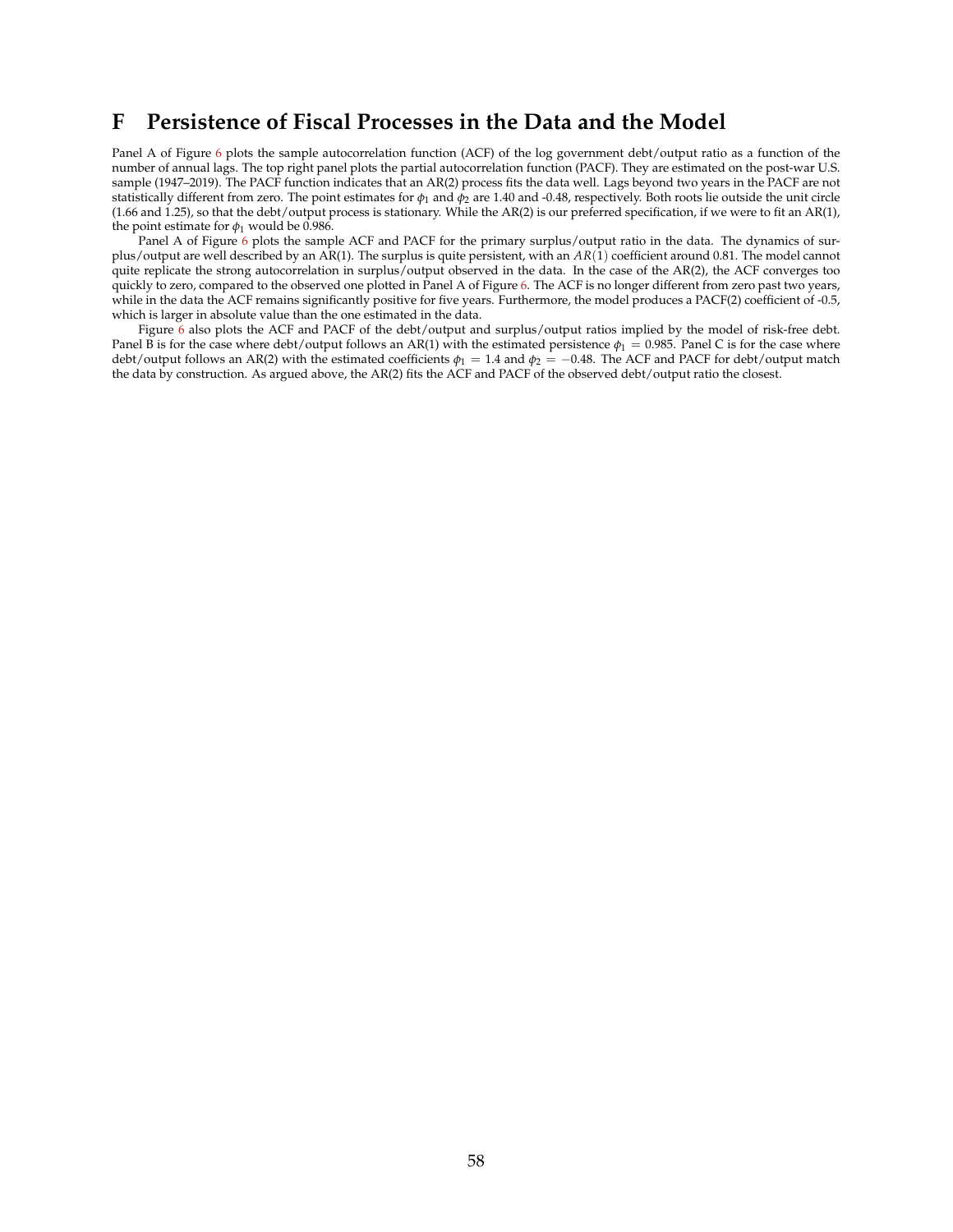### Figure 6: Autocorrelation in Debt/Output and Surplus/Output

<span id="page-59-0"></span>Panel A plots the sample autocorrelation of the U.S. log government debt/output ratio, the U.S. government surplus/output ratio, the tax/output ratio and the spending/output ratio against GDP. Sample is annual, 1947—2019. Panel B plots the ACF and PACF of *S*/*Y* and *D*/*Y* for an *AR*(1) with parameters  $\varphi_1 = 0.985$  and  $\varphi_2 = 0$ . Panel C plots the ACF and PACF of *S*/*Y* and *D*/*Y* for an *AR*(2). The parameters are listed in Table [1.](#page-21-0)









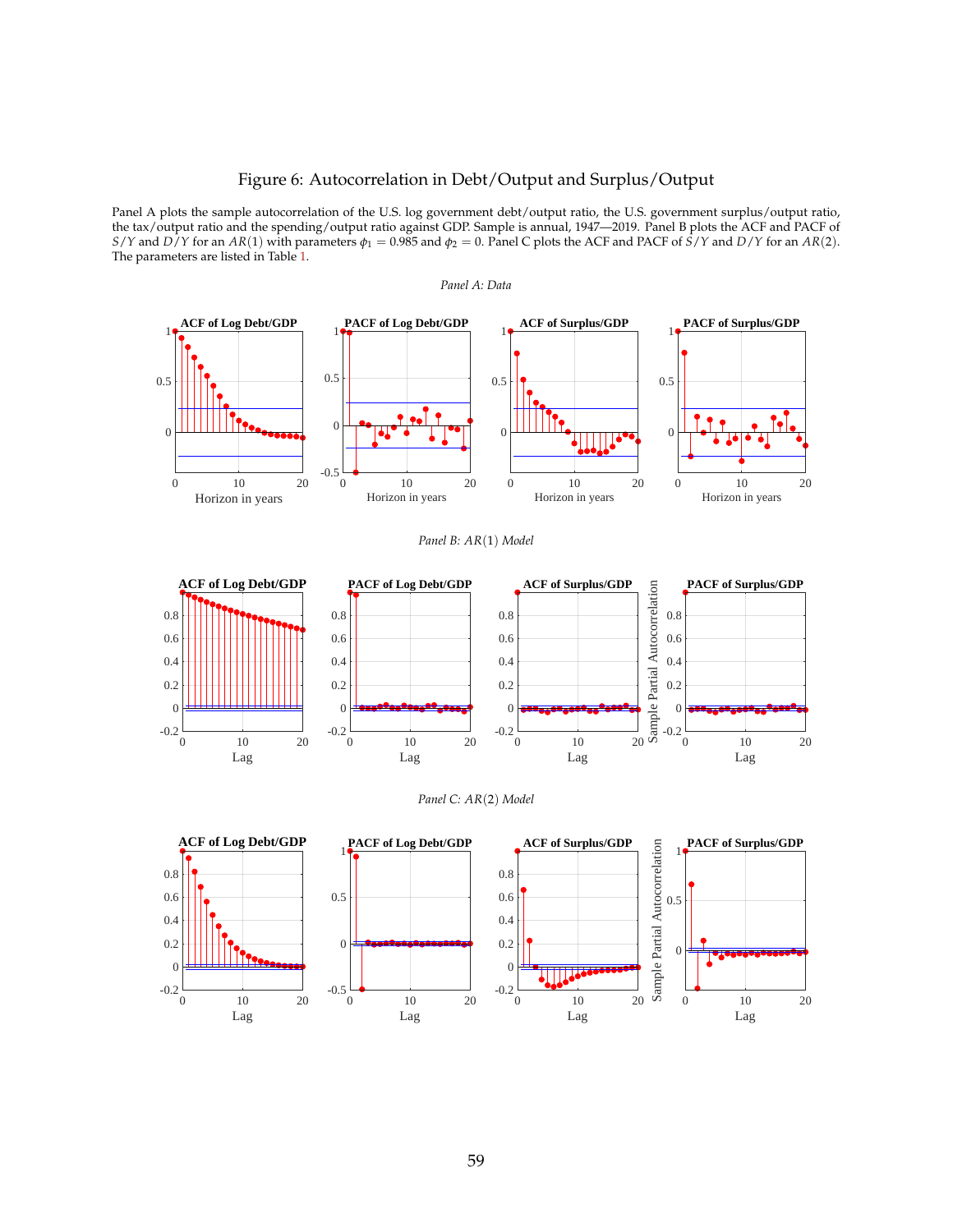# <span id="page-60-0"></span>**G Robustness**

We analyze the effects of the counter-cyclicality of spending, and the effects of saving.

### **G.1 Counter-cyclical Spending**

The government insures transfer recipients by spending a larger fraction of GDP in recession. We now show that the more countercyclical spending becomes, the steeper the trade-off between insurance of bondholders and taxpayers.

Figure [7](#page-60-1) plots scaled cash-flow betas for spending,  $\beta_t^{G,CF}(h) \times \frac{var_t[M_{t+1}]}{E_t[M_{t+1}]}$ , in the top panel, and the implied tax revenue betas,  $\beta_t^{\mathcal{T},CF}(h) \times \frac{var_t[M_{t+1}]}{E_t[M_{t+1}]}$ , in the bottom panel, for a range of values of the cyclicality of spending  $b_g$  in equation [\(8\)](#page-26-1). As government spending becomes more counter-cyclical, the short-term risk premium on the spending claim declines. The short-term risk premium on the tax claim has to decline as well in order to keep the government debt risk-free. As the tax claim becomes more counter-cyclical, taxpayers face a riskier tax liability proposition. As the governments provides more insurance to transfer recipients, this reduces the scope for insurance of taxpayers.

#### Figure 7: Varying the Counter-cyclicality of Spending

<span id="page-60-1"></span>This figure plots the scaled cash-flow beta of spending  $\beta_t^{G,CF}(h) \times \frac{var_t[M_{t+1}]}{E_t[M_{t+1}]}$  in the top panel and the implied tax revenue betas,  $\beta_t^{T,CF}(h) \times \frac{var_t[M_{t+1}]}{E_t[M_{t+1}]}$ , in the bottom panel for a range of values of the cyclicality of spending  $b_g$ .

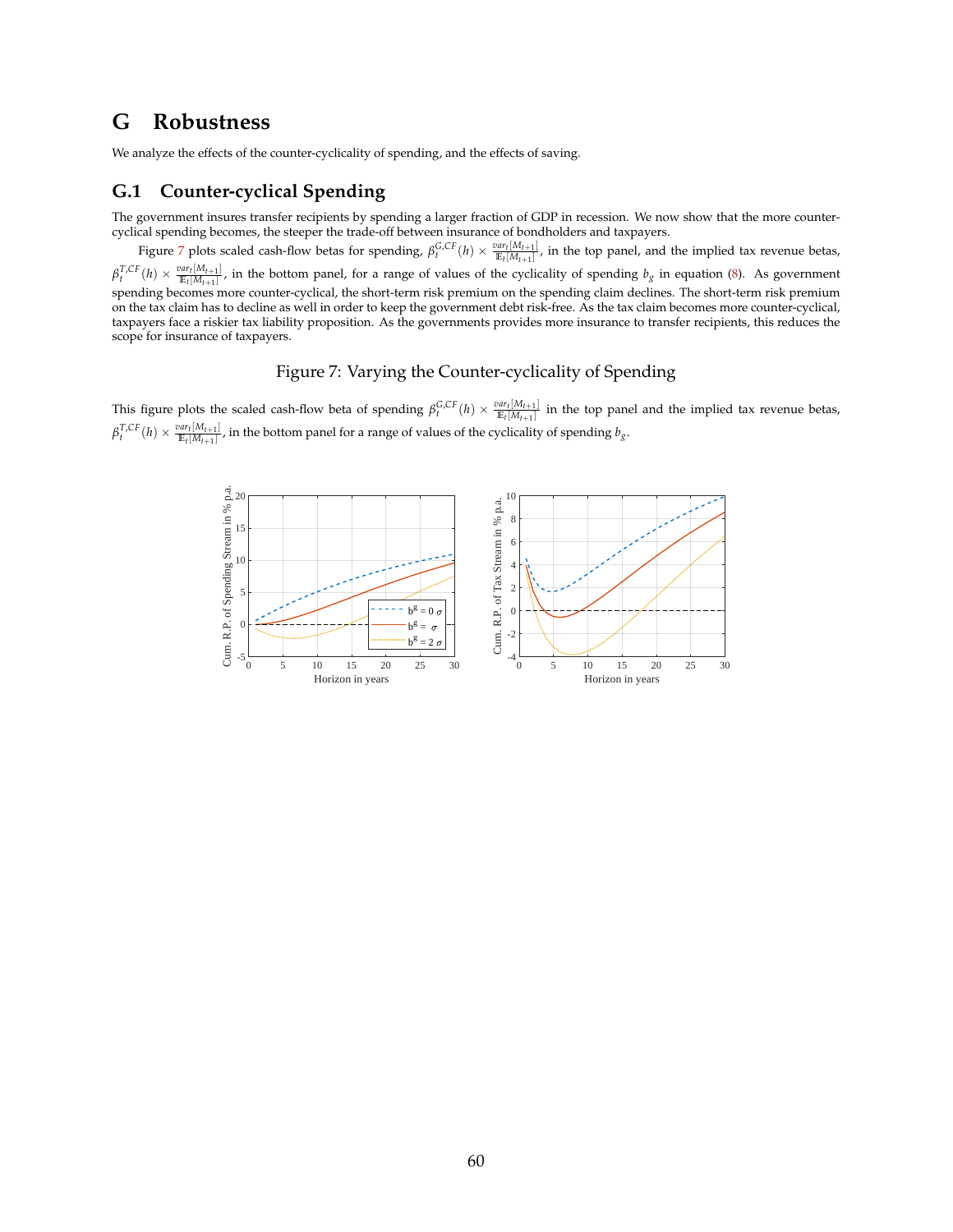### **G.2 Government Saving**

Finally, we consider a government which saves instead of borrows.

We consider a government which saves at the risk-free rate:  $D < 0$ . Savings in levels is given by:  $D_t = -\exp(\log d_t)$ . We use the following stochastic AR-process in logs:

$$
\log d_t = \phi_0 + \phi_1 \log d_{t-1} + \phi_2 \log d_{t-2} + \lambda \varepsilon_t - \frac{1}{2} \lambda^2,
$$
\n(11)

where *λ* now enters with a positive sign. In this case, the results in Prop. [3.5](#page-27-0) go through. Of course, because *D* < 0, the government now has a short position in permanent output risk (because the value of taxes is smaller than the value of spending), and as a result, to keep its savings risk-free, the government surpluses have to contribute enough long-run output risk. We start with the simplest case in which the savings/output ratio is constant  $(\lambda = 0)$ , Proposition [3.5](#page-27-0) implies:

$$
\beta_t^{S,CF}(h) = \frac{\mathbb{E}_t[M_{t+1}]}{-D_t \text{var}_t[M_{t+1}]} \mathbb{E}_t[M_{t+1,t+h}dY_{t+h}](1 - \exp\{-\gamma\sigma\}).\tag{12}
$$

The cash-flow beta of the surplus is positive at all horizons since  $\gamma \sigma > 0$ . In bad times, the surplus/output ratio declines. When spending/output is constant (or also goes up), tax revenues/output must also decline. The government can insure taxpayers against adverse output shocks at all horizons. In fact, it has to do so, because its savings are risk-free. Figure [8](#page-61-0) plots the risk premium on a claim to cumulative surpluses over the next *h* periods in the left panel. The parameters are given in Table [1.](#page-21-0) The government now targets a savings/output ratio of 43%. The cumulative risk premium at horizon *h* is the sum of the individual strip risk premia up until horizon *h*. The positive risk premium indicates that surpluses are risky over all horizons. Since taxpayers are short the surplus claim, their tax-minus-transfer liability is risky at all horizons. As  $h \to \infty$ , the sum of discounted surpluses converges to the current value of savings  $D_t$ . Insisting on risk-free savings ( $\beta_t^D = 0$ ) implies that  $\beta_t^{S,CF}(h) \to 0$ . The red line in the left panel converges to zero from above, not from below, for large *h*.

#### Figure 8: Risk Premia Across Horizons with Saving

<span id="page-61-0"></span>The figure plots the risk premium of cumulative discounted cash flows,  $\beta_t^{i,CF}(h) \times \frac{var_t[M_{t+1}]}{E_t[M_{t+1}]}$ , in the left panel against the horizon h. The right panel plots minus the risk premium on the debt/savings strips: 1 − exp *γ*(*φ <sup>h</sup>*−1*λ* − *σ*) . The parameters are given in Table [1.](#page-21-0)



#### *AR*(2) *Savings/Output*

In Panel B and C of Figure [8,](#page-61-0) we allow for pro-cyclical variation in the savings/output ratio *λ* = 1.94 × *σ*. With pro-cyclical savings/output ratios, the government can provide even more insurance to taxpayers over short horizons by rendering the surplus and the tax revenue process riskier. The risk premium more than doubles at short horizons, which implies the marginal welfare benefit does too.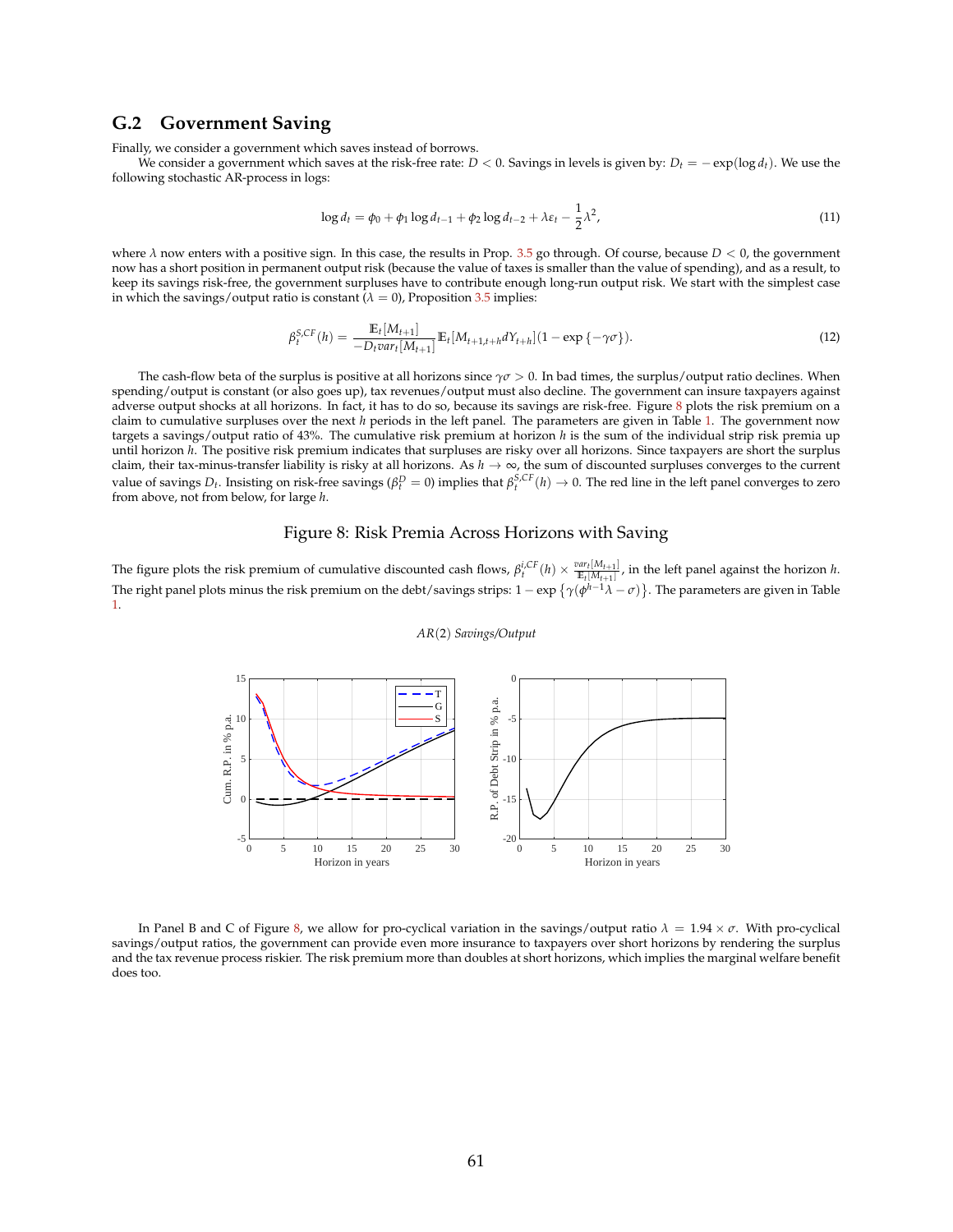# <span id="page-62-0"></span>**H Entropy Bounds**

**Proposition H.1.** In the absence of arbitrage, the entropy of the SDF  $M_{t+1} = \frac{\Lambda_{t+1}}{\Lambda_t}$  puts an upper bound on the expected log excess returns:

$$
L_t\left(\frac{\Lambda_{t+1}}{\Lambda_t}\right) \geq \mathbb{E}_t \log R_{t+1} - \log R_{t+1,1}.
$$

*Proof.* See [Backus et al.](#page-37-4) [\(2014\)](#page-37-4) for a comprehensive proof. We start from the definition of the conditional entropy of the SDF:

$$
L_t\left(\frac{\Lambda_{t+1}}{\Lambda_t}\right) = \log \mathbb{E}_t \frac{\Lambda_{t+1}}{\Lambda_t} - \mathbb{E}_t \log \frac{\Lambda_{t+1}}{\Lambda_t}
$$
  
= 
$$
-\mathbb{E}_t \log \frac{\Lambda_{t+1}}{\Lambda_t} - \log R_{t+1,1}
$$
  

$$
\geq \mathbb{E}_t \log R_{t+1} - \log R_{t+1,1}.
$$

No arbitrage implies that:

$$
\mathbb{E}_t\left[\frac{\Lambda_{t+1}}{\Lambda_t}R_{t+1}\right] = 1.
$$

Using Jensen's inequality, we obtain that:

$$
0 = \log \mathbb{E}_t \left[ \frac{\Lambda_{t+1}}{\Lambda_t} R_{t+1} \right] \geq \mathbb{E}_t \log \left( \frac{\Lambda_{t+1}}{\Lambda_t} R_{t+1} \right).
$$

As a result, the return  $1/M_{t+1}$  the highest log return:

$$
\mathbb{E}_t \log \frac{\Lambda_t}{\Lambda_{t+1}} \geq \mathbb{E}_t \log R_{t+1}.
$$

 $\Box$ 

**Proposition H.2.** *If the pricing kernel is not subject to permanent innovations, then the highest expected log return asset is the longest maturity zero-coupon bond.*

*Proof.* The return on a k-period zero coupon bond is given by:

$$
\lim_{k\to\infty}\frac{\mathbb{E}_{t+1}\Lambda_{t+k+1}}{\Lambda_{t+1}}/\frac{\mathbb{E}_{t}\Lambda_{t+k}}{\Lambda_{t}}.
$$

The expected log bond return is given by:

$$
\lim_{k\to\infty} \mathbb{E}_t \log \frac{\mathbb{E}_{t+1} \Lambda_{t+k+1}}{\Lambda_{t+1}} / \frac{\mathbb{E}_t \Lambda_{t+k}}{\Lambda_t}.
$$

The pricing kernel has no permanent innovations if and only if:

$$
\lim_{k\to\infty} \mathbb{E}_t \log \frac{\mathbb{E}_{t+1}[\Lambda_{t+k}]}{\mathbb{E}_t[\Lambda_{t+k}]} = 0.
$$

If there are no permanent innovations, then the expected log return on the long bond is given by:

$$
\mathbb{E}_t \log \frac{\Lambda_t}{\Lambda_{t+1}}.
$$

 $\Box$ 

If *M* is conditionally log-normal, the expected log excess return on a long position in the longest maturity bonds is (Alvarez and Jermann, 2005)

$$
h_t(\infty) = \lim_{k \to \infty} \mathbb{E}_t r x_{t+1}^k = (1/2) \text{Var}_t(m_{t+1}).
$$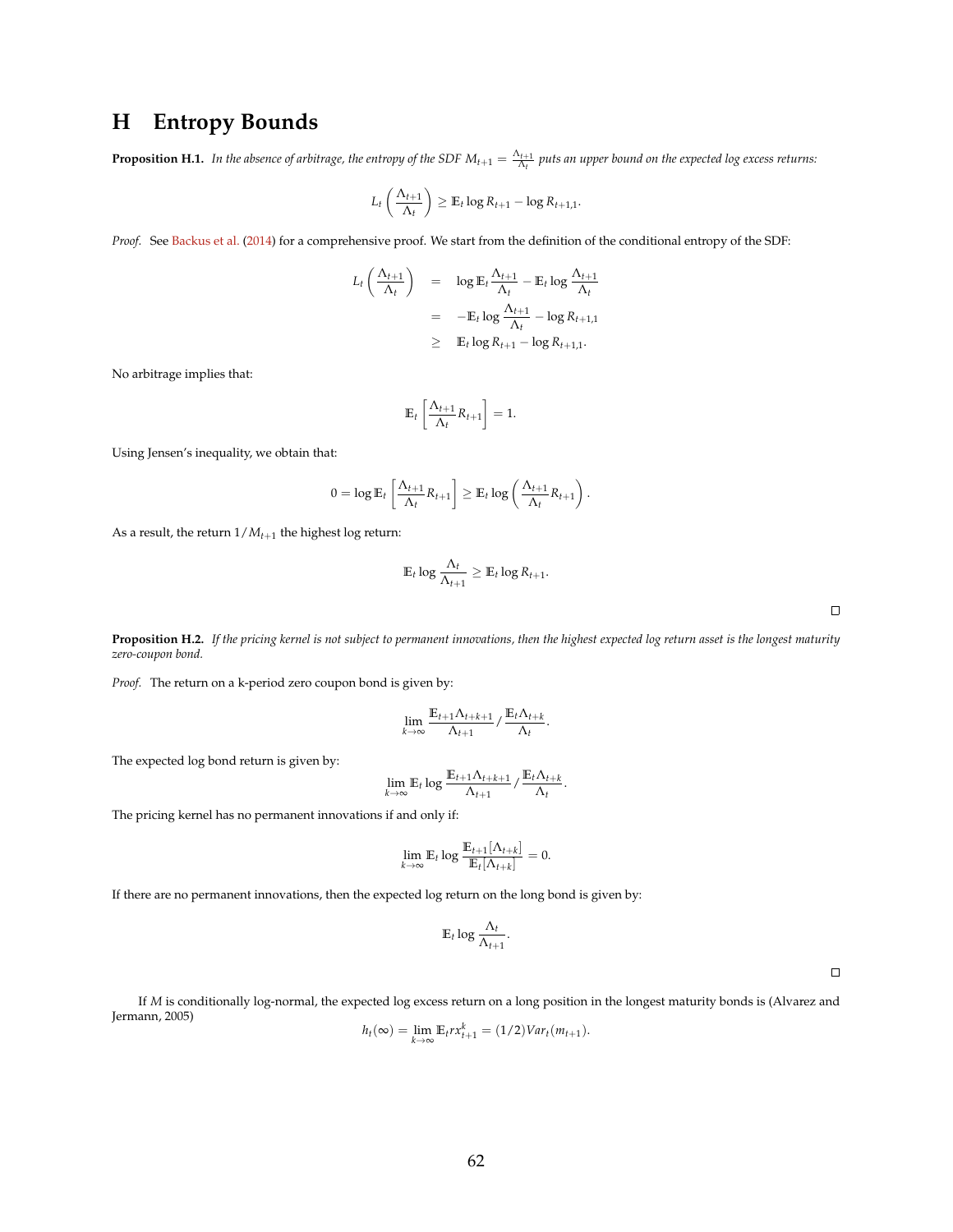## <span id="page-63-0"></span>**I Transitory Output Shocks and Permanent Shocks to Marginal Utility**

This section introduces transitory shocks to output but keep our original SDF with permanent shocks to the level of marginal utility. In this setting, the government can insure taxpayers at all horizons while keeping the debt risk-free. We call this the goldilocks economy. However, this model is misspecified. In any structural model with transitory output (or productivity) risk, marginal utility will only have a transitory component as well. Hence, this model is merely an expositional device.

**Assumption 6.** *(a) The shocks to output are transitory. The log output process is given by:*

$$
y_{t+1} = \xi_0 + \xi y_t + \sigma \varepsilon_{t+1}
$$

*where εt*+<sup>1</sup> *denotes the innovation to log output which is i.i.d. normally distributed.*

*(b) The log pricing kernel is:*

$$
m_{t,t+1} = -\rho - \frac{1}{2}\gamma^2 - \gamma \varepsilon_{t+1}.
$$

*(c)* The government commits to a policy for the debt/output ratio  $d_t = D_t/Y_t$  given by:

$$
\log d_t = \phi_1 \log d_{t-1} + \phi_0 - \lambda \varepsilon_t - \frac{1}{2} \lambda^2,
$$

 $\alpha$  *λ*  $>$  0 so that the debt-output ratio increases in response to a negative output shock  $\varepsilon_t$ .

This asset pricing model is misspecified. This SDF does not reflect the mean-reversion in output and hence cannot be microfounded. In this setting, the government faces no trade-off between insuring taxpayers and bondholders. The government can insure taxpayers over all horizons.

<span id="page-63-1"></span>**Proposition I.1.** *The cash flow beta of the surpluses over j periods is given by:*

$$
\beta_t^{S,CF}(j) = \frac{\mathbb{E}_t[M_{t+1}]}{D_t var_t[M_{t+1}]} \mathbb{E}_t[M_{t+1,t+j}d_{t+j}Y_{t+j}](exp(\gamma(\phi_1^{j-1}\lambda - \xi^{j-1}\sigma)) - 1)
$$

when  $j\geq 1$ . The sign of the cash flow beta is determined by sign  $\left(\phi_1^{j-1}\lambda-\xi^{j-1}\sigma\right)$ .

Hence, the sign of the surplus cash-flow beta is determined by the sign of  $\left(\phi_1^{j-1}\lambda-\xi^{j-1}\sigma\right)$ . If  $\lambda>\sigma$ , the initial surplus cash-flow beta is positive. If the rate of mean-reversion in the output process is higher than in the debt/output ratio,  $\phi_1 > \xi$ , the surplus cashflow beta stays positive for all *j* > 1. The positive surplus beta at all horizons indicates that the government can insure taxpayers at all horizons. This was not feasible in the case of permanent innovations.

For intuition, recall that the cumulative surplus risk premium is the inverse of the risk premium on a debt strip. The debt risk premium compensates investors for output risk. Because the output shocks are temporary, the output component of this risk premium converges to zero as the horizon grows. The transitory nature of output risk expands the scope for insurance of taxpayers. As *ξ* → 1, we revert back to the expression derived in the benchmark model with permanent output risk:  $(\phi_1^{j-1}\lambda-\sigma)$ .

Figure [9](#page-64-0) plots the risk premium on the cumulative surplus claim for the model with transitory output risk,  $\beta_t^{S,CF}(h) \times \frac{var_t[M_{t+1}]}{E_t[M_{t+1}]}$ . The calibration is the same as in the benchmark model, except that the output process no longer has a unit root. In Panel A, we consider a case in which the debt/output ratio and the output processes are equally persistent:  $\phi = \zeta = 0.75$ . At all horizons, the surplus claim is risky, contributing positive risk premium across all horizons. The tax claim is also risky across all horizons. In this goldilocks scenario, the government can insure taxpayers at all horizons while keeping the debt risk-free, insuring bondholders.

The right panel of Figure [9](#page-64-0) plots the risk premium on the debt strips, which pay off  $d_{t+j}Y_{t+j}$ , given by

$$
\gamma(\sigma \xi^{k-1} - \phi_1^{k-1} \lambda) \approx 1 - \exp\left\{ - \gamma (\sigma \xi^{k-1} - \phi_1^{k-1} \lambda) \right\}.
$$

Given that  $\lambda > \sigma$ , the risk premium on the debt strips is negative at each horizon *j*. As  $j \to \infty$ , this debt strip risk premium converges to the risk premium on the output strips. The latter is 0% because the output innovations are transitory and the pricing kernel does not have a transitory component which contributes interest rate risk. The government can insure taxpayers over long horizon because the debt strip risk premium is negative at all horizons.

Simultaneous insurance of taxpayers and bondholders only works if the governments commits to a debt policy that is at least as persistent as the output process ( $\phi_1 > \xi$ ). Panel B in Figure [9](#page-64-0) plots a scenario where the debt/output ratio is less persistent than the debt/output ratio. In this case, the government has to produce safer surplus claims over longer horizons. The trade-off between insuring bondholders and taxpayers re-emerges.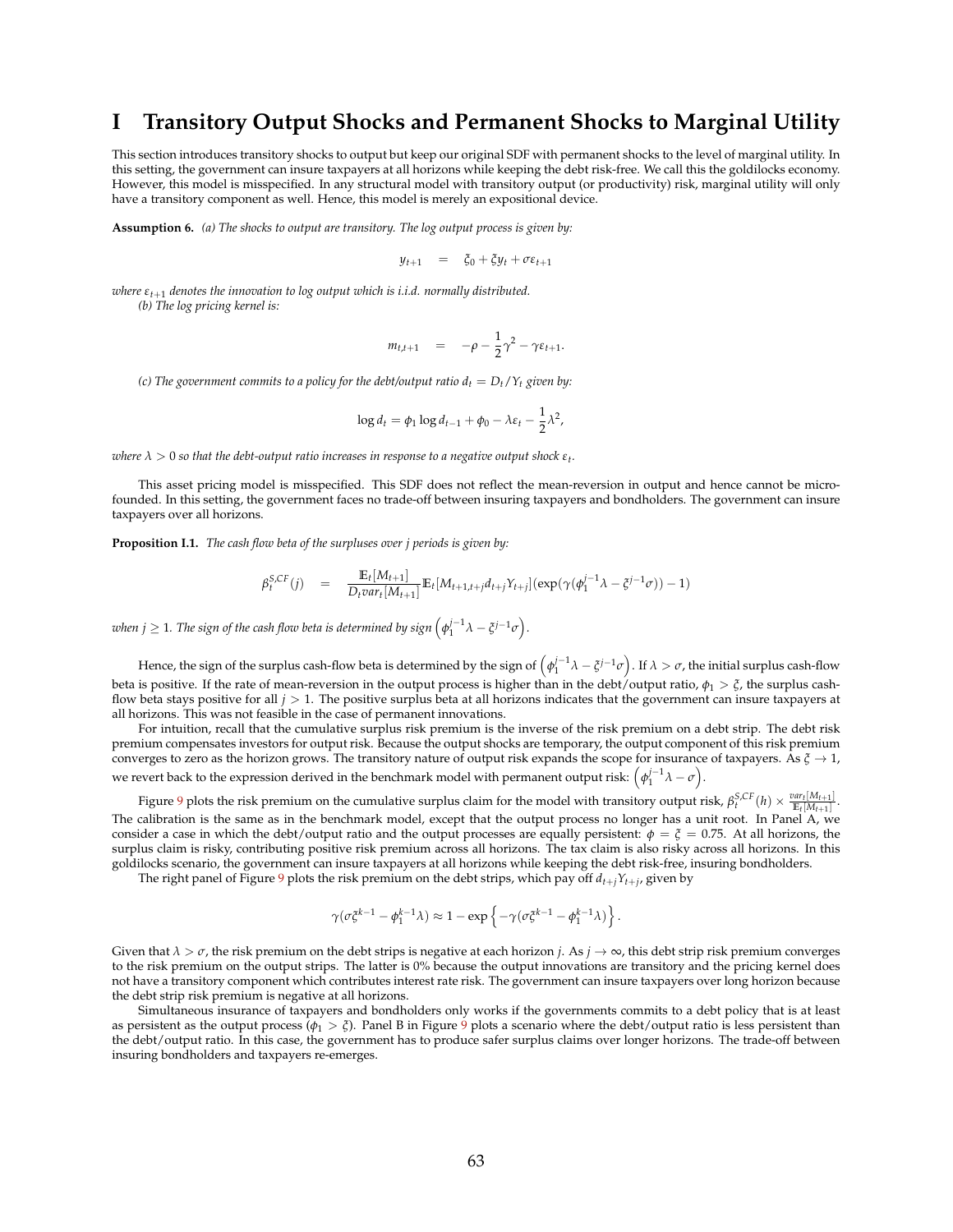## <span id="page-64-0"></span>Figure 9: Risk Premia with Transitory Shocks to Output and Permanent Shocks to SDF

The figure plots the risk premium of cumulative discounted cash flows,  $\beta_t^{S,CF}(h) \times \frac{var_t[M_{t+1}]}{E_t[M_{t+1}]}$ , in the left panel against the horizon h. The right panel plots the risk premium on the debt strips: 1 − exp(−*γ*(*σξj*−<sup>1</sup> − *φ <sup>j</sup>*−1*λ*)). In top panel, *φ* is 0.75 and *ξ* is 0.75. In bottom panel, *φ* is 0.75 and *ξ* is 0.98. Other parameters follow benchmark calibration in Table [1.](#page-21-0)



*Panel A: Output AR(1) with*  $\zeta = 0.75$ 

*Panel B: Output AR(1) with*  $ξ = 0.98$